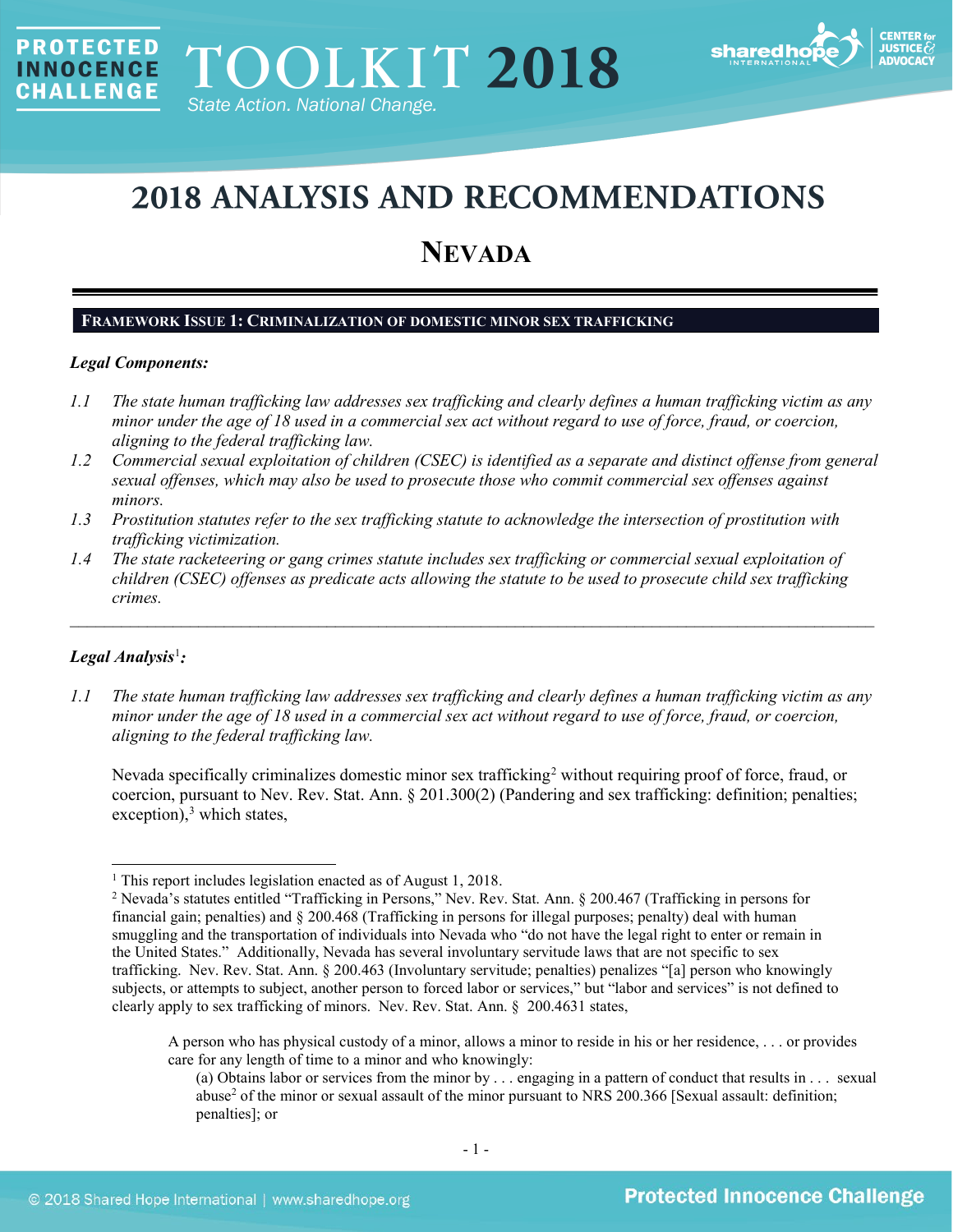A person:

(a) Is guilty of sex trafficking if the person:

<span id="page-1-6"></span><span id="page-1-5"></span><span id="page-1-4"></span>(1) Induces,<sup>[4](#page-1-0)</sup> causes, recruits, harbors, transports,<sup>[5](#page-1-1)</sup> provides, obtains or maintains a child to engage in prostitution, $6$  or to enter any place within this State in which prostitution is practiced, encouraged or allowed for the purpose of sexual conduct<sup>[7](#page-1-3)</sup> or prostitution;

<span id="page-1-7"></span>(2) Induces, recruits, harbors, transports, provides, obtains or maintains a person by any means, knowing, or in reckless disregard of the fact, that threats, violence, force, intimidation, fraud, duress or coercion will be used to cause the person to engage in prostitution, or to enter any place within this State in which prostitution is practiced, encouraged or allowed for the purpose of sexual conduct or prostitution;

(3) By threats, violence, force, intimidation, fraud, duress, coercion, by any device or scheme, or by abuse of any position of confidence or authority, or having legal charge, takes, places, harbors, induces, causes, compels or procures a person to engage in prostitution, or to enter any place within this State in which prostitution is practiced, encouraged or allowed for the purpose of sexual conduct or prostitution; or

(4) Takes or detains a person with the intent to compel the person by force, violence, threats or duress to marry him or her or any other person.

. . . .

 $\overline{a}$ 

A person who is found guilty of sex trafficking a child is subject to penalties pursuant to Nev. Rev. Stat. Ann. § 201.300(2)(b)(2) (Pandering and sex trafficking: definition; penalties; exception), which states,

(I) If the child is less than 14 years of age when the offense is committed, is guilty of a category A felony and shall be punished by imprisonment in the state prison for life with the possibility of parole, with eligibility for parole beginning when a minimum of 15 years has been served, and may be further punished by a fine of not more than \$ 20,000.

(b) Benefits, financially or by receiving anything of value other than sexual gratification from the labor or services obtained by the conduct specified in paragraph (a), is guilty of holding a minor in involuntary servitude.

Nev. Rev. Stat. Ann. § 200.464 (Recruiting, enticing, harboring, transporting, providing or obtaining another person to be held in involuntary servitude; benefiting from another person being held in involuntary servitude; penalty), penalizes a person who

1. Recruits, entices, harbors, transports, provides or obtains by any means, or attempts to recruit, entice, harbor, transport, provide or obtain by any means, another person, intending or knowing that the person will be held in involuntary servitude; or

2. Benefits, financially or by receiving anything of value, from participating in a violation of NRS 200.463 [Involuntary servitude; penalties] or section 2 of this act . . . .

<sup>3</sup> Under Nev. Rev. Stat. Ann. § 201.350,

It shall not be a defense to a prosecution for any of the acts prohibited in NRS 201.300 [Pandering and sex trafficking: definition; penalties; exception] . . . that any part of such act or acts shall have been committed outside this state, and the offense shall in such case be deemed and alleged to have been committed, and the offender tried and punished, in any county in which the prostitution was consummated, or any overt act in furtherance of the offense shall have been committed.

<span id="page-1-1"></span><span id="page-1-0"></span><sup>4</sup> Pursuant to Nev. Rev. Stat. Ann. § 201.295(3), "'[i]nduce' means to persuade, encourage, inveigle or entice."<br><sup>5</sup> Pursuant to Nev. Rev. Stat. Ann. § 201.295(7), "'Transports' means to transport or cause to be transpor means of conveyance, into, through or across this State, or to aid or assist in obtaining such transportation." <sup>6</sup> Pursuant to Nev. Rev. Stat. Ann. § 201.295(5), "'Prostitution' means engaging in sexual conduct with another

<span id="page-1-3"></span><span id="page-1-2"></span>person in return for a fee, monetary consideration or other thing of value."

<sup>7</sup> Pursuant to Nev. Rev. Stat. Ann. § 201.295(4), (6), "Sexual conduct" means engaging "in sexual intercourse, oralgenital contact or any touching of the sexual organs or other intimate parts of a person for the purpose of arousing or gratifying the sexual desire of either person."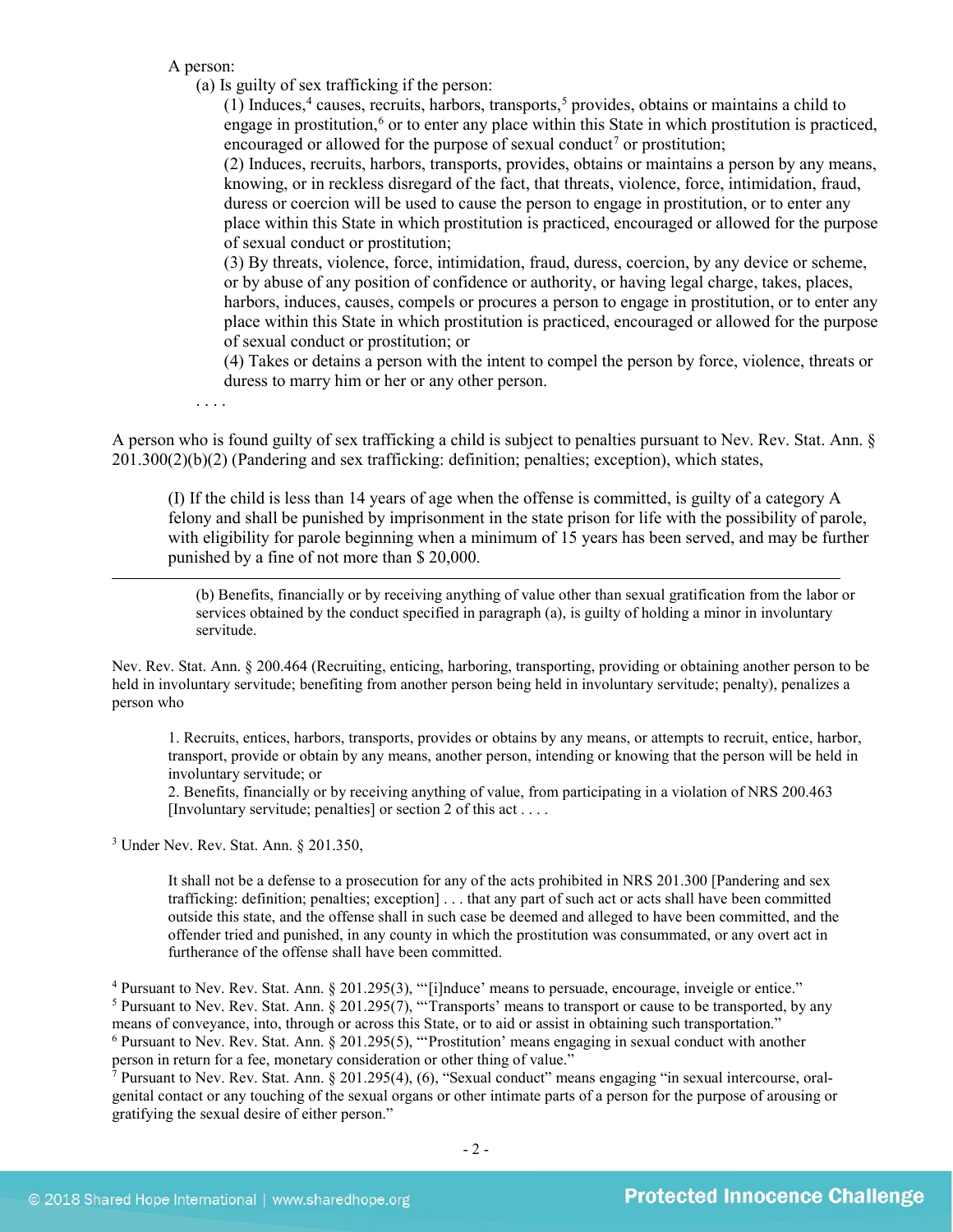(II) If the child is at least 14 years of age but less than 16 years of age when the offense is committed, is guilty of a category A felony and shall be punished by imprisonment in the state prison for life with the possibility of parole, with eligibility for parole beginning when a minimum of 10 years has been served, and may be further punished by a fine of not more than \$ 10,000.

(III) If the child is at least 16 years of age but less than 18 years of age when the offense is committed, is guilty of a category A felony and shall be punished by imprisonment in the state prison for life with the possibility of parole, with eligibility for parole beginning when a minimum of 5 years has been served, and may be further punished by a fine of not more than \$ 10,000.

Additionally, Nev. Rev. Stat. Ann. § 201.300(2) states, "A court shall not grant probation to or suspend the sentence of a person convicted of sex trafficking a child pursuant to subsection 2."

<span id="page-2-4"></span>Nevada law also creates separate penalties for conspiracy to commit certain crimes, including NRS 201.300 (Pandering and sex trafficking: definition; penalties; exception), offenses pursuant to Nev. Rev. Stat. Ann. § 199.480(1) (Penalties). [8](#page-2-0)

*1.2 Commercial sexual exploitation of children (CSEC) is identified as a separate and distinct offense from general sexual offenses, which may also be used to prosecute those who commit commercial sex offenses against minors.*

The following laws criminalize CSEC in Nevada:

1. Pursuant to Nev. Rev. Stat. Ann. § 201.354 (Engaging in prostitution or solicitation for prostitution: Penalty; exception), it is a crime to "engage in prostitution or solicitation therefor, except in a licensed house of prostitution."<sup>[9](#page-2-1)</sup> Nev. Rev. Stat. Ann. § 201.354(1). If a child under 18 is solicited, a first violation is a category E felony punishable by imprisonment for 1–4 years and a fine up to \$5,000. Nev. Rev. Stat. Ann. §§ 201.354(5)(a), 193.130(2)(e). The court "shall suspend the execution of the sentence and grant probation to the person upon such conditions as the court deems appropriate," unless barred by Nev. Rev. Stat. Ann. § 176A.[10](#page-2-2)0(1)(b).<sup>10</sup> Nev. Rev. Stat. Ann. § 193.130(2)(e). A second violation of Nev. Rev. Stat.

1. Except as otherwise provided in this section and NRS 176A.110 [Persons convicted of certain offenses required to be certified as not representing high risk to reoffend before court suspends sentence or grants probation; immunity]; and 176A.120, if a person is found guilty in a district court upon verdict or plea of:

<span id="page-2-3"></span><span id="page-2-0"></span><sup>&</sup>lt;sup>8</sup> Pursuant to Nev. Rev. Stat. Ann. § 199.480(1) (Penalties), "whenever two or more persons conspire to commit . . . sex trafficking in violation of NRS 201.300 (Pandering and sex trafficking: definition; penalties; exception) . . . each person is guilty of a category B felony and shall be punished . . . by imprisonment in the state prison for a minimum term of not less than 1 year and a maximum term of not more than 6 years."

<span id="page-2-2"></span><span id="page-2-1"></span><sup>9</sup> The state allows counties to control the licensing of houses of prostitution if the county population is less than 700,000. Pursuant to Nev. Rev. Stat. Ann. § 244.345(8) (Dancing halls, escort services, entertainment by referral services and gambling games or devices; limitation on licensing of houses of prostitution), "In a county whose population is 700,000 or more, the license board shall not grant any license to a petitioner for the purpose of operating a house of ill fame or repute or any other business employing any person for the purpose of prostitution."  $10$  Pursuant to Nev. Rev. Stat. Ann. § 176A.100(1)(b) (Authority and discretion of court to suspend sentence and grant probation; persons eligible; factors considered; intensive supervision; submission of report of presentence investigation),

<sup>. . . .</sup> (b) A category E felony, except as otherwise provided in this paragraph, the court shall suspend the execution of the sentence imposed and grant probation to the person. The court may, as it deems advisable, decide not to suspend the execution of the sentence imposed and grant probation to the person if, at the time of sentencing, it is established that the person:

<sup>(1)</sup> Was serving a term of probation or was on parole at the time the crime was committed, whether in this State or elsewhere, for a felony conviction;

<sup>(2)</sup> Had previously had the person's probation or parole revoked, whether in this State or elsewhere, for a felony conviction;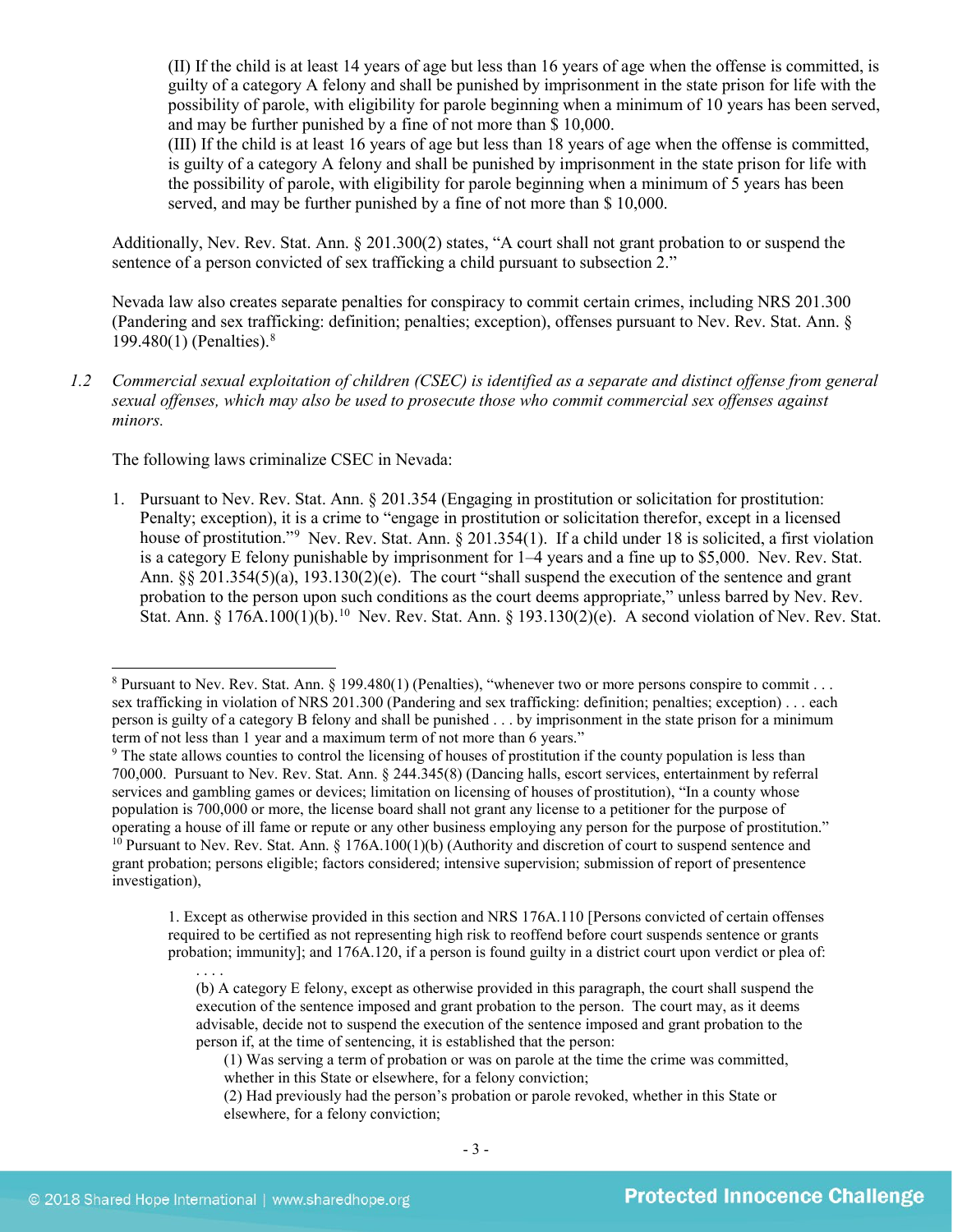Ann. § 201.354(5)(b) with a child is a category D felony and is punishable 1–4 years and a possible fine up to \$5,000. Nev. Rev. Stat. Ann. §§ 201.354(5)(b), 193.130(2)(d). "[A] third or subsequent" violation of Nev. Rev. Stat. Ann. § 201.354 with a child is a category C felony, punishable by imprisonment for 1–5 years and a fine up to \$10,000, and "[t]he court shall not grant probation to or suspend the sentence of a person punished pursuant to this paragraph." Nev. Rev. Stat. Ann. §§ 201.354(5)(c); 193.130(2)(c).

2. Pursuant to Nev. Rev. Stat. Ann. § 609.210 (Employing or exhibiting minor in certain injurious, immoral or dangerous activities: criminal penalty), a person is guilty of a misdemeanor when the person

employs, or causes to be employed, exhibits or has in his or her custody for exhibition or employment, any minor, and every parent, relative, guardian, employer or other person having the care, custody or control of any minor, who in any way procures or consents to the employment of the minor:

. . . . 2. In any indecent or immoral exhibition or practice; . . . .

A violation is punishable by imprisonment in the county jail for up to 6 months, a fine not to exceed \$1,000, or both. Nev. Rev. Stat. Ann. § 193.150(1). Alternatively, the court may sentence an offender to community service. Nev. Rev. Stat. Ann. § 193.150(2).

3. Under Nev. Rev. Stat. Ann. § 200.710(1) (Unlawful to use minor in producing pornography or as subject of sexual portrayal in performance), it is a category A felony when a person "knowingly uses, encourages, entices or permits a minor to simulate or engage in or assist others to simulate or engage in sexual conduct

> (3) Had previously been assigned to a program of treatment and rehabilitation pursuant to NRS 453.580 and failed to successfully complete that program; or

(4) Had previously been two times convicted, whether in this State or elsewhere, of a crime that under the laws of the situs of the crime or of this State would amount to a felony.

If the person denies the existence of a previous conviction, the court shall determine the issue of the previous conviction after hearing all relevant evidence presented on the issue by the prosecution and the person. At such a hearing, the person may not challenge the validity of a previous conviction. For the purposes of this paragraph, a certified copy of a felony conviction is prima facie evidence of conviction of a prior felony.

Pursuant to Nev. Rev. Stat. Ann. § 176A.110 (Persons convicted of certain offenses required to be certified as not representing high risk to reoffend before court suspends sentence or grants probation; immunity), unless a person has undergone a psychosexual evaluation and it has been certified that the person does not have a high risk to reoffend, a court cannot grant probation to or suspend the sentence of a person convicted under

(a) Attempted sexual assault of a person who is 16 years of age or older pursuant to NRS 200.366.

(b) Statutory sexual seduction pursuant to NRS 200.368.

(c) Battery with intent to commit sexual assault pursuant to NRS 200.400.

(d) Abuse or neglect of a child pursuant to NRS 200.508.

(e) An offense involving pornography and a minor pursuant to NRS 200.710 to 200.730, inclusive.

(f) Incest pursuant to NRS 201.180.

(g) Open or gross lewdness pursuant to NRS 201.210.

(h) Indecent or obscene exposure pursuant to NRS 201.220.

(i) Sexual penetration of a dead human body pursuant to NRS 201.450.

(j) Sexual conduct between certain employees of a school or volunteers at a school and a pupil pursuant to NRS 201.540.

(k) Sexual conduct between certain employees of a college or university and a student pursuant to NRS 201.550.

(l) Luring a child or a person with mental illness pursuant to NRS 201.560, if punished as a felony.

(m) A violation of NRS 207.180.

(n) An attempt to commit an offense listed in paragraphs (a) to (k), inclusive.

(o) Coercion or attempted coercion that is determined to be sexually motivated pursuant to NRS 207.193.

 $\overline{a}$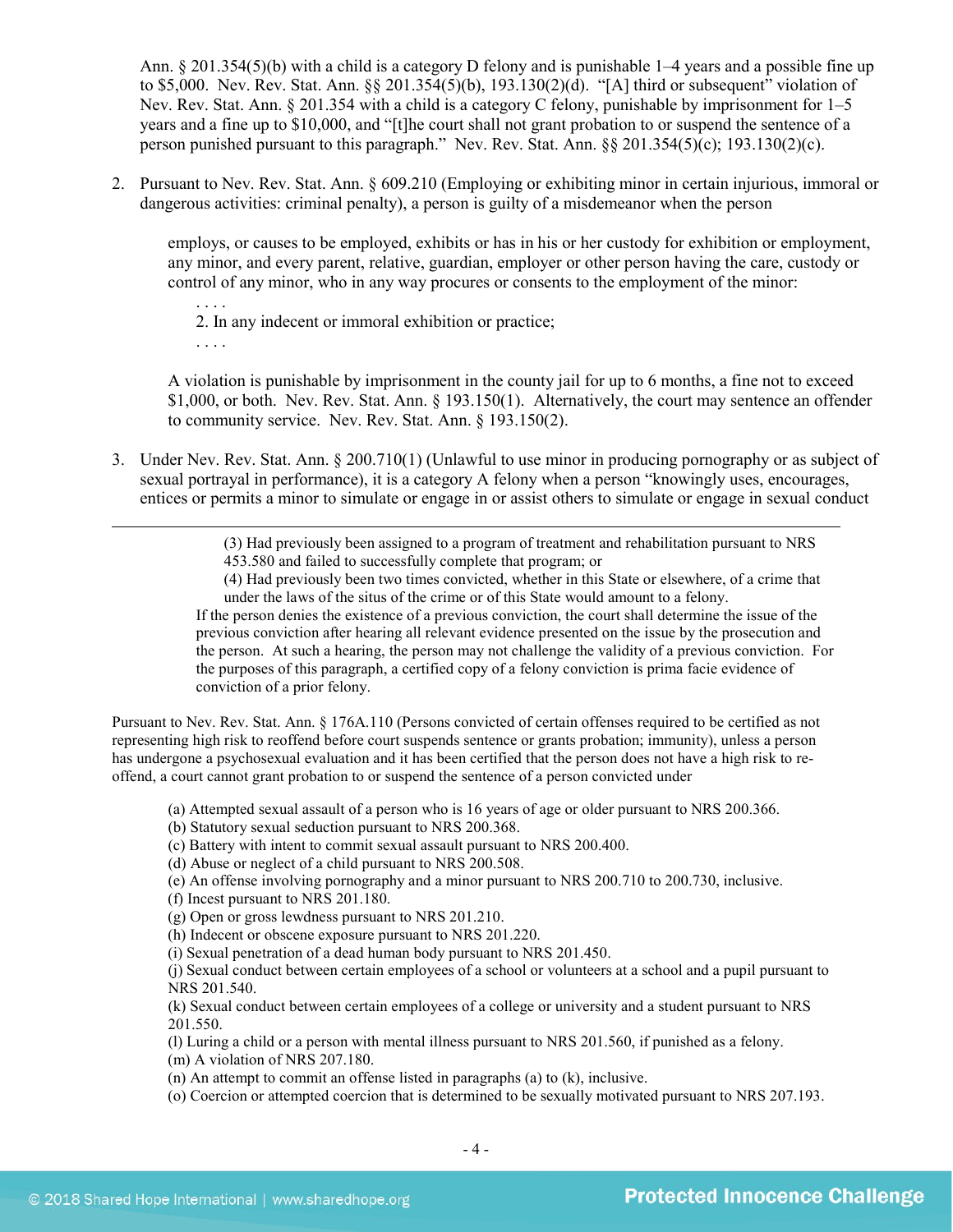to produce a performance . . . ." Additionally, Nev. Rev. Stat. Ann. § 200.710(2) states that it is a category A felony when a person "knowingly uses, encourages, entices, coerces or permits a minor to be the subject of a sexual portrayal in a performance . . . regardless of whether the minor is aware that the sexual portrayal is part of a performance  $\dots$ ." When the minor is 14 or older, a violation is punishable by a possible fine not to exceed \$100,000 and life imprisonment with possibility of parole beginning after the offender has served 5 five years. Nev. Rev. Stat. Ann. § 200.750(1). When the minor is under 14, violations are punishable by imprisonment "for life with the possibility of parole, with eligibility for parole beginning when a minimum of 10 years has been served, and shall be further punished by a fine of not more than \$100,000." Nev. Rev. Stat. Ann. § 200.750(2).

4. Nev. Rev. Stat. Ann. § 201.301(1) (Facilitating sex trafficking) prohibits the facilitation of sex trafficking, stating,

A person is guilty of facilitating sex trafficking if the person:

(a) Facilitates, arranges, provides or pays for the transportation of a person to or within this State with the intent of:

(1) Inducing the person to engage in prostitution in violation of subparagraph (1), (2) or (3) of paragraph (a) of subsection 2 of NRS 201.300 [Pandering and sex trafficking: definition; penalties; exception];

(2) Inducing the person to enter any place within this State in which prostitution is practiced, encouraged or allowed for the purpose of sexual conduct or prostitution in violation of subparagraph (1), (2) or (3) of paragraph (a) of subsection 2 of NRS 201.300; or

(3) If the person is a child, using the person for any act that is prohibited by NRS 200.710 [Unlawful to use minor in producing pornography or as subject of sexual portrayal in performance] or 200.720 [Promotion of sexual performance of minor unlawful];

(b) Sells travel services that facilitate the travel of another person to this State with the knowledge that the other person is traveling to this State for the purpose of:

(1) Engaging in sexual conduct with a person who has been induced to engage in sexual conduct or prostitution in violation of subparagraph (1), (2) or (3) of paragraph (a) of subsection 2 of NRS 201.300;

(2) Soliciting a child who has been induced to engage in sexual conduct or prostitution in violation of subparagraph (1), (2) or (3) of paragraph (a) of subsection 2 of NRS 201.300;

(3) Engaging in any act involving a child that is prohibited by NRS 200.710 or 200. 720; or

. . . .

When the victim is a minor, facilitating sex trafficking is punishable as a category B felony by imprisonment for 3–10 years. Nev. Rev. Stat. Ann. § 201.301(2)(b).

Although not specific to commercial sex offenses, the following offenses may also apply to commercial sexual exploitation of children cases:

1. Pursuant to Nev. Rev. Stat. Ann. § 200.368 (Statutory sexual seduction: penalties), "statutory sexual seduction" is a crime. Nev. Rev. Stat. Ann. § 200.364(10) (Definitions), defines "statutory sexual seduction" as

ordinary sexual intercourse, anal intercourse, or sexual penetration committed by a person 18 years of age or older with a person who is 14 or 15 years of age and is at least 4 years younger than the perpetrator.

If the offender is 21 or older, Nev. Rev. Stat. Ann. § 200.368 is a category B felony punishable by imprisonment for 1–10 years and a possible fine not to exceed \$10,000. Nev. Rev. Stat. Ann. §§ 200.368(1), 193.130(2)(c). If the offender is under 21, a violation is a gross misdemeanor punishable by up to 364 days of imprisonment in the county jail, a fine not to exceed \$2,000, or both. Nev. Rev. Stat. Ann. §§ 200.368(2), 193.140.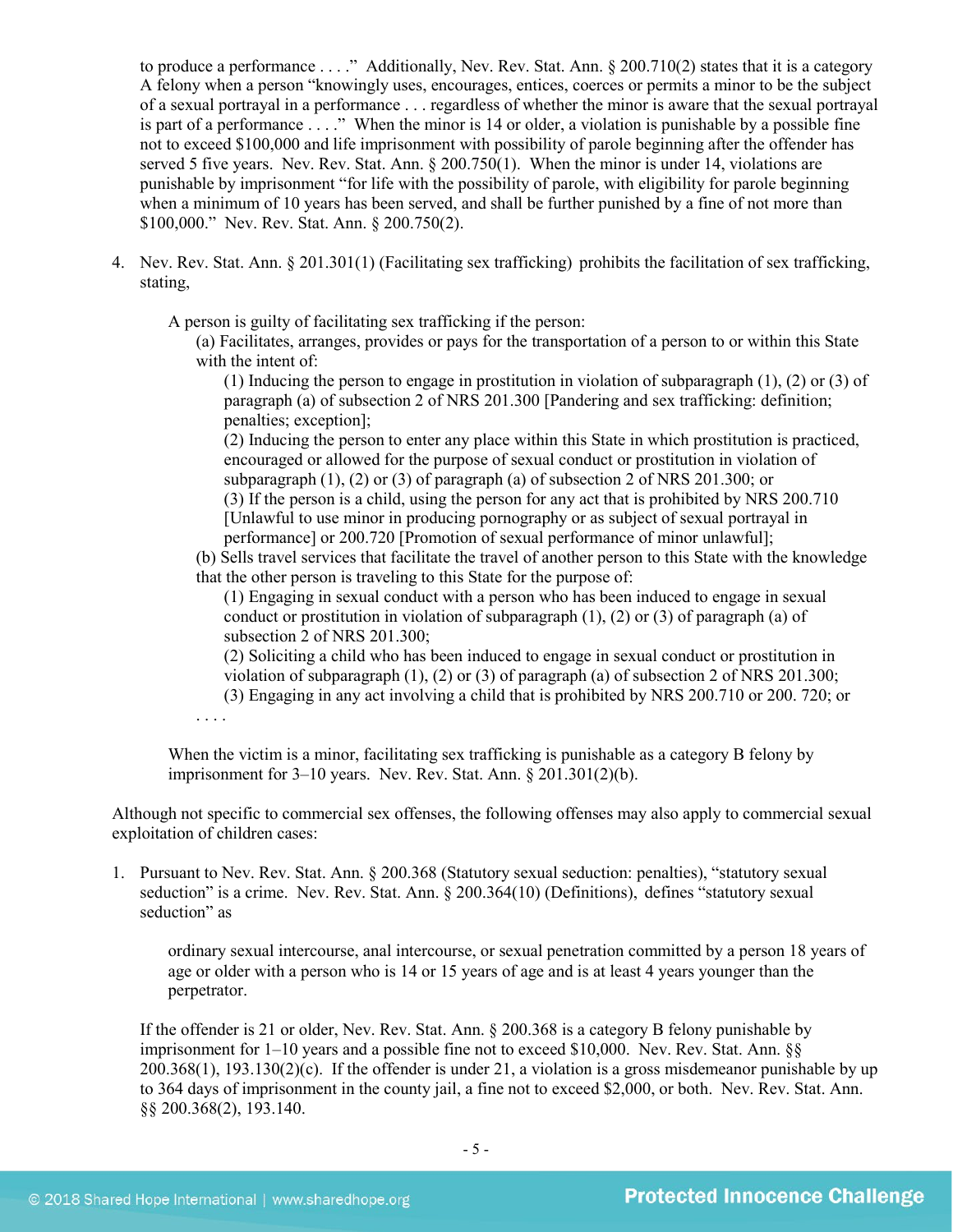2. Pursuant to Nev. Rev. Stat. Ann. § 201.230(1) (Lewdness with child; penalties), a person is guilty of lewdness with a child if that person

(a) Is 18 years of age or older and willfully and lewdly commits any lewd or lascivious act, other than acts constituting the crime of sexual assault, upon or with the body, or any part or member thereof, of a child under the age of 16 years, with the intent of arousing, appealing to, or gratifying the lust or passions or sexual desires of that person or of that child; or

(b) Is under the age of 18 years and willfully and lewdly commits any lewd or lascivious act, other than acts constituting the crime of sexual assault, upon or with the body, or any part or member thereof, of a child under the age of 14 years, with the intent of arousing, appealing to, or gratifying the lust or passions or sexual desires of that person or of that child.

A violation against a child under the age of 14 is a category A felony punishable by a possible fine not to exceed \$10,000 and life imprisonment with eligibility for parole beginning when the offender has served 10 years. Nev. Rev. Stat. Ann. § 201.230(2). A violation against a child who is 14 or 15 years old is a category B felony, punishable by imprisonment for 1-10 years and a fine up to \$10,000.

However, if the person has been previously convicted of "lewdness with a child pursuant to this section or any other sexual offense against a child" or a crime in another jurisdiction that could be classified as one of these crimes in Nevada, the crime is a category A felony punishable by life imprisonment without the possibility of parole. Nev. Rev. Stat. Ann. § 201.230(3).

*1.3 Prostitution statutes refer to the sex trafficking statute to acknowledge the intersection of prostitution with trafficking victimization.* 

Nevada's prostitution statute, Nev. Rev. Stat. Ann. § 207.030(1)(b) (Prohibited acts; penalty) does not refer to Nev. Rev. Stat. Ann. § 201.300(2) (Pandering and sex trafficking: definition; penalties; exception) in order to acknowledge the intersection of prostitution with trafficking victimization.

- 1.3.1 Recommendation: Amend Nev. Rev. Stat. Ann. § 207.030(1)(b) (Prohibited acts; penalty), when the person engaged in prostitution is a minor, to refer to Nev. Rev. Stat. Ann. § 201.300(2) (Pandering and sex trafficking: definition; penalties; exception) to acknowledge the intersection of prostitution with trafficking victimization.
- *1.4 The state racketeering or gang crimes statute includes sex trafficking or commercial sexual exploitation of children (CSEC) offenses as predicate acts allowing the statute to be used to prosecute child sex trafficking crimes.*

Pursuant to Nev. Rev. Stat. Ann. § 207.400(1) (Unlawful acts; penalties), Nevada's racketeering law,

It is unlawful for a person:

(a) Who has with criminal intent received any proceeds derived, directly or indirectly, from racketeering activity to use or invest, whether directly or indirectly, any part of the proceeds, or the proceeds derived from the investment or use thereof, in the acquisition of:

(1) Any title to or any right, interest or equity in real property; or

(2) Any interest in or the establishment or operation of any enterprise.<sup>11</sup>

(b) Through racketeering activity to acquire or maintain, directly or indirectly, any interest in or control of any enterprise.

<span id="page-5-0"></span> $11$  "Enterprise" is defined as "1. Any natural person, sole proprietorship, partnership, corporation, business trust or other legal entity; and 2. Any union, association or other group of persons associated in fact although not a legal entity. The term includes illicit as well as licit enterprises and governmental as well as other entities." Nev. Rev. Stat. Ann. § 207.380.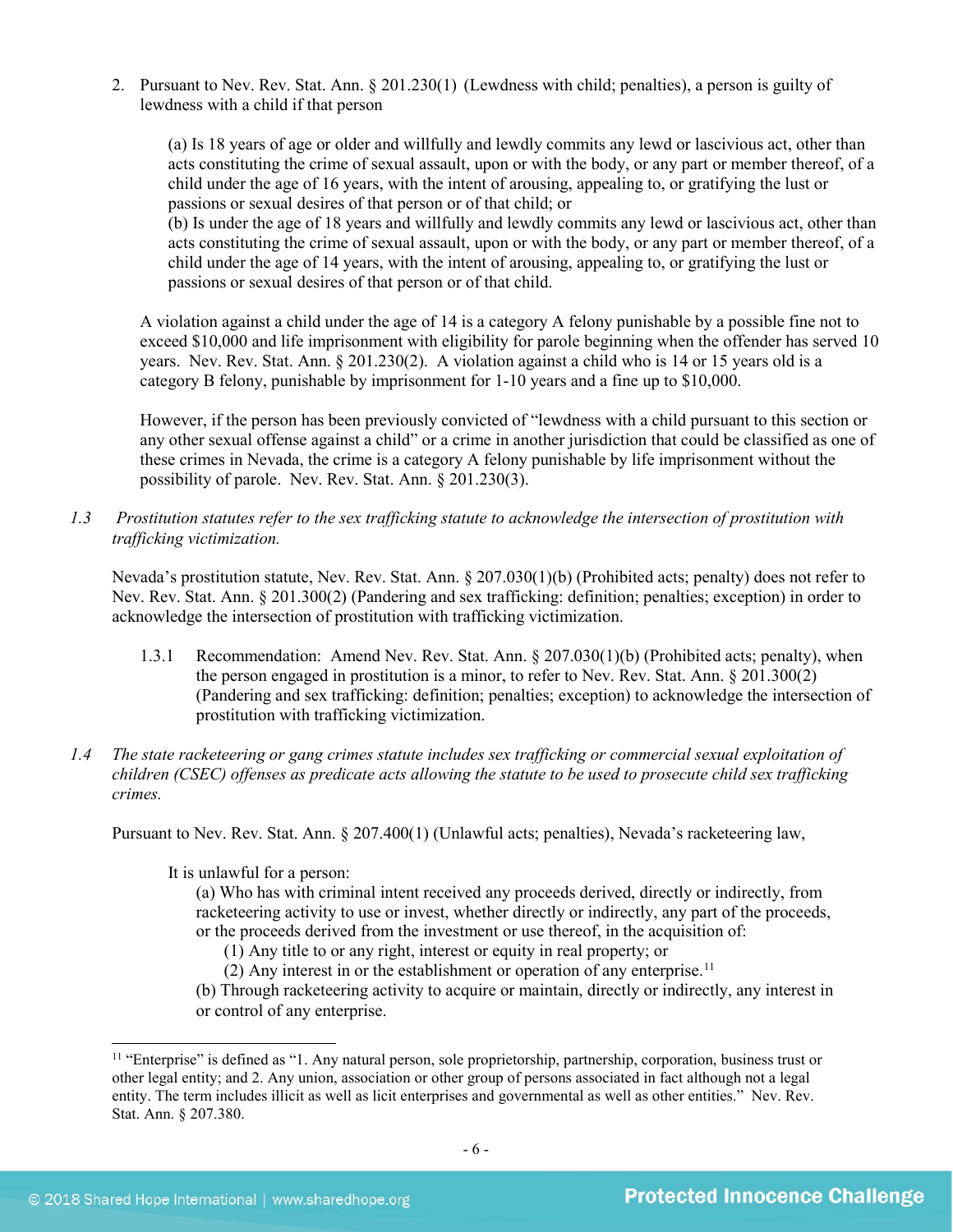(c) Who is employed by or associated with any enterprise to conduct or participate, directly or indirectly, in:

(1) The affairs of the enterprise through racketeering activity; or

(2) Racketeering activity through the affairs of the enterprise.

(d) Intentionally to organize, manage, direct, supervise or finance a criminal syndicate.

(e) Knowingly to incite or induce others to engage in violence or intimidation to promote or further the criminal objectives of the criminal syndicate.

(f) To furnish advice, assistance or direction in the conduct, financing or management of the affairs of the criminal syndicate with the intent to promote or further the criminal objectives of the syndicate.

(g) Intentionally to promote or further the criminal objectives of a criminal syndicate by inducing the commission of an act or the omission of an act by a public officer or employee which violates his or her official duty.

(h) To transport property, to attempt to transport property or to provide property to another person knowing that the other person intends to use the property to further racketeering activity.

(i) Who knows that property represents proceeds of, or is directly or indirectly derived from, any unlawful activity<sup>[12](#page-6-0)</sup> to conduct or attempt to conduct any transaction involving the property:

(1) With the intent to further racketeering activity; or

(2) With the knowledge that the transaction conceals the location, source, ownership or control of the property.

(j) To conspire to violate any of the provisions of this section.

Pursuant to Nev. Rev. Stat. Ann. § 207.390, "racketeering activity" is defined as

engaging in at least two crimes related to racketeering that have the same or similar pattern, intents, results, accomplices, victims or methods of commission, or are otherwise interrelated by distinguishing characteristics and are not isolated incidents, if at least one of the incidents occurred after July 1, 1983, and the last of the incidents occurred within 5 years after a prior commission of a crime related to racketeering.

Furthermore, under Nev. Rev. Stat. Ann. § 207.360 ("Crime related to racketeering" defined),

"Crime related to racketeering" means the commission of, attempt to commit or conspiracy to commit any of the following crimes:

. . . . 5. Kidnapping;

6. Sexual assault;

. . . .

11. Statutory sexual seduction;

. . . .

31. Any violation of NRS 201.300 [Pandering and sex trafficking: definition; penalties; exception], 201.320 [Living from earnings of prostitute; penalty] or 201.360 [Placing person in house of prostitution; penalties];

. . . . 36. Involuntary servitude in violation of any provision of NRS 200.463 [Involuntary servitude; penalties] or 200.464 [Recruiting, enticing, harboring, transporting, providing or obtaining another person to be held in involuntary servitude; benefiting from another person

<span id="page-6-0"></span><sup>&</sup>lt;sup>12</sup> "Unlawful activity" is defined in Nev. Rev. Stat. Ann. § 207.400(3) by referring to Nev. Stat. Ann. § 207.195, which defines the term in part as "any crime related to racketeering as defined in NRS 207.360 or any offense punishable as a felony pursuant to state or federal statute." Nev. Rev. Stat. Ann. §§ 207.400(3), 207.195(5)(c).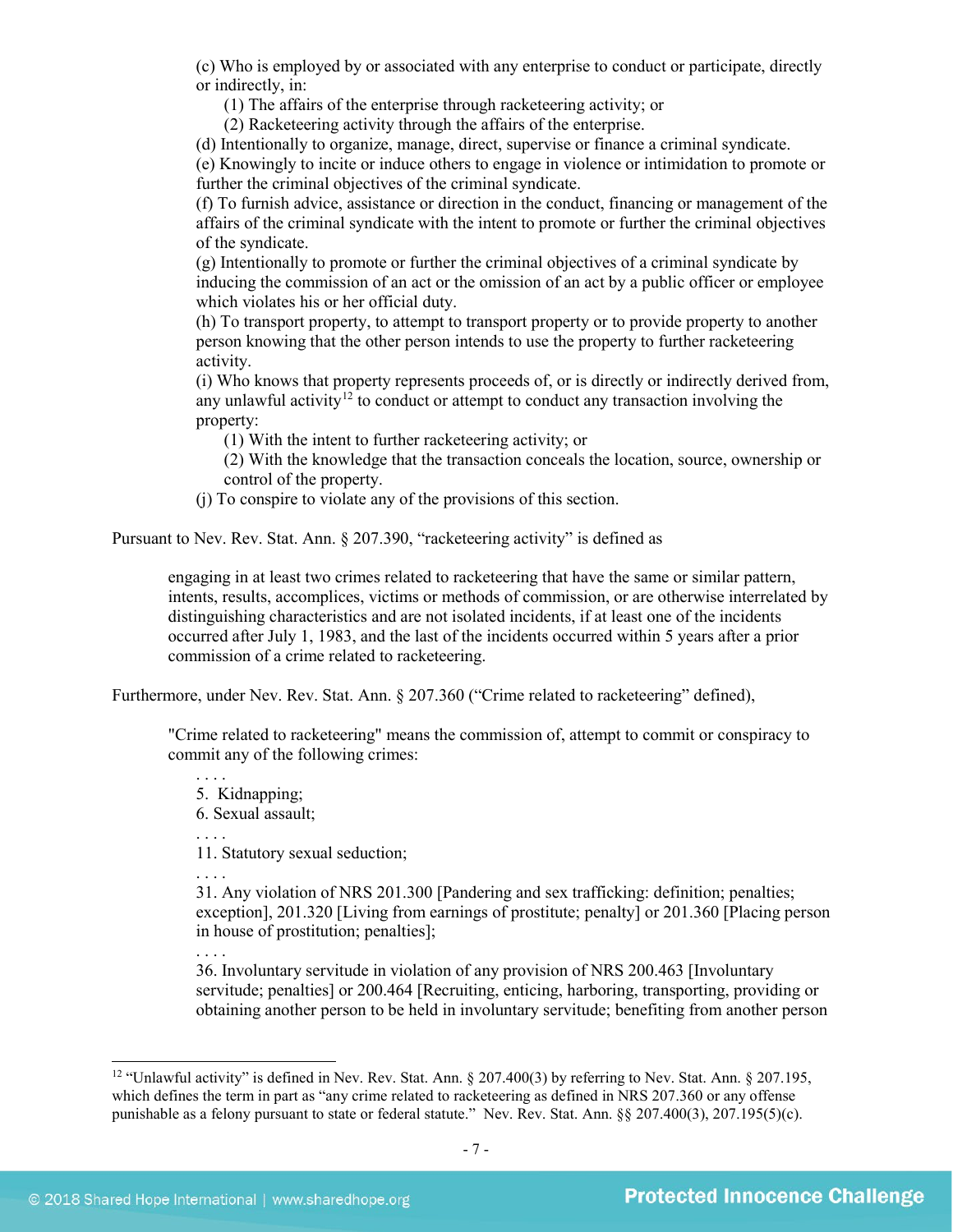being held in involuntary servitude; penalty] or a violation of any provision of NRS 200.465 [Assuming rights of ownership over another person; purchase or sale of person; penalty]; or 37. Trafficking in persons in violation of any provision of NRS 200.467 [Trafficking in persons for financial gain; penalties] or 200.468 [Trafficking in persons for illegal purposes; penalty].

Based on this definition of racketeering, acts of commercial sexual exploitation of children constitute predicate crimes under the racketeering law, making it available for combatting criminal enterprises that engage in domestic minor sex trafficking. A violation of Nev. Rev. Stat. Ann. § 207.400 is a category B felony punishable by imprisonment for 5–20 years and a possible fine not to exceed \$25,000. Nev. Rev. Stat. Ann. § 207.400(2). Under Nev. Rev. Stat. Ann. § 207.410 (Alternate fine for unlawful acts), a fine may be imposed not exceeding the greater of 3 times "1. Any gross pecuniary value the convicted person gained; or 2. Any gross loss the convicted person caused, including property damage and personal injury, but excluding any pain and suffering."

Additionally, for a conviction under Nev. Rev. Stat. Ann. § 207.400, the offender will face mandatory criminal forfeiture. Pursuant to Nev. Rev. Stat. Ann. § 207.420(1) (Criminal forfeiture: Property subject to forfeiture; substitution for unreachable property),

If the indictment or information filed regarding a violation of NRS 207.400 alleges that real or personal property was derived from, realized through, or used or intended for use in the course of the unlawful act and the extent of that property:

(a) The jury; or

(b) If the trial is without a jury, the court, shall upon a conviction, determine at a separate hearing the extent of the property to be forfeited. If the indictment or information does not include such an allegation, the property is not subject to criminal forfeiture.

Discretionary civil forfeiture is also available. Nev. Rev. Stat. Ann. § 207.400.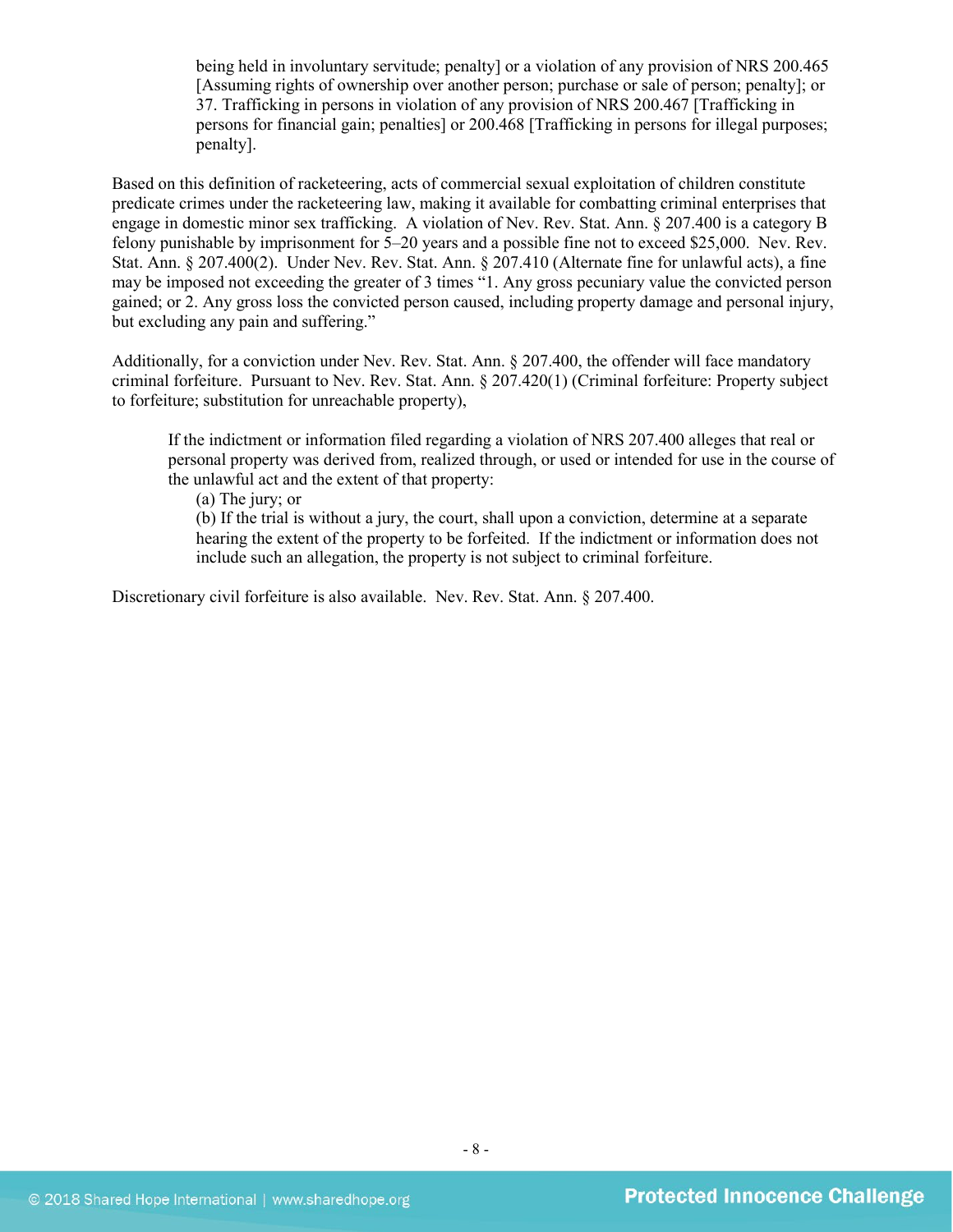#### **FRAMEWORK ISSUE 2: CRIMINAL PROVISIONS FOR DEMAND**

#### *Legal Components:*

- *2.1 The state sex trafficking law can be applied to buyers of commercial sex acts with a minor.*
- *2.2 Buyers of commercial sex acts with a minor can be prosecuted under commercial sexual exploitation of children (CSEC) laws.*
- *2.3 Solicitation laws differentiate between soliciting sex acts with an adult and soliciting sex acts with a minor under 18.*
- *2.4 Penalties for buyers of commercial sex acts with minors are as high as federal penalties.*
- *2.5 Using the Internet or electronic communications to lure, entice, or purchase, or attempt to lure, entice, or purchase commercial sex acts with a minor is a separate crime or results in an enhanced penalty for buyers.*
- *2.6 No age mistake defense is permitted for a buyer of commercial sex acts with any minor under 18.*
- *2.7 Base penalties for buying sex acts with a minor under 18 are sufficiently high and not reduced for older minors.*
- *2.8 Financial penalties for buyers of commercial sex acts with minors are sufficiently high to make it difficult for buyers to hide the crime.*
- *2.9 Buying and possessing images of child sexual exploitation carries penalties as high as similar federal offenses.*

 $\mathcal{L}_\mathcal{L} = \mathcal{L}_\mathcal{L} = \mathcal{L}_\mathcal{L} = \mathcal{L}_\mathcal{L} = \mathcal{L}_\mathcal{L} = \mathcal{L}_\mathcal{L} = \mathcal{L}_\mathcal{L} = \mathcal{L}_\mathcal{L} = \mathcal{L}_\mathcal{L} = \mathcal{L}_\mathcal{L} = \mathcal{L}_\mathcal{L} = \mathcal{L}_\mathcal{L} = \mathcal{L}_\mathcal{L} = \mathcal{L}_\mathcal{L} = \mathcal{L}_\mathcal{L} = \mathcal{L}_\mathcal{L} = \mathcal{L}_\mathcal{L}$ 

*2.10 Convicted buyers of commercial sex acts with minors are required to register as sex offenders.*

#### *Legal Analysis:*

*2.1 The state sex trafficking law can be applied to buyers of commercial sex acts with a minor.*

Nevada's sex trafficking statute applies to buyers of sex with minors through the term "causes" and, following federal precedent, through the term "obtains." Under Nev. Rev. Stat. Ann. § 201.300(2)(a)(1) (Pandering: definition; penalties; exception), "A person . . . [i]s guilty of sex trafficking if the person . . . [i]nduces,<sup>[13](#page-8-0)</sup> causes, recruits, harbors, transports,<sup>[14](#page-8-1)</sup> provides, obtains<sup>[15](#page-8-2)</sup> or maintains a child to engage in prostitution,<sup>[16](#page-8-3)</sup> or to enter any place within this State in which prostitution is practiced, encouraged or allowed for the purpose of sexual conduct<sup>[17](#page-8-4)</sup> or prostitution."

<span id="page-8-0"></span> <sup>13</sup> *See supra* note [4.](#page-1-4)

<span id="page-8-1"></span><sup>14</sup> *See supra* note [5.](#page-1-5)

<span id="page-8-2"></span><sup>15</sup> *See United States v. Jungers,* 702 F.3d 1066 (8th Cir. 2013). In this case, the Eighth Circuit held that the federal sex trafficking law, 18 U.S.C. § 1591 (Sex trafficking of children or by force, fraud, or coercion) applies to buyers of sex with minors. Reversing a District of South Dakota ruling that Congress did not intend the string of verbs constituting criminal conduct under 18 U.S.C. § 1591(a)(1) ("recruits, entices, harbors, transports, provides, obtains, or maintains") to reach the conduct of buyers (United States v. Jungers, 834 F. Supp. 2d 930, 931 (D.S.D. 2011)), the Eighth Circuit concluded that 18 U.S.C. § 1591 does not contain "a latent exemption for purchasers" because buyers can "engage in at least some of the prohibited conduct." Jungers, 702 F. 3d 1066, 1072. Congress codified Jungers clarifying that the federal sex trafficking law is intended to apply to buyers in the Justice for Victims of Trafficking Act (JVTA) of 2015 Pub. L. No. 114-22, 129 Stat 227), enacted on May 29, 2015. The JVTA adds the terms "patronize" and "solicit" to the list of prohibited conduct and expressly states, "section 108 of this title amends section 1591 of title 18, United States Code, to add the words 'solicits or patronizes' to the sex trafficking statute making absolutely clear for judges, juries, prosecutors, and law enforcement officials that criminals who purchase sexual acts from human trafficking victims may be arrested, prosecuted, and convicted as sex trafficking offenders when this is merited by the facts of a particular case." Id. at Sec. 109. The Eighth Circuit decision in United States v. Jungers and the federal sex trafficking law as amended by the Justice for Victims of Trafficking Act establish persuasive authority when state courts interpret the string of verbs constituting prohibited conduct in state sex trafficking laws (in particular the term "obtains") to the extent such interpretation does not conflict with state case law.

<span id="page-8-3"></span><sup>16</sup> *See supra* note [6.](#page-1-6)

<span id="page-8-4"></span><sup>17</sup> *See supra* note [7.](#page-1-7)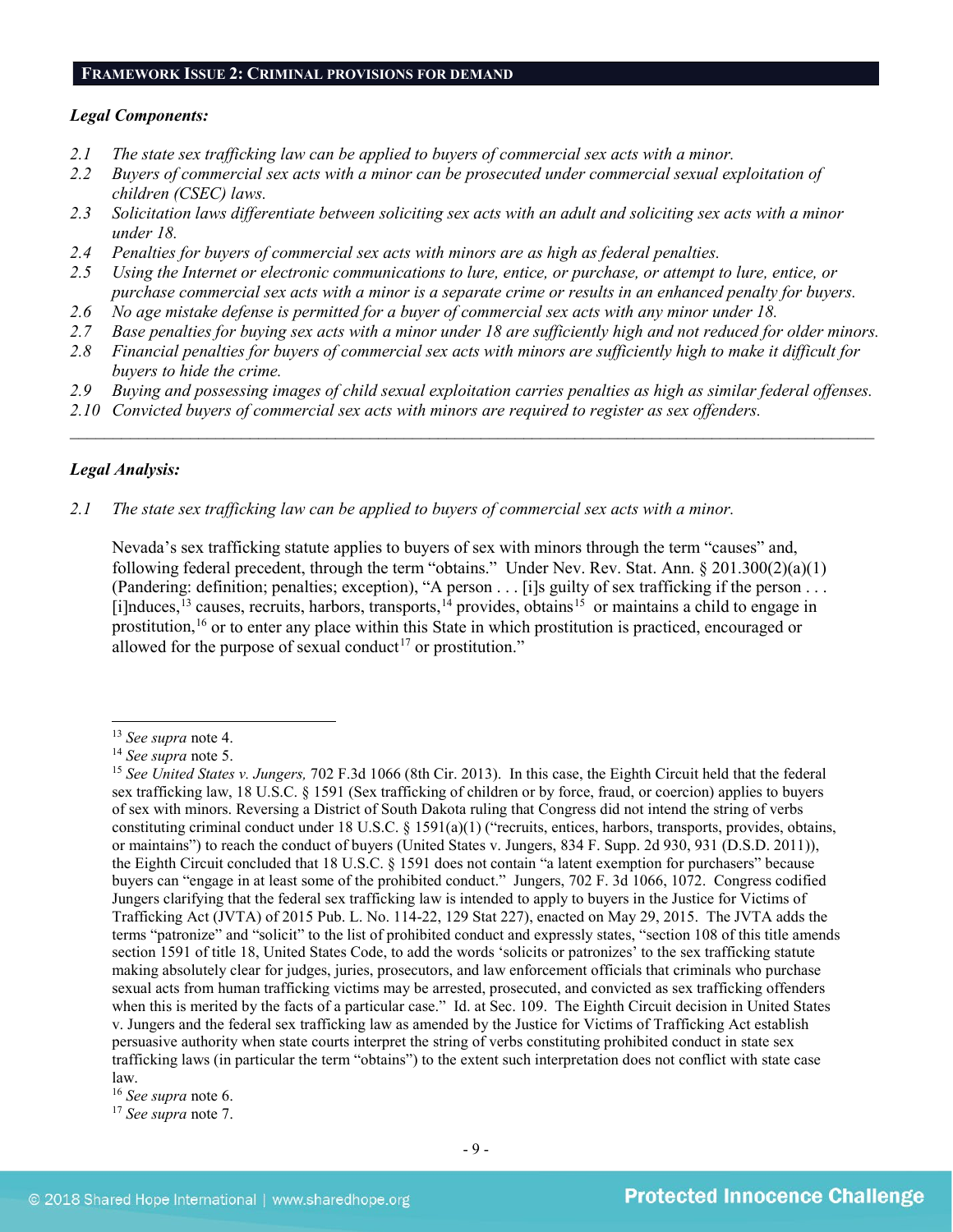- 2.1.1 Recommendation: Amend Nev. Rev. Stat. Ann. § 201.300 (Pandering: definition; penalties; exception) to clarify that buyer conduct is included as a violation of Nev. Rev. Stat. Ann. § 201.300 (Pandering: definition; penalties; exception).
- *2.2 Buyers of commercial sex acts with a minor can be prosecuted under commercial sexual exploitation of children (CSEC) laws.*[18](#page-9-0)

Nev. Rev. Stat. Ann. § 201.354 (Engaging in prostitution or solicitation for prostitution: Penalty; exception) criminalizes buying sex with minors under 18. Nev. Rev. Stat. Ann. § 201.354(1) states, "It is unlawful for any person to engage in prostitution or solicitation therefor, except in a licensed house of prostitution." When the person solicited is under 18, the crime is a category E felony for a first violation, punishable by imprisonment for 1–4 years and a fine up to \$5,000, but the court may suspend the sentence and sentence an offender to probation.<sup>19</sup> Nev. Rev. Stat. Ann. §§ 201.354(a), 193.130(2)(e). A second violation of Nev. Rev. Stat. Ann. § 201.354 with a child is a category D felony and is punishable 1–4 years and a possible fine up to \$5,000. Nev. Rev. Stat. Ann. §§ 201.354(5)(b), 193.130(2)(d). "[A] third or subsequent" violation of Nev. Rev. Stat. Ann. § 201.354 with a child is a category C felony, punishable by imprisonment for 1–5 years and a fine up to \$10,000, and "[t]he court shall not grant probation to or suspend the sentence of a person punished pursuant to this paragraph." Nev. Rev. Stat. Ann. §§ 201.354(5)(c); 193.130(2)(c).

*2.3 Solicitation laws differentiate between soliciting sex acts with an adult and soliciting sex acts with a minor under 18.*

Nev. Rev. Stat. Ann. § 201.354 (Engaging in prostitution or solicitation for prostitution; Penalty; exception) has different penalties for the solicitation of an adult and the solicitation of a minor. If the person solicited was 18 or older, the crime is a misdemeanor. Nev. Rev. Stat. Ann. § 201.354(3)(a). If the person solicited was under 18, the crime is a category E felony for a first violation, a category D felony for a second violation and a category C felony for a third or subsequent violation, at which point suspension of a sentence or probation is not allowed. Nev. Rev. Stat. Ann. § 201.354(5)(a)–(c).

Nev. Rev. Stat. Ann. § 207.030(1) (Prohibited acts; penalty), which states, "It is unlawful to: . . . (b) Offer or agree to engage in, engage in or aid and abet any act of prostitution," does not differentiate penalties based on the age of the person solicited. Each violation is a misdemeanor with increased penalties based on the number of charges within the previous 3 years. Nev. Rev. Stat. Ann. § 207.030(2).

*2.4 Penalties for buyers of commercial sex acts with minors are as high as federal penalties.*

Under Nev. Rev. Stat. Ann. § 201.300(2)(b)(2) (Pandering and sex trafficking: definition; penalties; exception),

A person . . . [w]ho is found guilty of sex trafficking . . . [a] child:

(I) If the child is less than 14 years of age when the offense is committed, is guilty of a category A felony and shall be punished by imprisonment in the state prison for life with the possibility of parole, with eligibility for parole beginning when a minimum of 15 years has been served, and may be further punished by a fine of not more than \$ 20,000.

(II) If the child is at least 14 years of age but less than 16 years of age when the offense is committed, is guilty of a category A felony and shall be punished by imprisonment in the state prison for life with the possibility of parole, with eligibility for parole beginning when a minimum of 10 years has been served, and may be further punished by a fine of not more than \$ 10,000. (III) If the child is at least 16 years of age but less than 18 years of age when the offense is committed, is guilty of a category A felony and shall be punished by imprisonment in the state

<span id="page-9-0"></span><sup>&</sup>lt;sup>18</sup> In Nevada, counties also regulate prostitution laws and have additional offenses that could apply to buyers of commercial sex with minors. Some counties also allow for the operation of licensed houses of prostitution. *See infra* Appendix A for a list of some county and city ordinances applicable to buyers.

<span id="page-9-1"></span><sup>19</sup> *See supra* note [10.](#page-2-3)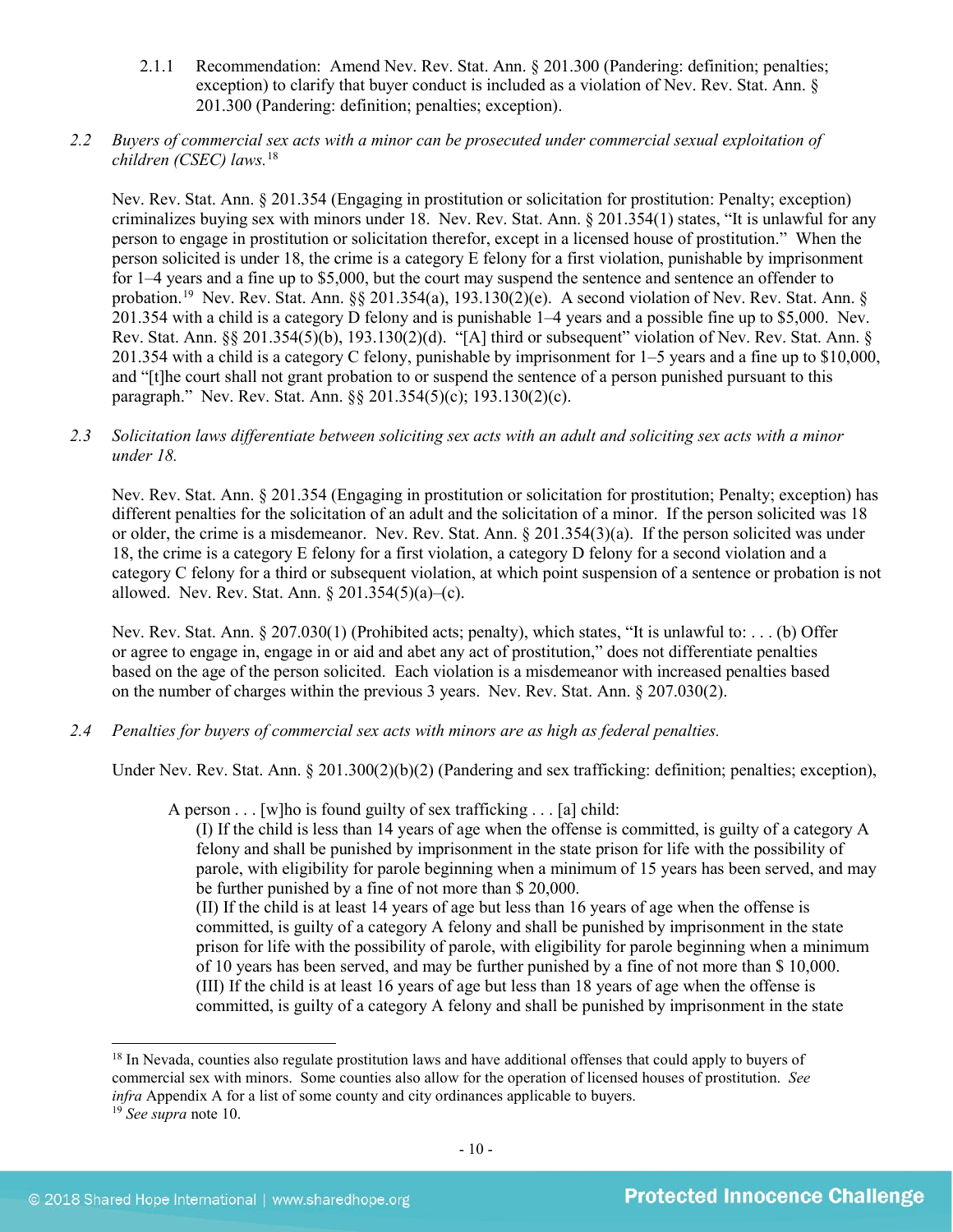prison for life with the possibility of parole, with eligibility for parole beginning when a minimum of 5 years has been served, and may be further punished by a fine of not more than \$ 10,000.

In addition, pursuant to Nev. Rev. Stat. Ann. § 201.352 (Additional fine for pandering child and conspiring to pander child), if the victim is a child at the time of a violation of Nev. Rev. Stat. Ann. § 201.300 and "physical force or violence or the immediate threat of physical force or violence is used upon the child, the court may . . . impose a fine of not more than \$500,000."

There are also heightened penalties for acts of conspiracy. If a person is convicted of sex trafficking or living from the proceeds of a prostitute, as well as conspiracy to commit those offenses, and the victim of the offense was a child at the time, the court may impose a fine of not more than \$500,000 in addition to other fines prescribed by statute. Nev. Rev. Stat. Ann. § 201.352(1)(a).

Furthermore, pursuant to Nev. Rev. Stat. Ann. § 201.300(2)(b)(2) (Pandering and sex trafficking: definition; penalties; exception), "[a] court shall not grant probation to or suspend the sentence of a person convicted of sex trafficking a child pursuant to subsection 2."

For a violation of Nev. Rev. Stat. Ann. § 201.354 (Engaging in prostitution or solicitation for prostitution: Penalty; exception), when the person solicited was under 18, a first violation is a category E felony punishable by imprisonment for 1–4 years and a fine up to \$5,000, but the court may suspend the sentence and sentence an offender to probation.<sup>20</sup> Nev. Rev. Stat. Ann. §§ 201.354(5)(a), § 193.130(2)(e). A second violation of Nev. Rev. Stat. Ann. § 201.354 with a child is a category D felony and is punishable 1–4 years and a possible fine up to \$5,000. Nev. Rev. Stat. Ann. §§ 201.354(5)(b), 193.130(2)(d).<sup>[21](#page-10-1)</sup> "[A] third or subsequent" violation of Nev. Rev. Stat. Ann. § 201.354 with a child is a category C felony, punishable by imprisonment for 1–5 years and a fine up to \$10,000, and "[t]he court shall not grant probation to or suspend the sentence of a person punished pursuant to this paragraph." Nev. Rev. Stat. Ann. §§ 201.354(5)(c); 193.130(2)(c).

A violation of Nev. Rev. Stat. Ann. § 207.030(1) (Prohibited acts; penalty) is a misdemeanor punishable by imprisonment in the county jail for up to 6 months, a fine not to exceed \$1,000, or both. Nev. Rev. Stat. Ann. §§ 207.030(2)(a), 193.150(1). Second violations occurring within 3 years of a first violation will result in imprisonment in the county jail between 30 days and 6 months and a fine of \$250–\$1,000. Nev. Rev. Stat. Ann. § 207.030(2)(b). A third or subsequent violation "occurring within 3 years after the first violation" are punishable by imprisonment in the county jail for 6 months and a fine of \$250–\$1,000. Nev. Rev. Stat. Ann.  $$207.030(2)(c).$ 

<span id="page-10-4"></span>In comparison, if the victim is under the age of 14, a conviction under the Trafficking Victims Protection Act  $(TVPA)^{22}$  $(TVPA)^{22}$  $(TVPA)^{22}$  for child sex trafficking is punishable by 15 years to life imprisonment and a fine not to exceed \$250,000. 18 U.S.C. §§ 1591(b)(1),  $3559(a)(1)$ ,  $3571(b)(3)$ . If the victim is between the ages of 14–17, a conviction is punishable by 10 years to life imprisonment and a fine not to exceed \$250,000. 18 U.S.C. §§ 1591(b)(2),  $3559(a)(1)$ ,  $3571(b)(3)$ . A conviction is punishable by mandatory life imprisonment, however, if the buyer has a prior conviction for a federal sex offense<sup>[23](#page-10-3)</sup> against a minor. 18

<span id="page-10-2"></span><sup>22</sup> Trafficking Victims Protection Act (TVPA) of 2000, Pub. L. No. 106-386, 114 Stat. 1464, 1466 (codified in scattered sections of 18 and 22 U.S.C.).

<span id="page-10-3"></span><sup>23</sup> Pursuant to 18 U.S.C. § 3559(e)(2), "federal sex offense" is defined as

<span id="page-10-5"></span>an offense under section 1591 [18 USCS § 1591] (relating to sex trafficking of children), 2241 [18 USCS § 2241] (relating to aggravated sexual abuse), 2242 [18 USCS § 2242] (relating to sexual abuse),  $2244(a)(1)$  [18 USCS  $\S 2244(a)(1)$ ] (relating to abusive sexual contact), 2245 [18 USCS  $\S 2245$ ] (relating to sexual abuse resulting in death), 2251 [18 USCS § 2251] (relating to sexual exploitation of children), 2251A [18 USCS § 2251A] (relating to selling or buying of children), 2422(b) [18 USCS § 2422(b)] (relating to coercion and enticement of a minor into prostitution), or 2423(a) [18 USCS § 2423(a)] (relating to transportation of minors).

<span id="page-10-0"></span> <sup>20</sup> *See supra* note [10.](#page-2-3)

<span id="page-10-1"></span><sup>21</sup> *See supra* note [10.](#page-2-3)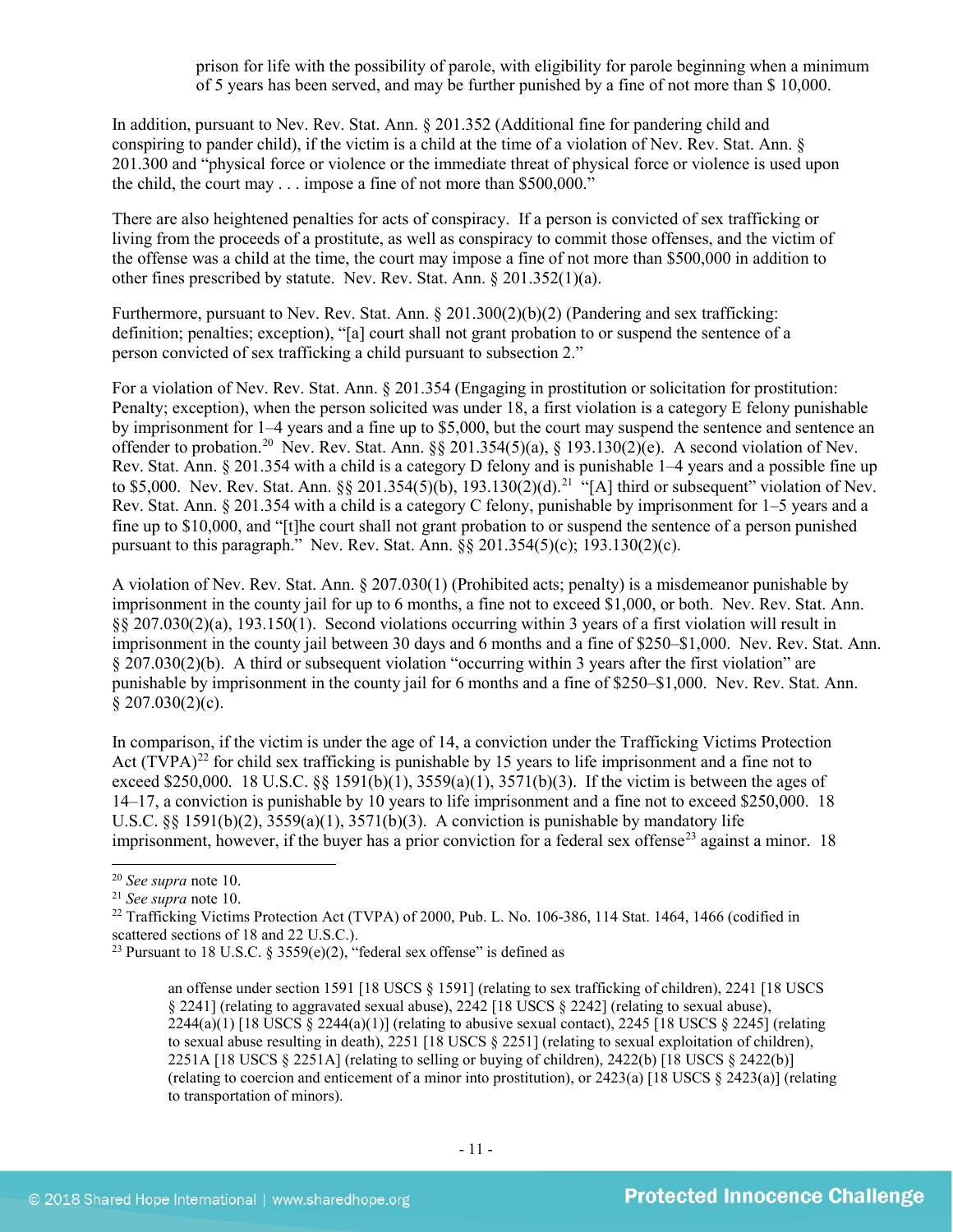U.S.C. § 3559(e)(1). To the extent buyers can be prosecuted under other federal CSEC laws,<sup>24</sup> a conviction is punishable by penalties ranging from a fine not to exceed \$250,000 to life imprisonment and a fine not to exceed \$250,000.[25](#page-11-1)

*2.5 Using the Internet or electronic communications to lure, entice, or purchase, or attempt to lure, entice, or purchase commercial sex acts with a minor is a separate crime or results in an enhanced penalty for buyers.*

Although Nevada does not have a statute specifically criminalizing using the Internet or other electronic communication to purchase commercial sex acts, such action can fall under Nev. Rev. Stat. Ann. § 201.560 (Definitions; exception; penalties). Pursuant to Nev. Rev. Stat. Ann. § 201.560,

1. Except as otherwise provided in subsection  $3<sub>1</sub><sup>26</sup>$  $3<sub>1</sub><sup>26</sup>$  $3<sub>1</sub><sup>26</sup>$  a person commits the crime of luring a child if the person knowingly contacts or communicates with or attempts to contact or communicate with: . . . .

<span id="page-11-4"></span>. . . . (b) Another person whom he or she believes to be a child who is less than 16 years of age and at least 5 years younger than he or she is, regardless of the actual age of that other person, with the intent to solicit, persuade or lure the person to engage in sexual conduct.

. . . . 4. A person who violates or attempts to violate the provisions of this section through the use of a computer, system or network:

(a) With the intent to engage in sexual conduct<sup>[27](#page-11-3)</sup> with the child, person believed to be a child or person with mental illness or to cause the child, person believed to be a child or person with mental illness to engage in sexual conduct, is guilty of a category B felony and shall be punished by imprisonment in the state prison for a minimum term of not less than 1 year and a maximum term of not more than 10 years and may be further punished by a fine of not more than \$10,000; . . . .

*2.6 No age mistake defense is permitted for a buyer of commercial sex acts with any minor under 18.*

A buyer is prohibited from asserting a mistake of age defense to charges of sex trafficking a minor under Nev. Rev. Stat. Ann. § 201.300(5) (Pandering and sex trafficking: definition; penalties; exception), which states,

<span id="page-11-0"></span>24 18 U.S.C. §§ 2251A(b) (Selling or buying of children), 2251(a) (Sexual exploitation of children), 2423(a)

<span id="page-11-1"></span><sup>(</sup>Transportation of a minor with intent for minor to engage in criminal sexual activity), 2422(a) (Coercion and enticement), 2252(a)(2), (a)(4) (Certain activities relating to material involving the sexual exploitation of minors). <sup>25</sup> 18 U.S.C. §§ 2251A(b) (conviction punishable by imprisonment for 30 years to life and a fine), 22 (conviction punishable by imprisonment for 15–30 years and a fine), 2423(a) (conviction punishable by imprisonment for 10 years to life and a fine), 2422(a) (conviction punishable by a fine, imprisonment up to 20 years, or both),  $2252(b)$  (stating that a conviction under subsection (a)(2) is punishable by imprisonment for  $5-20$  years and a fine, while a conviction under subsection (a)(4) is punishable by imprisonment up to 10 years, a fine, or both); *see also* 18 U.S.C. §§ 3559(a)(1) (classifying all of the above listed offenses as felonies), 3571(b)(3) (providing a fine up to \$250,000 for any felony conviction).<br><sup>26</sup> Nev. Rev. Stat. Ann. § 201.560(3) states, "The provisions of this section do not apply if the contact or

<span id="page-11-2"></span>communication is made or attempted with the intent to prevent imminent bodily, emotional or psychological harm to the child, person believed to be a child or person with mental illness."

<span id="page-11-3"></span> $27$  For the purpose of Nev. Rev. Stat. Ann. § 201.560, "sexual conduct" is defined by referring to Nev. Rev. Stat. § 201.520, which defines the term as "1. Ordinary sexual intercourse 2. Anal intercourse; 3. Fellatio, cunnilingus or other oral-genital contact; 4. Physical contact by a person with the unclothed genitals or pubic area of another person for the purpose of arousing or gratifying the sexual desire of either person; 5. Penetration, however slight, by a person of an object into the genital or anal opening of the body of another person for the purpose of arousing or gratifying the sexual desire of either person; 6. Masturbation or the lewd exhibition of unclothed genitals; 7. Sadomasochistic abuse; or 8. Any lewd or lascivious act upon or with the body, or any part or member thereof, of another person." Nev. Rev. Stat. Ann. §§ 201.520, 201.560(6)(f).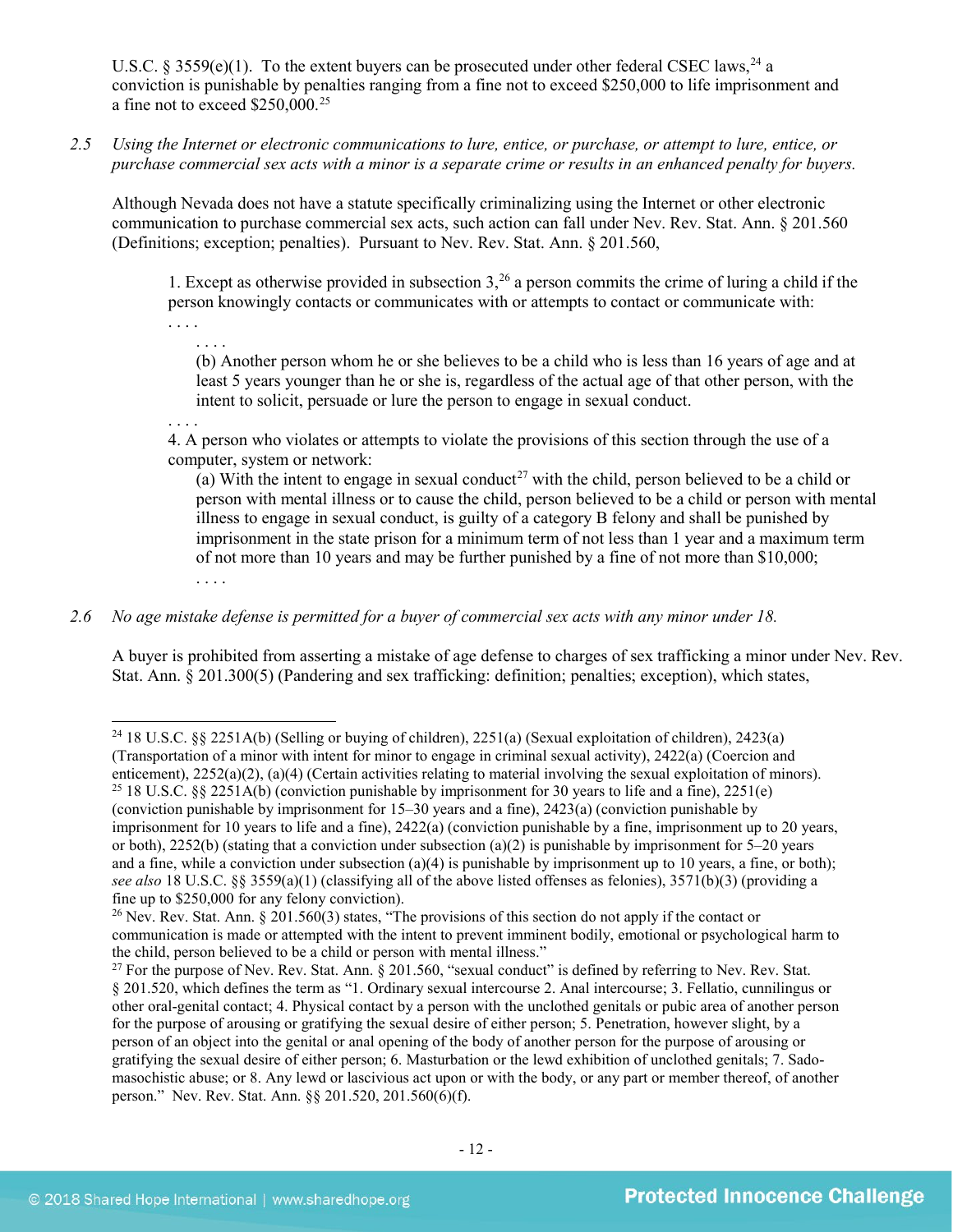In a prosecution for sex trafficking a child pursuant to subsection 2, it is not a defense that the defendant did not have knowledge of the victim's age, nor is reasonable mistake of age a valid defense to a prosecution conducted pursuant to subsection 2.

Nev. Rev. Stat. Ann. § 201.354 (Engaging in prostitution or solicitation for prostitution: Penalty; exception) is silent on the availability of a defense based on age mistake.

2.6.1 Recommendation: Amend Nev. Rev. Stat. Ann. § 201.354 (Engaging in prostitution or solicitation for prostitution: Penalty; exception) to prevent a buyer from exercising a mistake of age defense.

#### *2.7 Base penalties for buying sex acts with a minor under 18 are sufficiently high and not reduced for older minors.*

Nevada's trafficking law staggers penalties based on a minor's age, but penalties are sufficiently high even when the victim is an older minor. Nev. Rev. Stat. Ann. § 201.300(2)(b)(2) (Pandering and sex trafficking: definition; penalties; exception) states,

A person  $\ldots$  [w]ho is found guilty of sex trafficking  $\ldots$  [a] child:

(I) If the child is less than 14 years of age when the offense is committed, is guilty of a category A felony and shall be punished by imprisonment in the state prison for life with the possibility of parole, with eligibility for parole beginning when a minimum of 15 years has been served, and may be further punished by a fine of not more than \$ 20,000.

(II) If the child is at least 14 years of age but less than 16 years of age when the offense is committed, is guilty of a category A felony and shall be punished by imprisonment in the state prison for life with the possibility of parole, with eligibility for parole beginning when a minimum of 10 years has been served, and may be further punished by a fine of not more than \$ 10,000. (III) If the child is at least 16 years of age but less than 18 years of age when the offense is committed, is guilty of a category A felony and shall be punished by imprisonment in the state prison for life with the possibility of parole, with eligibility for parole beginning when a minimum of 5 years has been served, and may be further punished by a fine of not more than \$ 10,000.

In contrast, Nevada's buyer-applicable CSEC offense does not stagger penalties based on a minor's age, but penalties are not sufficiently high for a first conviction. If the victim is a minor, a first conviction under Nev. Rev. Stat. Ann. § 201.354 (Engaging in prostitution or solicitation for prostitution: Penalty; exception) is a category E felony punishable by imprisonment for 1–4 years, but the court may suspend the sentence and sentence an offender to probation. Nev. Rev. Stat. Ann.  $\S$ § 201.354(5)(a), 193.130(2)(e).<sup>[28](#page-12-0)</sup>

## *2.8 Financial penalties for buyers of commercial sex acts with minors are sufficiently high to make it difficult for buyers to hide the crime.*

A buyer convicted of sex trafficking under Nev. Rev. Stat. Ann. § 201.300 (Pandering and sex trafficking: definition; penalties; exception) may be punished by a fine of not more than \$20,000 if the minor is under 14 years old at the time of the offense and a fine of not more than \$10,000 if the minor is at least 14 years old but less than 18 years old at the time of the offense. Nev. Rev. Stat. Ann. § 201.300(2)(b)(2). In addition, under Nev. Rev. Stat. Ann. § 201.35 (Additional fine for pandering child and conspiring to pander child), the court may impose a fine of not more than \$500,000 for a violation of Nev. Rev. Stat. Ann. § 201.300 if the victim is a child at the time of the offense and "physical force or violence or the immediate threat of physical force or violence is used upon the child."

Financial penalties are also available under Nevada's solicitation law. When the person solicited was under 18, a first violation of Nev. Rev. Stat. Ann. § 201.354 (Engaging in prostitution or solicitation for prostitution: Penalty; exception) is a category E felony punishable by a fine not to exceed \$5,000. Nev. Rev. Stat. Ann. §§ 201.354(5)(a), 193.130(2)(e). A second violation of Nev. Rev. Stat. Ann. § 201.354 when the person solicited

<span id="page-12-0"></span> <sup>28</sup> *See supra* note [10.](#page-2-3)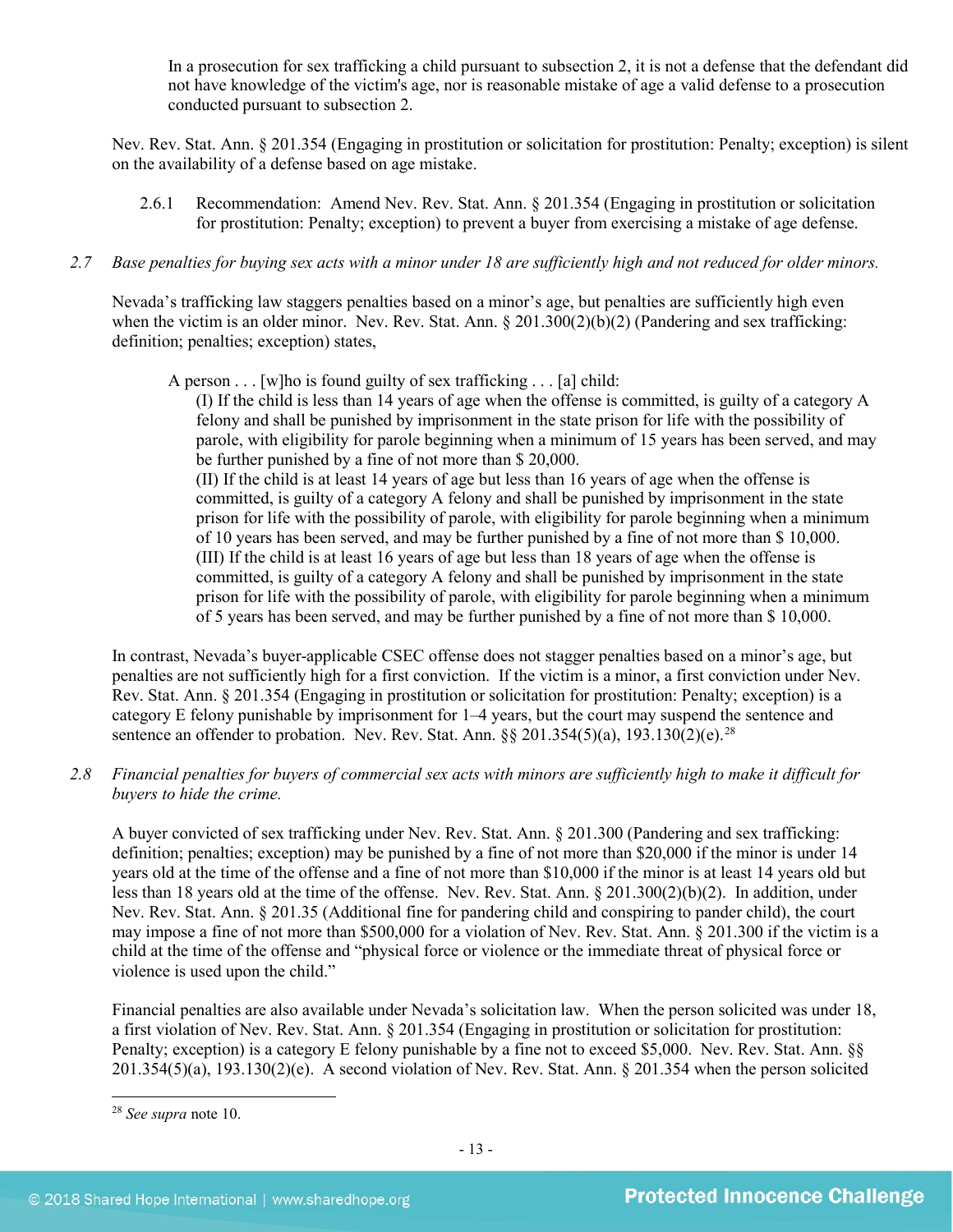was a child is a category D felony punishable by a possible fine up to \$5,000, and a third or subsequent violation of Nev. Rev. Stat. Ann. § 201.354 with a child is a category C felony punishable by a possible fine up to \$10,000. Nev. Rev. Stat. Ann. § 201.354(5)(b)–(c). A violation of Nev. Rev. Stat. Ann. § 207.030(1)(b) (Prohibited acts; penalty) is a misdemeanor punishable by a possible fine not to exceed \$1,000 for the first violation and a fine of \$250–\$1,000 for subsequent violations occurring within 3 years of the first violation. Nev. Rev. Stat. Ann. §§ 207.030(2), 193.150(1).

A buyer may also be ordered to pay restitution for violations of Nev. Rev. Stat. Ann. § 201.300 (Pandering and sex trafficking: definition; penalties; exception), pursuant to Nev. Rev. Stat. Ann. § 201.325 (Power of court to order restitution), which states in part, [29](#page-13-0) 

[r]estitution ordered pursuant to this section may include, without limitation:

<span id="page-13-1"></span>(a) The cost of medical and psychological treatment, including, without limitation, physical and occupational therapy and rehabilitation;

(b) The cost of transportation, temporary housing and child care;

(c) The return of property, the cost of repairing damaged property or the full value of the property if it is destroyed or damaged beyond repair;

- (d) Expenses incurred by a victim in relocating away from the defendant or his or her associates, if the expenses are verified by law enforcement to be necessary for the personal safety of the victim;
- (e) The cost of repatriation of the victim to his or her home country, if applicable; and

(f) Any and all other losses suffered by the victim as a result of the violation of any provision of NRS 201.300 or 201.320 [Living from earnings of prostitute; penalty].

Generally, a court must award restitution where appropriate. Nev. Rev. Stat. Ann. § 176.033(1)(c). Specifically, pursuant to Nev. Rev. Stat. Ann. § 176.033(1)(c) (Sentence of imprisonment required or permitted by statute: Definite period for misdemeanor or gross misdemeanor; minimum and maximum term for felony unless definite term required by statute; restitution; modification of sentence), "[i]f a sentence of imprisonment is required or permitted by statute, the court shall: . . . [i]f restitution is appropriate, set an amount for each victim of the offense . . . ."

Buyers are subject to asset forfeiture for violations of sex trafficking under Nev. Rev. Stat. Ann. § 201.300 (Pandering and sex trafficking: definition; penalties; exception). Pursuant to Nev. Rev. Stat. Ann. § 201.351 (Forfeiture of assets derived from or relating to pandering child; temporary restraining order to preserve property subject to forfeiture; use of proceeds derived from forfeiture), "All assets derived from or relating to any violation of NRS 201.300 [Pandering and sex trafficking: definition; penalties; exception] [including 201.320 [Living from earnings of prostitute; penalty] to 201.340 [Pandering: Furnishing transportation; penalties], inclusive are subject to forfeiture pursuant to NRS 179.121 [Forfeiture of personal property and conveyances used in the commission of crime] and a proceeding for their forfeiture may be brought pursuant to NRS 179.1156 to 179.121, inclusive."

Nev. Rev. Stat. Ann. § 179.121(a), (e) establishes forfeiture of "[a]ll personal property, including, without limitation, any tool, substance, weapon, machine, computer, money or security, which is used as an instrumentality in any of the following crimes," including Nev. Rev. Stat. Ann. §§ 201.300 (Pandering and sex trafficking: Definitions; penalties; exception) and 201.320 (Living from the earnings of a prostitute). Nev. Rev. Stat. Ann. § 179.121 (Forfeiture of personal property and conveyances used in the commission of crime) also provides, with certain limited exceptions, that "all conveyances, including aircraft, vehicles or vessels, which are used or intended for use during the commission of a felony . . . are subject to forfeiture."

<span id="page-13-0"></span><sup>&</sup>lt;sup>29</sup> Pursuant to Nev. Rev. Stat. Ann. § 200.4631(4), "victim' means any person: (a) Against whom a violation of any provision of [Nev. Rev. Stat. Ann. §§ 201.300 [Pandering and sex trafficking: definition; penalties; exception] or 201.320 [Living from earnings of prostitute; penalty] has been committed; or (b) Who is the surviving child of such a person."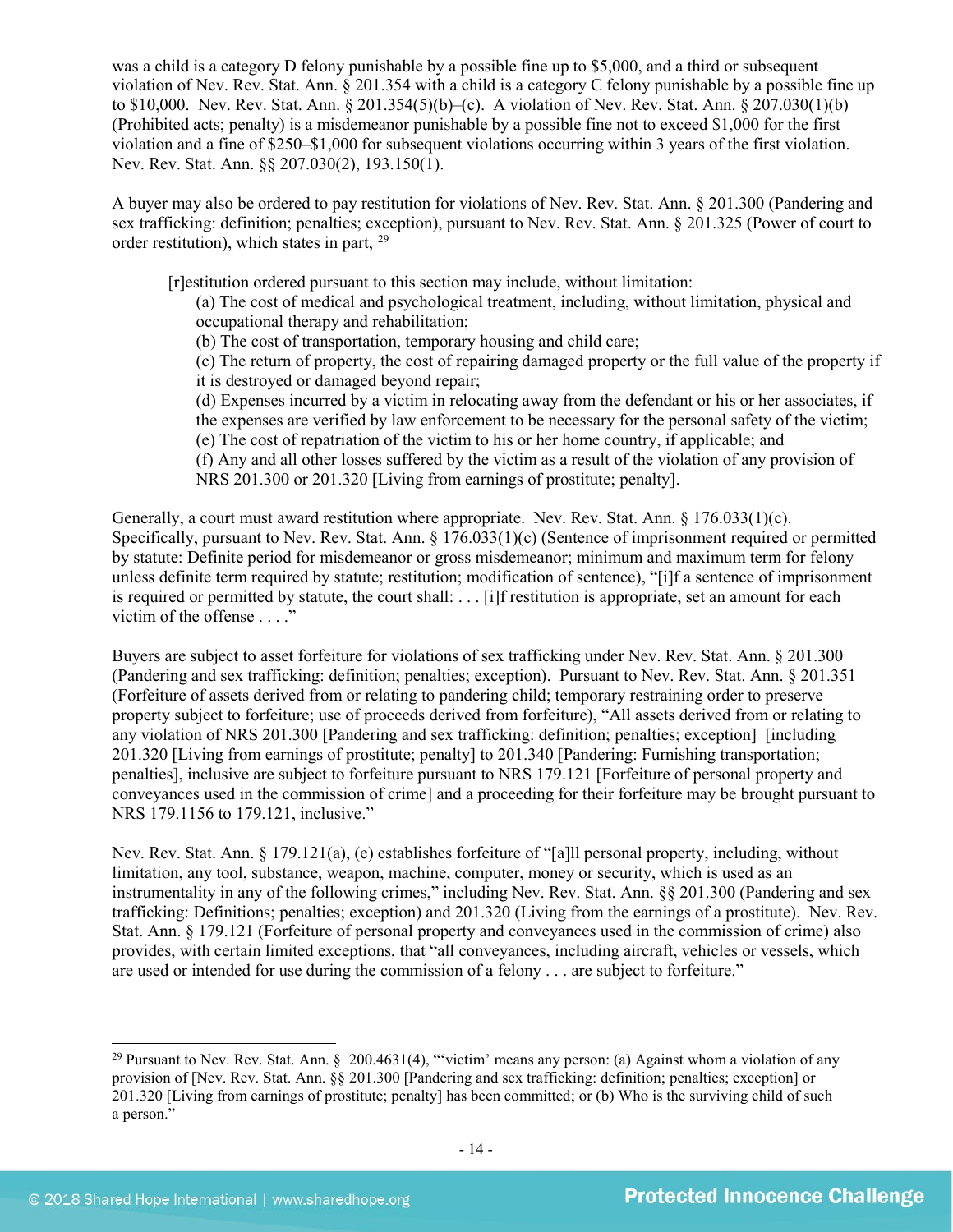In addition, pursuant to Nev. Rev. Stat. Ann. § 200.760 (Forfeiture) and § 179.121 (Forfeiture of personal property and conveyances used in the commission of crime), buyers face civil asset forfeiture for possession of images of child sexual exploitation (ICSE) or forfeiture of proceeds attributable to commission of a felony. Pursuant to Nev. Rev. Stat. Ann. § 200.760, "[a]ll assets derived from or relating to any violation of NRS . . . 200.710 to 200.730 [including 200.727(1) (Use of Internet to control visual representation depicting sexual conduct of person under 16 years of age; penalties) and 200.730 (Possession of visual representation depicting sexual conduct of person under 16 years of age unlawful; penalties)], inclusive . . . are subject to forfeiture. A proceeding for their forfeiture may be brought pursuant to NRS 179.1156 to 179.119, inclusive."

#### *2.9 Buying and possessing images of child sexual exploitation carries penalties as high as similar federal offenses.*

Pursuant to Nev. Rev. Stat. Ann. § 200.730 (Possession of visual representation depicting sexual conduct of person under 16 years of age unlawful; penalties), a person is guilty of a felony "who knowingly and willfully has in his or her possession for any purpose any film, photograph or other visual presentation depicting a person under the age of 16 years as the subject of a sexual portrayal<sup>[30](#page-14-0)</sup> or engaging in or simulating, or assisting others to engage in or simulate, sexual conduct."<sup>[31](#page-14-1)</sup> A first violation is a category B felony punishable by imprisonment for 1–6 years and a possible fine not to exceed \$5,000. Nev. Rev. Stat. Ann. § 200.730(1). Second and subsequent violations are category A felonies punishable by imprisonment for 1 year to life imprisonment, with the possibility of parole, and a possible fine of \$5,000. Nev. Rev. Stat. Ann. § 200.730(2).

Additionally, pursuant to Nev. Rev. Stat. Ann. § 200.727(1) (Use of Internet to control visual representation depicting sexual conduct of person under 16 years of age; penalties),

<span id="page-14-4"></span><span id="page-14-3"></span>Any person who, knowingly, willfully and with the specific intent to view any film, photograph or other visual presentation depicting a person under the age of 16 years engaging in or simulating sexual conduct,<sup>[32](#page-14-2)</sup> uses the Internet to control such a film, photograph or other visual presentation is guilty of:

(a) For the first offense, a category C felony and shall be punished as provided in NRS 193.130 [Categories and punishment of felonies].

(b) For any subsequent offense, a category B felony and shall be punished by imprisonment in the state prison for a minimum term of not less than 1 year and a maximum term of not more than 6 years, and may be further punished by a fine of not more than \$5,000.

As a category C felony, the first violation is punishable by imprisonment for 1–5 years and a possible fine not to exceed \$10,000. Nev. Rev. Stat. Ann. § 193.130(2)(c).

Additionally, asset forfeiture exists for a violation of this provision. Nev. Rev. Stat. Ann. § 200.760. Pursuant to Nev. Rev. Stat. Ann. § 200.760 (Forfeiture), "All assets derived from or relating to any violation of . . . 200.710 to 200.730 [Unlawful to use minor in producing pornography or as subject of sexual portrayal in performance; Promotion of sexual performance of minor unlawful; Preparing, advertising or distributing materials depicting pornography involving minor unlawful; Use of Internet to control visual presentation depicting sexual conduct of person under 16 years of age; Possession of visual presentation depicting sexual conduct of person under 16 years of age unlawful], inclusive . . . are subject to forfeiture."

<span id="page-14-0"></span> $30$  "Sexual portrayal" is defined as "the depiction of a person in a manner which appeals to the prurient interest in sex and which does not have serious literary, artistic, political or scientific value." Nev. Rev. Stat. Ann. § 200.700(4)

<span id="page-14-1"></span> $31$  "Sexual conduct" is defined as "sexual intercourse, lewd exhibition of the genitals, fellatio, cunnilingus, bestiality, anal intercourse, excretion, sado-masochistic abuse, masturbation, or the penetration of any part of a person's body or of any object manipulated or inserted by a person into the genital or anal opening of the body of another." Nev. Rev. Stat. Ann. § 200.700(3).

<span id="page-14-2"></span><sup>&</sup>lt;sup>32</sup> Nev. Rev. Stat. Ann. § 200.727(2) states, "As used in this section, 'sexual conduct' means sexual intercourse, fellatio, cunnilingus, bestiality, anal intercourse, excretion, sado-masochistic abuse, masturbation, or the penetration of any object manipulated or inserted by a person into the genital or anal opening of the body of another."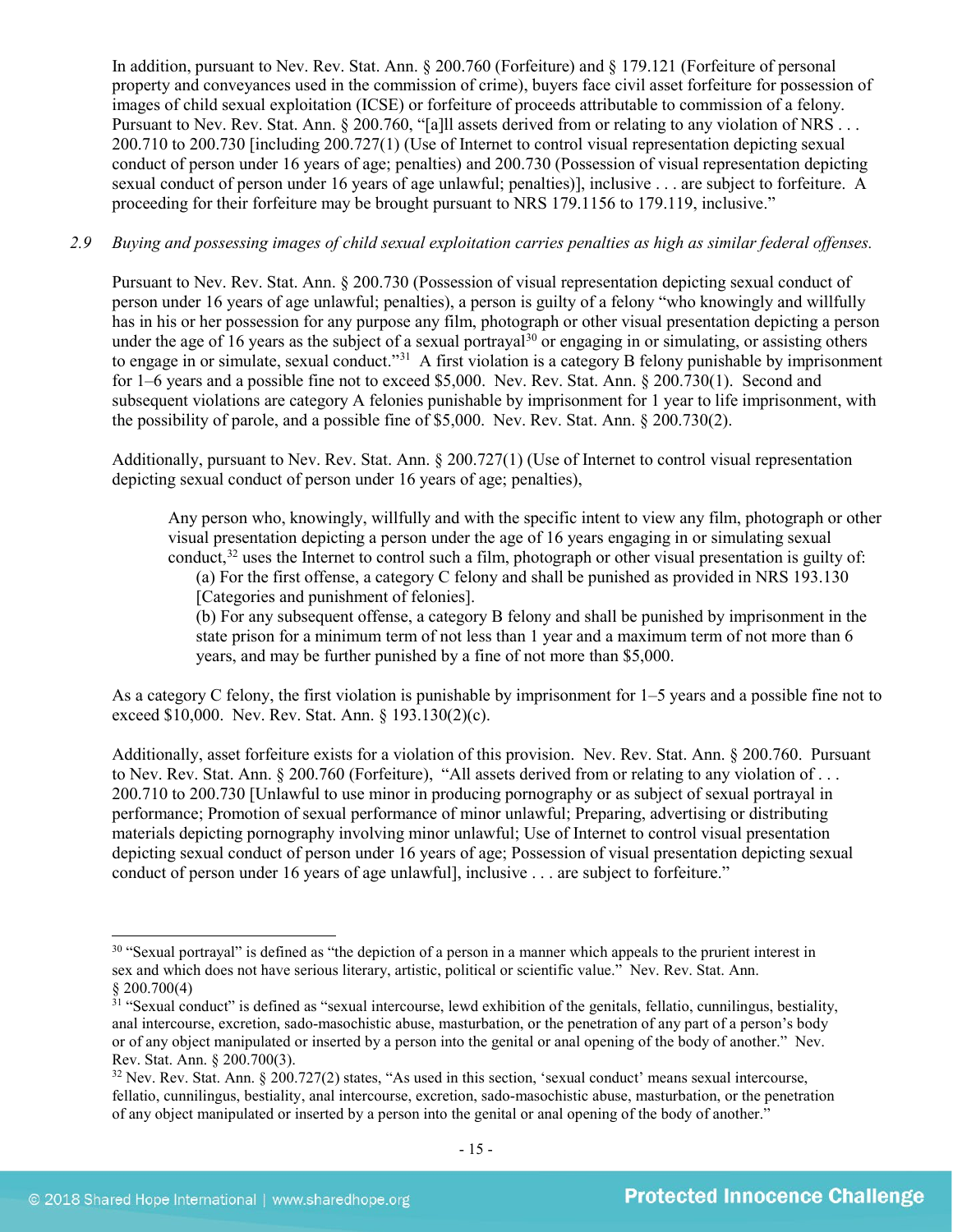Domestic minor sex trafficking victims under 16 who "appeared in any film, photograph or other visual presentation engaging in sexual conduct and who suffered personal or psychological injury as a result," also have a civil cause of action against buyers. Nev. Rev. Stat. Ann. § 41.1396(1). Pursuant to Nev. Rev. Stat. Ann. § 41.1396(1) (Action for damages for injury suffered by victim of pornography involving minors; presumed statutory damages; attorney's fees and costs; protection of victim's identity; limitation on defenses),

Any person who, while under the age of 16 years, appeared in any film, photograph or other visual presentation engaging in sexual conduct<sup>[33](#page-15-0)</sup> and who suffered personal or psychological injury as a result may bring an action against any person who, while over the age of 18 years, knowingly and willfully:

<span id="page-15-4"></span>(a) Promoted the film, photograph or other visual presentation;

(b) Possessed the film, photograph or other visual presentation; or

(c) Used the Internet to control the film, photograph or other visual presentation, with the specific intent to view the film, photograph or other visual presentation.

In this civil action, a successful plaintiff is entitled to "recover the plaintiff's actual damages, which shall be deemed to be at least \$150,000, plus attorney's fees and costs." Nev. Rev. Stat. Ann. § 41.1396(2).

In comparison, a federal conviction for possession of images of child sexual exploitation  $(ICSE)^{34}$  $(ICSE)^{34}$  $(ICSE)^{34}$  is generally punishable by imprisonment for  $5-20$  years and a fine not to exceed \$250,000.<sup>[35](#page-15-2)</sup> Subsequent convictions, however, are punishable by imprisonment up to 40 years and a fine not to exceed \$250,000.<sup>36</sup>

- 2.9.1 Recommendation: Amend Nev. Rev. Stat. Ann. § 200.730 (Possession of visual representation depicting sexual conduct of person under 16 years of age unlawful; penalties) to increase the penalty to reflect the seriousness of the offense.
- *2.10 Convicted buyers of commercial sex acts with minors are required to register as sex offenders*.

Any person convicted of "a crime against a child" or deemed a "sex offender" must register as a sex offender. Nev. Rev. Stat. Ann. § 179D.441(1). Under Nev. Rev. Stat. Ann. § 179D.0357 ("Crime against a child" defined), a

"Crime against a child" means any of the following offenses if the victim of the offense was less than 18 years of age when the offense was committed:

. . . .

<span id="page-15-0"></span> <sup>33</sup> Nev. Rev. Stat. Ann. § 41.1396(5)(b) states, "'Sexual conduct' means sexual intercourse, fellatio, cunnilingus, bestiality, anal intercourse, excretion, sado-masochistic abuse, masturbation, or the penetration of any object manipulated or inserted by a person into the genital or anal opening of the body of another."

<span id="page-15-1"></span><sup>34</sup> 18 U.S.C. §§ 2252(a)(2), (a)(4) (Certain activities relating to material involving the sexual exploitation of minors),  $2252A(a)(2)$ –(3) (Certain activities relating to material constituting or containing child pornography), 1466A(a), (b) (Obscene visual representations of the sexual abuse of children).

<span id="page-15-3"></span><span id="page-15-2"></span><sup>35</sup> 18 U.S.C. §§ 2252(b) (stating that a conviction under subsection (a)(2) is punishable by imprisonment for 5–20 years and a fine, while a conviction under subsection (a)(4) is punishable by imprisonment up to 10 years, a fine, or both), 2252A(b)(1) (a conviction is punishable by imprisonment for 5–20 years and a fine), 1466A(a), (b) (stating that a conviction under subsection (a) is "subject to the penalties provided in section  $2252A(b)(1)$ ," imprisonment for 5–20 years and a fine, while a conviction under subsection (b) is "subject to the penalties provided in section 2252A(b)(2)," imprisonment up to 10 years, a fine, or both); *see also* 18 U.S.C. §§ 3559(a)(1) (classifying all of the above listed offenses as felonies),  $3571(b)(3)$  (providing a fine up to \$250,000 for any felony conviction).<br><sup>36</sup> 18 U.S.C. §§ 2252(b) (stating if a person has a prior conviction under subsection (a)(2), or a list of other conviction is punishable by a fine and imprisonment for 15–40 years, but if a person has a prior conviction under subsection (a)(4), or a list of other statutes, a conviction is punishable by a fine and imprisonment for  $10-20$  years),  $2252A(b)(1)$  (stating if a person has a prior conviction under subsection (a)(2), (a)(3), or a list of other statutes, a conviction is punishable by a fine and imprisonment for 15–40 years), 1466A(a), (b) (stating that the penalty scheme for section 2252A(b) applies); *see also* 18 U.S.C. §§ 3559(a)(1) (classifying all of the above listed offenses as felonies), 3571(b)(3) (providing a fine up to \$250,000 for any felony conviction).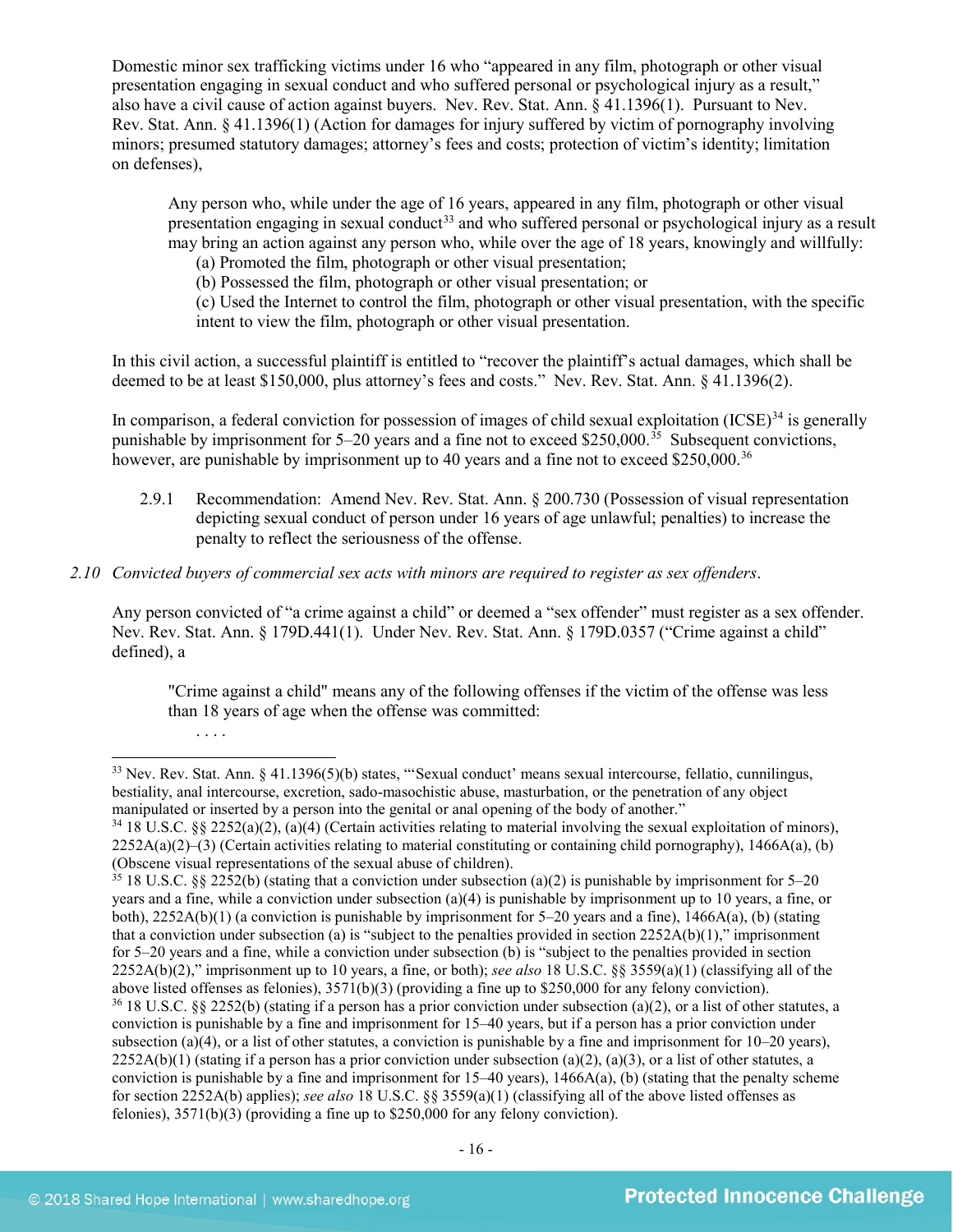3. Involuntary servitude of a child … unless the offender is the parent or guardian of the victim.

4. An offense involving sex trafficking pursuant to subsection 2 of NRS 201.300 [Pandering and sex trafficking: definition; penalties; exception] or prostitution pursuant to NRS 201.320 [Living from earnings of prostitute; penalty].

5. An attempt to commit an offense listed in this section.

. . . .

A "sex offender" is defined to include "a person who, after July 1, 1956, is or has been convicted of a sexual offense listed in NRS 179D.097 ["Sexual offense" defined]." Nev. Rev. Stat. Ann. § 179D.095(1) ("Sex offender" defined). Pursuant to Nev. Rev. Stat. Ann. § 179D.097(1) a "sexual offense" is defined to include the following offenses:

. . . .

(c) Statutory sexual seduction pursuant to NRS 200.368.

. . . .

(g) Abuse of a child pursuant to NRS 200.508, if the abuse involved sexual abuse or sexual exploitation.

(h) An offense involving pornography and a minor pursuant to NRS 200.710 to 200.730 [Unlawful to use minor in producing pornography or as subject of sexual portrayal in performance, Promotion of sexual performance of minor unlawful, Preparing, advertising or distributing materials depicting pornography involving minor unlawful; penalty, Use of Internet to control visual presentation depicting sexual conduct of person under 16 years of age, Possession of visual presentation depicting sexual conduct of person under 16 years of age unlawful; penalties] , inclusive. (i) Incest pursuant to NRS 201.180.

. . . . (l) Lewdness with a child pursuant to NRS 201.230.

. . . .

(n) Sexual conduct between certain employees of a school or volunteers at a school and a pupil pursuant to NRS 201.540(p) Luring a child . . . if punished as a felony.

(q) Sex trafficking pursuant to NRS 201.300 [Pandering and sex trafficking: definition; penalties; exception].

(r) Any other offense that has an element involving a sexual act or sexual conduct with another.

. . . .

Therefore, a buyer could potentially be required to register as a sex offender either for a conviction of sex trafficking pursuant to Nev. Rev. Stat. Ann. § 201.300 (Pandering and sex trafficking: definition; penalties; exception) or for a conviction under Nev. Rev. Stat. Ann. § 201.354(5) (Engaging in prostitution or solicitation for prostitution: Penalty; exception) or § 207.030(b) (Prohibited acts; penalty) since both of these offenses that have "an element involving a sexual act or sexual conduct with another." Nev. Rev. Stat. Ann. § 179D.097(1).

However, notably, under Nev. Rev. Stat. Ann. § 179D.097(2) ("Sexual offense" defined),

Except for the offenses described in paragraphs (n) and (o) of subsection 1, the term does not include an offense involving consensual sexual conduct if the victim was:

(a) An adult, unless the adult was under the custodial authority of the offender at the time of the offense; or

(b) At least 13 years of age and the offender was not more than 4 years older than the victim at the time of the commission of the offense.

Therefore, since a court may view a domestic minor sex trafficking victim as consenting to the sexual conduct, some buyers who are not more than 4 years older than the victim may not be required to register as a "sex" offender" under Nev. Rev. Stat. Ann. § 179D.097, but would be required to register for having committed a "crime against a child" under Nev. Rev. Stat. Ann. § 179D.0357.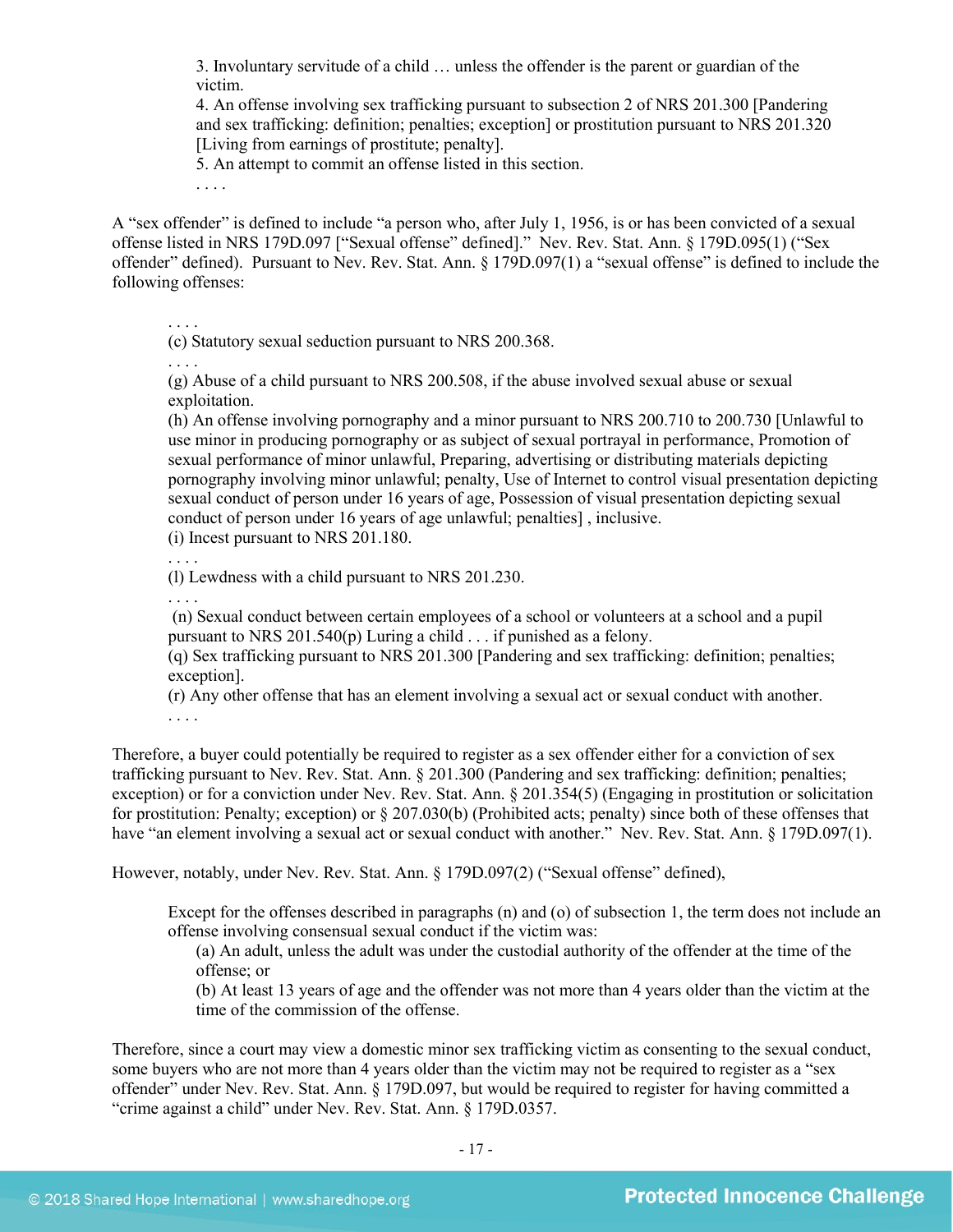Pursuant to Nev. Rev. Stat. Ann. § 179D.115,

"Tier II offender" means an offender convicted of a crime against a child or a sex offender, other than a Tier III offender, whose crime against a child is punishable by imprisonment for more than 1 year or whose sexual offense:

1. If committed against a child, constitutes:

(a) Luring a child pursuant to NRS 201.560 [Definitions; exception; penalties], if punishable as a felony;

(b) Abuse of a child pursuant to NRS 200.508 [Abuse, neglect or endangerment of child: penalties; definitions], if the abuse involved sexual abuse or sexual exploitation;

(c) An offense involving pandering sex trafficking pursuant to NRS 201.300 [Pandering and sex trafficking: Definition; penalties; exception] or prostitution pursuant to NRS 201.320 [Living from earnings of prostitute; penalty];

(d) An offense involving pornography and a minor pursuant to NRS 200.710 to 200.730. $37$ inclusive; or

(e) Any other offense that is comparable to or more severe than the offenses described in 42 U.S.C. Section 16911(3) [Relevant definitions, including Amie Zyla expansion of sex offender definition and expanded inclusion of child predators];

2. Involves an attempt or conspiracy to commit any offense described in subsection 1;

3. If committed in another jurisdiction, is an offense that, if committed in this State, would be an offense listed in this section. This subsection includes, without limitation, an offense prosecuted in:

(a) A tribal court; or

(b) A court of the United States or the Armed Forces of the United States; or

4. Is committed after the person becomes a Tier I offender if any of the person's sexual offenses constitute an offense punishable by imprisonment for more than 1 year.

<span id="page-17-0"></span><sup>&</sup>lt;sup>37</sup> Nev. Rev. Stat. Ann. §§ 200.710 (Unlawful to use minor in producing pornography or as subject of sexual portrayal in performance), 200.720 (Promotion of sexual performance of minor unlawful), 200.725 (Preparing, advertising or distributing materials depicting pornography involving minor unlawful; penalty), 200.727 (Use of Internet to control visual presentation depicting sexual conduct of person under 16 years of age; penalties), and 200.730 (Possession of visual presentation depicting sexual conduct of person under 16 years of age unlawful; penalties).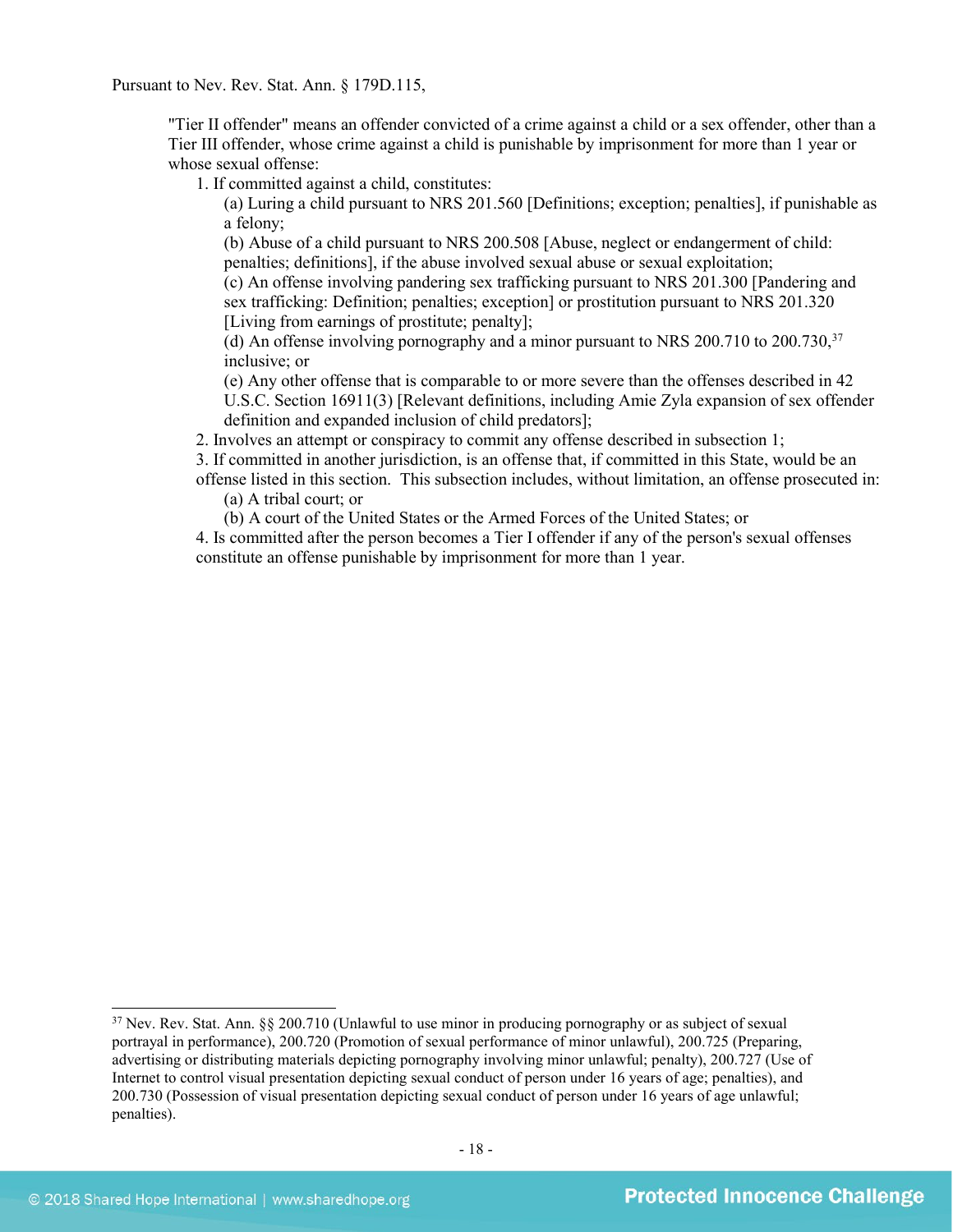#### **FRAMEWORK ISSUE 3: CRIMINAL PROVISIONS FOR TRAFFICKERS**

#### *Legal Components:*

- *3.1 Penalties for trafficking a child for sexual exploitation are as high as federal penalties.*
- *3.2 Creating and distributing images of child sexual exploitation carries penalties as high as similar federal offenses.*
- *3.3 Using the Internet or electronic communications to lure, entice, recruit, or sell commercial sex acts with a minor is a separate crime or results in an enhanced penalty for traffickers.*
- *3.4 Financial penalties for traffickers, including asset forfeiture, are sufficiently high.*
- *3.5 Convicted traffickers are required to register as sex offenders.*
- *3.6 Laws relating to parental custody and termination of parental rights include sex trafficking or commercial sexual exploitation of children (CSEC) offenses as grounds for sole custody or termination in order to prevent traffickers from exploiting their parental rights as a form of control.*

*\_\_\_\_\_\_\_\_\_\_\_\_\_\_\_\_\_\_\_\_\_\_\_\_\_\_\_\_\_\_\_\_\_\_\_\_\_\_\_\_\_\_\_\_\_\_\_\_\_\_\_\_\_\_\_\_\_\_\_\_\_\_\_\_\_\_\_\_\_\_\_\_\_\_\_\_\_\_\_\_\_\_\_\_\_\_\_\_\_\_\_\_\_\_*

#### *Legal Analysis:*

*3.1 Penalties for trafficking a child for sexual exploitation are as high as federal penalties.* [38](#page-18-0)

A trafficker<sup>[39](#page-18-1)</sup> who is found guilty of sex trafficking a child is subject to penalties pursuant to Nev. Rev. Stat. Ann. § 201.300(2)(b) (Pandering and sex trafficking: definition; penalties; exception), which states,

#### 2. A child:

. . . .

(I) If the child is less than 14 years of age when the offense is committed, is guilty of a category A felony and shall be punished by imprisonment in the state prison for life with the possibility of parole, with eligibility for parole beginning when a minimum of 15 years has been served, and may be further punished by a fine of not more than \$ 20,000.

(II) If the child is at least 14 years of age but less than 16 years of age when the offense is committed, is guilty of a category A felony and shall be punished by imprisonment in the state prison for life with the possibility of parole, with eligibility for parole beginning when a minimum of 10 years has been served, and may be further punished by a fine of not more than \$ 10,000. (III) If the child is at least 16 years of age but less than 18 years of age when the offense is committed, is guilty of a category A felony and shall be punished by imprisonment in the state prison for life with the possibility of parole, with eligibility for parole beginning when a minimum of 5 years has been served, and may be further punished by a fine of not more than \$ 10,000.

3. A court shall not grant probation to or suspend the sentence of a person convicted of sex trafficking a child pursuant to subsection 2.

In addition, a trafficker could be convicted of living from earnings of a prostitute under Nev. Rev. Stat. Ann. § 201.320 (Living from earnings of prostitute; penalty), if the trafficker "knowingly accepts, receives, levies or appropriates any money or other valuable thing, without consideration, from the proceeds of any prostitute." "Any such acceptance, receipt, levy or appropriation of money or valuable thing upon any proceedings or trial for violation of this section is presumptive evidence of lack of consideration." Nev. Rev. Stat. Ann. § 201.320(2). A violation of Nev. Rev. Stat. Ann. § 201.320 is a

<span id="page-18-0"></span> <sup>38</sup> *See supra* Components 1.1 and 1.2 for full discussion of the substantive provisions of the Nevada statutes listed. In Nevada, counties also regulate prostitution laws and have additional offenses that could apply to traffickers of commercial sex with minors. Some counties also allow for the operation of licensed houses of prostitution. *See infra* Appendix A for some county and city ordinances applicable to traffickers. 39 *See supra* note [2](#page-0-3) for Nevada's involuntary servitude laws.

<span id="page-18-1"></span>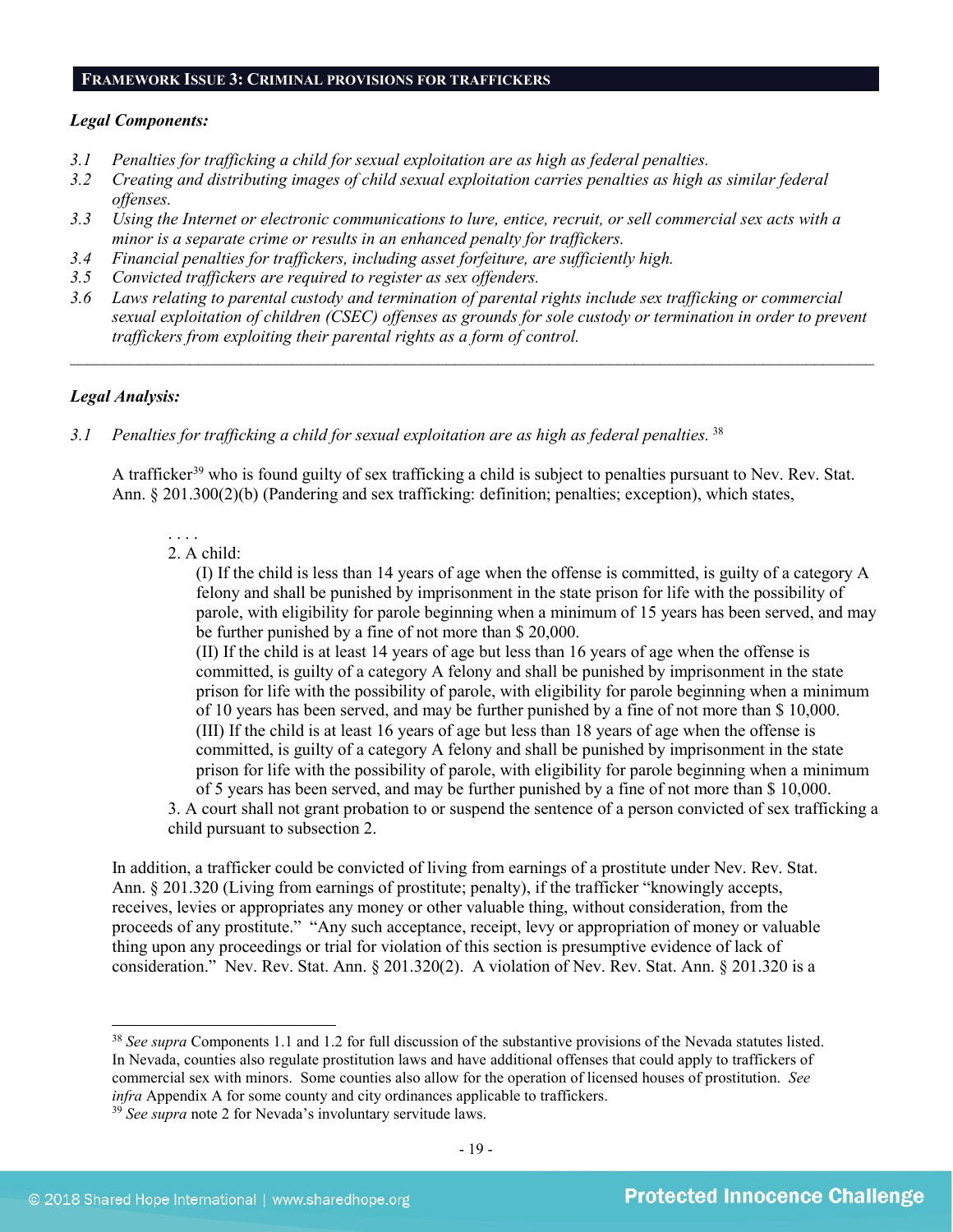Class D felony punishable by imprisonment for 1–4 years and a possible fine not to exceed \$5,000. Nev. Rev. Stat. Ann. §§ 201.320(1), 193.130(2)(d).

Furthermore, pursuant to Nev. Rev. Stat. Ann. § 201.352 (Additional fine for pandering child and conspiring to pander child), if the victim is a child at the time of an offense and "physical force or violence or the immediate threat of physical force or violence is used upon the child," a trafficker who is convicted of subsection 2 of Nev. Rev. Stat. Ann. § 201.300 (Pandering and sex trafficking: definition; penalties; exception) or Nev. Rev. Stat. Ann. § 201.320 (Living from earnings of prostitute; penalty) may be fined \$500,000. There are also heightened penalties for acts of conspiracy. If a person is convicted of sex trafficking or living from the proceeds of a prostitute, as well as conspiracy to commit those offenses, and the victim of the offense was a child at the time, the court may impose a fine of not more than \$500,000 in addition to other fines prescribed by statute. Nev. Rev. Stat. Ann. § 201.352(2).

In addition, conspiracy to commit certain crimes, including "sex trafficking in violation of NRS 201.300" renders traffickers subject to penalties pursuant to Nev. Rev. Stat. Ann. § 199.480(1) (Penalties).<sup>[40](#page-19-0)</sup>

When the minor victim is under 14 years of age, a violation of Nev. Rev. Stat. Ann. § 200.710(1) (Unlawful to use minor in producing pornography or as subject of sexual portrayal in performance) is a Category A felony punishable by imprisonment for life with possibility of parole after 10 years and a fine not to exceed \$100,000. Nev. Rev. Stat. Ann. §§ 200.710(1), 200.750(2). When the minor victim is 14 years of age or older, a violation of Nev. Rev. Stat. Ann. § 200.710(1) is a Category A felony punishable by imprisonment for life, with parole eligibility after serving 5 years and a fine not to exceed \$100,000. Nev. Rev. Stat. Ann. §§ 200.710(1), 200.750(2).

Similarly, Nev. Rev. Stat. Ann. § 609.210(2) (Employing or exhibiting minor in certain injurious, immoral or dangerous activities: Criminal penalty) is a misdemeanor punishable by up to 6 months in prison, a fine not to exceed \$1,000, or both. Nev. Rev. Stat. Ann. §§ 609.210, 193.150(1).

A trafficker could be found guilty of money laundering under Nev. Rev. Stat. Ann. § 207.195(1) (Use of monetary instrument proceeding or derived from unlawful activity), which states,

If a monetary instrument represents the proceeds of or is directly or indirectly derived from any unlawful activity, it is unlawful for a person, having knowledge of that fact:

(a) To conduct or attempt to conduct a financial transaction involving the instrument:

(1) With the intent to further any unlawful activity;

(2) With the knowledge that the transaction conceals the location, source, ownership or control of the instrument; or

(3) With the knowledge that the transaction evades any provision of federal or state law that requires the reporting of a financial transaction.

(b) To transport or attempt to transport the monetary instrument:

(1) With the intent to further any unlawful activity;

. . . .

A violation of Nev. Rev. Stat. Ann. § 207.195 is a Class D felony punishable by imprisonment for 1–4 years and a possible fine not to exceed \$5,000. Nev. Rev. Stat. Ann. §§ 207.195(3), 193.130(2)(d).

In comparison, if the victim is under the age of 14, a conviction under the Trafficking Victims Protection Act  $(TVPA)<sup>41</sup>$  $(TVPA)<sup>41</sup>$  $(TVPA)<sup>41</sup>$  for child sex trafficking is punishable by 15 years to life imprisonment and a fine not to exceed \$250,000. 18 U.S.C. §§ 1591(b)(1), 3559(a)(1), 3571(b)(3). If the victim is between the ages of 14–17, a conviction is punishable by 10 years to life imprisonment and a fine not to exceed \$250,000. 18 U.S.C.

<span id="page-19-0"></span> <sup>40</sup> *See supra* note [8.](#page-2-4)

<span id="page-19-1"></span><sup>41</sup> *See supra* note [22.](#page-10-4)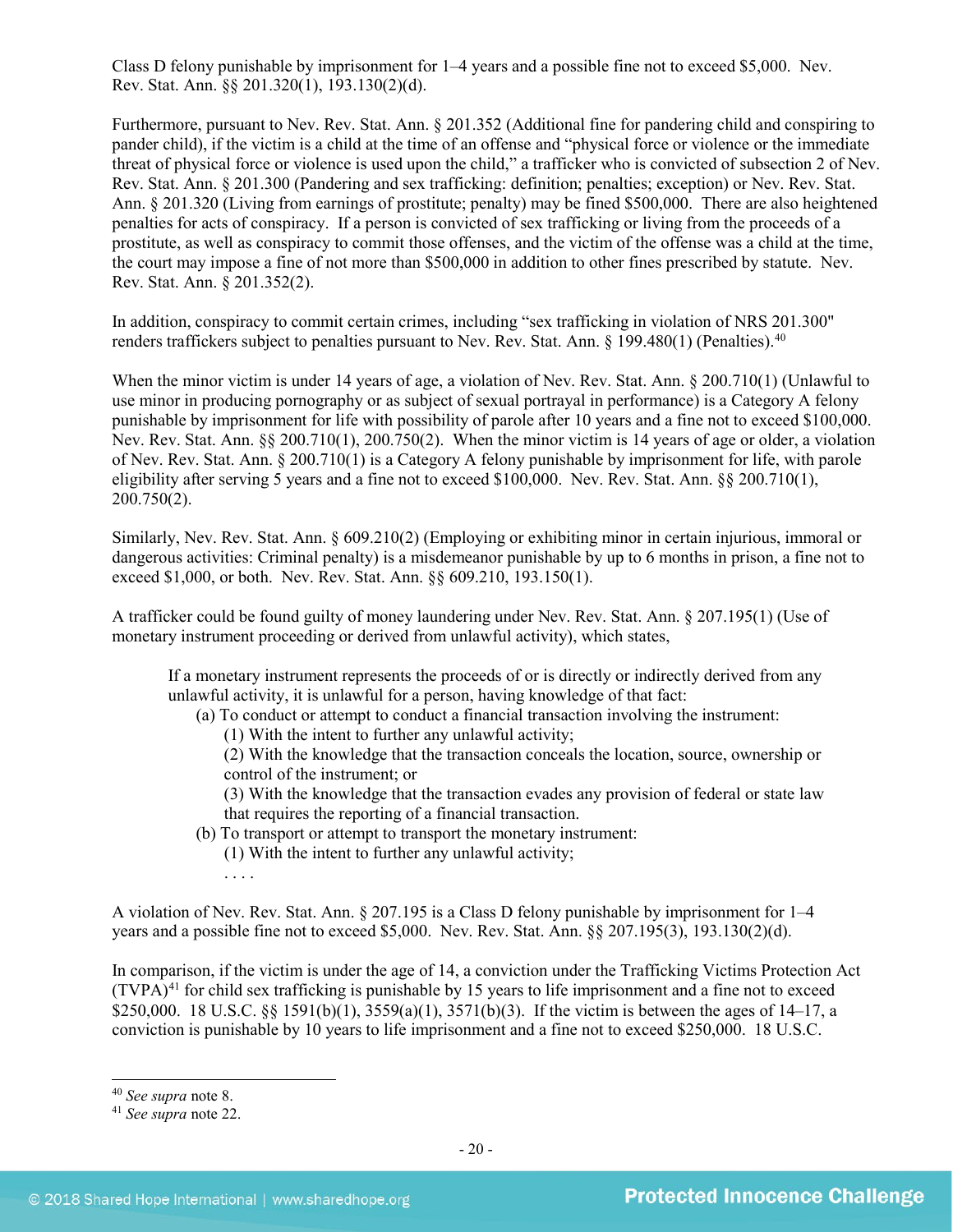§§ 1591(b)(2), 3559(a)(1), 3571(b)(3). A conviction is punishable by mandatory life imprisonment, however, if the trafficker has a prior conviction for a federal sex offense<sup>[42](#page-20-0)</sup> against a minor. 18 U.S.C. § 3559(e)(1).

*3.2 Creating and distributing images of child sexual exploitation carries penalties as high as similar federal offenses*.

Pursuant to Nev. Rev. Stat. Ann. § 200.725 (Preparing, advertising or distributing materials depicting pornography involving minor unlawful; penalty), it is a category B felony when a person "knowingly prepares, advertises or distributes any item or material that depicts a minor engaging in, or simulating, or assisting others to engage in or simulate, sexual conduct<sup>[43](#page-20-1)</sup>. . . ." The crime is punishable by imprisonment for  $1-15$  years, a fine not to exceed \$15,000, or both. Nev. Rev. Stat. Ann. § 200.725.

Under Nev. Rev. Stat. Ann. § 200.710(1) (Unlawful to use minor in producing pornography or as subject of sexual portrayal in performance), it is a category A felony when a person "knowingly uses, encourages, entices or permits a minor to simulate or engage in or assist others to simulate or engage in sexual conduct to produce a performance." Additionally, under Nev. Rev. Stat. Ann. § 200.710(2), it is a category A felony when a person "knowingly uses, encourages, entices, coerces or permits a minor to be the subject of a sexual portrayal in a performance . . . regardless of whether the minor is aware that the sexual portrayal is part of a performance."

Violations of any of these statutes subjects "[a]ll assets derived from or relating to any violation . . . to forfeiture." Nev. Rev. Stat. Ann. § 200.760.

Pursuant to Nev. Rev. Stat. Ann. § 41.1396(1) (Action for damages for injury suffered by victim of pornography involving minors; presumed statutory damages; attorney's fees and costs; protection of victim's identity; limitation on defenses),

Any person who, while under the age of 16 years, appeared in any film, photograph or other visual presentation engaging in sexual conduct<sup>[44](#page-20-2)</sup> and who suffered personal or psychological injury as a result may bring an action against any person who, while over the age of 18 years, knowingly and willfully:

<span id="page-20-6"></span>(a) Promoted<sup>[45](#page-20-3)</sup> the film, photograph or other visual presentation:

(b) Possessed the film, photograph or other visual presentation; or

(c) Used the Internet to control the film, photograph or other visual presentation, with the specific intent to view the film, photograph or other visual presentation.

In this civil action, a successful plaintiff is entitled to "recover the plaintiff's actual damages, which shall be deemed to be at least \$150,000, plus attorney's fees and costs." Nev. Rev. Stat. Ann. § 41.1396(2).

In comparison, if the victim is under the age of 14, a conviction under the TVPA for child sex trafficking is punishable by 15 years to life imprisonment and a fine not to exceed \$250,000. 18 U.S.C. §§ 1591(b)(1),  $3559(a)(1)$ ,  $3571(b)(3)$ . If the victim is between the ages of  $14-17$ , a conviction is punishable by 10 years to life imprisonment and a fine not to exceed \$250,000. 18 U.S.C. §§ 1591(b)(2), 3559(a)(1), 3571(b)(3). A conviction is punishable by mandatory life imprisonment, however, if the trafficker has a prior conviction for a federal sex offense<sup>[46](#page-20-4)</sup> against a minor. 18 U.S.C. § 3559(e)(1). Additionally, a federal conviction for distribution of images of child sexual exploitation  $(ICSE)^{47}$  $(ICSE)^{47}$  $(ICSE)^{47}$  is generally punishable by imprisonment for 5–20

<span id="page-20-0"></span> <sup>42</sup> *See supra* note [23.](#page-10-5)

<span id="page-20-1"></span><sup>43</sup> *See supra* note [31.](#page-14-3)

<span id="page-20-2"></span><sup>44</sup> *See supra* note [33.](#page-15-4)

<span id="page-20-3"></span><sup>45</sup> "Promote" means "to produce, direct, procure, manufacture, sell, give, lend, publish, distribute, exhibit, advertise or possess for the purpose of distribution." Nev. Rev. Stat. Ann. §§ 41.1396(5)(a), 200.700(2).

<span id="page-20-4"></span><sup>46</sup> *See supra* note [23.](#page-10-5)

<span id="page-20-5"></span><sup>&</sup>lt;sup>47</sup> 18 U.S.C. §§ 2252(a)(1), (a)(2), (a)(3) (Certain activities relating to material involving the sexual exploitation of minors),  $2252A(a)(2)$ ,  $(a)(3)$  (Certain activities relating to material constituting or containing child pornography), 1466A(a) (Obscene visual representations of the sexual abuse of children).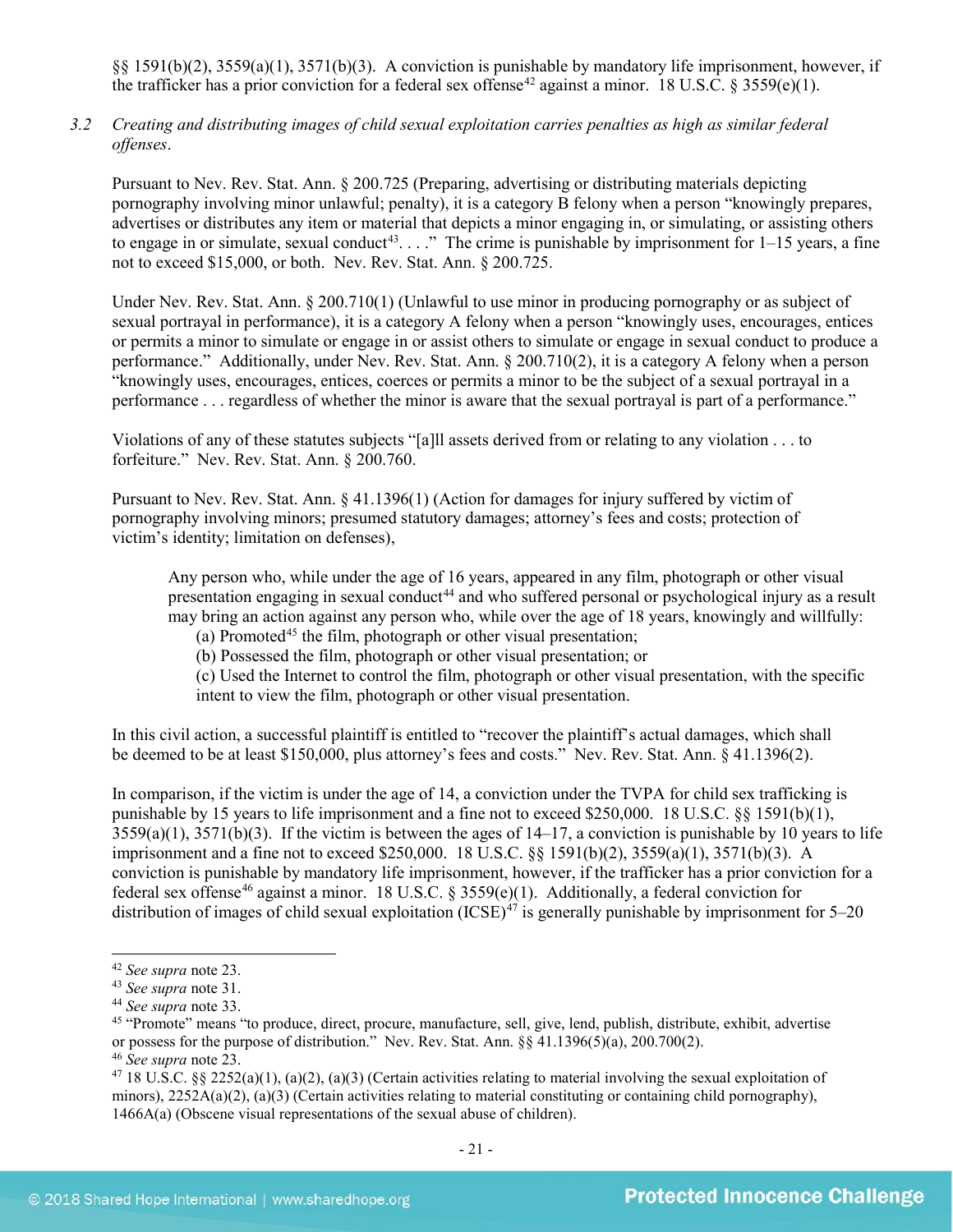years and a fine not to exceed \$250,000.<sup>48</sup> Subsequent convictions, however, are punishable by imprisonment up to 40 years and a fine not to exceed  $$250,000.<sup>49</sup>$  $$250,000.<sup>49</sup>$  $$250,000.<sup>49</sup>$ 

*3.3 Using the Internet or electronic communications to lure, entice, recruit, or sell commercial sex acts with a minor is a separate crime or results in an enhanced penalty for traffickers.*

Although Nevada law does not specifically criminalize using the Internet or other electronic communication to sell commercial sex acts, the crime can fall within Nev. Rev. Stat. Ann. § 201.560 (Definitions; exception; penalties). Pursuant to Nev. Rev. Stat. Ann. § 201.560,

1. Except as otherwise provided in subsection  $3,50$  $3,50$  a person commits the crime of luring a child if the person knowingly contacts or communicates with or attempts to contact or communicate with:

(a) A child who is less than 16 years of age and who is at least 5 years younger than the person with the intent to persuade, lure or transport the child away from the child's home or from any location known to the child's parent or guardian or other person legally responsible for the child to a place other than where the child is located, for any purpose:

(1) Without the express consent of the parent or guardian or other person legally responsible for the child; and

(2) With the intent to avoid the consent of the parent or guardian or other person legally responsible for the child; or

(b) Another person whom he or she believes to be a child who is less than 16 years of age and at least 5 years younger than he or she is, regardless of the actual age of that other person, with the intent to solicit, persuade or lure the person to engage in sexual conduct.

. . . . 4. A person who violates or attempts to violate the provisions of this section through the use of a computer, system or network:

(a) With the intent to engage in sexual conduct<sup>[51](#page-21-3)</sup> with the child, person believed to be a child or person with mental illness or to cause the child, person believed to be a child or person with mental illness to engage in sexual conduct, is guilty of a category B felony and shall be punished by imprisonment in the state prison for a minimum term of not less than 1 year and a maximum term of not more than 10 years and may be further punished by a fine of not more than \$10,000; . . . .

*3.4 Financial penalties for traffickers, including asset forfeiture, are sufficiently high*.

Traffickers convicted of sex trafficking under Nev. Rev. Stat. Ann. § 201.300 (Pandering and sex trafficking: definition; penalties; exception) may be punished by a fine of not more than \$20,000 if the minor is under 14 years old at the time of the offense and a fine of not more than \$10,000 if the minor is at least 14 years old but less than 18 years old at the time of the offense. Nev. Rev. Stat. Ann. § 201.300(2)(b)(2).

<span id="page-21-0"></span><sup>&</sup>lt;sup>48</sup> 18 U.S.C. §§ 2252(b) (stating that a conviction under subsection (a)(1), (a)(2), or (a)(3) is punishable by imprisonment for 5–20 years and a fine), 2252A(b)(1) (a conviction is punishable by imprisonment for 5–20 years and a fine), 1466A(a), (b) (stating that a conviction under subsection (a) is "subject to the penalties provided in section 2252A(b)(1)," imprisonment for 5–20 years and a fine, while a conviction under subsection (b) is "subject to the penalties provided in section 2252A(b)(2)," imprisonment up to 10 years, a fine, or both); *see also* 18 U.S.C. §§ 3559(a)(1) (classifying all of the above listed offenses as felonies), 3571(b)(3) (providing a fine up to \$250,000 for any felony conviction).

<span id="page-21-1"></span><sup>&</sup>lt;sup>49</sup> 18 U.S.C. §§ 2252(b) (stating if a person has a prior conviction under subsection (a)(1), (a)(2), or (a)(3) or a list of other statutes, a conviction is punishable by a fine and imprisonment for  $15-40$  years),  $2252A(b)(1)$  (stating if a person has a prior conviction under subsection (a)(2), (a)(3), or a list of other statutes, a conviction is punishable by a fine and imprisonment for 15–40 years),  $1466A(a)$ , (b) (stating that the penalty scheme for section 2252A(b) applies); *see also* 18 U.S.C. §§ 3559(a)(1) (classifying all of the above listed offenses as felonies), 3571(b)(3) (providing a fine up to \$250,000 for any felony conviction).

<span id="page-21-2"></span><sup>50</sup> *See supra* note [26.](#page-11-4)

<span id="page-21-3"></span><sup>51</sup> *See supra* note [31.](#page-14-3)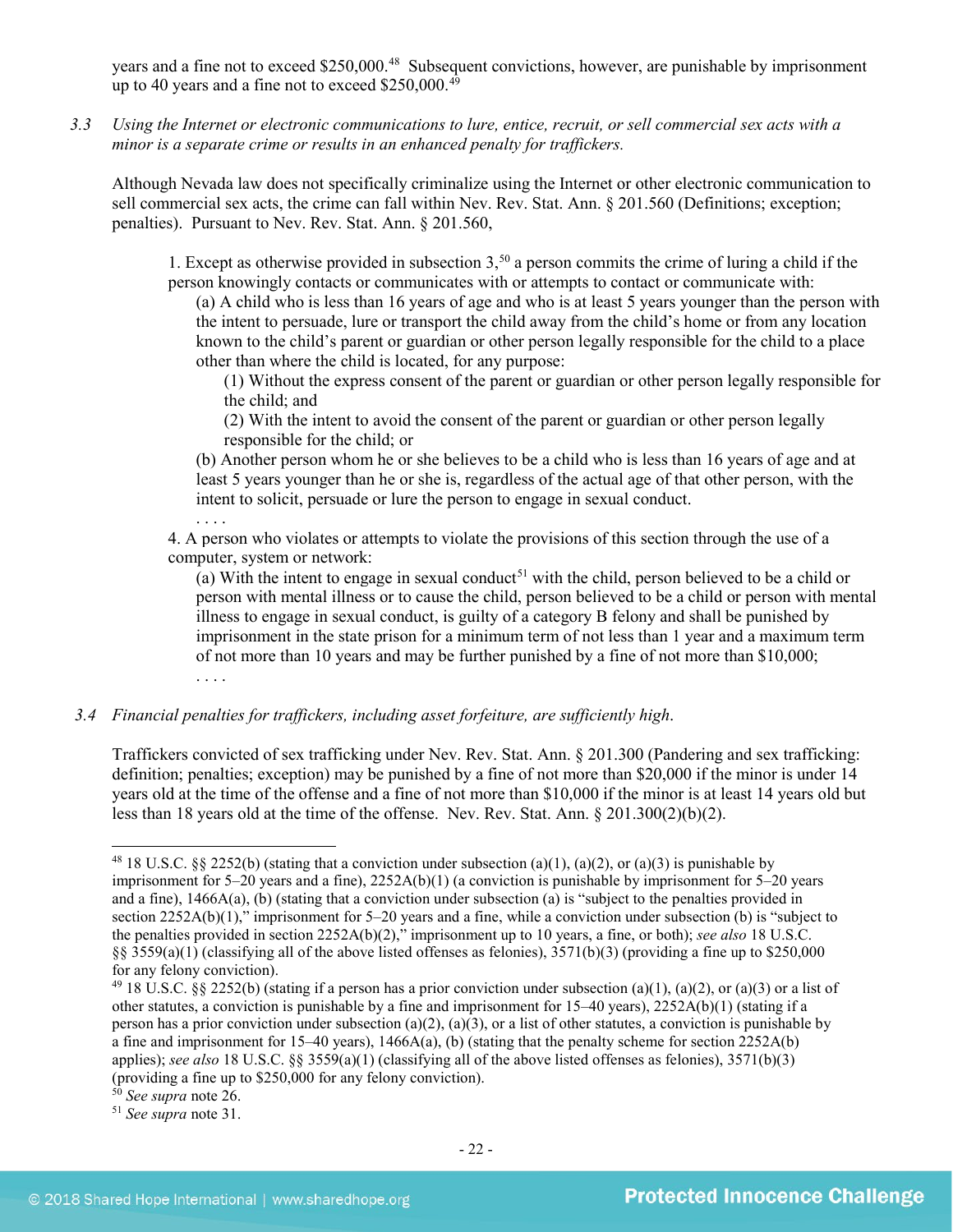A trafficker who is convicted under Nev. Rev. Stat. Ann. § 201.320 (Living from earnings of prostitute) is subject to a possible fine not to exceed \$5,000. Nev. Rev. Stat. Ann. §§ 201.320(1), 193.130(2)(d).

Pursuant to Nev. Rev. Stat. Ann. § 201.352 (Additional fine for pandering child and conspiring to pander child), if the victim is a child at the time of the offense and "physical force or violence or the immediate threat of physical force or violence is used upon the child," a trafficker who is convicted of Nev. Rev. Stat. Ann. § 201.300(2) (Pandering and sex trafficking: definition; penalties; exception) or Nev. Rev. Stat. Ann. § 201.320 (Living from earnings of prostitute; penalty) may be fined \$500,000. An additional \$500,000 fine may be levied if a trafficker is convicted of conspiracy to commit sex trafficking or living from the earnings of a prostitute, if the victim is a child. Nev. Rev. Stat. Ann. § 201.352(3).

Convictions under Nev. Rev. Stat. Ann. § 207.030(b), (c) (Prohibited acts; penalty) or Nev. Rev. Stat. Ann. § 609.210 (Employing or exhibiting minor in certain injurious, immoral or dangerous activities: Criminal penalty) can result in fines not to exceed \$1,000. Nev. Rev. Stat. Ann. §§ 207.030, 609.210(2)(a), 193.150(1). Subsequent violations of Nev. Rev. Stat. Ann. § 207.030 that occur within 3 years of the first violation can result in fines of \$250–\$1,000. Nev. Rev. Stat. Ann. § 207.030(2)(b), (c).

Traffickers may be subject to civil, discretionary asset forfeiture pursuant to Nev. Rev. Stat. Ann. § 179.121 if they commit pandering/sex trafficking offenses in violation of Nev. Rev. Stat. Ann §§ 201.300 or 201.320. Nev. Rev. Stat. Ann. § 179.121(e) provides for forfeiture of "[a]ll personal property, including, without limitation, any tool, substance, weapon, machine, computer, money or security, which is used as an instrumentality in" violations of Nev. Rev. Stat. Ann. §§ 201.300 or 201.320.Nev. Rev. Stat. Ann. § 179.121 (Forfeiture of personal property and conveyances used in the commission of crime)<sup>[52](#page-22-0)</sup> also provides, with certain limited exceptions, that "all conveyances, including aircraft, vehicles or vessels, which are used or intended for use during the commission of a felony . . . are subject to forfeiture."

Additionally, pursuant to Nev. Rev. Stat. Ann. § 179.1164(1)(a) (Property subject to seizure and forfeiture; exceptions), "[a]ny proceeds attributable to the commission or attempted commission of any felony," are subject to forfeiture. "Proceeds" is defined as "any property, or that part of an item of property, derived directly or indirectly from the commission or attempted commission of a crime." Nev. Rev. Stat. Ann. § 179.1161. "Property" includes the following: "1. Real property or interest in real property. 2. Fixture or improvement to real property. 3. Personal property, whether tangible or intangible, or interest in personal property. 4. Conveyance, including any aircraft, vehicle or vessel. 5. Money, security or negotiable instrument. 6. Proceeds." Nev. Rev. Stat. Ann. § 179.1162.

3. Unless the owner of real property or a mobile home:

. . . .

<span id="page-22-0"></span> <sup>52</sup> Pursuant to Nev. Rev. Stat. Ann. § 179.1164 (Property subject to seizure and forfeiture; exceptions),

<sup>1.</sup> Except as otherwise provided in subsection 2, the following property is subject to seizure and forfeiture in a proceeding for forfeiture:

<sup>(</sup>a) Any proceeds attributable to the commission or attempted commission of any felony.

<sup>(</sup>b) Any property or proceeds otherwise subject to forfeiture pursuant to NRS 179.121, 200.760, 202.257, 370.419, 453.301 or 501.3857.

<sup>2.</sup> Property may not, to the extent of the interest of any claimant, be declared forfeited by reason of an act or omission shown to have been committed or omitted without the knowledge, consent or willful blindness of the claimant.

<sup>(</sup>a) Has given the tenant notice to surrender the premises pursuant to NRS 40.254 within 90 days after the owner receives notice of a conviction pursuant to subsection 2 of NRS 453.305; or

<sup>(</sup>b) Shows the court that the owner had good cause not to evict the tenant summarily pursuant to NRS 40.254,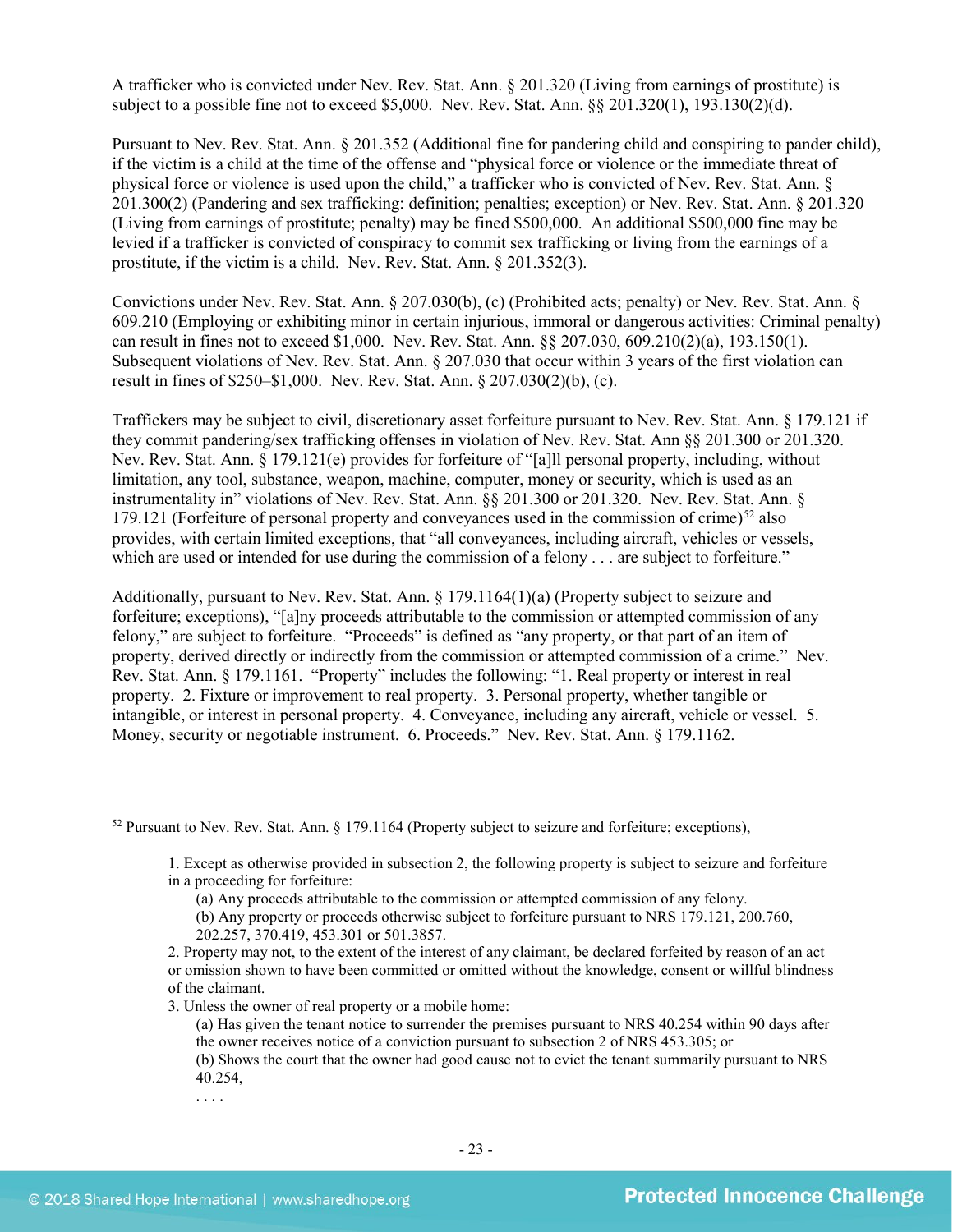Seizure of forfeitable property is governed by Nev. Rev. Stat. Ann § 179.1165, which provides for seizure upon process issued by a magistrate or without process if

(a) The seizure is incident to:

- (1) An arrest;
- (2) A search pursuant to a search warrant; or
- (3) An inspection pursuant to a warrant for an administrative inspection;
- (b) The property is the subject of a final judgment in a proceeding for forfeiture;

(c) The law enforcement agency has probable cause to believe that the property is directly or indirectly dangerous to health or safety; or

(d) The law enforcement agency has probable cause to believe that the property is subject to forfeiture.

Following an order of forfeiture, the seizing agency may retain the property for official use, "sell any of it which is neither required to be destroyed nor harmful to the public", or "remove it for disposition in accordance with [other statutes]." Nev. Rev. Stat. Ann. § 179.1175.

In addition to any other penalty, pursuant to Nev. Rev. Stat. Ann. § 201.325 (Power of court to order restitution), the court may order a trafficker convicted under Nev. Rev. Stat. Ann. § 201.300 (Pandering: definition; penalties; exception) or § 201.320 (Living from earnings of prostitute; penalty) to pay restitution to the victim.<sup>53</sup> Nev. Rev. Stat. Ann. § 201.325 states,

[r]estitution ordered pursuant to this section may include, without limitation:

(a) The cost of medical and psychological treatment, including, without limitation, physical and occupational therapy and rehabilitation;

(b) The cost of transportation, temporary housing and child care;

(c) The return of property, the cost of repairing damaged property or the full value of the property if it is destroyed or damaged beyond repair;

(d) Expenses incurred by a victim in relocating away from the defendant or his or her associates, if the expenses are verified by law enforcement to be necessary for the personal safety of the victim;

(e) The cost of repatriation of the victim to his or her home country, if applicable; and

(f) Any and all other losses suffered by the victim as a result of the violation of any provision of

201.300 (Pandering and sex trafficking: definition; penalties; exception), or 201.320 (Living from earnings of prostitute; penalty).

Generally, traffickers are subject to a mandatory order of restitution where appropriate. Nev. Rev. Stat. Ann. § 176.033(1)(c). Pursuant to Nev. Rev. Stat. Ann. § 176.033(1)(c) (Sentence of imprisonment required or permitted by statute: Definite period for misdemeanor or gross misdemeanor; minimum and maximum term for felony unless definite term required by statute; restitution; modification of sentence), "[i]f a sentence of imprisonment is required or permitted by statute, the court shall: . . . [i]f restitution is appropriate, set an amount for each victim of the offense . . . ."

Finally, a trafficker may face a possible fine up to \$5,000 for a violation of Nev. Rev. Stat. Ann. § 207.195 (Use of monetary instrument proceeding or derived from unlawful activity). Nev. Rev. Stat. Ann. §§ 207.195(3), 193.130(2)(d).

*3.5 Convicted traffickers are required to register as sex offenders.*

A trafficker convicted of a "crime against a child" or deemed a "sex offender" must register as a sex offender. Nev. Rev. Stat. Ann. § 179D.441(1). Pursuant to Nev. Rev. Stat. Ann. § 179D.0357 ("Crime against a child" defined), a "crime against a child" includes

<span id="page-23-0"></span> <sup>53</sup> *See supra* note [29.](#page-13-1)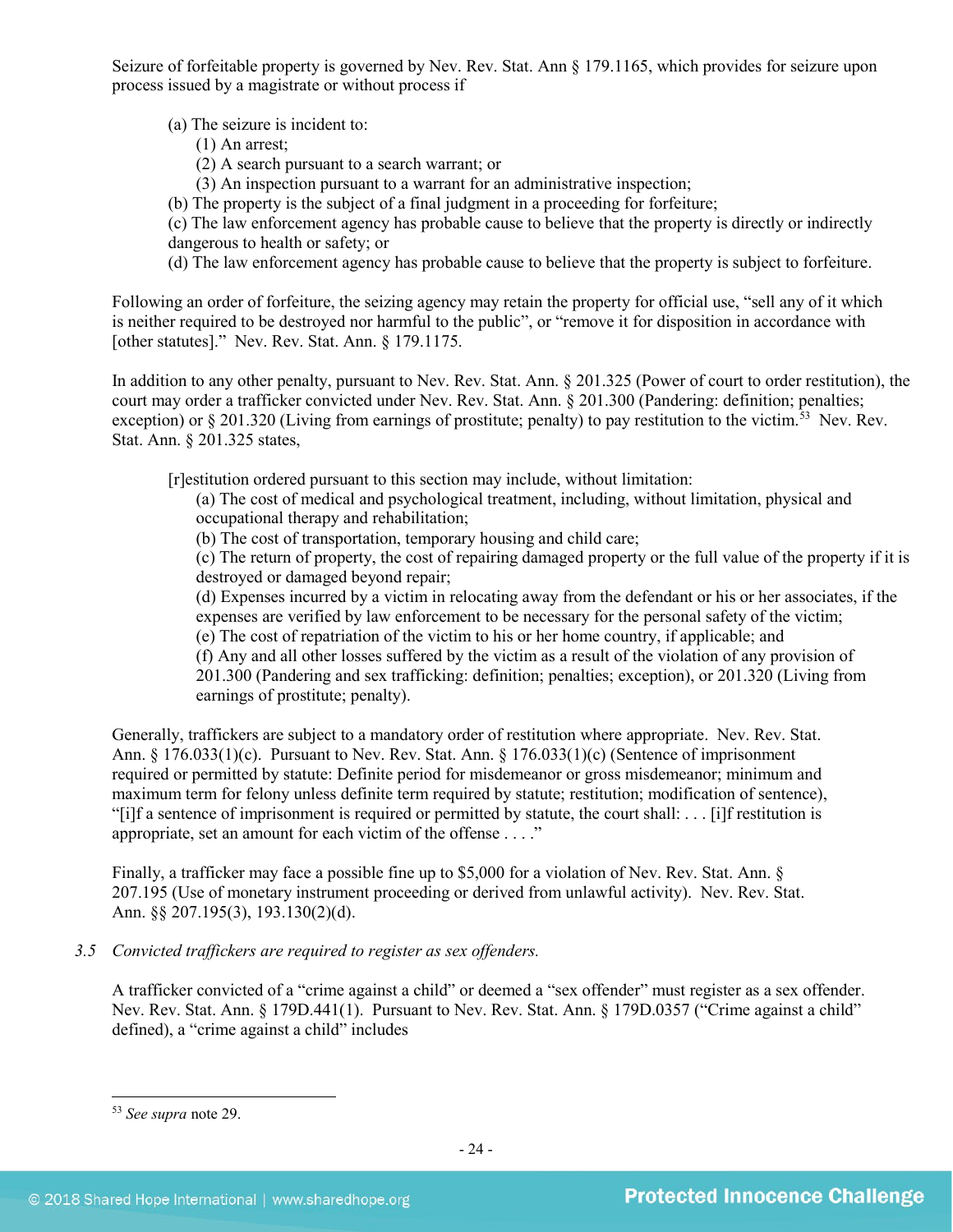"Crime against a child" means any of the following offenses if the victim of the offense was less than 18 years of age when the offense was committed:

. . . . 4. An offense involving sex trafficking pursuant to subsection 2 of NRS 201.300 [Pandering and sex trafficking: definition; penalties; exception] or prostitution pursuant to NRS 201.320 [Living from earnings of prostitute; penalty].

5. An attempt to commit an offense listed in this section.

A "sex offender" is defined to include "a person who, after July 1, 1956, is or has been convicted of a sexual offense listed in NRS 179D.097 ["Sexual offense" defined]." Nev. Rev. Stat. Ann. § 179D.095(1) ("Sex offender" defined). Pursuant to Nev. Rev. Stat. Ann. § 179D.097(1), a "sexual offense" is defined to include the following offenses:

. . . .

(g) Abuse of a child pursuant to NRS 200.508, if the abuse involved sexual abuse or sexual exploitation.

(h) An offense involving pornography and a minor pursuant to NRS 200.710 to 200.730 [Unlawful to use minor in producing pornography or as subject of sexual portrayal in performance; Promotion of sexual performance of minor unlawful; Preparing, advertising or distributing materials depicting pornography involving minor unlawful; Use of Internet to control visual presentation depicting sexual conduct of person under 16 years of age; Possession of visual presentation depicting sexual conduct of person under 16 years of age unlawful], inclusive.

. . . .

(n) Sexual conduct between certain employees of a school or volunteers at a school and a pupil pursuant to NRS [201.540.](http://www.leg.state.nv.us/NRS/NRS-201.html#NRS201Sec540)

. . . .

(p) Luring a child or a person with mental illness pursuant to NRS 201.560, if punished as a felony. (q) Sex trafficking pursuant to NRS 201.300 [Pandering and sex trafficking: definition; penalties; exception].

(r) Any other offense that has an element involving a sexual act or sexual conduct with another.

. . . .

However, notably, under Nev. Rev. Stat. Ann. § 179D.097(2),

Except for the offenses described in paragraphs (n) and (o) of subsection 1, the term does not include an offense involving consensual sexual conduct if the victim was:

(a) An adult, unless the adult was under the custodial authority of the offender at the time of the offense; or

(b) At least 13 years of age and the offender was not more than 4 years older than the victim at the time of the commission of the offense.

Therefore, since a court may view a domestic minor sex trafficking victim as consenting to the sexual conduct, some traffickers who are 4 or fewer years older than the victim may not be required to register. However, traffickers who commit "[a]n offense involving pandering or prostitution pursuant to NRS 201.300 to 201.340" would still be required to register for committing a "crime against a child."

*3.6 Laws relating to parental custody and termination of parental rights include sex trafficking or commercial sexual exploitation of children (CSEC) offenses as grounds for sole custody or termination in order to prevent traffickers from exploiting their parental rights as a form of control.* 

A conviction under the trafficking law may indirectly serve as grounds for terminating parental rights based on laws relating to reunification and sex offender registration. Pursuant to Nev. Rev. Stat. Ann. § 128.105(1) (Grounds for terminating parental rights: considerations; required findings),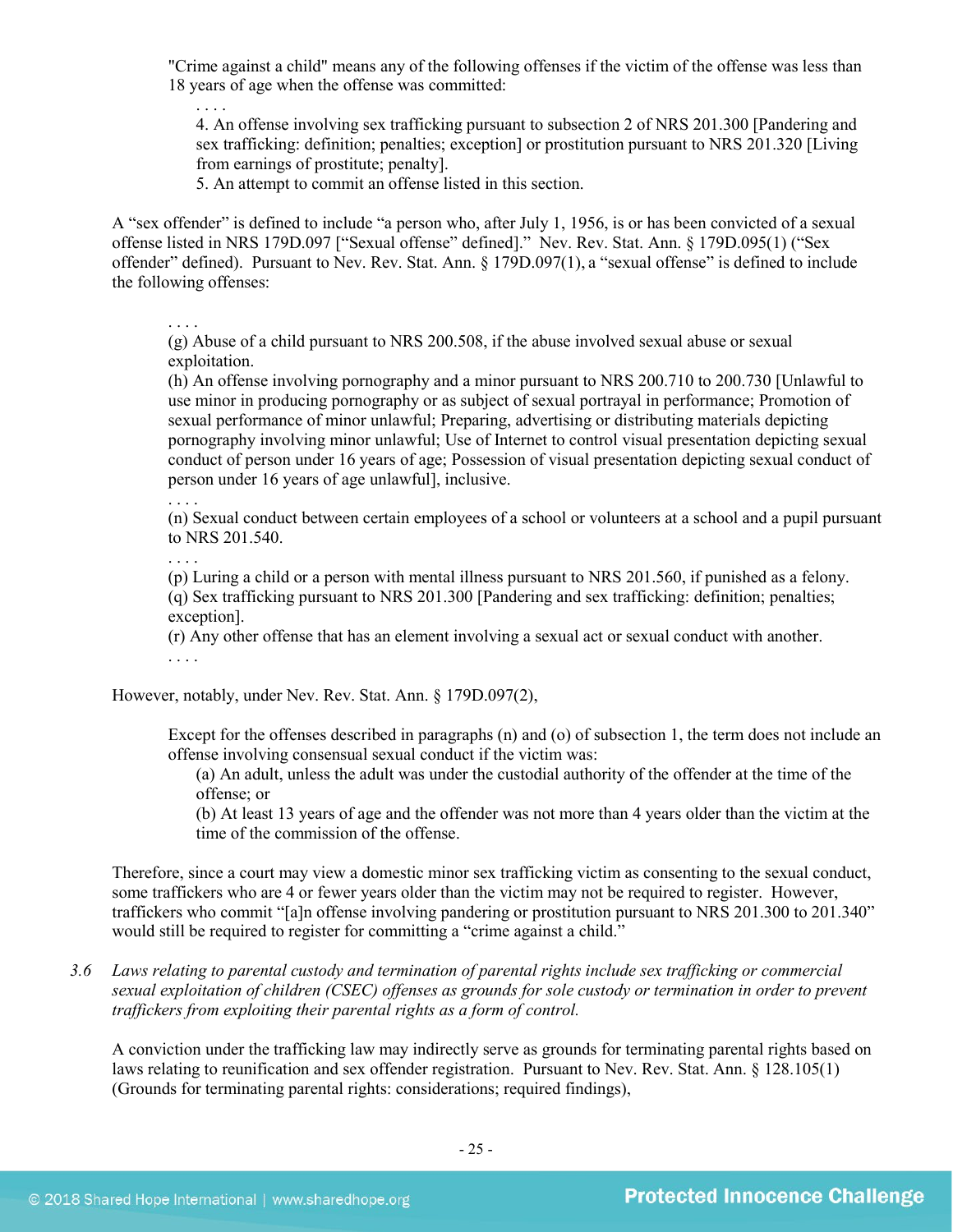The primary consideration in any proceeding to terminate parental rights must be whether the best interests of the child will be served by the termination. An order of the court for the termination of parental rights must be made in light of the considerations set forth in this section and NRS 128.106 to 128.109, inclusive, and based on evidence and include a finding that:

(a) The best interests of the child would be served by the termination of parental rights; and (b) The conduct of the parent or parents was the basis for a finding made pursuant to subsection 3 of NRS 432B.393 [Preservation and reunification of family of child to prevent or eliminate need for removal from home before placement in foster care and to make safe return to home possible; determining whether reasonable efforts have been made] or demonstrated at least one of the following:

(1) Abandonment of the child;

(2) Neglect of the child;

(3) Unfitness of the parent;

(4) Failure of parental adjustment;

(5) Risk of serious physical, mental or emotional injury to the child if the child were returned to, or remains in, the home of his or her parent or parents;

(6) Only token efforts by the parent or parents:

(I) To support or communicate with the child;

(II) To prevent neglect of the child;

(III) To avoid being an unfit parent; or

(IV) To eliminate the risk of serious physical, mental or emotional injury to the child; or

(7) With respect to termination of the parental rights of one parent, the abandonment by that parent.

Nev. Rev. Stat. Ann. § 432B.393(3) (Preservation and reunification of family of child to prevent or eliminate need for removal from home before placement in foster care and to make safe return to home possible; determining whether reasonable efforts have been made) provides that an agency is not required to make reasonable efforts to reunify a parent and child, if the court finds that

(a) A parent or other person responsible for the child's welfare has:

(1) Committed, aided or abetted in the commission of, or attempted, conspired or solicited to commit murder or voluntary manslaughter;

(2) Caused the abuse or neglect of the child, or of another child of the parent or other person responsible for the child's welfare, which resulted in substantial bodily harm to the abused or neglected child;

(3) Caused the abuse or neglect of the child, a sibling of the child or another child in the household, and the abuse or neglect was so extreme or repetitious as to indicate that any plan to return the child to the home would result in an unacceptable risk to the health or welfare of the child; . . . .

. . . .

. . . . (g) The child, a sibling of the child or another child in the household has been sexually abused or has been subjected to neglect by pervasive instances of failure to protect the child from sexual abuse; or

(h) A parent of the child is required to register as a sex offender pursuant to the provisions of chapter 179D of NRS or the provisions of the federal Adam Walsh Child Protection and Safety Act of 2006, 42 U.S.C. Sections 16901 et seq.

Because child sex trafficking is included as an offense requiring sex offender registration under Nev. Rev. Stat. Ann. § 179D.097(1)(q) ("Sexual offense" defined), a conviction under the trafficking law may form the basis for a finding made pursuant to Nev. Rev. Stat. Ann. § 432B.393(3), which in turn may serve as grounds from terminating parental rights under Nev. Rev. Stat. Ann. § 128.105(1)(b).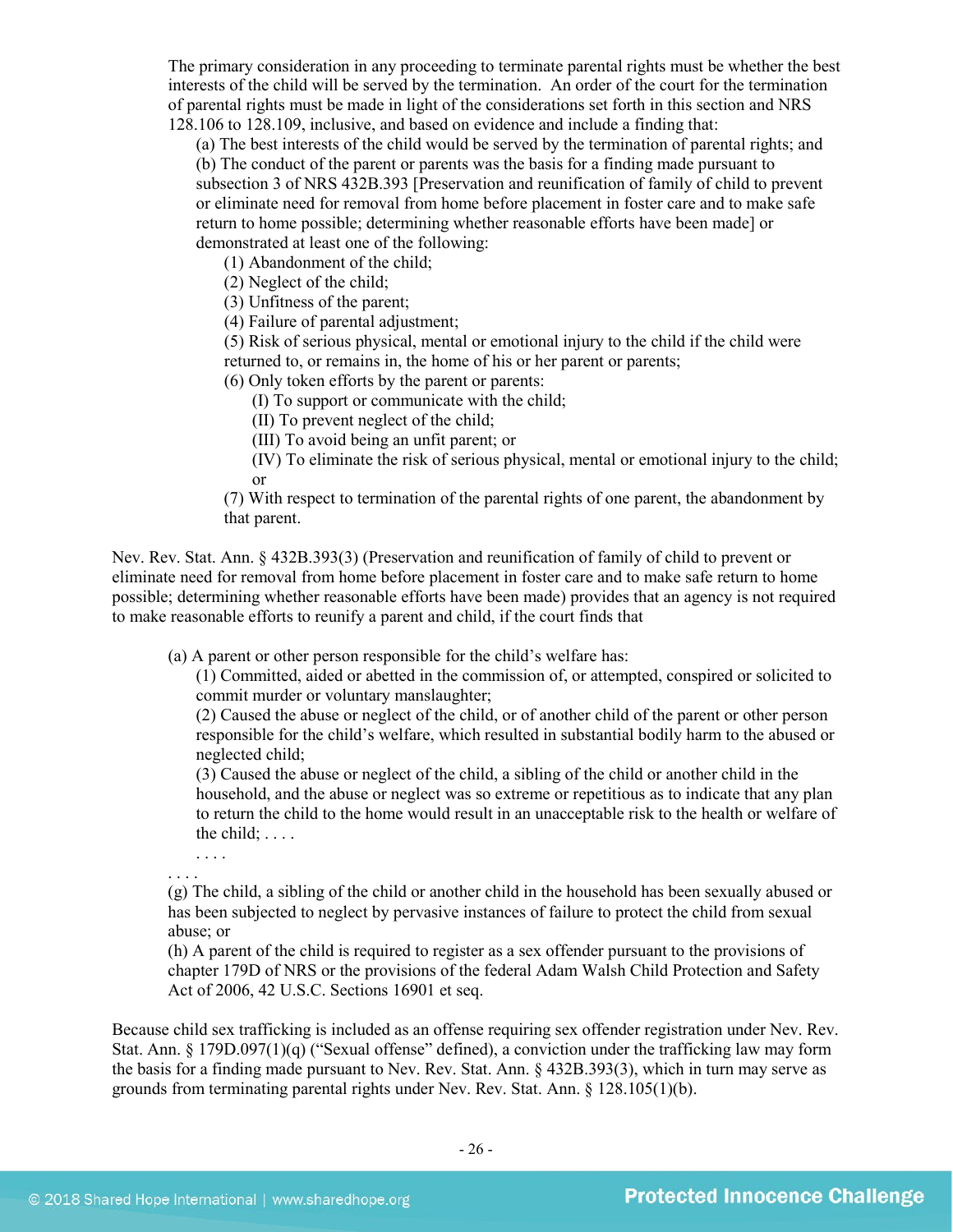Further, Nev. Rev. Stat. Ann. § 128.106 (Specific considerations in determining neglect by or unfitness of parent) states,

In determining neglect by or unfitness of a parent, the court shall consider, without limitation, the following conditions which may diminish suitability as a parent:

. . . . 2. Conduct toward a child of a physically, emotionally or sexually cruel or abusive nature. 3. Conduct that violates any provision of NRS 200.463 [Involuntary servitude; penalties], 200.4631 [Involuntary servitude of minors; penalties], 200.464 [Recruiting, enticing, harboring, transporting, providing or obtaining another person to be held in involuntary servitude; benefiting from another person being held in involuntary servitude; penalty] or 200.465 [Assuming rights of ownership over another person; purchase or sale of person; penalty]. [54](#page-26-0)

. . . .

6. Conviction of the parent for commission of a felony, if the facts of the crime are of such a nature as to indicate the unfitness of the parent to provide adequate care and control to the extent necessary for the child's physical, mental or emotional health and development. . . . .

<span id="page-26-0"></span> <sup>54</sup> *See supra* Component 1.1.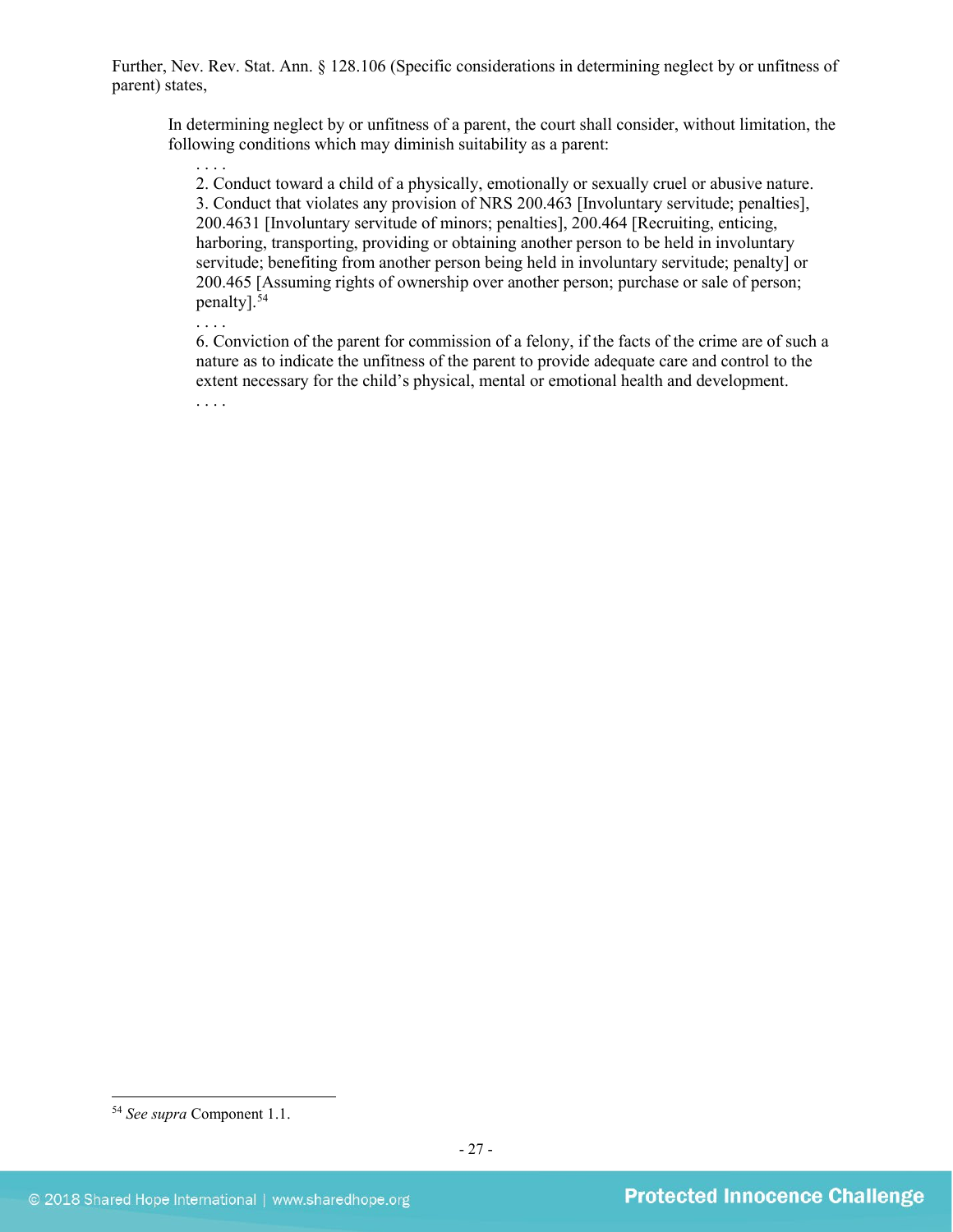#### **FRAMEWORK ISSUE 4: CRIMINAL PROVISIONS FOR FACILITATORS**

#### *Legal Components:*

- *4.1 The acts of assisting, enabling, or financially benefitting from child sex trafficking are included as criminal offenses in the state sex trafficking statute.*
- *4.2 Financial penalties, including asset forfeiture laws, are in place for those who benefit financially from or aid and assist in committing domestic minor sex trafficking.*
- *4.3 Promoting and selling child sex tourism is illegal.*
- *4.4 Promoting and selling images of child sexual exploitation carries penalties as high as similar federal offenses. \_\_\_\_\_\_\_\_\_\_\_\_\_\_\_\_\_\_\_\_\_\_\_\_\_\_\_\_\_\_\_\_\_\_\_\_\_\_\_\_\_\_\_\_\_\_\_\_\_\_\_\_\_\_\_\_\_\_\_\_\_\_\_\_\_\_\_\_\_\_\_\_\_\_\_\_\_\_\_\_\_\_\_\_\_\_\_\_\_\_\_\_\_\_*

#### *Legal Analysis:*

*4.1 The acts of assisting, enabling, or financially benefitting from child sex trafficking are included as criminal offenses in the state sex trafficking statute*. *[55](#page-27-0)*

Although assisting, enabling, and financially benefitting from child sex trafficking are not included as prohibited conduct under Nevada's sex trafficking offense, the law reaches some facilitators. Under Nev. Rev. Stat. Ann.  $\S 201.300(2)(a)(1)$  (Pandering and sex trafficking: definition; penalties; exception), "A person . . . [i]s guilty of sex trafficking if the person . . . [i]nduces, causes, recruits, harbors, transports, provides, obtains or maintains a child to engage in prostitution, or to enter any place within this State in which prostitution is practiced, encouraged or allowed for the purpose of sexual conduct or prostitution." A person who is found guilty of sex trafficking a child is subject to penalties pursuant to Nev. Rev. Stat. Ann. § 201.300(2)(b)(2), which states that a person who commits sex trafficking,

(I) If the child is less than 14 years of age when the offense is committed, is guilty of a category A felony and shall be punished by imprisonment in the state prison for life with the possibility of parole, with eligibility for parole beginning when a minimum of 15 years has been served, and may be further punished by a fine of not more than \$ 20,000.

(II) If the child is at least 14 years of age but less than 16 years of age when the offense is committed, is guilty of a category A felony and shall be punished by imprisonment in the state prison for life with the possibility of parole, with eligibility for parole beginning when a minimum of 10 years has been served, and may be further punished by a fine of not more than \$ 10,000.

(III) If the child is at least 16 years of age but less than 18 years of age when the offense is committed, is guilty of a category A felony and shall be punished by imprisonment in the state prison for life with the possibility of parole, with eligibility for parole beginning when a minimum of 5 years has been served, and may be further punished by a fine of not more than \$ 10,000.

. . . .

Further, Nevada law prohibits the facilitation of sex trafficking under Nev. Rev. Stat. Ann. § 201.301(1) (Facilitating sex trafficking), which states,

A person is guilty of facilitating sex trafficking if the person:

(a) Facilitates, arranges, provides or pays for the transportation of a person to or within this State with the intent of:

(1) Inducing the person to engage in prostitution in violation of subparagraph (1), (2) or (3) of paragraph (a) of subsection 2 of NRS 201.300;

. . . .

<span id="page-27-0"></span><sup>&</sup>lt;sup>55</sup> In Nevada, counties also regulate prostitution laws and have additional offenses that could apply to facilitators of domestic minor sex trafficking. Some counties also allow for the operation of licensed houses of prostitution. *See infra* Appendix A for a list of some county and city ordinances applicable to facilitators.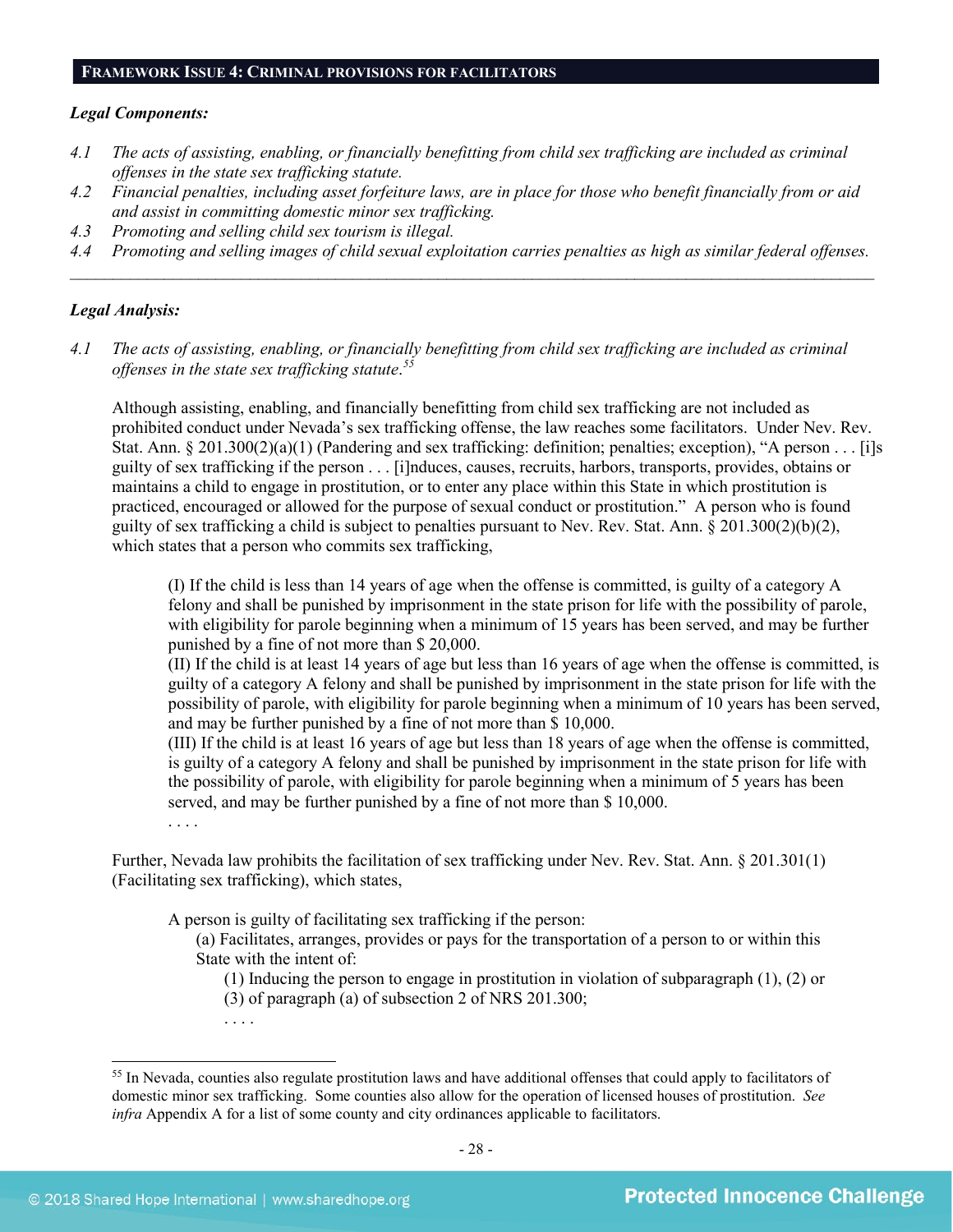(3) If the person is a child, using the person for any act that is prohibited by NRS 200.710 [Unlawful to use minor in producing pornography or as subject of sexual portrayal in performance] or 200.720 [Promotion of sexual performance of minor unlawful];

Facilitating sex trafficking is punishable as a category B felony by imprisonment for 3–10 years. Nev. Rev. Stat. Ann. § 201.301(2)(b).

Additionally, a facilitator could be convicted of living from earnings of a prostitute under Nev. Rev. Stat. Ann. § 201.320 (Living from earnings of prostitute; penalty) if the facilitator "knowingly accepts, receives, levies or appropriates any money or other valuable thing, without consideration, from the proceeds of any prostitute." Further, "[a]ny such acceptance, receipt, levy or appropriation of money or valuable thing upon any proceedings or trial for violation of this section is presumptive evidence of lack of consideration." Nev. Rev. Stat. Ann. §§ 201.320(2). A violation of Nev. Rev. Stat. Ann. § 201.320 is a Class D felony punishable by imprisonment for 1–4 years and a possible fine not to exceed \$5,000. Nev. Rev. Stat. Ann. §§ 201.320(1), 193.130(2)(d).

While not specific to sex trafficking, Nevada's involuntary servitude laws may also apply to facilitators involved in commercial sexual exploitation of minors.<sup>[56](#page-28-0)</sup>

Finally, a facilitator could be found guilty of money laundering under Nev. Rev. Stat. Ann. § 207.195(1) (Use of monetary instrument proceeding or derived from unlawful activity), which states,

If a monetary instrument represents the proceeds of or is directly or indirectly derived from any unlawful activity, it is unlawful for a person, having knowledge of that fact:

- (a) To conduct or attempt to conduct a financial transaction involving the instrument:
	- (1) With the intent to further any unlawful activity;

(2) With the knowledge that the transaction conceals the location, source, ownership or control of the instrument; or

(3) With the knowledge that the transaction evades any provision of federal or state law that requires the reporting of a financial transaction.

(b) To transport or attempt to transport the monetary instrument:

(1) With the intent to further any unlawful activity;

. . . .

A violation of Nev. Rev. Stat. Ann. § 207.195 is a Class D felony punishable by imprisonment 1–4 years and a possible fine not to exceed \$5,000. Nev. Rev. Stat. Ann. §§ 207.195(3), 193.130(2)(d).

- 4.1.1 Recommendation: Amend Nev. Rev. Stat. Ann. § 201.300 (Pandering and sex trafficking: definition; penalties; exception) to expressly apply to all persons who financially benefit or receive something of value from the commission of an offense.
- *4.2 Financial penalties, including asset forfeiture laws, are in place for those who benefit financially from or aid and assist in committing domestic minor sex trafficking.*

Facilitators convicted of minor sex trafficking under Nev. Rev. Stat. Ann. § 201.300 (Pandering and sex trafficking: definition; penalties; exception) may be punished by a fine of not more than \$20,000 if the minor is under 14 years old at the time of the offense and a fine of not more than \$10,000 if the minor is at least 14 years old but less than 18 years old at the time of the offense. Nev. Rev. Stat. Ann. § 201.300(2)(b)(2).

Persons convicted under Nev. Rev. Stat. Ann. § 207.030(1)(b) (Prohibited acts; penalty) and § 201.430 (Unlawful advertising of prostitution; penalties) can receive a fine not to exceed \$1,000. Nev. Rev. Stat. Ann.

<span id="page-28-0"></span> <sup>56</sup> *See supra* Component 1.1 for a discussion of potentially applicable involuntary servitude laws.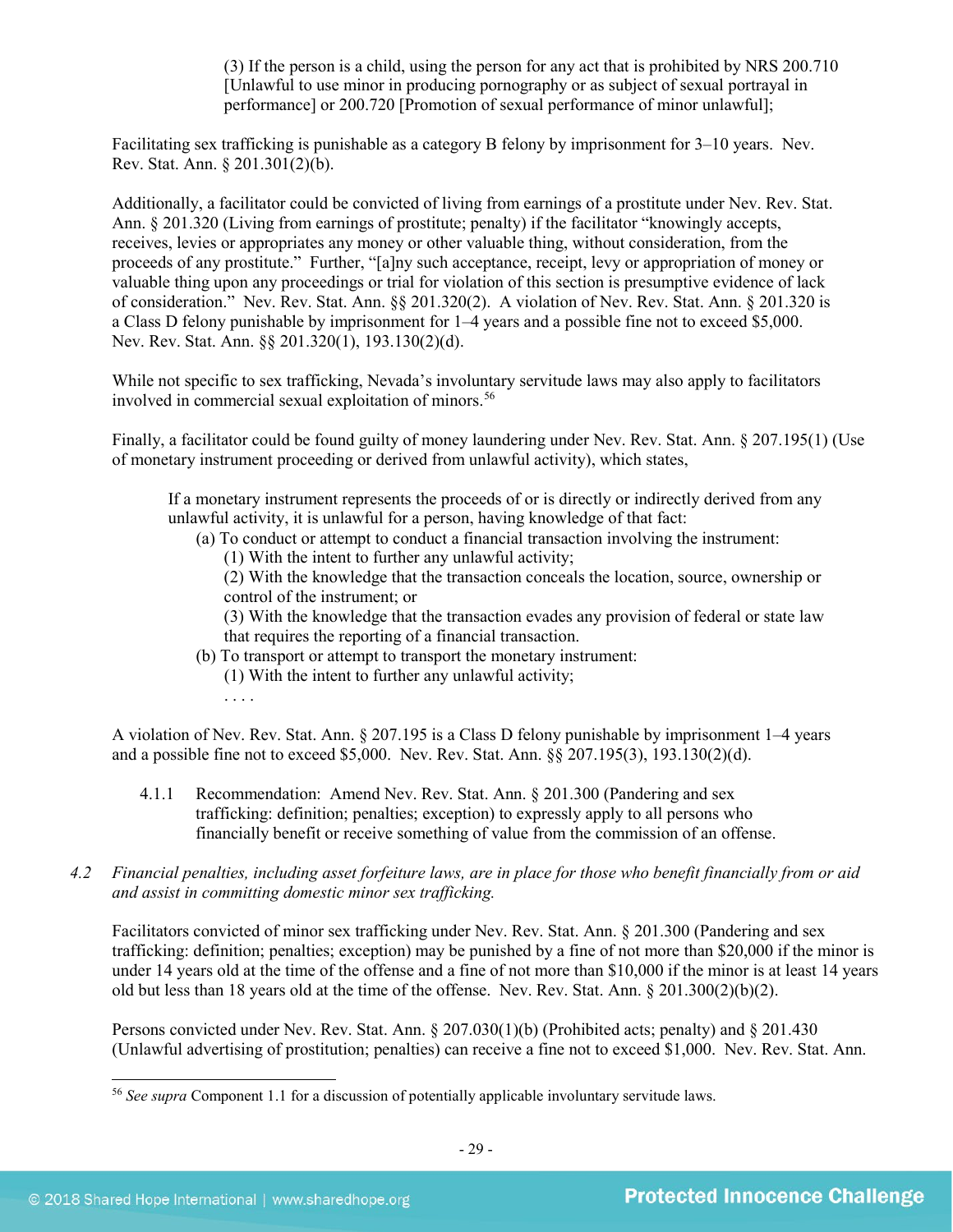§§ 207.030(2)(a), 201.430(4)(a). Subsequent violations of Nev. Rev. Stat. Ann. § 207.030 or § 201.430 that occur within 3 years of the first violation can result in fines between \$250–\$1,000. Nev. Rev. Stat. Ann. §§ 207.030(2)(b), (c), 201.430(4)(b), (c). Lastly, a violation of Nev. Rev. Stat. Ann. § 201.390(1) (Property or principal business streets not to be rented for purposes of prostitution) can result in a fine of not more than \$500. Nev. Rev. Stat. Ann. § 201.390(2).

Facilitators are subject to asset forfeiture for violations of sex trafficking under Nev. Rev. Stat. Ann. § 201.300 (Pandering and sex trafficking: definition; penalties; exception) and Nev. Rev. Stat. Ann. §201.320 (Living from earnings of prostitute; penalty). Pursuant to Nev. Rev. Stat. Ann. § 201.351 (Forfeiture of assets derived from or relating to pandering child; temporary restraining order to preserve property subject to forfeiture; use of proceeds derived from forfeiture), "All assets derived from or relating to any violation of NRS 201.300 (Pandering and sex trafficking: definition; penalties; exception), or 201.320 (Living from earnings of prostitute; penalty) are subject to forfeiture pursuant to NRS 179.121 (Forfeiture of personal property and conveyances used in the commission of crime) and a proceeding for their forfeiture may be brought pursuant to NRS 179.1156 to 179.121, inclusive."

Furthermore, Nev. Rev. Stat. Ann. § 179.121(e) establishes forfeiture of "[a]ll personal property, including, without limitation, any tool, substance, weapon, machine, computer, money or security, which is used as an instrumentality in any of the following crimes," including Nev. Rev. Stat. Ann. §§ 201.300 (Pandering: definition; penalties; exception) or 201.320 (Living from the earnings of a prostitute).Nev. Rev. Stat. Ann. § 179.121 (Forfeiture of personal property and conveyances used in the commission of crime)<sup>[57](#page-29-0)</sup> also provides, with certain limited exceptions, that "all conveyances, including aircraft, vehicles or vessels, which are used or intended for use during the commission of a felony . . . are subject to forfeiture."

Additionally, pursuant to Nev. Rev. Stat. Ann. § 179.1164(1)(a) (Property subject to seizure and forfeiture; exceptions), "[a]ny proceeds attributable to the commission or attempted commission of any felony," are subject to forfeiture. "Proceeds" is defined as "any property, or that part of an item of property, derived directly or indirectly from the commission or attempted commission of a crime." Nev. Rev. Stat. Ann. § 179.1161. "Property" includes the following: "1. Real property or interest in real property. 2. Fixture or improvement to real property. 3. Personal property, whether tangible or intangible, or interest in personal property. 4. Conveyance, including any aircraft, vehicle or vessel. 5. Money, security or negotiable instrument. 6. Proceeds." Nev. Rev. Stat. Ann. § 179.1162.

Seizure of forfeitable property is governed by Nev. Rev. Stat. Ann. § 179.1165, which provides for seizure upon process issued by a magistrate or without process if

(a) The seizure is incident to: (1) An arrest;

3. Unless the owner of real property or a mobile home:

. . . .

<span id="page-29-0"></span> <sup>57</sup> Pursuant to Nev. Rev. Stat. Ann. § 179.1164 (Property subject to seizure and forfeiture; exceptions),

<sup>1.</sup> Except as otherwise provided in subsection 2, the following property is subject to seizure and forfeiture in a proceeding for forfeiture:

<sup>(</sup>a) Any proceeds attributable to the commission or attempted commission of any felony.

<sup>(</sup>b) Any property or proceeds otherwise subject to forfeiture pursuant to NRS 179.121, 200.760, 202.257, 370.419, 453.301 or 501.3857.

<sup>2.</sup> Property may not, to the extent of the interest of any claimant, be declared forfeited by reason of an act or omission shown to have been committed or omitted without the knowledge, consent or willful blindness of the claimant.

<sup>(</sup>a) Has given the tenant notice to surrender the premises pursuant to NRS 40.254 within 90 days after the owner receives notice of a conviction pursuant to subsection 2 of NRS 453.305; or

<sup>(</sup>b) Shows the court that the owner had good cause not to evict the tenant summarily pursuant to NRS 40.254,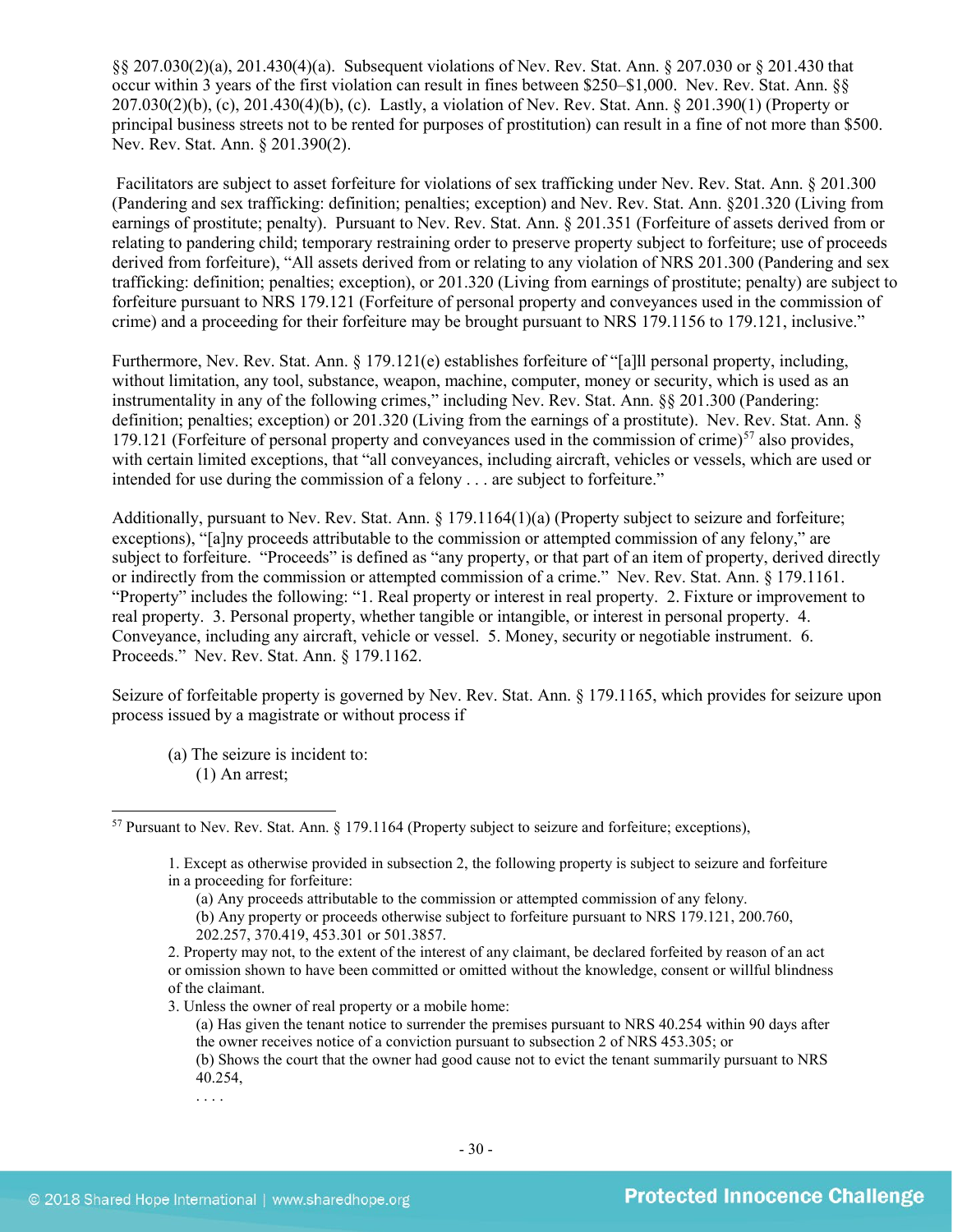(2) A search pursuant to a search warrant; or

(3) An inspection pursuant to a warrant for an administrative inspection;

(b) The property is the subject of a final judgment in a proceeding for forfeiture;

(c) The law enforcement agency has probable cause to believe that the property is directly or indirectly dangerous to health or safety; or

(d) The law enforcement agency has probable cause to believe that the property is subject to forfeiture.

Following an order of forfeiture, the seizing agency may retain the property for official use, sell any of it which is neither required to be destroyed nor harmful to the public, or remove it for disposition in accordance with other statutes. Nev. Rev. Stat. Ann. § 179.1175.

Moreover, a facilitator is subject to a mandatory restitution order where appropriate. Nev. Rev. Stat. Ann. § 176.033(1)(c). Specifically, pursuant to Nev. Rev. Stat. Ann. § 176.033(1)(c) (Sentence of imprisonment required or permitted by statute: Definite period for misdemeanor or gross misdemeanor; minimum and maximum term for felony unless definite term required by statute; restitution; modification of sentence), "[i]f a sentence of imprisonment is required or permitted by statute, the court shall: . . . [i]f restitution is appropriate, set an amount for each victim of the offense . . . ."

In addition to any other penalty, pursuant to Nev. Rev. Stat. Ann. § 201.325 (Power of court to order restitution), the court may order a facilitator convicted under Nev. Rev. Stat. Ann. § 201.300 (Pandering: definition; penalties; exception) or § 201.320 (Living from earnings of prostitute; penalty) to pay restitution to the victim.[58](#page-30-0) Nev. Rev. Stat. Ann. § 201.325 states,

[r]estitution ordered pursuant to this section may include, without limitation:

(a) The cost of medical and psychological treatment, including, without limitation, physical and occupational therapy and rehabilitation;

(b) The cost of transportation, temporary housing and child care;

(c) The return of property, the cost of repairing damaged property or the full value of the property if it is destroyed or damaged beyond repair;

(d) Expenses incurred by a victim in relocating away from the defendant or his or her associates, if the expenses are verified by law enforcement to be necessary for the personal safety of the victim;

(e) The cost of repatriation of the victim to his or her home country, if applicable; and

(f) Any and all other losses suffered by the victim as a result of the violation of any provision of 201.300 [Pandering and sex trafficking: definition; penalties; exception], or 201.320 [Living from earnings of prostitute; penalty].

## *4.3 Promoting and selling child sex tourism is illegal*.

Nevada law prohibits the sale and facilitation of child sex tourism. Nev. Rev. Stat. Ann. § 201.301(1) (Facilitating sex trafficking) states,

A person is guilty of facilitating sex trafficking if the person:

(a) Facilitates, arranges, provides or pays for the transportation of a person to or within this State with the intent of:

(1) Inducing the person to engage in prostitution in violation of subparagraph (1), (2) or (3) of paragraph (a) of subsection 2 of NRS 201.300 [Pandering and sex trafficking: definition; penalties; exception];

(2) Inducing the person to enter any place within this State in which prostitution is practiced, encouraged or allowed for the purpose of sexual conduct or prostitution in violation of subparagraph (1), (2) or (3) of paragraph (a) of subsection 2 of NRS 201.300; or

<span id="page-30-0"></span> <sup>58</sup> *See supra* note [29.](#page-13-1)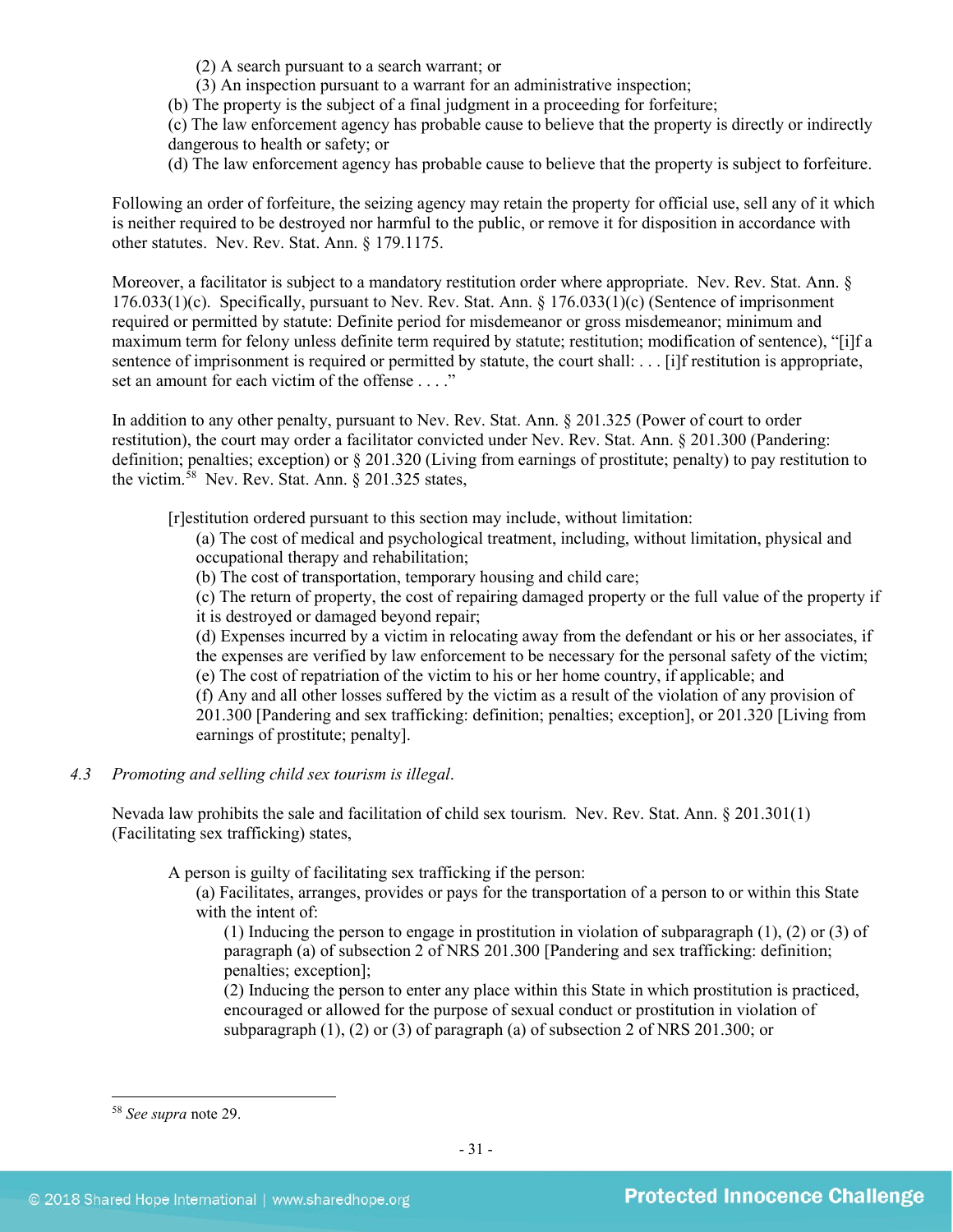(3) If the person is a child, using the person for any act that is prohibited by NRS 200.710 [Unlawful to use minor in producing pornography or as subject of sexual portrayal in performance] or 200.720 [Promotion of sexual performance of minor unlawful];

(b) Sells travel services that facilitate the travel of another person to this State with the knowledge that the other person is traveling to this State for the purpose of:

(1) Engaging in sexual conduct with a person who has been induced to engage in sexual conduct or prostitution in violation of subparagraph  $(1)$ ,  $(2)$  or  $(3)$  of paragraph  $(a)$  of subsection 2 of NRS 201.300;

(2) Soliciting a child who has been induced to engage in sexual conduct or prostitution in violation of subparagraph  $(1)$ ,  $(2)$  or  $(3)$  of paragraph  $(a)$  of subsection 2 of NRS 201.300; (3) Engaging in any act involving a child that is prohibited by NRS 200.710 or 200. 720; or

(c) Travels to or within this State by any means with the intent of engaging in: (1) Sexual conduct with a person who has been induced to engage in sexual conduct or prostitution in violation of subparagraph  $(1)$ ,  $(2)$  or  $(3)$  of paragraph  $(a)$  of subsection 2 of NRS 201.300, with the knowledge that such person has been induced to engage in such sexual conduct or prostitution; or

(2) Any act involving a child that is prohibited by NRS 200.710 or 200.720.

When the victim is a minor, facilitating sex trafficking is punishable as a category B felony by imprisonment for 3–10 years. Nev. Rev. Stat. Ann. § 201.301(2)(b).

## *4.4 Promoting and selling images of child sexual exploitation carries penalties as high as similar federal offenses*.

Pursuant to Nev. Rev. Stat. Ann. § 200.720 (Promotion of sexual performance of minor unlawful), it is a category A felony to "knowingly promote[] a performance of a minor: 1. Where the minor engages in or simulates, or assists others to engage in or simulate, sexual conduct;<sup>[59](#page-31-0)</sup> or 2. Where the minor is the subject of a sexual portrayal."<sup>60</sup> For the purpose of this statute, "promote" means "to produce, direct, procure, manufacture, sell, give, lend, publish, distribute, exhibit, advertise or possess for the purpose of distribution." Nev. Rev. Stat. Ann. § 200.700(2). When the minor is 14 or older, a violation is punishable by imprisonment "for life with the possibility of parole, with eligibility for parole beginning when a minimum of 5 years has been served, and shall be further punished by a fine of not more than \$100,000." Nev. Rev. Stat. Ann. § 200.750(1). When the minor is under 14, the crime is punishable by imprisonment "for life with the possibility of parole, with eligibility for parole beginning when a minimum of 10 years has been served, and shall be further punished by a fine of not more than \$100,000." Nev. Rev. Stat. Ann. § 200.750(2).

Pursuant to Nev. Rev. Stat. Ann. § 200.725 (Preparing, advertising or distributing materials depicting pornography involving minor unlawful; penalty), it is a category B felony when a person "knowingly prepares, advertises or distributes any item or material that depicts a minor engaging in, or simulating, or assisting others to engage in or simulate, sexual conduct . . . ." The crime is punishable by imprisonment for 1–15 years, a fine not to exceed \$15,000, or both. Nev. Rev. Stat. Ann. § 200.725. Violations of either of these statutes subjects "[a]ll assets derived from or relating to any violation . . . to forfeiture." Nev. Rev. Stat. Ann. § 200.760.

Pursuant to Nev. Rev. Stat. Ann. § 41.1396(1) (Action for damages for injury suffered by victim of pornography involving minors; presumed statutory damages; attorney's fees and costs; protection of victim's identity; limitation on defenses),

Any person who, while under the age of 16 years, appeared in any film, photograph or other visual presentation engaging in sexual conduct<sup>[61](#page-31-2)</sup> and who suffered personal or psychological injury as a result may bring an action against any person who, while over the age of 18 years, knowingly and willfully:

<span id="page-31-0"></span> <sup>59</sup> *See supra* note [31.](#page-14-3)

<span id="page-31-1"></span><sup>60</sup> *See supra* note [30.](#page-14-4)

<span id="page-31-2"></span><sup>61</sup> *See supra* note [33.](#page-15-4)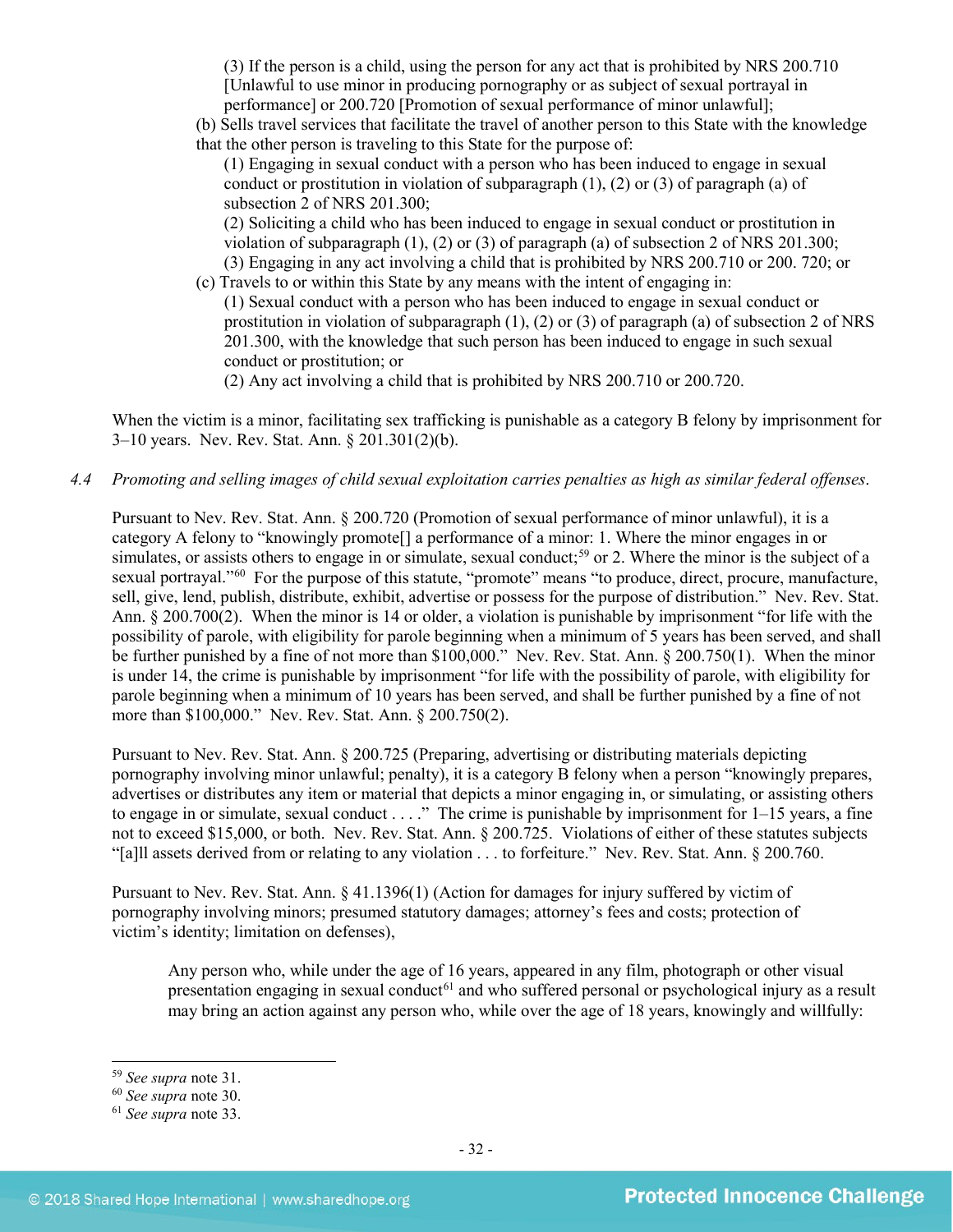(a) Promoted<sup>[62](#page-32-0)</sup> the film, photograph or other visual presentation;

(b) Possessed the film, photograph or other visual presentation; or

(c) Used the Internet to control the film, photograph or other visual presentation, with the specific intent to view the film, photograph or other visual presentation.

In this civil action, a successful plaintiff is entitled to "recover the plaintiff's actual damages, which shall be deemed to be at least \$150,000, plus attorney's fees and costs." Nev. Rev. Stat. Ann. § 41.1396(2).

<span id="page-32-0"></span> <sup>62</sup> *See supra* note [45.](#page-20-6)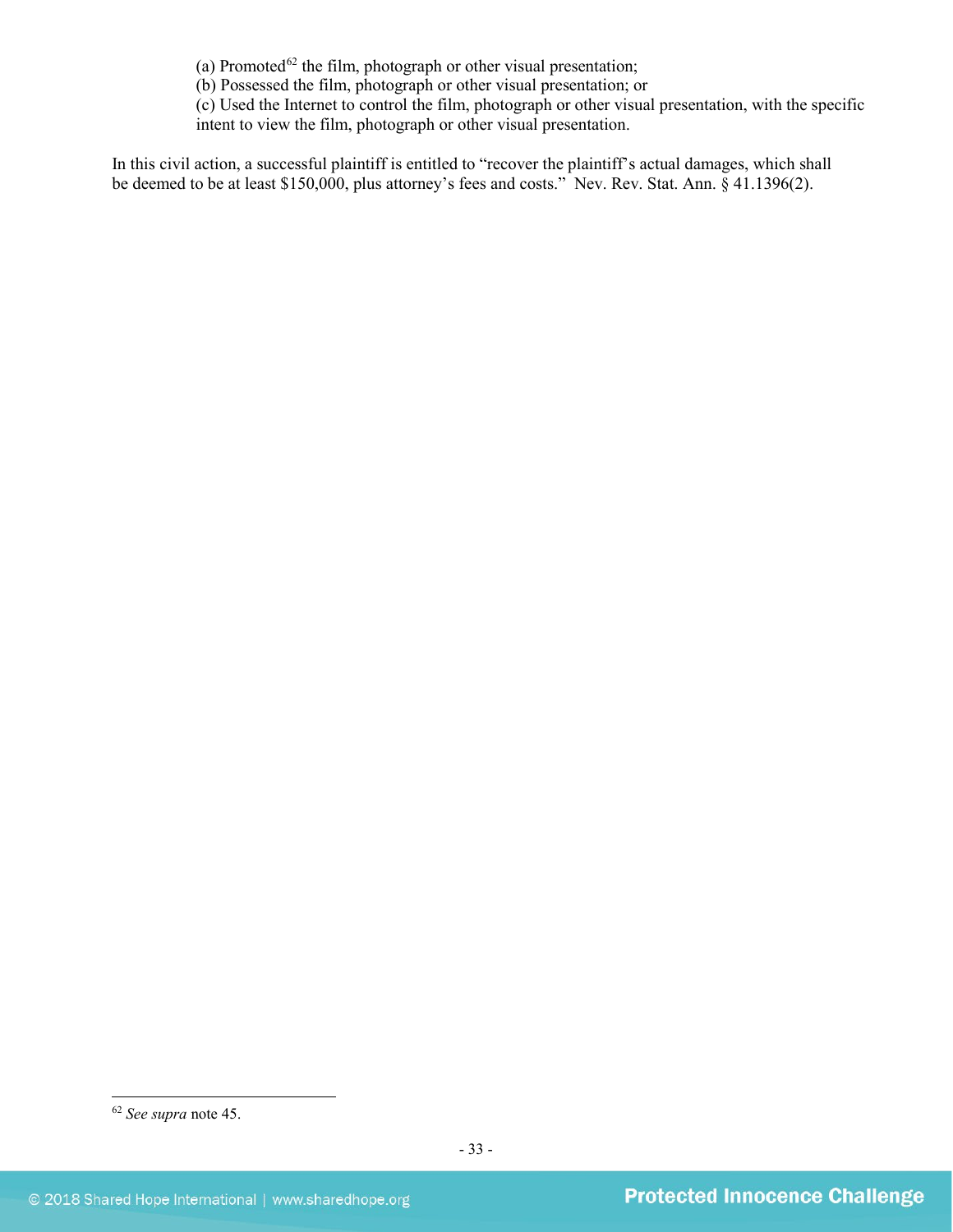#### **FRAMEWORK ISSUE 5: PROTECTIVE PROVISIONS FOR THE CHILD VICTIMS**

#### *Legal Components:*

- *5.1 Victims under the core child sex trafficking offense include all commercially sexually exploited children*
- *5.2 The state sex trafficking statute expressly prohibits a defendant from asserting a defense based on the willingness of a minor under 18 to engage in the commercial sex act.*
- *5.3 State law prohibits the criminalization of minors under 18 for prostitution offenses*
- *5.4 State law provides a non-punitive avenue to specialized services through one or more points of entry.*
- *5.5 Child sex trafficking is identified as a type of abuse and neglect within child protection statutes.*
- *5.6 The definition of "caregiver" or another related term in the child welfare statutes is not a barrier to a sex trafficked child accessing the protection of child welfare.*
- *5.7 Crime victims' compensation is specifically available to a child victim of sex trafficking or commercial sexual exploitation of children (CSEC).*
- *5.8 Victim-friendly procedures and protections are provided in the trial process for minors under18.*
- *5.9 Child sex trafficking victims may vacate delinquency adjudications and expunge related records for prostitution and other offenses arising from trafficking victimization, without a waiting period.*
- *5.10 Victim restitution and civil remedies for victims of domestic minor sex trafficking or commercial sexual exploitation of children (CSEC) are authorized by law.*
- *5.11 Statutes of limitations for civil and criminal actions for child sex trafficking or commercial sexual exploitation of children (CSEC) offenses are eliminated or lengthened to allow prosecutors and victims a realistic opportunity to pursue criminal action and legal remedies.*

*\_\_\_\_\_\_\_\_\_\_\_\_\_\_\_\_\_\_\_\_\_\_\_\_\_\_\_\_\_\_\_\_\_\_\_\_\_\_\_\_\_\_\_\_\_\_\_\_\_\_\_\_\_\_\_\_\_\_\_\_\_\_\_\_\_\_\_\_\_\_\_\_\_\_\_\_\_\_\_\_\_\_\_\_\_\_\_\_\_\_\_\_\_*

## *Legal Analysis:*

*5.1 Victims under the core child sex trafficking offense include all commercially sexually exploited children. [63](#page-33-0) .*

Nevada's human trafficking offense includes all commercial sexual exploitation of minors. Nev. Rev. Stat. Ann. § 201.300(2) (Pandering and sex trafficking: definition; penalties; exception), when the victim is a minor, means of force, fraud, or coercion are not required. In addition, the human trafficking law applies to buyers; thus, buying commercial sex with a person who is under the age of eighteen constitutes human trafficking. Nev. Rev. Stat. Ann. § 201.300(2)(a)(1) (Pandering: definition; penalties; exception). Finally, in establishing the crime of sex trafficking, third party control in not required. Consequently, Nevada's human trafficking offenses include any child who is bought for sex, regardless of whether force, fraud, or coercion is used, regardless of whether a buyer exploited the youth without a trafficker's involvement, and regardless of whether the victim identifies a trafficker.

*5.2 The state sex trafficking statute expressly prohibits a defendant from asserting a defense based on the willingness of a minor under 18 to engage in the commercial sex act.*

Nev. Rev. Stat. Ann. § 201.300 (Pandering and sex trafficking: Definitions; penalties; exception) expressly prohibits a defendant from raising a defense based on the willingness of the minor to engage in the commercial sex act. Nev. Rev. Stat. Ann. § 201.300(4) states, "Consent of a victim of pandering or sex trafficking to an act of prostitution is not a defense to a prosecution for any of the acts prohibited by this section."

<span id="page-33-0"></span> <sup>63</sup> See generally SHARED HOPE INTERNATIONAL, "Eliminating the Third Party Control Barrier to Identifying Juvenile Sex Trafficking Victims," JuST Response Policy Paper (2015), http://sharedhope.org/wpcontent/uploads/2015/08/Policy-Paper\_Eliminating-Third-Party-Control\_Final1.pdf (discussing need to include all commercially sexually exploited children within sex trafficking definitions and corresponding need to include buyer conduct in core sex trafficking offenses regardless of whether victim is under control of a third party).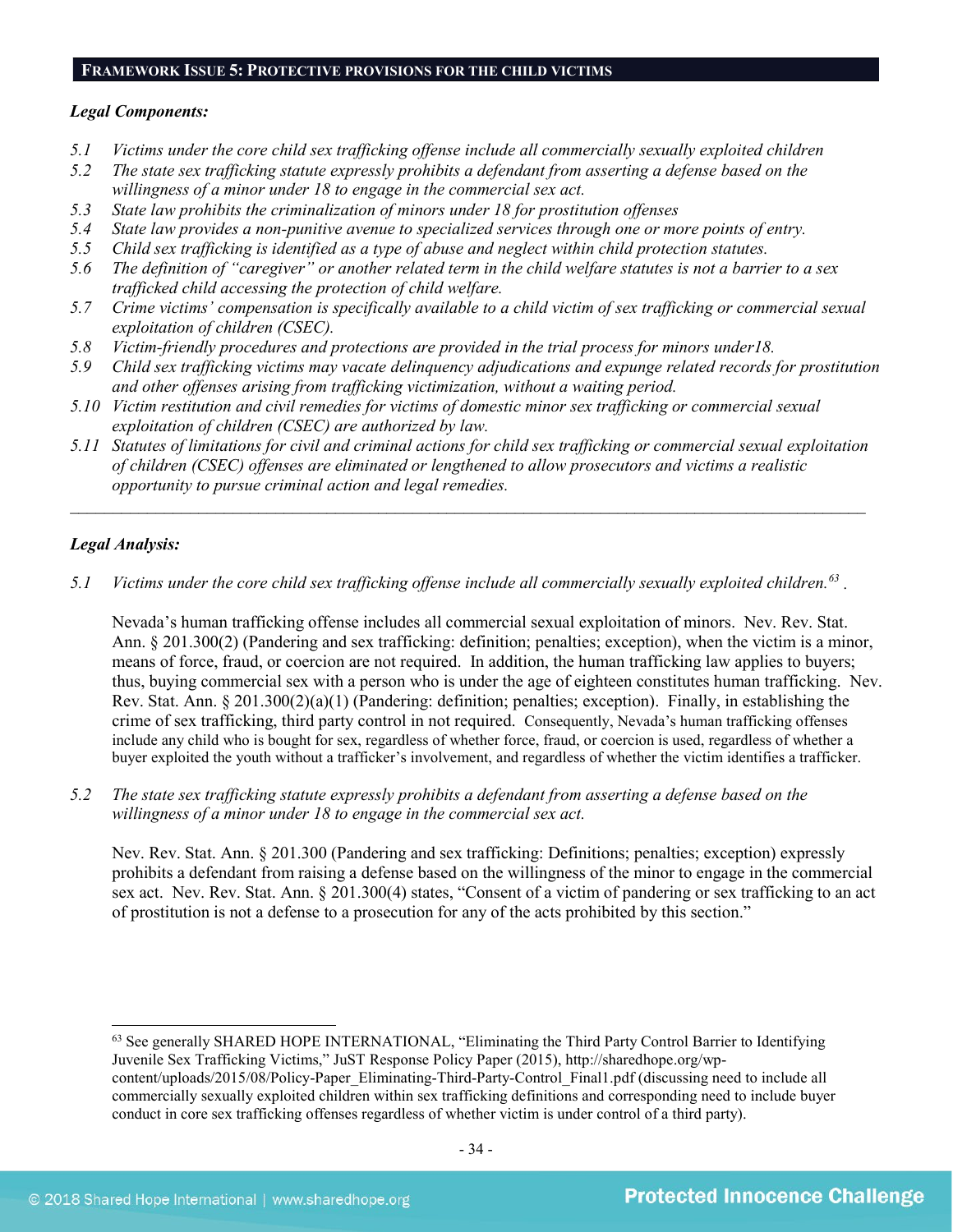## *5.3 State law prohibits the criminalization of minors under 18 for prostitution offenses. [64](#page-34-0)*

Nev. Rev. Stat. Ann. § 201.354<sup>[65](#page-34-1)</sup> (Engaging in prostitution or solicitation for prostitution: Penalty; exception) does not prohibit the criminalization of minors for prostitution. The statute establishes a misdemeanor "for any person to engage in prostitution or solicitation therefor, except in a licensed house of prostitution." Nev. Rev. Stat. Ann. § 201.354(1), (2). Similarly, Nev. Rev. Stat. Ann. § 207.030(1)(b) (Prohibited acts; penalty) does not prohibit the criminalization of minors, making it a crime to "[o]ffer or agree to engage in, engage in or aid and abet any act of prostitution." The crime is a misdemeanor, with heightened penalties for subsequent violations committed within 3 years of the first violation. Nev. Rev. Stat. Ann. § 207.030(2).

However, protections are in place that may allow juvenile sex trafficking victims to avoid a delinquency adjudication for prostitution. Pursuant to Nev. Rev. Stat. Ann. § 62C.240 [Court referral for court supervision pursuant to supervision and consent decree of child alleged to have engaged in prostitution or solicitation of prostitution; violation of supervision and consent decree or order; dismissal of petition],

1. If the district attorney files a petition with the juvenile court alleging that a child who is less than 18 years of age has engaged in prostitution or the solicitation of prostitution, the juvenile court:

(a) Except as otherwise provided in paragraph (b), shall:

(1) Place the child under the supervision of the juvenile court pursuant to a supervision and consent decree, without a formal adjudication of delinquency; and (2) Order that the terms and conditions of the supervision and consent decree include, without limitation, services to address the sexual exploitation of the child and any other needs of the child, including, without limitation, any counseling and medical treatment for victims of sexual assault in accordance with the provisions of NRS 217.280 to 217.350, inclusive.

(b) If the child originated from a jurisdiction outside this State, may return the child to the jurisdiction from which the child originated.

2. If a child is placed under a supervision and consent decree pursuant to this section, the juvenile court may issue any order authorized by chapter 62E of NRS, including, without limitation, any placement of the child that the juvenile court finds to be in the child's best interest.

3. If a child is alleged to have violated the provisions of a supervision and consent decree under this section or an order issued pursuant to this section:

(a) The district attorney must not file a petition alleging that the child has violated the decree or order and the allegation must be placed before the court pursuant to a motion or a request for judicial review. This paragraph does not prohibit the district attorney from filing a petition alleging that the child has committed a delinquent act.

(b) The juvenile court may issue any order authorized by chapter 62E of NRS, including, without limitation, any placement of the child that the juvenile court finds to be in the child's best interest.

. . . .

Further, Nev. Rev. Stat. Ann. § 201.303 (Rebuttable presumption that pandering, sex trafficking or facilitating sex trafficking committed under duress) may provide some relief to minors who are prosecuted for other offenses related to their trafficking victimization; it states,

If a violation of 201.300 [Pandering and sex trafficking: definition; penalties; exception] or 201.301 [Facilitating sex trafficking; penalty] is committed by a person who is:

1. Less than 18 years of age at the time of the commission of the violation;

<span id="page-34-0"></span><sup>&</sup>lt;sup>64</sup> For more information regarding recent federal legislation impacting this component see: http://go.sharedhope.org/stateimpactmemo.

<span id="page-34-1"></span><sup>&</sup>lt;sup>65</sup> In Nevada, counties also regulate prostitution laws and have additional offenses that could apply to victims of domestic minor sex trafficking. *See infra* Appendix A for a list of county ordinances applicable to victims.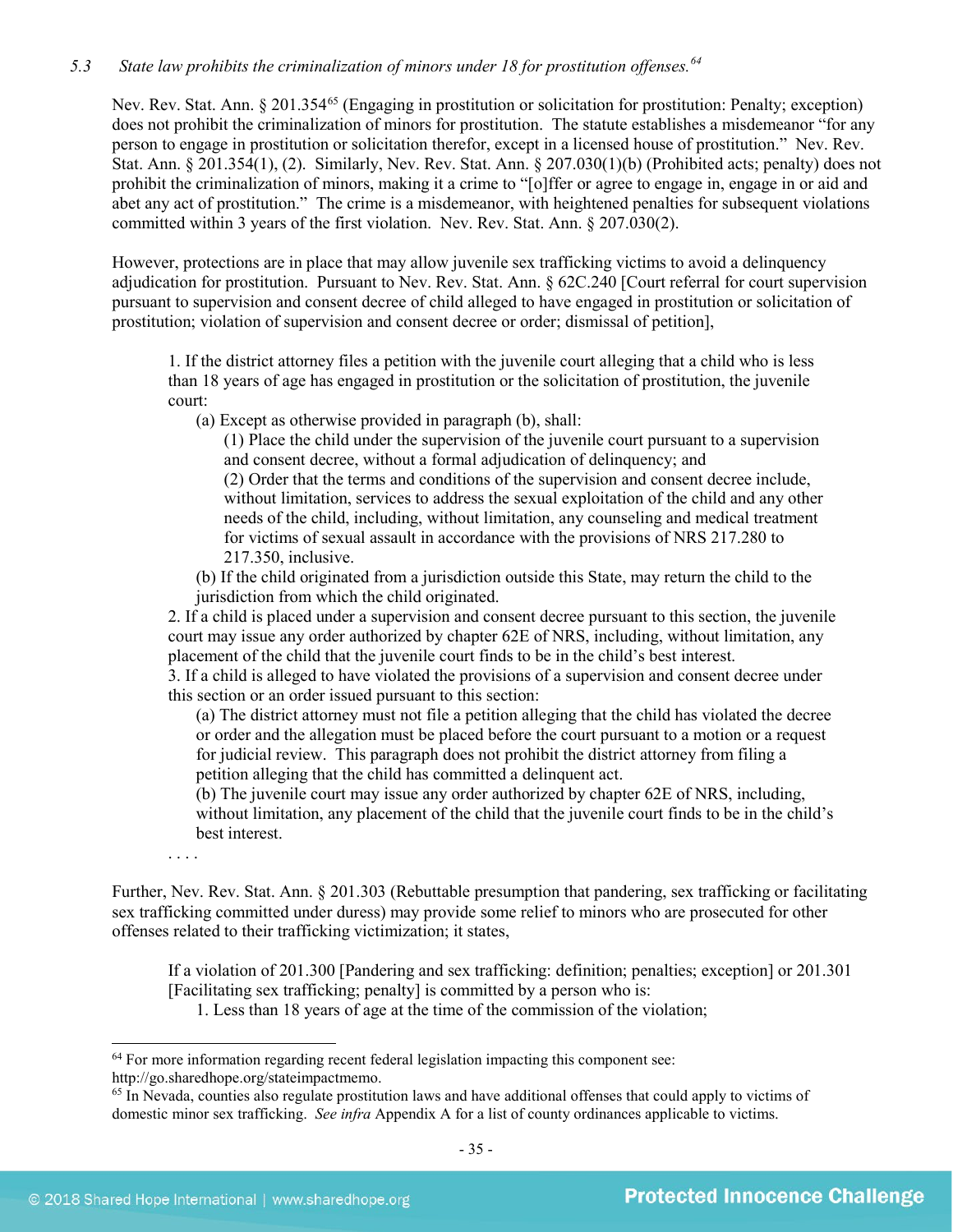2. Prosecuted in a criminal proceeding as an adult; and

3. A victim of sex trafficking or facilitating sex trafficking,

there is a rebuttable presumption that the person who committed the violation acted under duress.

- 5.3.1 Recommendation: Amend Nev. Rev. Stat. Ann. § 201.354 (Engaging in prostitution or solicitation for prostitution; Penalty; exception) and  $\S 207.030(1)(b)$  (Prohibited acts; penalty) to eliminate liability for prostitution offenses for all minors under 18.<sup>[66](#page-35-0)</sup>
- *5.4 State law provides a non-punitive avenue to specialized services through one or more points of entry.*

#### **System response to child engaged in commercial sex act**

A commercially sexually exploited child can receive specialized services and avoid a delinquency adjudication for prostitution under Nev. Rev. Stat. Ann. § 62C.240(1) (Court referral for court supervision pursuant to supervision and consent decree of child alleged to have engaged in prostitution or solicitation of prostitution; violation of supervision and consent decree or order; dismissal of petition), which states,

If the district attorney files a petition with the juvenile court alleging that a child who is less than 18 years of age has engaged in prostitution or the solicitation of prostitution, the juvenile court:

(a) Except as otherwise provided in paragraph (b), shall:

(1) Place the child under the supervision of the juvenile court pursuant to a supervision and consent decree, without a formal adjudication of delinquency; and

(2) Order that the terms and conditions of the supervision and consent decree include, without limitation, services to address the sexual exploitation of the child and any other needs of the child, including, without limitation, any counseling and medical treatment for victims of sexual assault in accordance with the provisions of NRS 217.280 to 217.350, inclusive.

(b) If the child originated from a jurisdiction outside this State, may return the child to the jurisdiction from which the child originated.

Pursuant to Nev. Rev. Stat. Ann.  $\S 62C.240(2)–(3)$ , if a minor is within the juvenile court's supervision because the minor allegedly engaged in prostitution or the solicitation of prostitution,

2. . . . the juvenile court may issue any order authorized by chapter 62E [Disposition of cases by juvenile court] of NRS, including, without limitation, any placement of the child that the juvenile court finds to be in the child's best interest.

3. If a child is alleged to have violated the provisions of a supervision and consent decree under this section or an order issued pursuant to this section:

(a) The district attorney must not file a petition alleging that the child has violated the decree or order and the allegation must be placed before the court pursuant to a motion or a request for judicial review. This paragraph does not prohibit the district attorney from filing a petition alleging that the child has committed a delinquent act.

(b) The juvenile court may issue any order authorized by chapter 62E of NRS, including, without limitation, any placement of the child that the juvenile court finds to be in the child's best interest.

Upon successful completion of any terms set out in the supervision and consent decree, Nev. Rev. Stat. Ann. § 62C.240(4) provides for the dismissal of charges, stating,

<span id="page-35-0"></span> <sup>66</sup> *See generally* SHARED HOPE INTERNATIONAL, "Seeking Justice: Legal approaches to eliminate criminal liability for child sex trafficking victims" (2018), https://sharedhope.org/wp-content/uploads/2018/08/ANALYSIS-OF-STATUTORY-APPROACHES\_ver7.pdf (discussing need to eliminate a minor's criminal liability for prostitution and other offenses committed pursuant to trafficking victimization and to establish a statutory avenue to specialized services).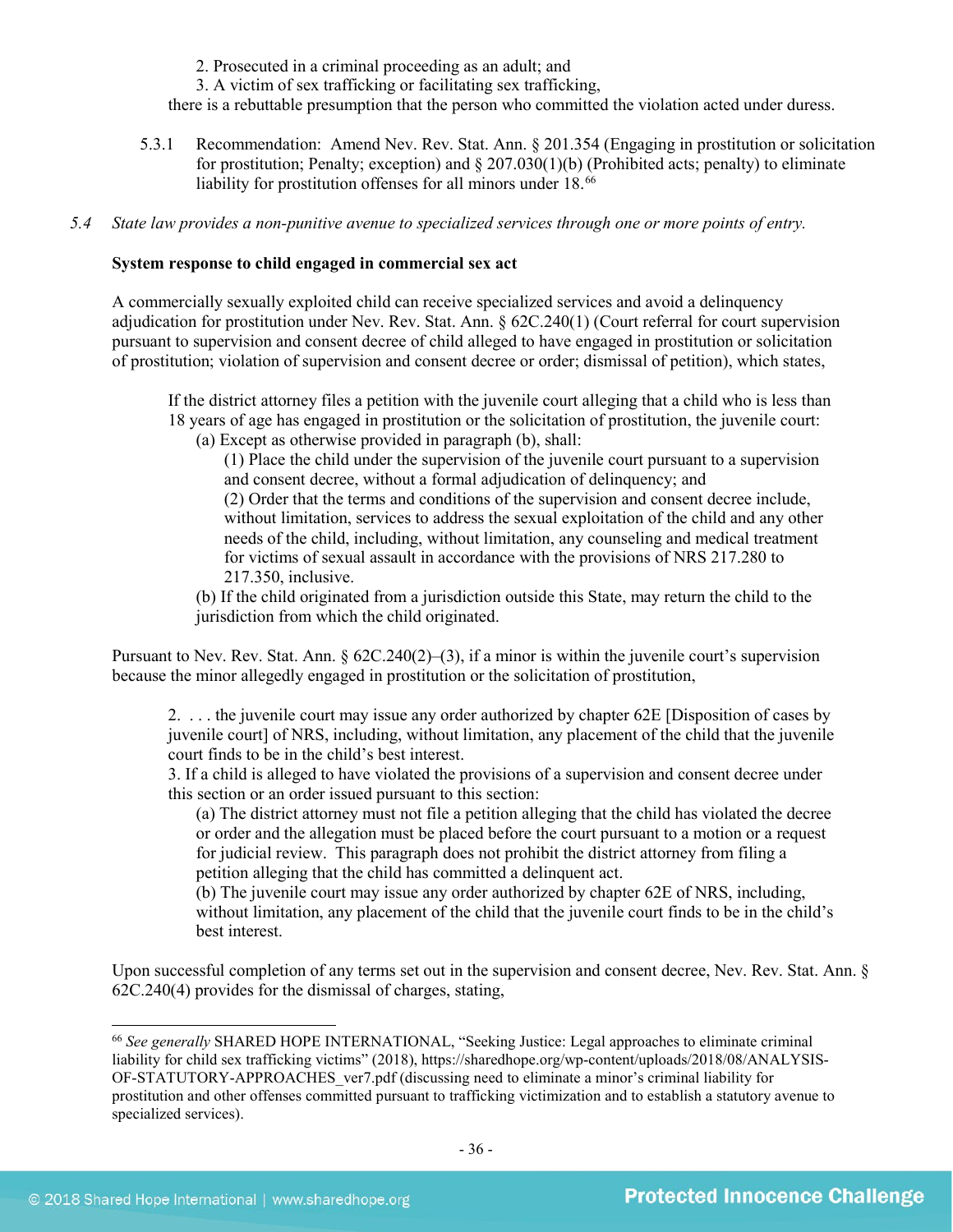Except as otherwise provided in this subsection, if a child is placed under the supervision of the juvenile court pursuant to a supervision and consent decree under this section, the juvenile court shall dismiss the petition upon the successful completion of the terms and conditions of the supervision and consent decree or at the time the child reaches 18 years of age, whichever is earlier. A child who has reached 18 years of age may consent to remain under the supervision of the juvenile court for the purpose of receiving services provided under the supervision and consent decree.

#### **Summary**

Nevada law mandates access to specialized services for commercially sexually exploited children who are under the juvenile court's jurisdiction pursuant to a supervision and consent decree.<sup>[67](#page-36-0)</sup> Upon successful completion of any terms and conditions, a delinquency petition for prostitution will be dismissed.

## *5.5 Child sex trafficking is identified as a type of abuse and neglect within child protection statutes. [68](#page-36-1)*

Child sex trafficking is not expressly identified as a type of abuse and neglect within Nevada's child protection statutes. Pursuant to Nev. Rev. Stat. Ann. § 432B.020(1)(b) ("Abuse or neglect of a child" defined), "abuse or neglect of a child" includes "sexual abuse or sexual exploitation . . . of a child caused or allowed by a person responsible for the welfare of the child under circumstances which indicate that the child's health or welfare is harmed or threatened with harm." Nev. Rev. Stat. Ann. § 432B.110 ("Sexual exploitation" defined) states,

"Sexual exploitation" includes forcing, allowing<sup>69</sup> or encouraging a child:

- 1. To solicit for or engage in prostitution;
- 2. To view a pornographic film or literature; and
- 3. To engage in:
	- a. Filming, photographing or recording on videotape; or

b. Posing, modeling, depiction or a live performance before an audience, which involves the exhibition of a child's genitals or any sexual conduct with a child, as defined in NRS 200.700 [Definitions].

Nev. Rev. Stat. Ann. § 432B.100 ("Sexual abuse" defined) states,

"Sexual abuse" includes acts upon a child constituting:

- 1. Incest under [NRS 201.180;](https://www.lexis.com/research/buttonTFLink?_m=fe0e253fef8054e6df958287d1c2023f&_xfercite=%3ccite%20cc%3d%22USA%22%3e%3c%21%5bCDATA%5bNev.%20Rev.%20Stat.%20Ann.%20%a7%20432B.100%5d%5d%3e%3c%2fcite%3e&_butType=4&_butStat=0&_butNum=7&_butInline=1&_butinfo=NVCODE%20201.180&_fmtstr=FULL&docnum=1&_startdoc=1&wchp=dGLbVzk-zSkAl&_md5=521de425ee50a2f38dc31926d7407ef4)
- 2. Lewdness with a child under [NRS 201.230;](https://www.lexis.com/research/buttonTFLink?_m=fe0e253fef8054e6df958287d1c2023f&_xfercite=%3ccite%20cc%3d%22USA%22%3e%3c%21%5bCDATA%5bNev.%20Rev.%20Stat.%20Ann.%20%a7%20432B.100%5d%5d%3e%3c%2fcite%3e&_butType=4&_butStat=0&_butNum=8&_butInline=1&_butinfo=NVCODE%20201.230&_fmtstr=FULL&docnum=1&_startdoc=1&wchp=dGLbVzk-zSkAl&_md5=b8e636b13f6ac9e4dfce2c0a4046c5db)
- 3. Sado-masochistic abuse under [NRS 201.262;](https://www.lexis.com/research/buttonTFLink?_m=fe0e253fef8054e6df958287d1c2023f&_xfercite=%3ccite%20cc%3d%22USA%22%3e%3c%21%5bCDATA%5bNev.%20Rev.%20Stat.%20Ann.%20%a7%20432B.100%5d%5d%3e%3c%2fcite%3e&_butType=4&_butStat=0&_butNum=9&_butInline=1&_butinfo=NVCODE%20201.262&_fmtstr=FULL&docnum=1&_startdoc=1&wchp=dGLbVzk-zSkAl&_md5=9bae698f6a96442b570787a5a23920e1)
- 4. Sexual assault under [NRS 200.366;](https://www.lexis.com/research/buttonTFLink?_m=fe0e253fef8054e6df958287d1c2023f&_xfercite=%3ccite%20cc%3d%22USA%22%3e%3c%21%5bCDATA%5bNev.%20Rev.%20Stat.%20Ann.%20%a7%20432B.100%5d%5d%3e%3c%2fcite%3e&_butType=4&_butStat=0&_butNum=10&_butInline=1&_butinfo=NVCODE%20200.366&_fmtstr=FULL&docnum=1&_startdoc=1&wchp=dGLbVzk-zSkAl&_md5=87e677fd2e973e9d2743de8b37355866)
- 5. Statutory sexual seduction under [NRS 200.368;](https://www.lexis.com/research/buttonTFLink?_m=fe0e253fef8054e6df958287d1c2023f&_xfercite=%3ccite%20cc%3d%22USA%22%3e%3c%21%5bCDATA%5bNev.%20Rev.%20Stat.%20Ann.%20%a7%20432B.100%5d%5d%3e%3c%2fcite%3e&_butType=4&_butStat=0&_butNum=11&_butInline=1&_butinfo=NVCODE%20200.368&_fmtstr=FULL&docnum=1&_startdoc=1&wchp=dGLbVzk-zSkAl&_md5=166fc503e7368f40e596cfbe8906bbd9)

The Department shall periodically hold information meetings . . . for the purpose of coordinating the efforts of various entities associated with the provision of services for victims of sex trafficking to improve such services, including, without limitation, to ensure that any applicable funding received by such entities is used in the most effective and efficient way possible to assist victims of sex trafficking and to achieve the goals set forth in the statewide strategic plan developed by the Nevada Coalition to Prevent the Commercial Sexual Exploitation of Children, established by the Governor pursuant to Executive Order 2016-14, issued May 31, 2016.

<span id="page-36-1"></span><sup>68</sup> For more information regarding recent federal legislation impacting this component see:

http://go.sharedhope.org/stateimpactmemo.

<span id="page-36-2"></span> $69$  "'Allow' means to do nothing to prevent or stop the abuse or neglect of a child in circumstances where the person knows or has reason to know that a child is abused or neglected." Nev. Rev. Stat. Ann. § 432B.020(3).

<span id="page-36-0"></span> $67$  Further, Nev. Rev. Stat. Ann. § 439.539 (Duty of Department to hold informational meetings to coordinate services for victims of sex trafficking) states,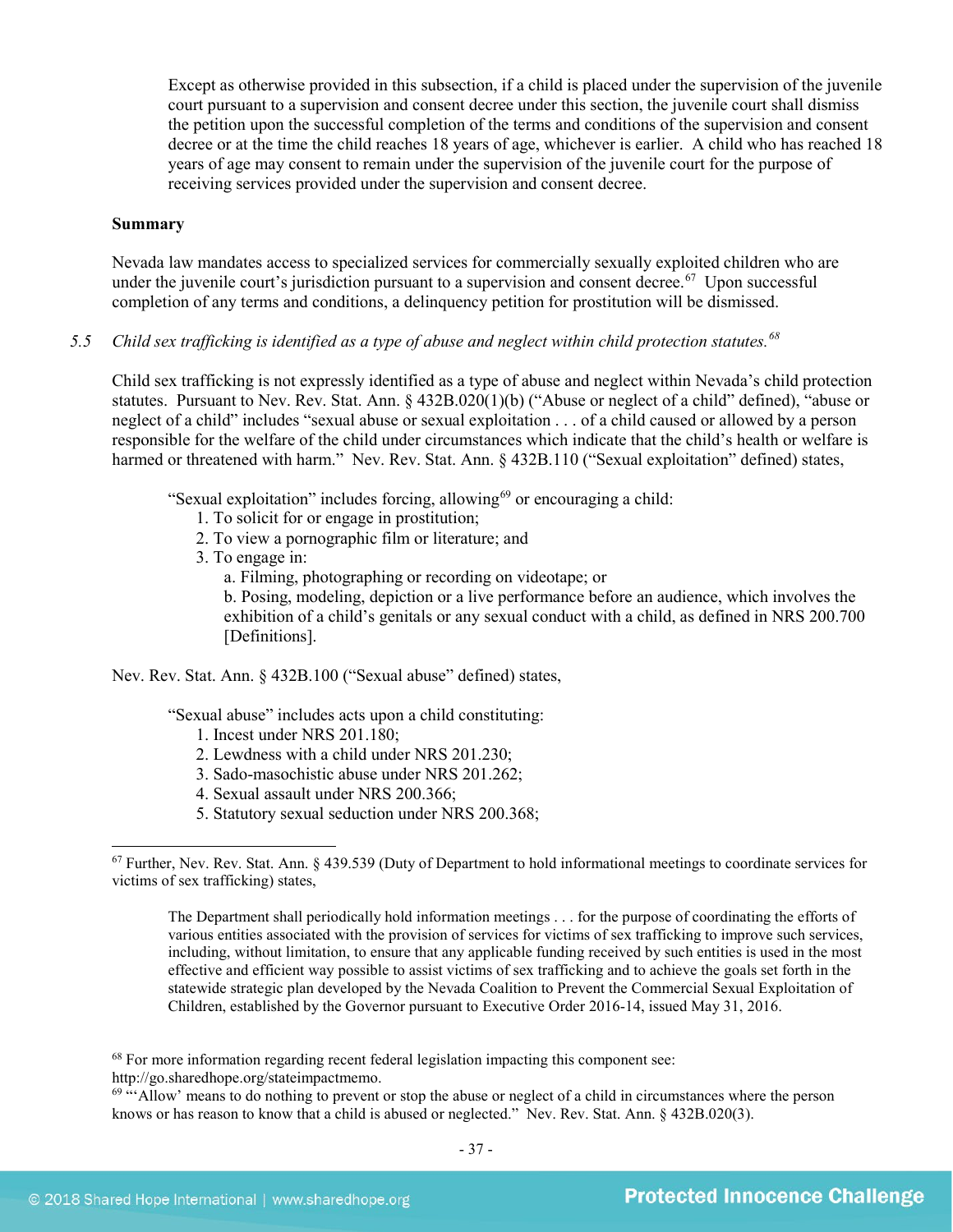6. Open or gross lewdness under [NRS 201.210;](https://www.lexis.com/research/buttonTFLink?_m=fe0e253fef8054e6df958287d1c2023f&_xfercite=%3ccite%20cc%3d%22USA%22%3e%3c%21%5bCDATA%5bNev.%20Rev.%20Stat.%20Ann.%20%a7%20432B.100%5d%5d%3e%3c%2fcite%3e&_butType=4&_butStat=0&_butNum=12&_butInline=1&_butinfo=NVCODE%20201.210&_fmtstr=FULL&docnum=1&_startdoc=1&wchp=dGLbVzk-zSkAl&_md5=f731e1cbdaa2feb2d0bfeba63eb0368b) and

7. Mutilation of the genitalia of a female child, aiding, abetting, encouraging or participating in the mutilation of the genitalia of a female child, or removal of a female child from this State for the purpose of mutilating the genitalia of the child under [NRS 200.5083.](https://www.lexis.com/research/buttonTFLink?_m=fe0e253fef8054e6df958287d1c2023f&_xfercite=%3ccite%20cc%3d%22USA%22%3e%3c%21%5bCDATA%5bNev.%20Rev.%20Stat.%20Ann.%20%a7%20432B.100%5d%5d%3e%3c%2fcite%3e&_butType=4&_butStat=0&_butNum=13&_butInline=1&_butinfo=NVCODE%20200.5083&_fmtstr=FULL&docnum=1&_startdoc=1&wchp=dGLbVzk-zSkAl&_md5=04f6301ef5e56530c30064465c75f84d)

As a result of the inclusion of "sexual exploitation" and "sexual abuse" within the definition of "abuse or neglect of a child," child sex trafficking victims may be considered abused or neglected.

- 5.5.1 Recommendation: Amend Nev. Rev. Stat. Ann. § 432B.110 ("Sexual exploitation" defined) and § 432B.100 ("Sexual abuse" defined) to expressly include victims of Nev. Rev. Stat. Ann. § 201.300(2) (Pandering and sex trafficking: definition; penalties; exception) to ensure juvenile sex trafficking victims are identified as an abused or neglected child pursuant to Nev. Rev. Stat. Ann. § 432B.020(1)(b) ("Abuse or neglect of a child" defined).
- *5.6 The definition of "caregiver" or another related term in the child welfare statutes is not a barrier to a sex trafficked child accessing the protection of child welfare*.

Nev. Rev. Stat. Ann. § 432B.130 (Persons responsible for child's welfare) states,

A person is responsible for a child's welfare under the provisions of this chapter if the person is the child's parent, guardian, a stepparent with whom the child lives, an adult person continually or regularly found in the same household as the child, a public or private home, institution or facility where the child actually resides or is receiving care outside of the home for all or a portion of the day, or a person directly responsible or serving as a volunteer for or employed by such a home, institution or facility.

This definition is not broad enough to allow for child welfare intervention into non-familial trafficking cases.

- 5.6.1 Recommendation: Amend Nev. Rev. Stat. Ann. § 432B.130 (Persons responsible for child's welfare) to allow child welfare protection for juvenile sex trafficking victims irrespective of the perpetrator of the abuse.
- *5.7 Crime victims' compensation is specifically available to a child victim of sex trafficking or commercial sexual exploitation of children (CSEC).*

Domestic minor sex trafficking victims are entitled to compensation. For "compensation for certain victims of criminal acts," pursuant to Nev. Rev. Stat. Ann. § 217.070(1) ("Victim" defined) a "victim" is defined as

(a) A person who is physically injured or killed as the direct result of a criminal act; (b) A minor who was involved in the production of pornography in violation of [NRS 200.710](https://www.lexis.com/research/buttonTFLink?_m=f5902906e94dddf97b4cb3a70ffa9d86&_xfercite=%3ccite%20cc%3d%22USA%22%3e%3c%21%5bCDATA%5bNev.%20Rev.%20Stat.%20Ann.%20%a7%20217.070%5d%5d%3e%3c%2fcite%3e&_butType=4&_butStat=0&_butNum=2&_butInline=1&_butinfo=NVCODE%20200.710&_fmtstr=FULL&docnum=1&_startdoc=1&wchp=dGLbVzz-zSkAz&_md5=047fa86c7eef0d1ca5baed8357cd932c) [Unlawful to use minor in producing pornography or as subject of sexual portrayal in performance], 200.720 [Promotion of sexual performance of minor unlawful], 200.725 [Preparing, advertising or distributing materials depicting pornography involving minor unlawful; penalty] or 200.730 [Possession of visual presentation depicting sexual conduct of person under 16 years of age unlawful; penalties]; (c) A minor who was sexually abused, as "sexual abuse" is defined in NRS 432B.100 ["Sexual abuse" defined];

(h) A person who is trafficked in violation of subsection 2 of NRS 201.300 [Pandering: definition; penalties; exception].

. . . .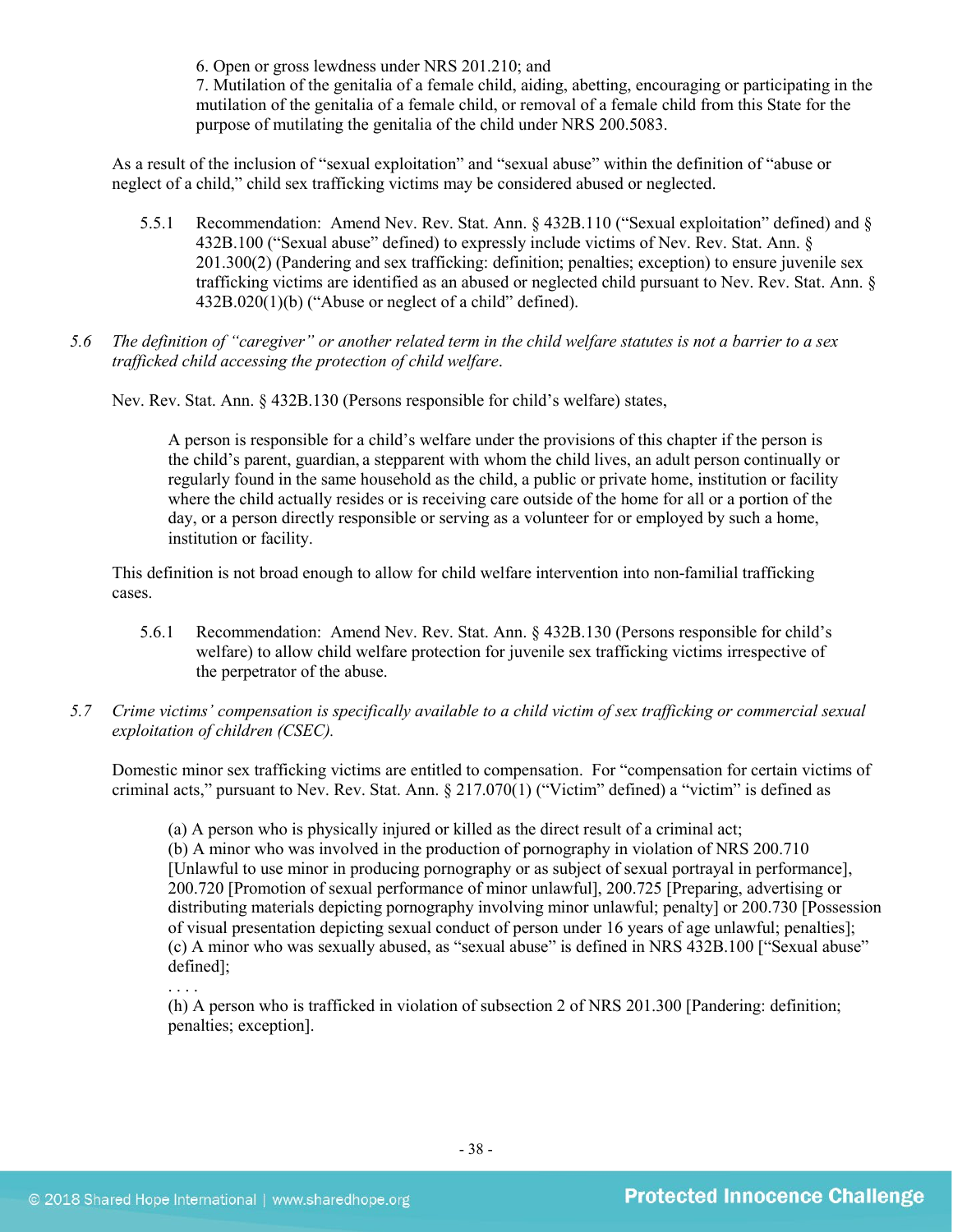Furthermore, under Nev. Rev. Stat. Ann. § 217.180(2), "If the case involves a victim of domestic violence, sexual assault, or sex trafficking,<sup>[70](#page-38-0)</sup> the compensation officer shall not consider the provocation, consent or any other behavior of the victim that directly or indirectly contributed to the injury or death of the victim." In addition, Nev. Rev. Stat. Ann. § 217.180(2) states that "[a]n order for compensation may be made whether or not a person is prosecuted or convicted of an offense arising from the act on which the claim for compensation is based."

Pursuant to Nev. Rev. Stat. Ann. § 217.210(1) (Limitations on time for making order for payment of compensation; exception),

Except as otherwise provided in subsection 2, an order for the payment of compensation must not be made unless the application is made within 1 year after the date of the personal injury or death on which the claim is based, unless waived by the board of examiners or a person designated by the Board for good cause shown and the personal injury or death was the result of an incident or offense that was reported to the police within 5 days of its occurrence or, if the incident or offense could not reasonably have been reported within that period, within 5 days of the time when a report could reasonably have been made.

However, these time limits "do not apply to a minor who is sexually abused or who is involved in the production of pornography," and "[s]uch a minor must apply for compensation before reaching 21 years of age." Nev. Rev. Stat. Ann. § 217.210(2).

Additional ineligibility factors could preclude a domestic minor sex trafficking victim from receiving compensation. If the compensation board considers the domestic minor sex trafficking victim's act of prostitution an act that makes the victim "a coconspirator, codefendant, accomplice . . . of the offender whose crime caused the victim's injuries," the victim will not receive compensation. Nev. Rev. Stat. Ann. § 217.220(1)(b) (Award of compensation prohibited under certain circumstances; exceptions). Additionally, the victim will not receive compensation if the victim "[f]ails to cooperate with law enforcement agencies." Nev. Rev. Stat. Ann. § 217.220(1)(e).

Nevada also has specialized aid to victims of sexual assault, victims of domestic violence, and victims of sexual abuse. Domestic minor sex trafficking victims will likely not be considered victims of sexual assault due to the requirement of the action occurring "against the will of the victim" or victims of domestic violence. However, some of these victims may be considered victims of sexual abuse. Nev. Rev. Stat. Ann. §§ 217.280, 200.366(1). Those domestic minor sex trafficking victims who are also considered "victims of sexual abuse" may receive counseling upon request. Nev. Rev. Stat. Ann. § 217.480(1) (County to provide for counseling of victims and certain relatives upon request).

#### *5.8 Victim-friendly procedures and protections are provided in the trial process for minors under 18.*

Nevada provides some victim-friendly procedures and protections for victims of sex trafficking as defined by Nev. Rev. Stat. Ann. § 201.300(2) (Pandering and sex trafficking: definition; penalties; exception).<sup>71</sup> First, under Nev. Rev. Stat. Ann. § 174.227 (1),

. . . . (c) "Sex trafficking" means a violation of subsection 2 of NRS 201.300 [Pandering and sex trafficking: definition; penalties; exception].

<span id="page-38-0"></span> $70$  Pursuant to Nev. Rev. Stat. Ann.  $\S 217.180(5)$ .

<sup>(</sup>a) "Domestic violence" means an act described in NRS 33.018.

<sup>(</sup>d) "Sexual assault" has the meaning ascribed to it in NRS 200.366.

<span id="page-38-1"></span><sup>71</sup> *See supra* Component 1.1 for substantive provisions of Nev. Rev. Stat. Ann. § 201.300(2) (Pandering and sex trafficking: definition; penalties; exception).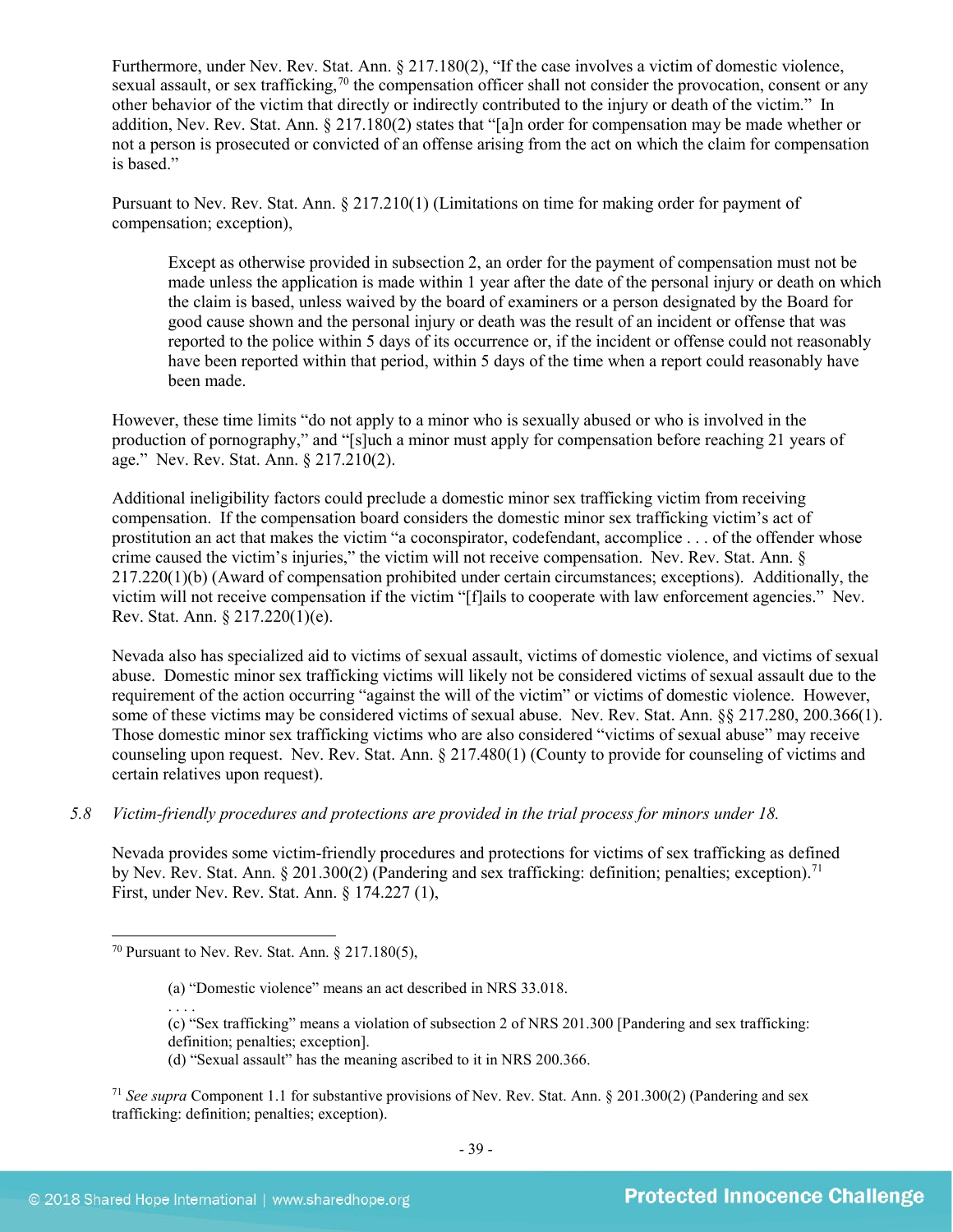[a] court on its own motion or on the motion of the district attorney may, for good cause shown, order the taking of a videotaped deposition of

(a) A victim of sexual abuse as that term is defined in NRS 432B.100 ["Sexual abuse" defined];

(b) A prospective witness in any criminal prosecution if the witness is less than 14 years of age; or

(c) A victim of sex trafficking as that term is defined in subsection 2 of NRS 201.300 [Pandering and sex trafficking: definition; penalties; exception]. There is a rebuttable presumption that good cause exists where the district attorney seeks to take the deposition of a person alleged to be the victim of sex trafficking.

"Except as limited by NRS 174.228 [Videotaped depositions: use], the court may allow the videotaped deposition to be used at any proceeding in addition to or in lieu of the direct testimony of the deponent." Nev. Rev. Stat. Ann. § 174.227(4). However, pursuant to Nev. Rev. Stat. Ann. § 174.228,

A court may allow a videotaped deposition to be used instead of the deponent's testimony at trial only if:

1. In the case of a victim of sexual abuse, as that term is defined in NRS 432B.100:

(a) Before the deposition is taken, a hearing is held by a justice of the peace or district judge who finds that:

(1) The use of the videotaped deposition in lieu of testimony at trial is necessary to protect the welfare of the victim; and

(2) The presence of the accused at trial would inflict trauma, more than minimal in degree, upon the victim; and

(b) At the time a party seeks to use the deposition, the court determines that the conditions set forth in subparagraphs (1) and (2) of paragraph (a) continue to exist. The court may hold a hearing before the use of the deposition to make its determination.

2. In the case of a victim of sex trafficking as that term is defined in subsection 2 of NRS 201.300 (Pandering and sex trafficking: definition; penalties; exception):

(a) Before the deposition is taken, a hearing is held by a justice of the peace or district judge and the justice or judge finds that cause exists pursuant to paragraph (c) of subsection 1 of NRS 174.227; and

(b) Before allowing the videotaped deposition to be used at trial, the court finds that the victim is unavailable as a witness.

3. In all cases:

(a) A justice of the peace or district judge presides over the taking of the deposition;

(b) The accused is able to hear and see the proceedings;

(c) The accused is represented by counsel who, if physically separated from the accused, is able to communicate orally with the accused by electronic means;

(d) The accused is given an adequate opportunity to cross- examine the deponent subject to the protection of the deponent deemed necessary by the court; and

(e) The deponent testifies under oath.

Victims of human trafficking can apply for an issuance of a fictitious address, pursuant to Nev. Rev. Stat. Ann. § 217.462(1) (Fictitious address or victim of domestic violence, human trafficking, sexual assault or stalking: Eligibility; application to Division; penalty for providing false information), which states, "An adult person, a parent or guardian acting on behalf of a child, or a guardian acting on behalf of an incompetent person may apply to the Division to have a fictitious address designated by the Division serve as the address of the adult, child or incompetent person." Nev. Rev. Stat. Ann. § 217.400(7) defines "victim of human trafficking" as

a person who is a victim of:

(a) Involuntary servitude as set forth in NRS 200.463 [Involuntary servitude; penalties] or 200.464 [Recruiting, enticing, harboring, transporting, providing or obtaining another person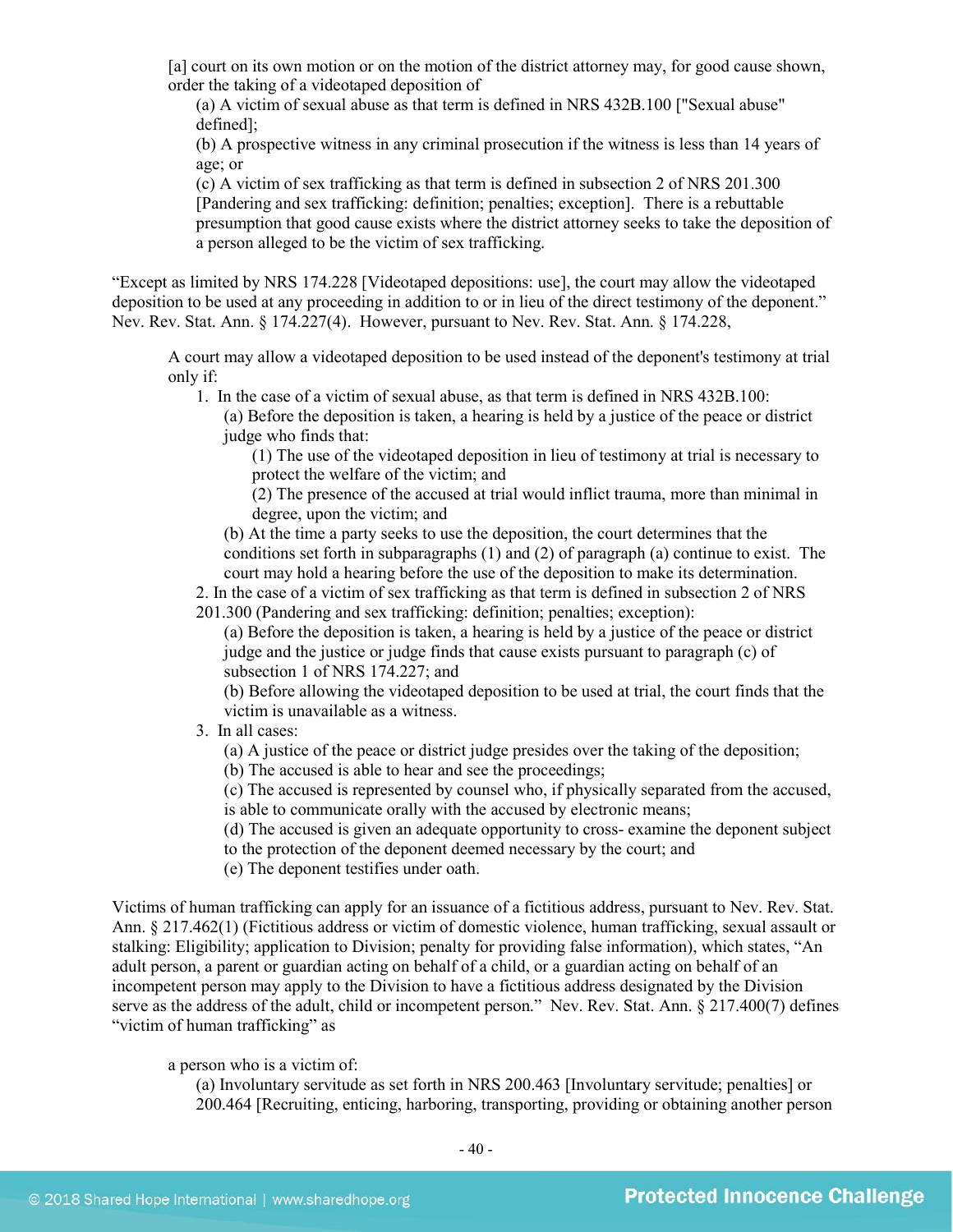to be held in involuntary servitude; benefiting from another person being held in involuntary servitude; penalty].

(b) A violation of any provision of NRS 200.465 [Assuming rights of ownership over another person; purchase or sale of person; penalty].

(c) Trafficking in persons in violation of any provision of NRS 200.467 [Trafficking in persons for financial gain; penalties] or 200.468 [Trafficking in persons for illegal purposes; penalty].

(d) Sex trafficking in violation of any provision of NRS 201.300 [Pandering and sex trafficking: definition; penalties; exception].

(e) A violation of NRS 201.320 [Living from earnings of prostitute; penalty]."

Furthermore, under Nev. Rev. Stat. Ann. § 217.468(2) (Fictitious address for victims of domestic violence, human trafficking, sexual assault or stalking: Cancellation),

The Division shall not cancel the fictitious address of a participant if, before the fictitious address of the participant is cancelled, the participant shows to the satisfaction of the Division that the participant remains in imminent danger of becoming a victim of domestic violence, human trafficking, sexual assault or stalking.

There are situations when a domestic minor sex trafficking victim will not be afforded the protections of Nevada's rape shield laws. Pursuant to Nev. Rev. Stat. Ann. § 50.090 (Evidence of previous sexual conduct of victim of sexual assault or statutory sexual seduction inadmissible to challenge victim's credibility; exceptions), the protections only apply to "any prosecution for sexual assault or statutory sexual seduction or for attempt to commit or conspiracy to commit either crime . . . ." Similarly, the protections in Nev. Rev. Stat. Ann. § 48.069 (Previous sexual conduct of victim of sexual assault: Procedure for admission of evidence to prove victim's consent) only apply to a "prosecution for sexual assault or for attempt to commit or conspiracy to commit a sexual assault."

Pursuant to Nev. Rev. Stat. Ann. § 128.091 (Evidence of previous sexual conduct inadmissible to challenge child's credibility; exceptions),

In any proceeding held pursuant to this chapter 432B of NRS [Protection Of Children From Abuse And Neglect], a party may not present evidence of any previous sexual conduct of a child to challenge the child's credibility as a witness unless the attorney for the child has first presented evidence or the child has testified concerning such conduct, or the absence of such conduct, on direct examination by the district attorney or the attorney for the child, in which case the scope of the cross-examination of the child or rebuttal must be limited to the evidence presented by the child's attorney or the child.

Child witnesses, defined as "a child under the age of 14 years who has been or will be called to testify in a proceeding," may testify via an "alternative method." Nev. Rev. Stat. Ann. §§ 50.530, 50.560, 50.520. Pursuant to Nev. Rev. Stat. Ann. § 50.520 ("Alternative method" defined),

"Alternative method" means a method by which a child witness testifies which does not include all of the following:

1. Having the child testify in person in an open forum;

2. Having the child testify in the presence and full view of the finder of fact and presiding officer; and

3. Allowing all of the parties to be present, to participate and to view and be viewed by the child.

A child witness is allowed to testify via an alternative method in a criminal proceeding only if the court "finds by clear and convincing evidence that the child would suffer serious emotional trauma that would substantially impair the child's ability to communicate with the finder of fact" either due to "testify[ing]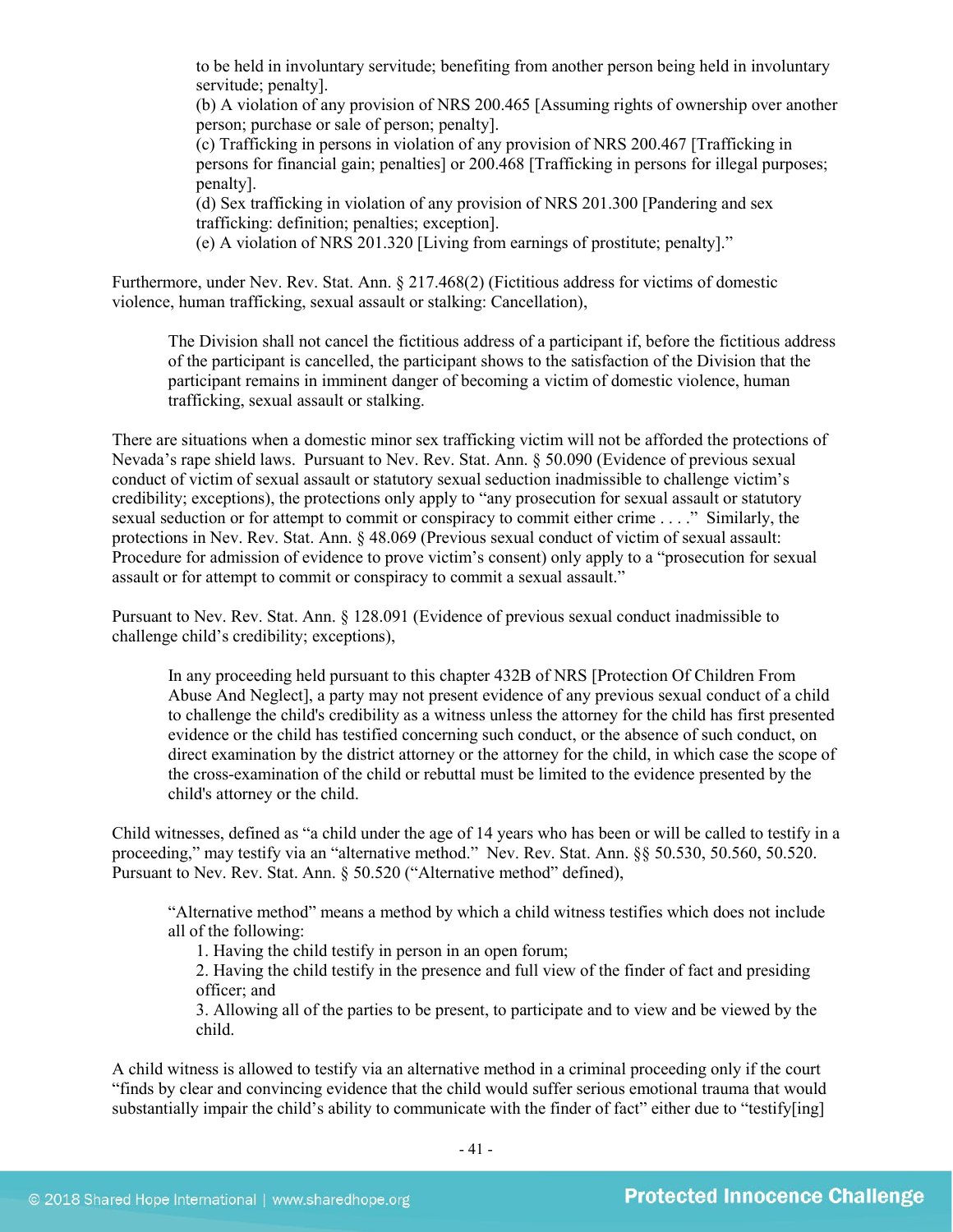in the open forum" of the court or "be[ing] confronted face-to-face by the defendant." Nev. Rev. Stat. Ann. § 50.580(1)(a), (b). Pursuant to Nev. Rev. Stat. Ann. § 50.590 (Factors for determining whether to permit alternative method), the court will consider the following factors when determining whether to allow a child to testify by an alternative method:

1. [Whether] [a]lternative methods [are] reasonably available;

2. [Whether there are] [a]vailable means for protecting the interests of or reducing emotional trauma to the child without resorting to an alternative method;

3. The nature of the case;

4. The relative rights of the parties;

5. The importance of the proposed testimony of the child;

6. The nature and degree of emotional trauma that the child may suffer if an alternative method is not used; and

7. Any other relevant factor.

Pursuant to Nev. Rev. Stat. Ann. § 51.385(1), (2) (Admissibility; notice of unavailability or inability of child to testify),

1. In addition to any other provision for admissibility made by statute or rule of court, a statement made by a child under the age of 10 years describing any act of sexual conduct performed with or on the child or any act of physical abuse of the child is admissible in a criminal proceeding regarding that act of sexual conduct or physical abuse if:

(a) The court finds, in a hearing out of the presence of the jury, that the time, content and circumstances of the statement provide sufficient circumstantial guarantees of trustworthiness; and

(b) The child testifies at the proceeding or is unavailable or unable to testify.

2. In determining the trustworthiness of a statement, the court shall consider, without limitation, whether:

(a) The statement was spontaneous;

(b) The child was subjected to repetitive questioning;

(c) The child had a motive to fabricate;

- (d) The child used terminology unexpected of a child of similar age; and
- (e) The child was in a stable mental state.

Within the chapter on Sexual Assault and Seduction, additional protections are provided for victims<sup>[72](#page-41-0)</sup> of Nev. Rev. Stat. Ann. § 200.366 (Sexual assault: Definitions; penalties), Nev. Rev. Stat. Ann. § 200.368 (Statutory sexual seduction: Penalties), and sex trafficking under Nev. Rev. Stat. Ann. § 201.300 (Pandering and sex trafficking: definition; penalties; exception). Specifically, the information in records or reports and the identities of sexual assault and sexual seduction victims are kept confidential, including through the use of pseudonyms on their files. Nev. Rev. Stat. Ann. §§ 200.3771, 200.3772, 200.37[73](#page-41-1).<sup>73</sup>

<span id="page-41-1"></span> $^{73}$  Nev. Rev. Stat. Ann. § 200.377 (Victims of certain sexual offenses: Legislative findings and declarations) states,

The Legislature finds and declares that:

1. This State has a compelling interest in assuring that the victim of a sexual offense . . . or sex trafficking:

(a) Reports the sexual offense . . . or sex trafficking to the appropriate authorities;

<span id="page-41-0"></span> <sup>72</sup> Nev. Rev. Stat. Ann. § 200.364(11) (Definitions) defines "[v]ictim" as "a person who is a victim of a sexual offense . . . or sex trafficking." In turn, "sexual offense" is defined to include sexual assault and statutory sexual seduction, and "[s]ex trafficking" is defined as "a violation of subsection 2 of NRS 201.300 [Pandering and sex trafficking: definition; penalties; exception]." Nev. Rev. Stat. Ann. § 200.364(6), (8).

<sup>(</sup>b) Cooperates in the investigation and prosecution of the sexual offense . . . or sex trafficking; and (c) Testifies at the criminal trial of the person charged with committing the sexual offense . . . or sex trafficking.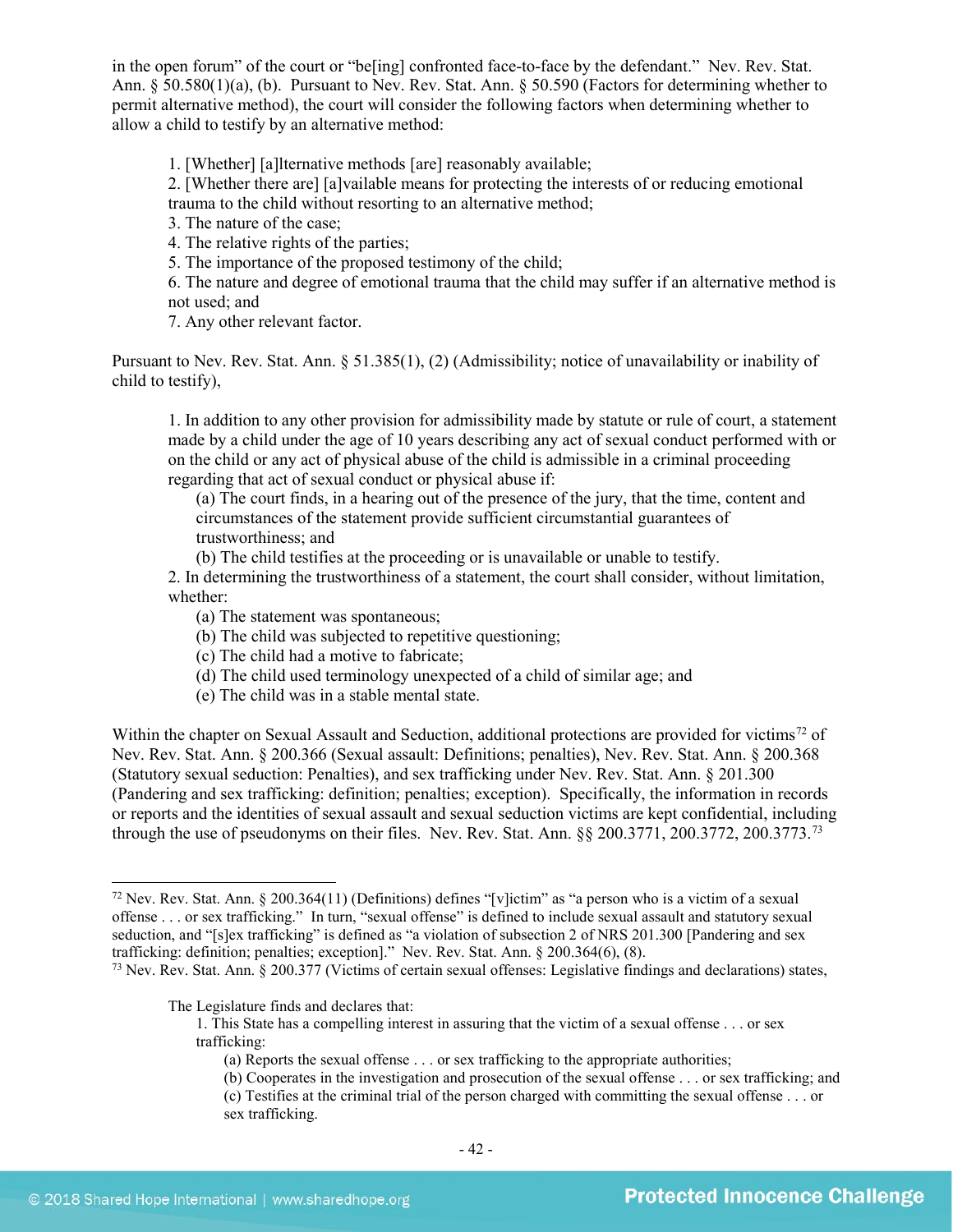Nev. Rev. Stat. Ann. Chapter 201 (Crimes against public decency and good morals) allows expert testimony regarding the grooming of child victims in prosecutions for pandering or sex trafficking pursuant to NRS 201.300.

1. The prostitution subculture, including, without limitation, the effect of physical, emotional or mental abuse on the beliefs, behavior and perception of the alleged victim of the pandering or sex trafficking that is offered by the prosecution or defense is admissible for any relevant purpose, including, without limitation, to demonstrate:

(a) The dynamics of and the manipulation and psychological control measures used in the relationship between a prostitute and a person who engages in pandering or sex trafficking in violation of NRS 201.300; and

(b) The normal behavior and language used in the prostitution subculture.

2. The effect of pandering or sex trafficking may not be offered against a defendant pursuant to subsection 1 to prove the occurrence of an act which forms the basis of a criminal charge against the defendant.

Under Nev. Rev. Stat. Ann. § [171.196\(](http://www.leg.state.nv.us/NRS/NRS-171.html#NRS171Sec196)6) (Preliminary examination: Waiver; time for conducting; postponement; introduction of evidence and cross-examination of witnesses by defendant) and § 172.135(2) (Evidence receivable before grand jury), hearsay statements made by an alleged victim of a sexual offense or child abuse are allowed in preliminary examinations and before grand juries when the victim is under 16 years of age. Nev. Rev. Stat. Ann §§ 179D.097, 200.508.

Nev. Rev. Stat. Ann. Chapter 50 (Witnesses) provides that "a court may not order the victim of or a witness to the sexual offense to take or submit to a psychological or psychiatric examination."

Nev. Rev. Stat. Ann. § 62D.415 (Use of instrument of restraint on child during proceeding) disallows placing a child in restraints during a trial unless the judge determines that they are necessary to prevent the child from "(a) Inflicting physical harm on himself or herself or another person; or (b) Escaping from the courtroom." $74$ 

*5.9 Child sex trafficking victims may vacate delinquency adjudications and expunge related records for prostitution and other offenses arising from trafficking victimization, without a waiting period.*

Nevada law does not provide a mechanism for minors to vacate delinquency adjudications related to trafficking victimization, but juvenile records may be sealed after a waiting period.

> 2. The fear of public identification and invasion of privacy are fundamental concerns for the victims of sexual offenses, offenses involving a pupil or child or sex trafficking. If these concerns are not addressed and the victims are left unprotected, the victims may refrain from reporting and prosecuting sexual offenses, offenses involving a pupil or child or sex trafficking.

 $\overline{a}$ 

<sup>3.</sup> A victim of a sexual offense . . . or sex trafficking may be harassed, intimidated and psychologically harmed by a public report that identifies the victim. A sexual offense . . . or sex trafficking is, in many ways, a unique, distinctive and intrusive personal trauma. The consequences of identification are often additional psychological trauma and the public disclosure of private personal experiences.

<sup>4.</sup> Recent public criminal trials have focused attention on these issues and have dramatized the need for basic protections for the victims of sexual offenses, offenses involving a pupil or child or sex trafficking.

<sup>5.</sup> The public has no overriding need to know the individual identity of the victim of a sexual offense . . . or sex trafficking.

<sup>6.</sup> The purpose of NRS 200.3771 to 200.3774, inclusive, is to protect the victims of sexual offenses, offenses involving a pupil or child or sex trafficking from harassment, intimidation, psychological trauma and the unwarranted invasion of their privacy by prohibiting the disclosure of their identities to the public.

<span id="page-42-0"></span><sup>74</sup> *See supra* note [2](#page-0-3) and Component 3.5.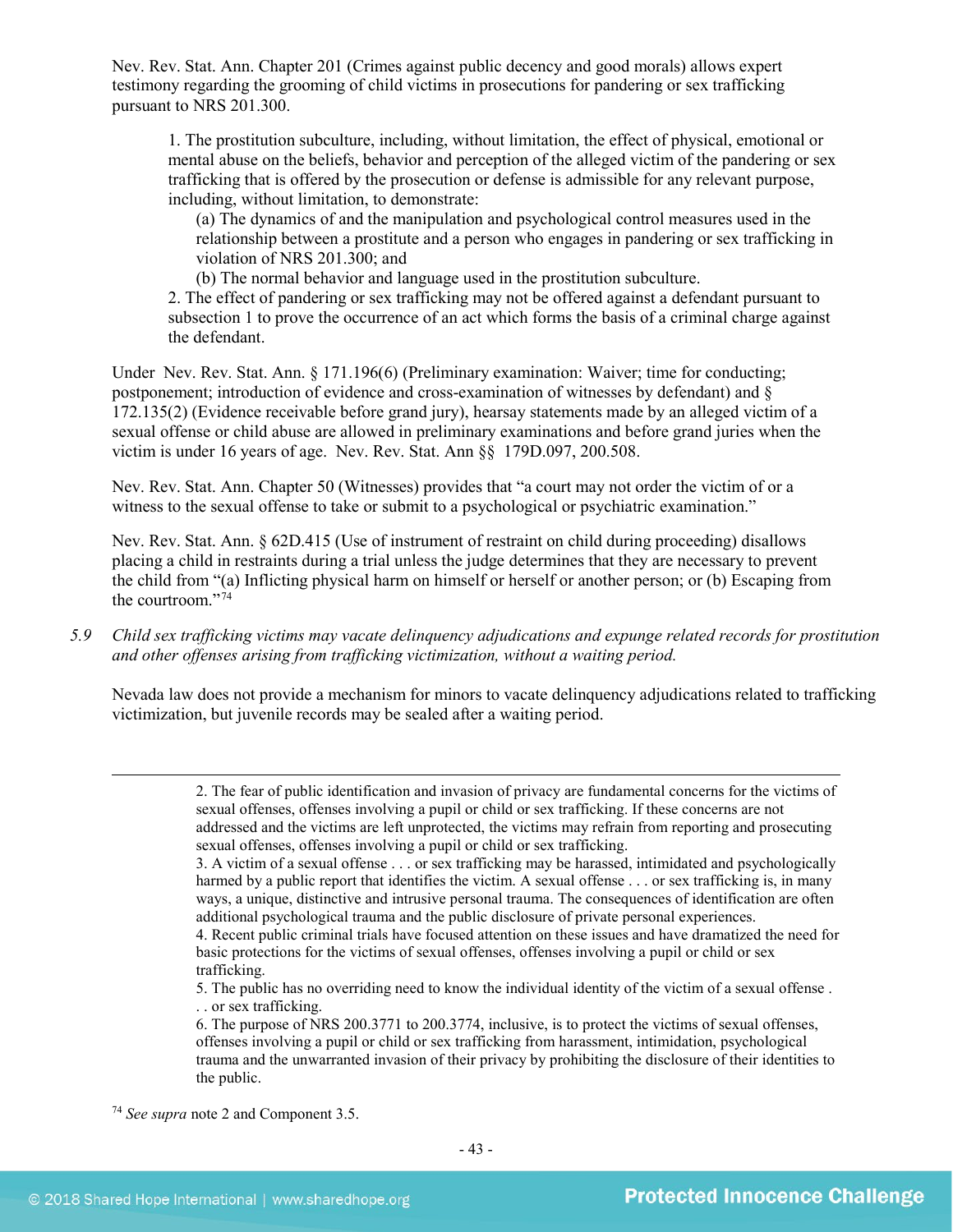Regarding record sealing, juvenile records may be sealed 3 years after an adjudication or upon the minor turning 21. Unless the child falls under the exception in Nev. Rev. Stat. Ann. § 62H.150 (Limitations on sealing records related to certain delinquent acts),<sup>[75](#page-43-0)</sup> once a child reaches 21 years of age, "all records relating to the child must be sealed automatically." Nev. Rev. Stat. Ann. § 62H.140. If the child is less than 21, a child or the "child's probation or parole officer on behalf of the child" may petition to seal records "(a) not earlier than 3 years after the child was last adjudicated in need of supervision, adjudicated delinquent, or placed under the supervision of the juvenile court pursuant to NRS 62C.230 [Court referral for informal supervision or court supervision pursuant to supervision and consent decree; effect of successful completion of supervision and consent decree]; and (b) If, at the time the petition is filed, the child does not have any delinquent or criminal charges pending." Nev. Rev. Stat. Ann. § 62H.130(1). After a hearing on the petition, the court "may enter an order sealing all records relating to the child if the child is less than 18 years of age" and "the juvenile court shall enter an order sealing all records relating to the child if the child is 18 years of age or older, provided that the juvenile court finds that: during the applicable 3 year period, the child has not been convicted of a felony or of any misdemeanor involving moral turpitude and the child has been rehabilitated to the satisfaction of the juvenile court." Nev. Rev. Stat. Ann. § 62H.130(4).

However, sealed records may be inspected under Nev. Rev. Stat. Ann. § 62H.170(2) (Effect of sealing records; inspection of sealed records in certain circumstances) as follows:

. . . . (c) A prosecuting attorney or a defendant in a criminal action petitions the juvenile court to permit the inspection of the records to obtain information relating to the persons, including the defendant, who were involved in the acts detailed in the records;

(d) The person who is the subject of the records has committed an act which subjects the person to the jurisdiction of the juvenile court and which may form the basis of a civil action and a person who, in good faith, intends to bring or has brought the civil action, or any other person who is a party to the civil action, petitions the juvenile court to permit the inspection of the records to obtain information relating to the person who is the subject of the records; or

(e) The juvenile court determines that the inspection of the records is necessary to:

(1) Perform bona fide outcome and recidivism studies, which may include, without limitation, using personal identifying information from sealed juvenile records to perform criminal background checks on persons who were adjudicated pursuant to this title;

. . . .

Further, subsection (3) states that, "Upon its own order, any court of this State may inspect records that are sealed if the records relate to a person who is less than 21 years of age and who is to be sentenced by the court in a criminal proceeding." Accordingly, a child sex trafficking victim may face collateral consequences associated with having an accessible delinquency record.

Regarding vacatur, Nev. Rev. Stat. Ann. § 179.247 (Vacating judgment and sealing of records after conviction of certain offenses: Persons eligible; petition; notice; order) allows a victim of human trafficking to vacate a conviction for prostitution, trespassing, or loitering. It states,

(1) If a person has been convicted of any offense listed in subsection 2, the person may petition the court in which he or she was convicted . . . for an order:

(a) Vacating the judgment; and

(b) Sealing all documents, papers and exhibits in the person's record, minute book entries and entries on dockets, and other documents relating to the case in the custody of such other agencies and officers as are named in the court's order.

(2) A person may file a petition pursuant to subsection 1 if the person was convicted of a violation of:

<span id="page-43-0"></span><sup>&</sup>lt;sup>75</sup> A child's records may not be sealed until the child is 30 years old if the child committed a sexual assault, battery with intent to commit sexual assault, or lewdness with a child. Nev. Rev. Stat. 62H.150.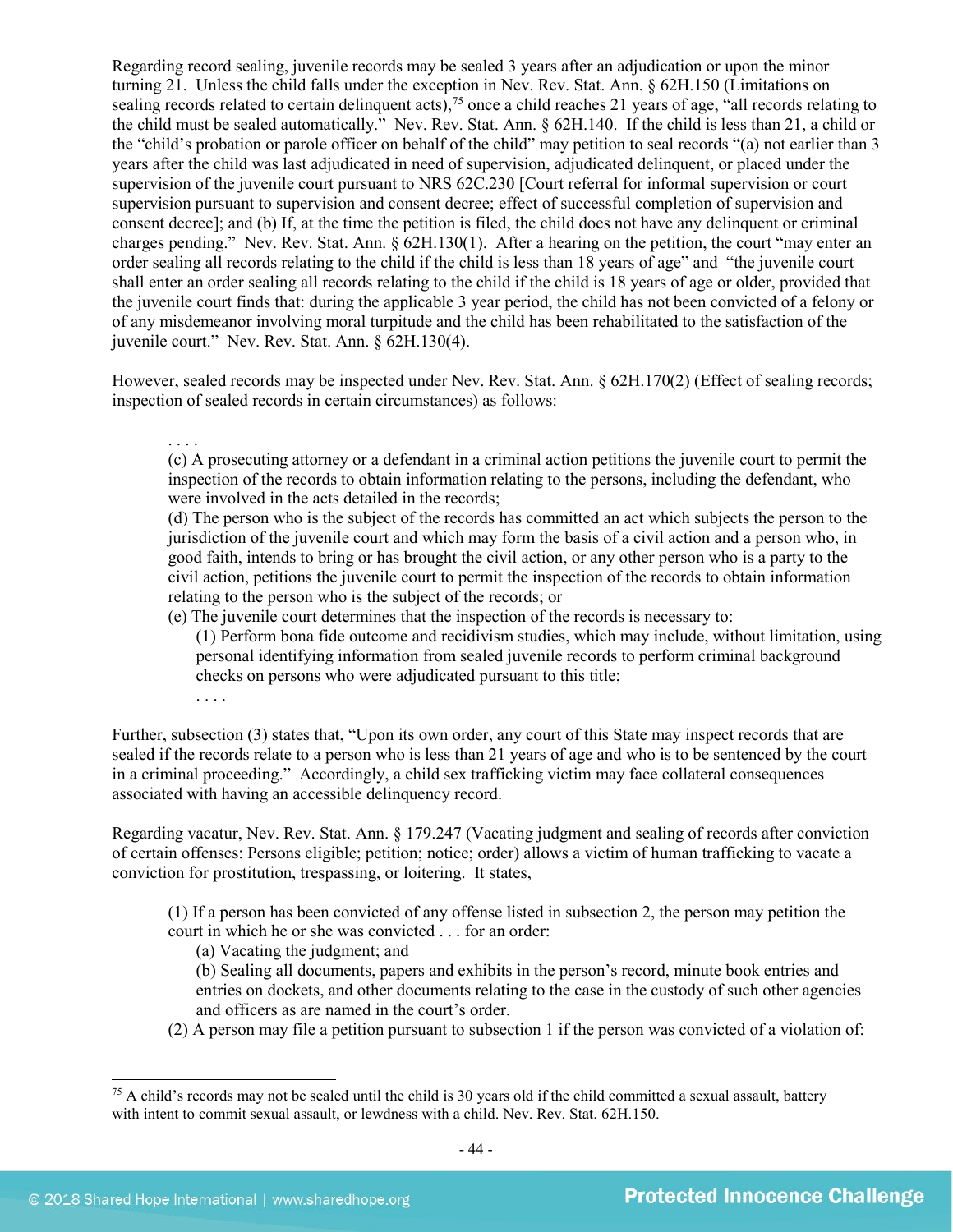(a) NRS 201.354, for engaging in prostitution or solicitation for prostitution, provided that the person was not alleged to be a customer of a prostitute;

(b) NRS 207.200 for unlawful trespass;

(c) Paragraph (b) of subsection 1 of NRS 463.350, for loitering; or

(d) A county, city or town ordinance, for loitering for the purpose of solicitation or prostitution.

. . . . (4) The court may grant a petition filed pursuant to subsection 1 if:

(a) The petitioner was convicted of a violation of an offense described in subsection 2;

(b) The participation of the petitioner in the offense was the result of the petitioner having been a victim of:

(1) Trafficking in persons as described in the Trafficking Victims Protection Act of 2000, 22 U.S.C. §§ 7101 et seq.; or

(2) Involuntary servitude as described in NRS 200.463 or 200.4631; and

(c) The petitioner files a petition pursuant to subsection 1 with due diligence after the petitioner has ceased being a victim of trafficking or involuntary servitude or has sought services for victims of such trafficking or involuntary servitude.

However, Nev. Rev. Stat. Ann. § 179.247 applies specifically to "convictions," and Nev. Rev. Stat. Ann. § 62E.010 (Adjudication is not conviction and does not impose civil disabilities; exceptions) states, "any adjudication is not a conviction . . . ." Accordingly, a child sex trafficking victim would be unable to vacate a delinquency adjudication under Nev. Rev. Stat. Ann. § 179.247.

5.9.1 Recommendation: Amend Nev. Rev. Stat. Ann. § 179.247 (Vacating judgment and sealing of records after conviction of certain offenses: Persons eligible; petition; notice; order) to allow child sex trafficking victims to vacate delinquency adjudications and expunge related records for prostitution and other offenses arising from trafficking victimization, without a waiting period.

#### *5.10 Victim restitution and civil remedies for victims of domestic minor sex trafficking or commercial sexual exploitation of children (CSEC) are authorized by law.*

A court must consider restitution in all cases, and is required to order it where appropriate. Nev. Rev. Stat. Ann. § 176.033(1)(c). Specifically, "If a sentence of imprisonment is required or permitted by statute, the court shall: . . . [i]f restitution is appropriate, set an amount for each victim of the offense . . . ." Nev. Rev. Stat. Ann. § 176.033(1)(c). Additionally, "The court shall order as a condition of probation or suspension of sentence, in appropriate circumstances, that the defendant makes full or partial restitution to the person or persons named in the order, at the times and in the amounts specified in the order unless the court finds that restitution is impracticable." Nev. Rev. Stat. Ann. § 176A.430(1).

Specifically, pursuant to Nev. Rev. Stat. Ann. § 201.325 (Power of court to order restitution), a court may order convicted buyers, traffickers, and/or facilitators to pay restitution to victims of Nev. Rev. Stat. Ann. §§ 201.300 (Pandering and sex trafficking: definition; penalties; exception) or 201.320 (Living from earnings of prostitute; penalty), in addition to any other penalty. Nev. Rev. Stat. Ann. § 201.325(2) further provides,

[r]estitution ordered pursuant to this section may include, without limitation:

(a) The cost of medical and psychological treatment, including, without limitation, physical and occupational therapy and rehabilitation;

(b) The cost of transportation, temporary housing and child care;

(c) The return of property, the cost of repairing damaged property or the full value of the property if it is destroyed or damaged beyond repair;

(d) Expenses incurred by a victim in relocating away from the defendant or his or her associates, if

- the expenses are verified by law enforcement to be necessary for the personal safety of the victim;
- (e) The cost of repatriation of the victim to his or her home country, if applicable; and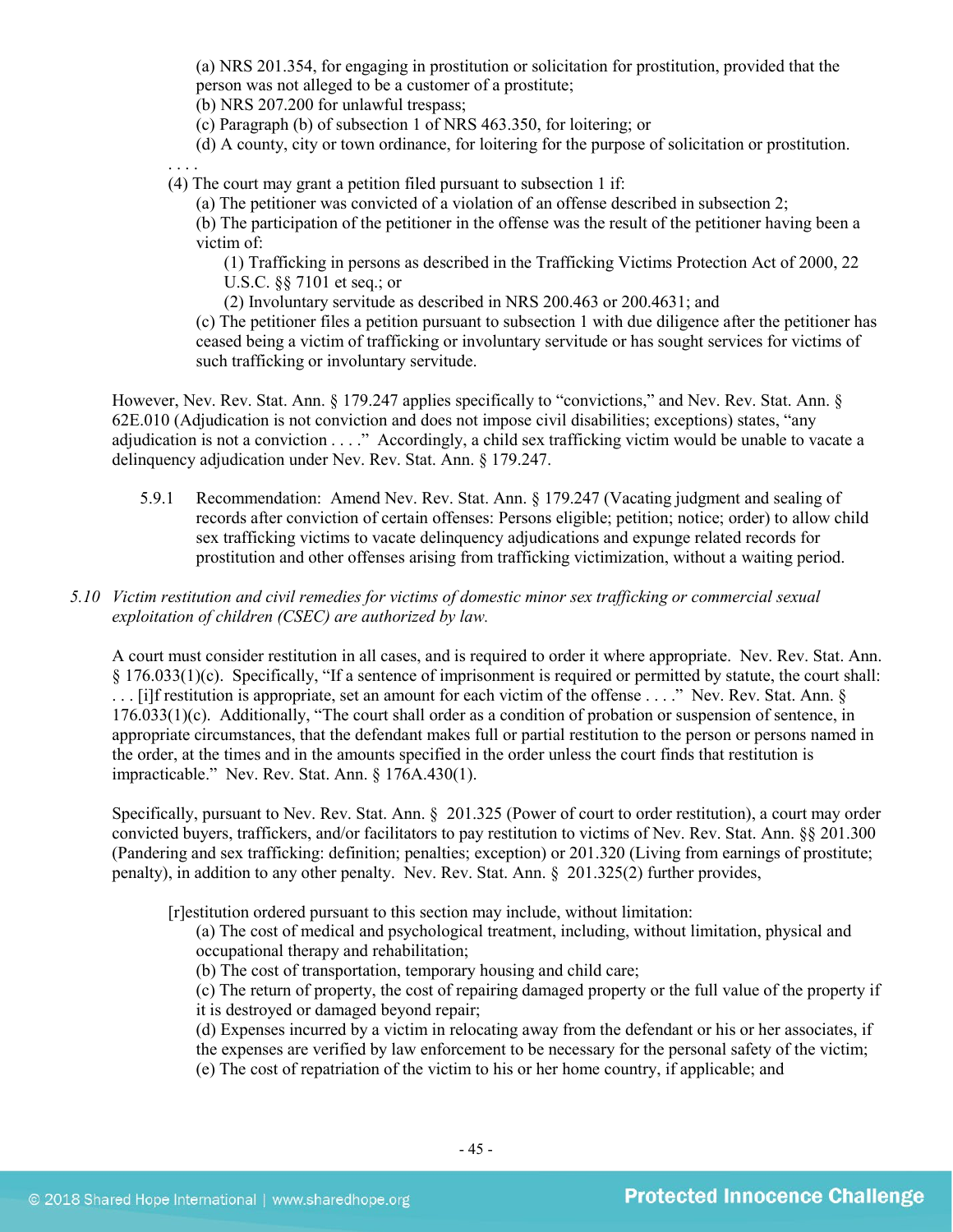(f) Any and all other losses suffered by the victim as a result of the violation of any provision of [Nev. Rev. Stat. Ann. §§ 201.300 (Pandering and sex trafficking: definition; penalties; exception) or 201.320 (Living from earnings of prostitute; penalty)].

Pursuant to Nev. Rev. Stat. Ann. § 41.1399 (Action by victim of human trafficking; venue; damages and other relief; attorney's fees and costs; statute of limitations; joinder of parties; limitation on defenses), "[a]ny person who is a victim of human trafficking<sup>[76](#page-45-0)</sup> may bring a civil action against any person who caused, was responsible for or profited from the human trafficking."<sup>[77](#page-45-1)</sup> Nev. Rev. Stat. Ann. § 41.1399 (10)(b) states, "It is not necessary that the defendant be investigated, arrested, prosecuted or convicted for a violation of any provision of NRS 200.463 to 200.468, inclusive, 201.300 [Pandering and sex trafficking: definition; penalties; exception] or 201.320 [Living from earnings of prostitute; penalty], or 18 U.S.C. Section 1589 [Forced labor], 1590 [Trafficking with respect to peonage, slavery, involuntary servitude, or forced labor] or 1591 [Sex trafficking of children or by force, fraud, or coercion] to be found liable in an action brought under this section."

Under Nev. Rev. Stat. Ann. § 41.1399 (3), "[t]he court may award such injunctive relief as the court deems appropriate." Furthermore, a victim who prevails in an action brought under Nev. Rev. Stat. Ann. § 41.1399, "may recover actual damages, compensatory damages, punitive damages or any other appropriate relief." Nev. Rev. Stat. Ann. § 41.1399 (4). In addition, if a victim recovers actual damages, the court may also award attorney's fees and costs or, when the defendant's act were willful and malicious, treble damages to the plaintiff. Nev. Rev. Stat. Ann. § 41.1399 (4).

Minor victims, under the age of 16, who "appeared in any film, photograph or other visual presentation engaging in sexual conduct and who suffered personal or psychological injury as a result," also have a civil cause of action. Nev. Rev. Stat. Ann. § 41.1396(1). Pursuant to Nev. Rev. Stat. Ann. § 41.1396(1) (Action for damages for injury suffered by victim of pornography involving minors; presumed statutory damages; attorney's fees and costs; protection of victim's identity; limitation on defenses),

1. Any person who, while under the age of 16 years, appeared in any film, photograph or other visual presentation engaging in sexual conduct and who suffered personal or psychological injury as a result may bring an action against any person who, while over the age of 18 years, knowingly and willfully:

- (a) Promoted the film, photograph or other visual presentation;
- (b) Possessed the film, photograph or other visual presentation; or

(c) Used the Internet to control the film, photograph or other visual presentation, with the specific intent to view the film, photograph or other visual presentation.

In this civil action, a successful plaintiff is entitled to "recover the plaintiff's actual damages, which shall be deemed to be at least \$150,000, plus attorney's fees and costs." Nev. Rev. Stat. Ann. § 41.1396(2).

*5.11 Statutes of limitations for civil and criminal actions for child sex trafficking or commercial sexual exploitation of children (CSEC) offenses are eliminated or lengthened to allow prosecutors and victims a realistic opportunity to pursue criminal action and legal remedies.*

In Nevada, most felonies have a 3 year statute of limitations[.78](#page-45-2) Nev. Rev. Stat. Ann. § 171.085(2) (Limitations for felonies). However, certain enumerated felonies, including sex trafficking, have a four year statute of

<span id="page-45-0"></span><sup>&</sup>lt;sup>76</sup> Pursuant to Nev. Rev. Stat. Ann. § 41.1399(10)(a), "a victim of human trafficking is a person against whom a violation of any provision of NRS 200.463 to 200.468, inclusive [Involuntary servitude; purchase or sale of person; trafficking in persons], 201.300 [Pandering and sex trafficking: definition; penalties; exception] or 201.320 [Living from earnings of prostitute; penalty], or 18 U.S.C. Section 1589 [Forced Labor], 1590 [Trafficking with respect to peonage, slavery, involuntary servitude, or forced labor] or 1591 [Sex trafficking of children or by force, fraud, or coercion] has been committed."

<span id="page-45-1"></span><sup>&</sup>lt;sup>77</sup> Under Nev. Rev. Stat. Ann. § 41.1399(9), "[t]he consent of a victim is not a defense to a cause of action brought under this section."

<span id="page-45-2"></span><sup>78</sup> Only acts of murder and terrorism automatically eliminate the statute of limitations. Nev. Rev. Stat. Ann. § 171.080.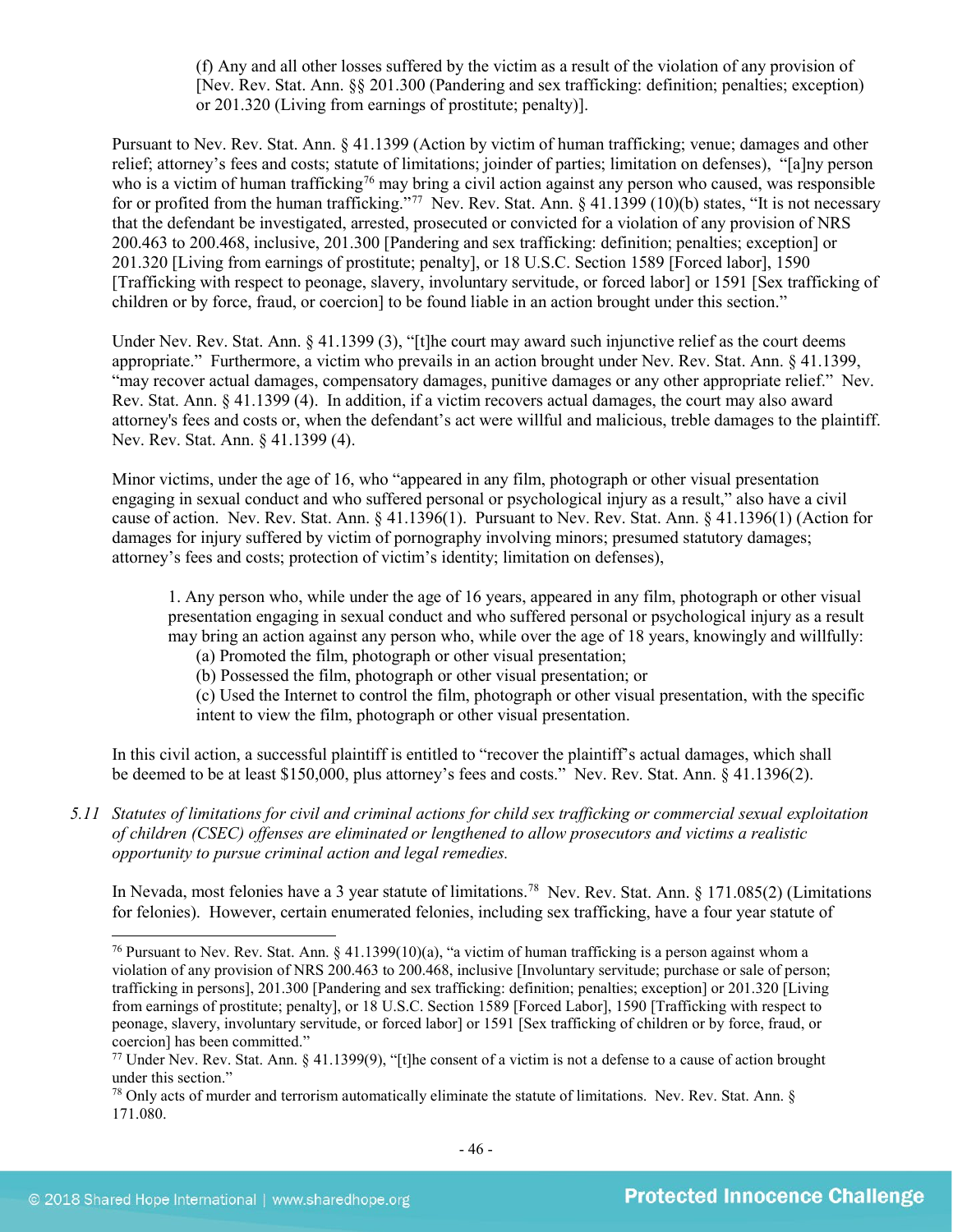limitations. Nev. Rev. Stat. Ann. § 171.085(1). Gross misdemeanors generally have a two year statute of limitations, and misdemeanors have a 1 year statute of limitations. Nev. Rev. Stat. Ann. § 171.090 (Limitations for gross and simple misdemeanors). If a sexual assault victim or victim of sex trafficking files a written report with a law enforcement officer during the statute of limitation period, then the statute of limitations is eliminated for that case, and an offender may be charged at any time. Nev. Rev. Stat. Ann. § 171.083(1) (No limitation for sexual assault or sex trafficking if written report filed with law enforcement officer during period of limitation; effect of disability on period of limitation). Similarly, if a kidnapping victim files a written report with a law enforcement officer, the statute of limitations is extended for 5 years. Nev. Rev. Stat. Ann. § 171.084(1) (Limitation for kidnapping or attempted murder extended if written report filed with law enforcement officer during period of limitation). The statute of limitations is also extended if the crime is "committed in a secret manner." Nev. Rev. Stat. Ann. § 171.095(1) (Limitations for offenses committed in secret manner, offenses constituting sexual abuse or sex trafficking of child and offenses regarding personal identifying information). Pursuant to Nev. Rev. Stat. Ann. § 171.095(1)(b) (Limitations for offenses committed in secret manner and offenses constituting sexual abuse of child),

An indictment must be found, or an information or complaint filed, for any offense constituting sexual abuse of a child, as defined in NRS 432B.100 or sex trafficking of a child as defined in NRS 201.300 [Pandering and sex trafficking: definition; penalties; exception], before the victim is:

(1) Thirty-six years old if the victim discovers or reasonably should have discovered that he or she was a victim of the sexual abuse or sex trafficking by the date on which the victim reaches that age; or

(2) Forty-three years old if the victim does not discover and reasonably should not have discovered that he or she was a victim of the sexual abuse or sex trafficking by the date on which the victim reaches 36 years of age.

For a civil action brought by victims of human trafficking under Nev. Rev. Stat. Ann. § 41.1399(5) (Action by victim of human trafficking; venue; damages and other relief; attorney's fees and costs; statute of limitations; joinder of parties; limitation on defenses), the statute of limitations does not commence until:

(a) The plaintiff discovers or reasonably should have discovered that he or she is a victim of human trafficking and that the defendant caused, was responsible for or profited from the human trafficking; (b) The plaintiff reaches 18 years of age; or

(c) If the injury to the plaintiff results from two or more acts relating to the human trafficking, the final act in the series of acts has occurred, whichever is later.

Furthermore, the statute of limitations "is tolled for any period during which the plaintiff was under a disability" which is when "the plaintiff is insane, a person with an intellectual disability, mentally incompetent or in a medically comatose or vegetative state." Nev. Rev. Stat. Ann. § 41.13991(6). Additionally, Nev. Rev. Stat. Ann. § 41.13991(7) provides,

[a] defendant in an action brought under this section is estopped from asserting that the action was not brought within the statute of limitations if the defendant, or any person acting on behalf of the defendant, has induced the plaintiff to delay bringing an action under this section by subjecting the plaintiff to duress, threats, intimidation, manipulation or fraud or any other conduct inducing the plaintiff to delay bringing an action under this section.

For civil actions, a plaintiff must generally bring within 3 years "[a]n action upon a liability created by statute, other than a penalty or forfeiture." Nev. Rev. Stat. Ann. § 11.190(3)(a) (Periods of limitation). Actions for injuries to a person must generally be brought within 2 years, except as provided in Nev. Rev. Stat. Ann. § 11.215 (Action for damages for injury arising from sexual abuse of minor; exception for actions involving injury arising from appearance of minor in pornography). Nev. Rev. Stat. Ann. § 11.190(4)(e). The statute of limitations will not begin running until the plaintiff reaches the age of 18. Nev. Rev. Stat. Ann. § 11.250(1) (Disabilities preventing running of statute). Pursuant to Nev. Rev. Stat. Ann. § 11.215(1), an action for injuries arising from the sexual abuse of a person under 18 "must be commenced within 20 years after the plaintiff: (a)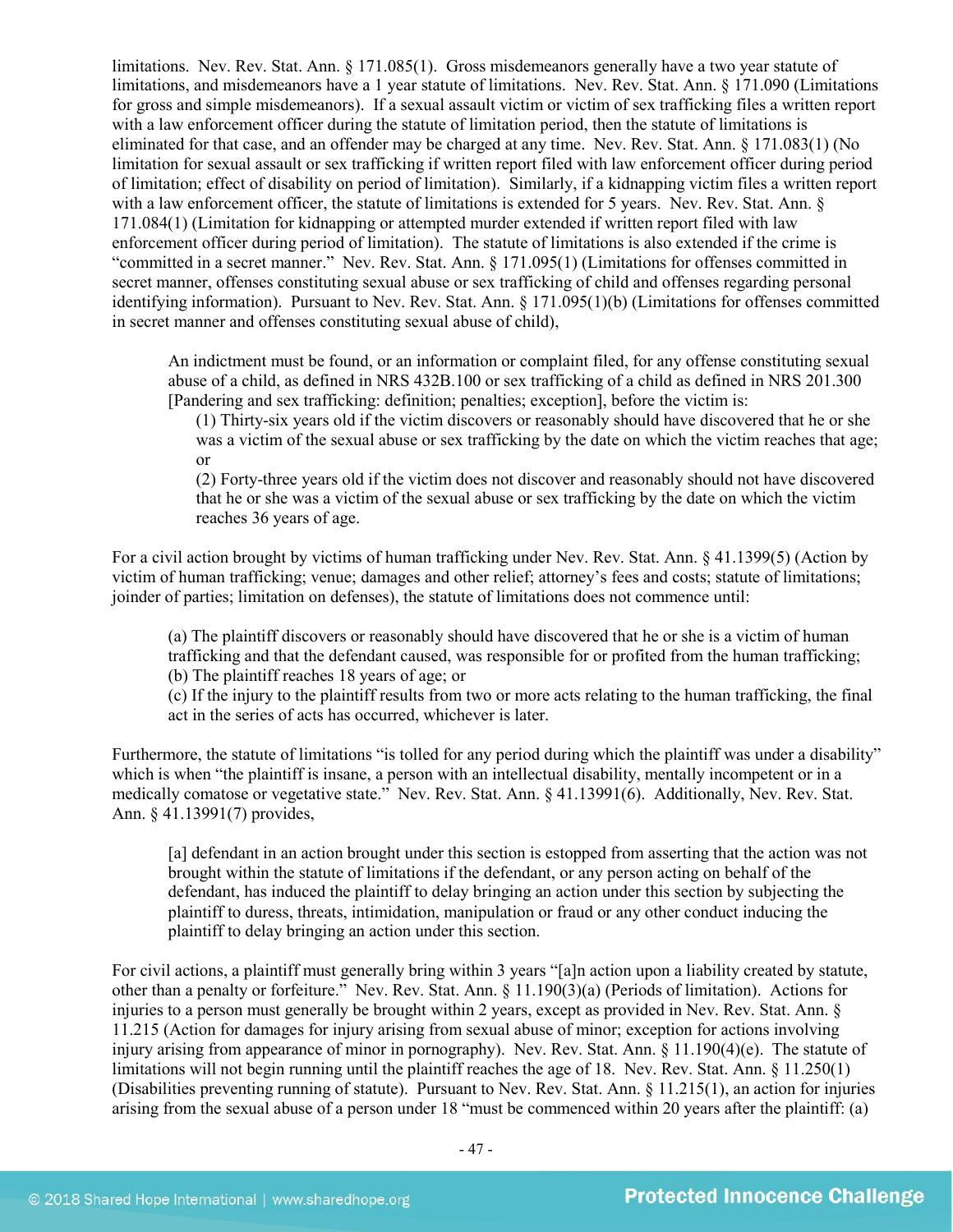Reaches 18 years of age; or (b) Discovers or reasonably should have discovered that his or her injury was caused by sexual abuse, whichever occurs later." A claim under Nev. Rev. Stat. Ann. § 41.1396 (Action for damages for injury suffered by victim of pornography involving minors; presumed statutory damages; attorney's fees and costs; protection of victim's identity; limitation on defenses) must be brought "within 20 years after the occurrence of the following, whichever is later: (a) The court enters a verdict in a related criminal case; or (b) The victim reaches the age of 18 years." Nev. Rev. Stat. Ann. § 11.215(2).

5.11.1 Recommendation: Amend Nev. Rev. Stat. Ann. § 171.083 (No limitation for sexual assault or sex trafficking if written report filed with law enforcement officer during period of limitation; effect of disability on period of limitation) to allow prosecutions for CSEC and sex trafficking offenses to be commenced at any time, regardless of whether the victim filed a report with law enforcement during the statute of limitations period.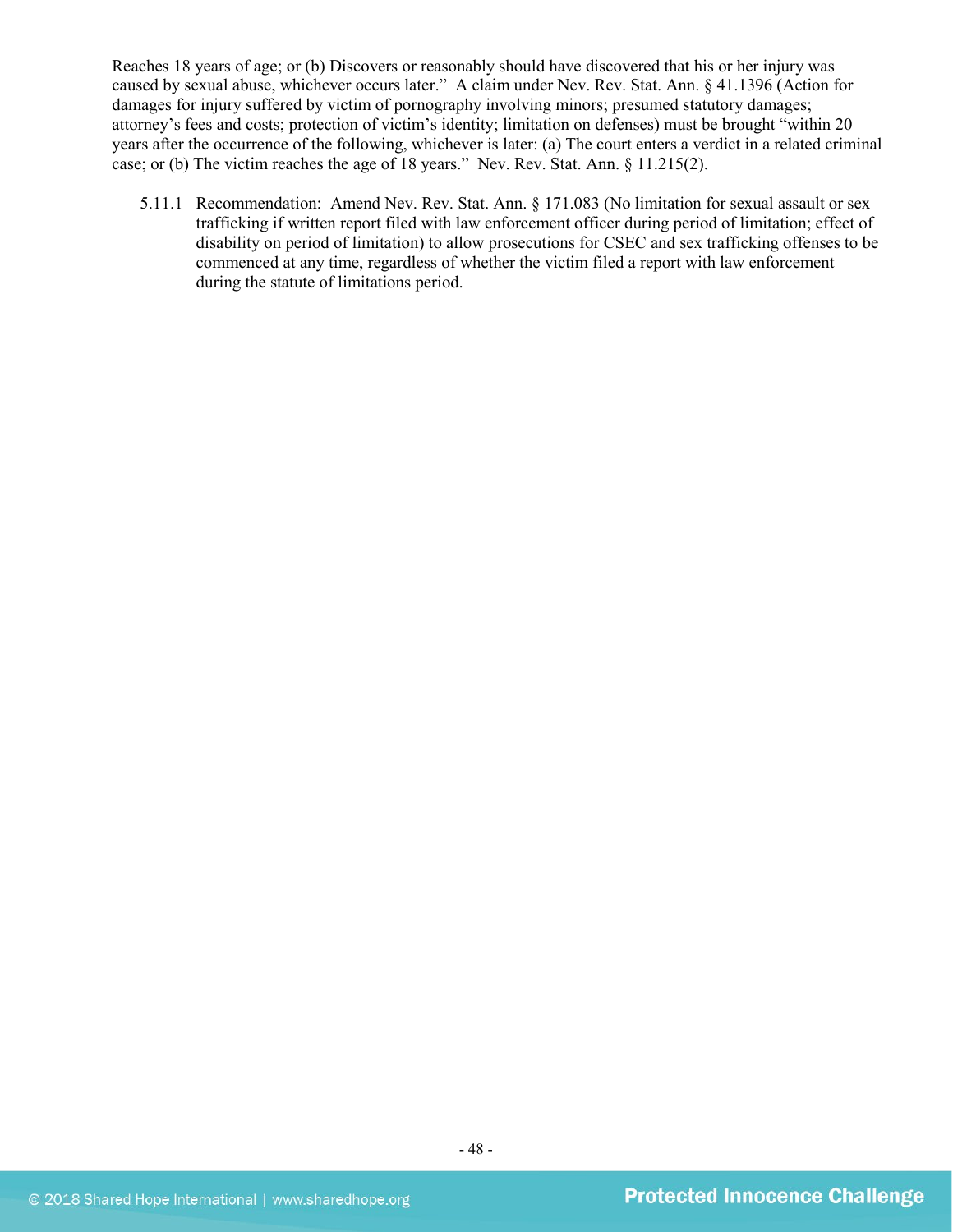#### **FRAMEWORK ISSUE 6: CRIMINAL JUSTICE TOOLS FOR INVESTIGATION AND PROSECUTIONS**

#### *Legal Components:*

- *6.1 Training on human trafficking and domestic minor sex trafficking for law enforcement is statutorily mandated or authorized.*
- *6.2 Single party consent to audiotaping is permitted in law enforcement investigations.*
- *6.3 Wiretapping is an available tool to investigate domestic minor sex trafficking and commercial sexual exploitation of children (CSEC).*
- *6.4 Using a law enforcement decoy to investigate buying or selling commercial sex is not a defense to soliciting, purchasing, or selling sex with a minor.*
- *6.5 Using the Internet or electronic communications to investigate buyers and traffickers is a permissible investigative technique.*
- *6.6 State law requires reporting of missing children and located missing children.*

## *Legal Analysis:*

*6.1 Training on human trafficking and domestic minor sex trafficking for law enforcement is statutorily mandated or authorized.*

*\_\_\_\_\_\_\_\_\_\_\_\_\_\_\_\_\_\_\_\_\_\_\_\_\_\_\_\_\_\_\_\_\_\_\_\_\_\_\_\_\_\_\_\_\_\_\_\_\_\_\_\_\_\_\_\_\_\_\_\_\_\_\_\_\_\_\_\_\_\_\_\_\_\_\_\_\_\_\_\_\_\_\_\_\_\_\_\_\_\_\_\_\_\_*

Nevada requires that all Category I peace officers<sup>[79](#page-48-0)</sup> complete a program designed to train them in detecting, investigating, and responding to the sexual abuse or sexual exploitation of minors. Nev. Rev. Stat. Ann. § 432B.610(1)(a). Additionally, an officer who is regularly assigned to investigate "cases of sexual abuse or sexual exploitation of children under the age of 18 years must be certified to carry out those duties by the Peace Officers' Standards and Training Commission." Nev. Rev. Stat. Ann. § 432B.620(1). This training must be completed annually and covers "a program of training for the detection and investigation of and response to cases of sexual abuse or sexual exploitation of children under the age of 18 years." Nev. Rev. Stat. Ann. § 432B.620(2). Additionally, pursuant to Nev. Rev. Stat. Ann. § 432B.620 (Certification of peace officers who regularly investigate cases of sexual abuse or sexual exploitation of children; regulations), "[i]f a law enforcement agency does not have a peace officer who is certified to investigate cases of sexual abuse or sexual exploitation of children under the age of 18 years pursuant to Nev. Rev. Stat. Ann. § 432B.610 [Training of certain peace officers for detection and investigation of and response to cases of sexual abuse or sexual exploitation of children; regulations], it may consult with a peace officer of another law enforcement agency who is so certified." Nev. Rev. Stat. Ann. § 432B.620(3).

*6.2 Single party consent to audiotaping is permitted in law enforcement investigations.*

Nevada case law requires both parties to consent to audio-taping over the telephone, but allows single-party consent to in-person conversations.<sup>80</sup> Pursuant to Nev. Rev. Stat. Ann. § 200.620 (Interception and attempted interception of wire communication prohibited; exceptions), applicable to audio-recording in general, "it is unlawful for any person to intercept or attempt to intercept any wire communication unless: (a) The interception or attempted interception is made with the prior consent of one of the parties to the communication; and (b) An emergency situation exists and it is impractical to obtain a court order . . . . "<sup>[81](#page-48-2)</sup> Nev. Rev. Stat. Ann. §

<span id="page-48-0"></span> $79$  For a complete list of Category I peace officers see Nev. Rev. Stat. Ann. § 432B.610(2).

<span id="page-48-1"></span><sup>80</sup> In *Lane v. Allstate Ins. Co.*, 969 P.2d 938, 940 (Nev. 1998), the Supreme Court of Nevada held that, although the "plain language" of Nev. Rev. Stat. Ann. § 200.620 seemed to allow for single party consent, the stronger language of "'unless authorized to do so by one of the persons engaging in the conversation'" showed the legislature's intent "that intrusion upon Nevadans' privacy by nonconsensual recording of telephone conversations was a greater intrusion than the recording of conversations in person." Additionally, in *Summer v. State*, 718 P.2d 676, 680 (Nev. 1986), the Supreme Court of Nevada held that the "body bugging" of a police informant was permissible under Nev. Rev. Stat. Ann. § 200.650.

<span id="page-48-2"></span><sup>81</sup> Nev. Rev. Stat. Ann. § 200.620(3) further states,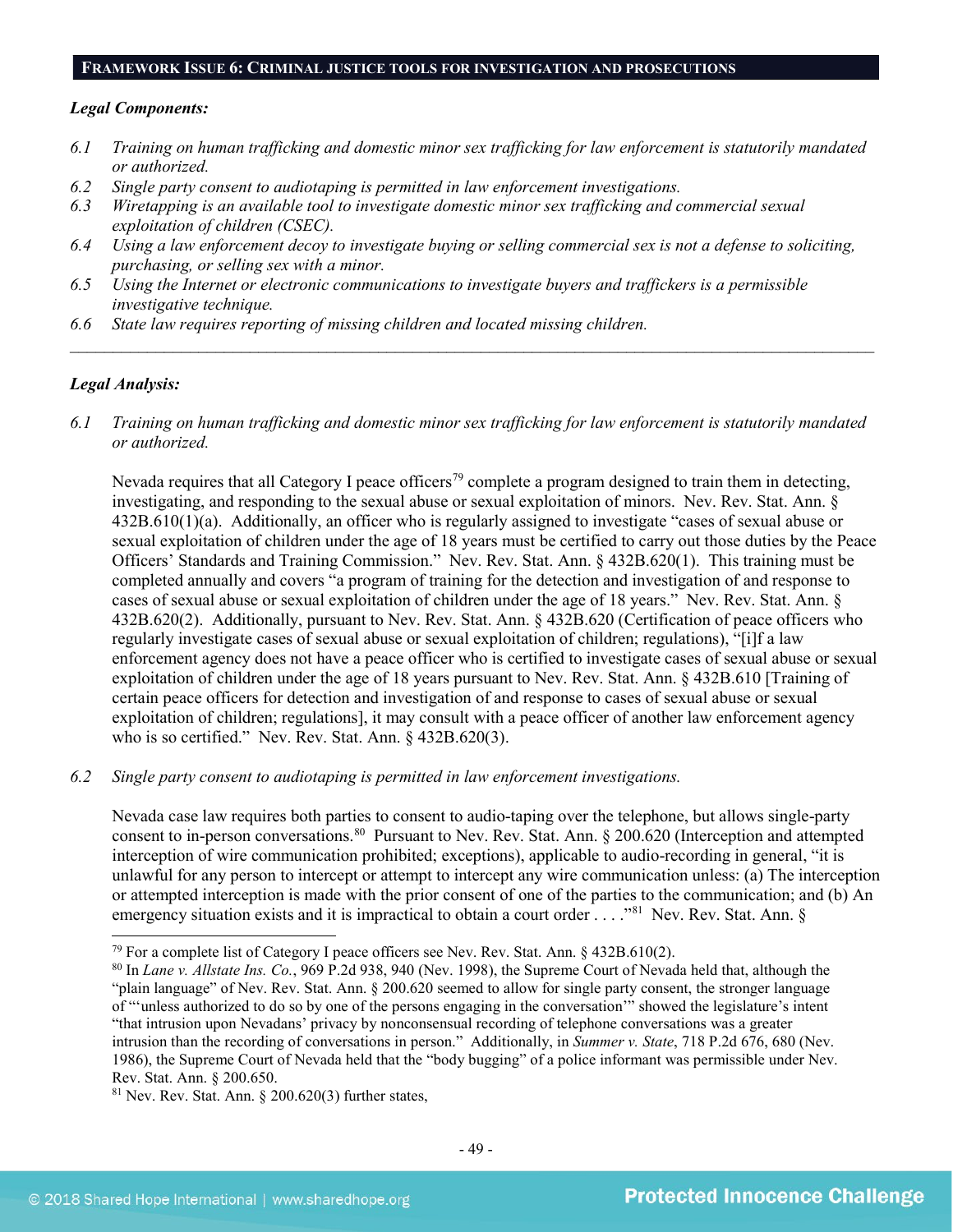200.620(1). In contrast, under Nev. Rev. Stat. Ann. § 200.650 (Unauthorized, surreptitious intrusion of privacy by listening device prohibited), "a person shall not intrude upon the privacy of other persons by surreptitiously listening to, monitoring or recording . . . any private conversation engaged in by the other persons, or disclose the existence, content, substance, purport, effect or meaning of any conversation so listened to, monitored or recorded, unless authorized to do so by one of the persons engaging in the conversation."

6.2.1 Recommendation: Amend Nev. Rev. Stat. Ann. § 200.620 (Interception and attempted interception of wire communication prohibited; exceptions) to allow for single party consent to audio-taping over the telephone during the course of law enforcement investigations of human trafficking and CSEC offenses.

## *6.3 Wiretapping is an available tool to investigate domestic minor sex trafficking and commercial sexual exploitation of children (CSEC).*

Wiretapping may be authorized to investigate cases of domestic minor sex trafficking. Pursuant to Nev. Rev. Stat. Ann. § 179.460(1) (Cases in which interception of wire or oral communications may be authorized) an application to authorize "the interception of wire, electric or oral communications" can be made "for the investigation of the offense as to which the application is made, when the interception may provide evidence of the commission of murder, kidnapping, robbery, extortion, bribery, escape of an offender in the custody of the Department of Corrections, destruction of public property by explosives, a sexual offense against a child, sex trafficking  $\ldots$ ." Pursuant to Nev. Rev. Stat. Ann. § 179.460(3),

As used in this section, "sexual offense against a child" includes any act upon a child constituting:

- (a) Incest pursuant to NRS 201.180;
- (b) Lewdness with a child pursuant to NRS 201.230;
- (c) Sado-masochistic abuse pursuant to NRS 201.262;
- (d) Sexual assault pursuant to NRS 200.366;
- (e) Statutory sexual seduction pursuant to NRS 200.368;
- (f) Open or gross lewdness pursuant to NRS 201.210; or
- (g) Luring a child or a person with mental illness pursuant to NRS 201.560, if punished as a felony.

An emergency exception is allowed to audio recording when one party consents and "[a]n emergency situation exists and it is impractical to obtain a court order as required by NRS 179.410 [Definitions] to 179.515 [Interception of Wire or Oral Communication]." Nev. Rev. Stat. Ann. § 200.620(1)(b). After making the emergency interception, within 72 hours, the supreme court or district judge must ratify the interception, and the applicant for ratification must show that: "(a) An emergency situation existed and it was impractical to obtain a court order before the interception; and (b) Except for the absence of a court order, the interception met the requirements of NRS 179.410 to 179.515, inclusive." Nev. Rev. Stat. Ann. § 200.620(3). As a result, the emergency recording may only be made for cases authorized in non-emergency situations, and thus do not include domestic minor sex trafficking cases.

6.3.1 Recommendation: Amend Nev. Rev. Stat. Ann. § 179.460(3) (Cases in which interception of wire or oral communications may be authorized) to include Nevada's CSEC laws within the definition of a "sexual offense against a child."

Any person who has made an interception in an emergency situation as provided in paragraph (b) of subsection 1 shall, within 72 hours of the interception, make a written application to a justice of the Supreme Court or district judge for ratification of the interception. The interception must not be ratified unless the applicant shows that:

(a) An emergency situation existed and it was impractical to obtain a court order before the interception; and

(b) Except for the absence of a court order, the interception met the requirements of NRS 179.410 to 179.515, inclusive.

 $\overline{a}$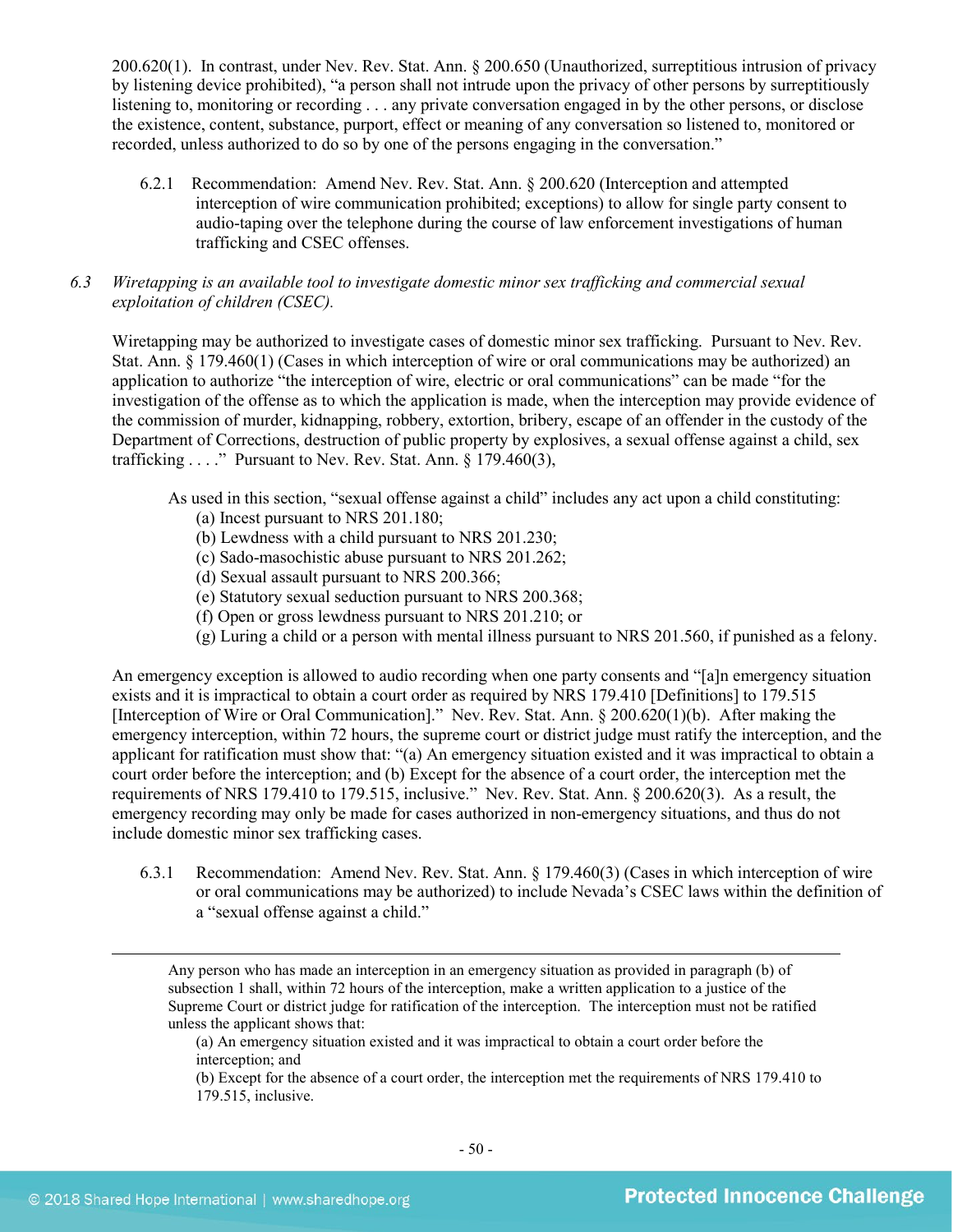*6.4 Using a law enforcement decoy to investigate buying or selling commercial sex is not a defense to soliciting, purchasing, or selling sex with a minor.*

Nevada's trafficking and CSEC laws do not prohibit a defense based on the use of a law enforcement decoy posing as a minor to investigate the offense.<sup>[82](#page-50-0)</sup> However, a decoy may be used under the non-commercial sex offense, Nev. Stat. Ann. § 201.560(1) (Definitions; exceptions; penalties), which provides

a person commits the crime of luring a child if the person knowingly contacts or communicates with or attempts to contact or communicate with: . . . (b) Another person whom he or she believes to be a child less than 16 years of age and at least 5 years younger than he or she is, regardless of the actual age of that other person, with the intent to solicit, persuade or lure the person to engage in sexual conduct.<sup>83</sup>

6.4.1 Recommendation: Amend Nev. Rev. Stat. Ann. § 201.300(2) (Pandering and sex trafficking: Definitions; penalties; exception) and CSEC laws to prohibit a defense to prosecution based on the use of a law enforcement decoy posing as a minor.

#### *6.5 Using the Internet or electronic communications to investigate buyers and traffickers is a permissible investigative technique.*

Nev. Rev. Stat. Ann. § 201.560 (Definitions; exception; penalties) allows law enforcement to utilize the internet or electronic communications to investigate domestic minor sex trafficking. Nev. Rev. Stat. Ann. § 201.560(4) makes it a crime for a person "through the use of a computer, system or network: (a) with the intent to engage in sexual conduct with the child, [or] person believed to be a child . . . to engage in sexual conduct."[84](#page-50-2) Through the inclusion of the term "believed to be a child," the statute appears to permit law enforcement to pose as minors and investigate cases of domestic minor sex trafficking online.

#### *6.6 State law requires reporting of missing children and located missing children.*

Nevada imposes certain reporting requirements concerning missing and exploited children.<sup>[85](#page-50-3)</sup> An "exploited" child" is defined as "a person under the age of 18 years who has been: (a) Used in the production of

The provisions of NRS 200.710 to 200.730 [Definitions; Unlawful to use minor in producing pornography or as subject of sexual portrayal in performance; Promotion of sexual performance of minor unlawful; Preparing, advertising or distributing materials depicting pornography involving minor unlawful; Use of Internet to control visual presentation depicting sexual conduct of person under 16 years of age; Possession of visual presentation depicting sexual conduct of person under 16 years of age unlawful], inclusive, do not apply to law enforcement personnel during the investigation or prosecution of a violation of the provisions of NRS 200.710 to 200.730, inclusive.

Under the chapter entitled "Motor Vehicle Drivers' Licenses (Uniform Act)", and pursuant to Nev. Rev. Stat. Ann. § 483.340(3), "The Department may issue a driver's license for purposes of identification only for use by officers of local police and sheriffs' departments, agents of the Investigation Division of the Department of Public Safety while engaged in special undercover investigations relating to narcotics or prostitution . . . ." It is unclear whether this statute can allow the officer to pose as a minor, but it is clear an officer is allowed to conduct undercover investigations related to prostitution, which could involve domestic minor sex trafficking victims. 83 *See supra* note [31.](#page-14-3)

<span id="page-50-2"></span><span id="page-50-1"></span><sup>84</sup> *See supra* note [31.](#page-14-3)

<span id="page-50-3"></span><sup>85</sup> Pursuant to Nev. Rev. Stat. Ann. § 432.157,

1. The Office of Advocate for Missing or Exploited Children is hereby created within the Office of the Attorney General. The Advocate for Missing or Exploited Children may be known as the Children's Advocate.

<span id="page-50-0"></span><sup>&</sup>lt;sup>82</sup> Some statutes may assist law enforcement using decoys in undercover operations, but do not prohibit a defense based on use of a law enforcement decoy. Under Nev. Rev. Stat. Ann. § 200.735 (Exemption for purposes of law enforcement),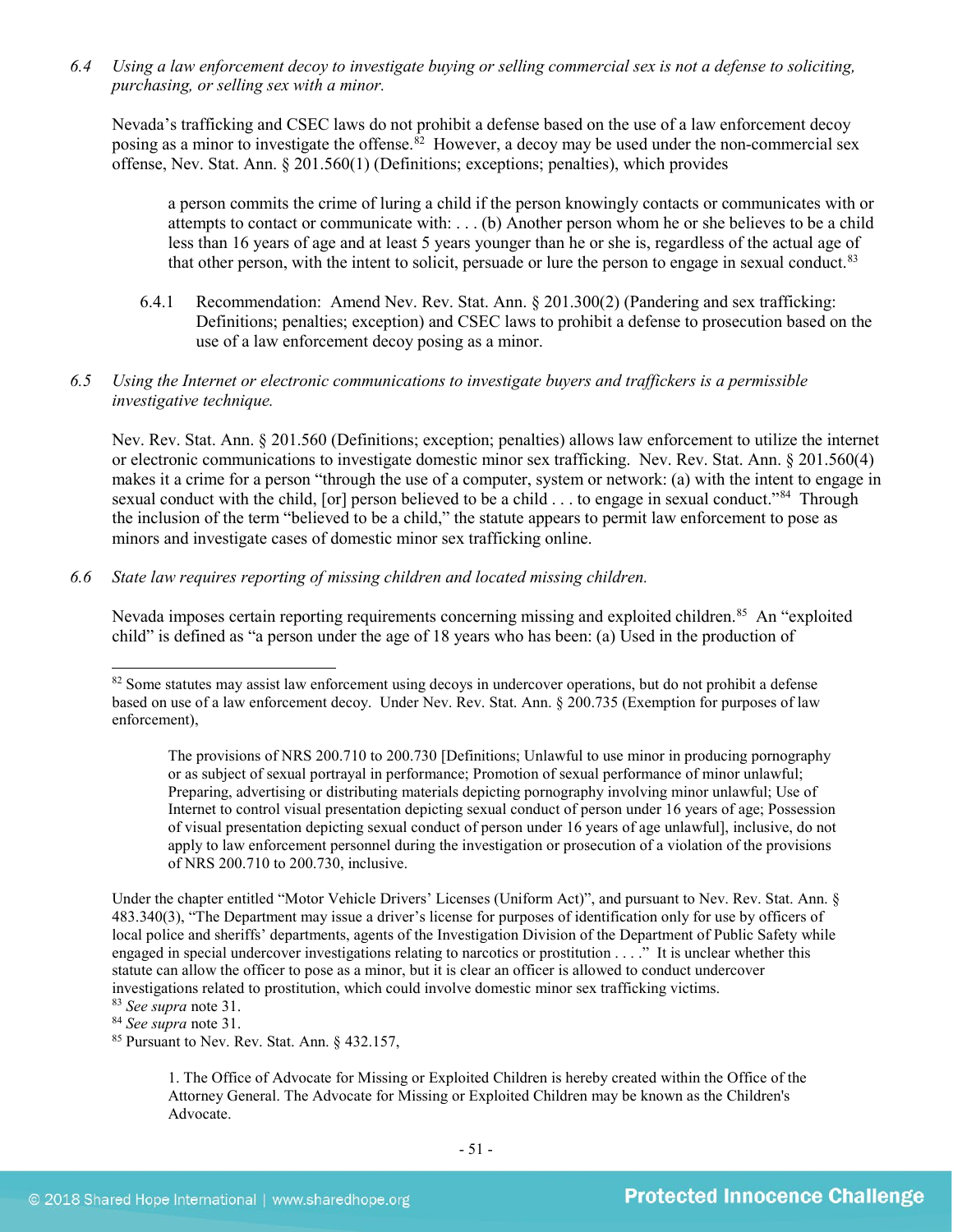pornography in violation of the provisions of NRS 200.710; (b) Subjected to sexual exploitation as defined in NRS 432B.110 ["Sexual exploitation" defined];<sup>[86](#page-51-0)</sup> or (c) Employed or exhibited in any injurious, immoral or dangerous business or occupation in violation of the provisions of NRS 609.210." Nev. Rev. Stat. Ann. 432.150(3).

Pursuant to Nev. Rev. Stat. Ann. § 432.200(1) (Duties of law enforcement agency receiving report of missing child; request for and use of identifying information; notification that child is found or returned),

A law enforcement agency shall accept every report of a missing child which is submitted to the agency, including, but not limited to, a report made by telephone. Upon receipt of such a report, the agency shall immediately conduct a preliminary investigation and classify the cause of the disappearance of the child as "runaway," "abducted by the parent of the child," "abducted by a stranger" or "cause of disappearance unknown," and shall:

(a) Transmit all available information about the child to the Clearinghouse within 36 hours after the report is received;<sup>[87](#page-51-1)</sup>

(b) Immediately notify such persons and make such inquiries concerning the missing child as the agency deems necessary;

2. The Attorney General shall appoint the Children's Advocate. The Children's Advocate is in the unclassified service of the State.

3. The Children's Advocate:

 $\overline{a}$ 

(a) Must be an attorney licensed to practice law in this state;

(b) Shall advise and represent the Clearinghouse on all matters concerning missing or exploited children in this state; and

(c) Shall advocate the best interests of missing or exploited children before any public or private body. 4. The Children's Advocate may:

(a) Appear as an amicus curiae on behalf of missing or exploited children in any court in this state; (b) If requested, advise a political subdivision of this state concerning its duty to protect missing or exploited children;

(c) Recommend legislation concerning missing or exploited children; and

(d) Investigate and prosecute any alleged crime involving the exploitation of children, including, without limitation, sex trafficking in violation of subsection 2 of NRS 201.300 [Pandering and sex trafficking: definition; penalties; exception] or a violation of NRS 201.320 [Living from earnings of prostitute; penalty].

5. Upon request by the Children's Advocate, a district attorney or local law enforcement agency in this state shall provide all information and assistance necessary to assist the Children's Advocate in carrying out the provisions of this section.

6. The Children's Advocate may apply for any available grants and accept gifts, grants, bequests, appropriations or donations to assist the Children's Advocate in carrying out his or her duties pursuant to this section. Any money received by the Children's Advocate must be deposited in the Special Account for the Support of the Office of Advocate for Missing or Exploited Children, which is hereby created in the State General Fund.

7. Interest and income earned on money in the Special Account must be credited to the Special Account. 8. Money in the Special Account may only be used for the support of the Office of Advocate for Missing or Exploited Children and its activities pursuant to subsection 2 of NRS 201.300 [Pandering and sex trafficking: definition; penalties; exception], NRS 201.320 [Living from earnings of prostitute; penalty] and 432.150 to 432.220, inclusive.

9. Money in the Special Account must remain in the Special Account and must not revert to the State General Fund at the end of any fiscal year.

<span id="page-51-0"></span><sup>86</sup> Pursuant to Nev. Rev. Stat. Ann. § 432B.110 ("Sexual exploitation" defined), "sexual exploitation" is defined as "forcing, allowing or encouraging a child: 1. To solicit for or engage in prostitution; 2. To view a pornographic film or literature; and 3. To engage in: (a) Filming, photographing or recording on videotape; or (b) Posing, modeling, depiction or a life performance before an audience, which involves the exhibition of a child's genitals or any sexual conduct with a child as defined in NRS 200.700."

<span id="page-51-1"></span><sup>87</sup> "A law enforcement agency, upon receiving and verifying a report of a missing child, shall immediately transmit the full contents of the report by the fastest means available to the Clearinghouse." Nev. Rev Stat. Ann. § [432.205.](http://www.leg.state.nv.us/NRS/NRS-432.html#NRS432Sec205)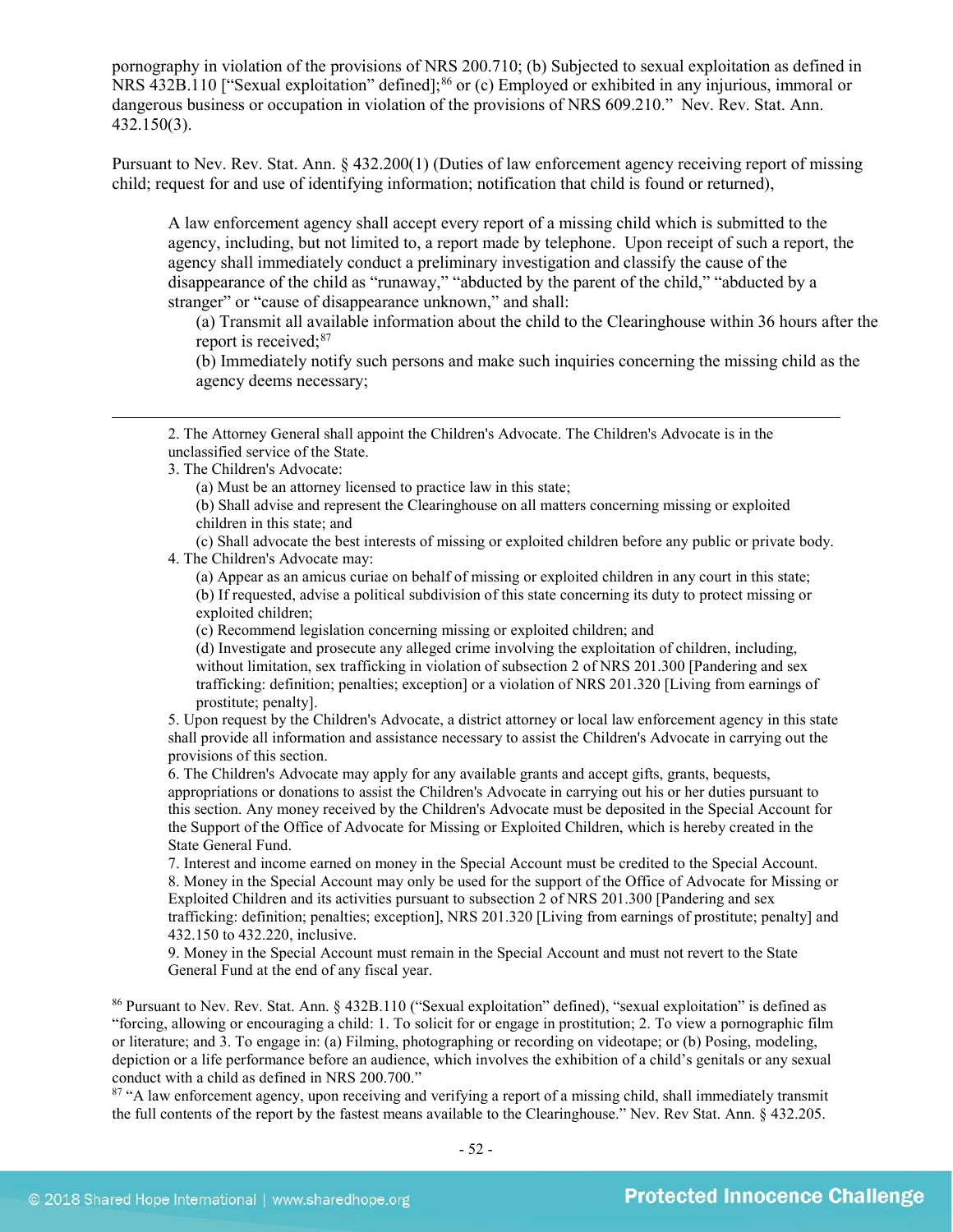. . . . (d) Enter into the National Crime Information Center's Missing Person File, as miscellaneous information, any person reasonably believed to have unlawfully abducted or detained the missing child, or aided or abetted the unlawful abduction or detention.

If the child is located, the law enforcement agency must transmit this information to the national Crime Information Center and Clearinghouse. Nev. Rev. Stat. Ann. § 432.200(4).

Pursuant to Nev. Rev, Stat. Ann. § 432B.165 (Authority of agency which provides child welfare services and other entities to provide information to assist in locating a missing child; information not confidential), child welfare agencies must promptly report missing children who have been in agency custody. Nev. Rev, Stat. Ann. § 432B.165 states,

An agency which provides child welfare services that receives information concerning a child who has been placed in the custody of the agency who is missing, including, without limitation, a child who has run away or has bee1n abducted, shall report the information to the appropriate law enforcement agency as soon as practicable, but not later than 24 hours after receiving such information, for investigation pursuant to NRS [432.200.](http://www.leg.state.nv.us/NRS/NRS-432.html#NRS432Sec200)

And, pursuant to Nev. Rev. Stat. Ann. § 432B.190(3) (Regulations to be adopted by Division of Child and Family Services.), the Division of Child and Family Services must adopt procedures for

(a) Expeditiously locating any missing child who has been placed in the custody of an agency which provides child welfare services;

(b) Determining the primary factors that contributed to a child who has been placed in the custody of an agency which provides child welfare services running away or otherwise being absent from foster care, and to the extent possible and appropriate, responding to those factors in current and subsequent placements; and

(c) Determining the experiences of a child who has been placed in the custody of an agency which provides child welfare services during any period the child was missing, including, without limitation, determining whether the child may be a victim of sexual abuse or sexual exploitation.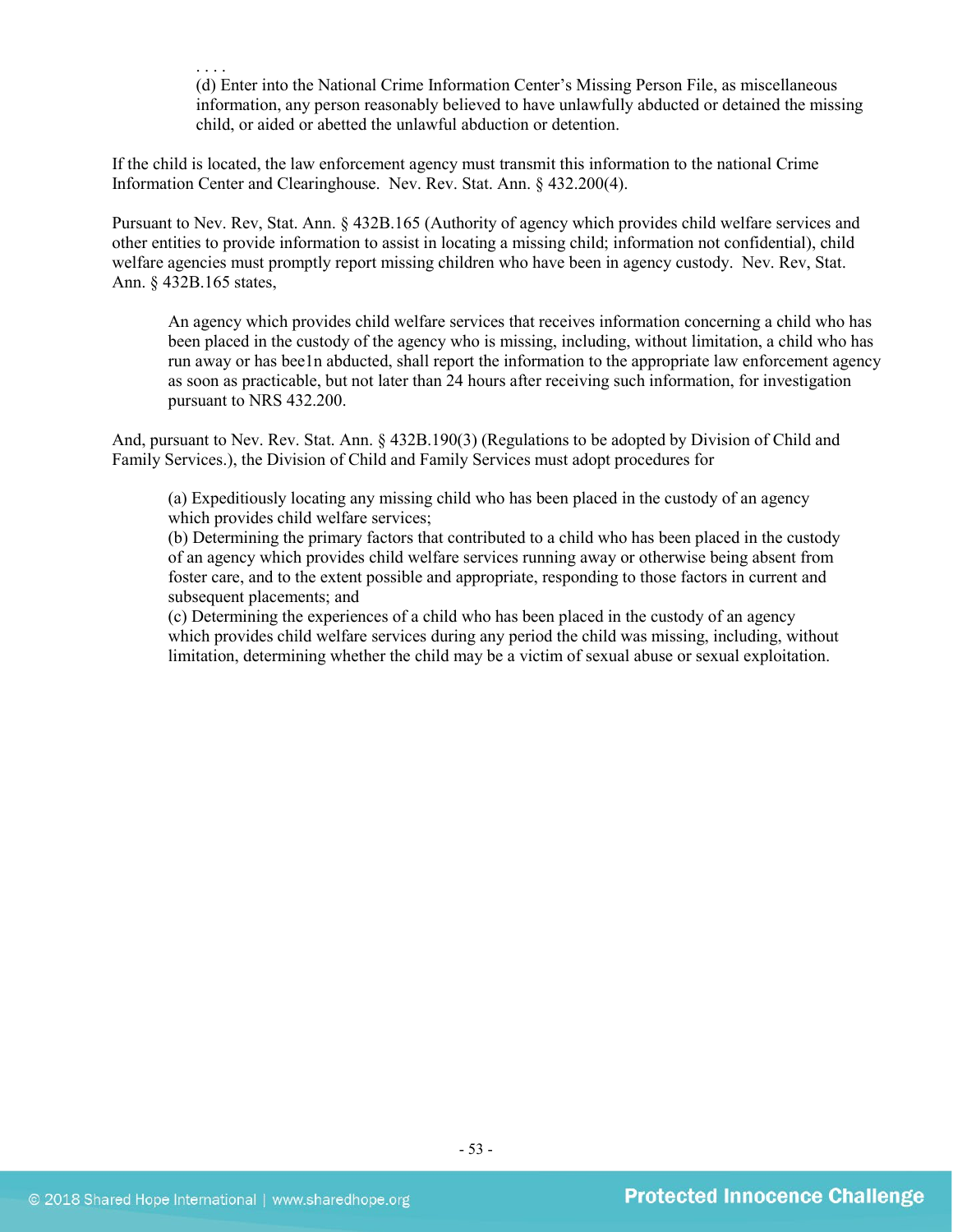## **APPENDIX A**

**Carson City:** Pursuant to Carson City, Nev., Mun. Code § 8.04.110<sup>[88](#page-53-0)</sup> (Prostitution and related offenses),

It is unlawful, anywhere in Carson City, for any person:

1. To commit prostitution, or to offer to secure another for the purpose of prostitution, or for other lewd or indecent act or to induce, entice or procure a person who is in any thoroughfare or public or private place, to commit any such acts, or who, in any way, aids or abets or participates in the doing of any of the acts enumerated in this section;

2. To keep, set up, maintain, or operate, lease or rent, any place, structure, building or conveyance for the purpose of prostitution;

3. To occupy any place, structure, building or conveyance for the purpose of prostitution, or for any person to permit any place, structure, building or conveyance owned by him or under his control to be used for the purpose of prostitution, with the knowledge or reasonable cause to know that the same is, or is to be used for such purpose; or for any person to lease or rent to another person any place, structure, building or room for the purpose of prostitution;

4. To receive or to offer or agree to receive any person into any place, structure, building or conveyance for the purpose of prostitution; or to permit any person to remain there for such purpose;

5.To transport or direct any other person to any place within Carson City, when the announced purpose of such person is to be transported or directed to any such place for the purpose of prostitution, or to offer or agree so to transport or direct any such other person; 6. To advertise or publicly solicit in Carson City the availability of transportation from Carson City to some other place for the express or obvious purpose of prostitution even if such activities are not prohibited in such other place.

A violation of this ordinance is punishable by imprisonment in the city jail for up to 6 months, a fine not to exceed \$1,000, or both. Carson City, Nev., Mun. Code § 8.04.130 (Penalties).

• **Churchill County:** Pursuant to Churchill Cnty., Nev., Code § 5.20.04[089](#page-53-1) (Prostitution unlawful unless licensed),

> A. It is unlawful for any person to keep, own or operate any house of prostitution within the county, except as provided in this chapter.

B. It is unlawful to practice prostitution,  $90$  to allow acts of prostitution or sex for hire services, to solicit business for a prostitute or to procure any person for the purpose of prostitution within the county, except on a premises licensed under this chapter. "Out dates"[91](#page-53-3) or "outcalls"[92](#page-53-0) are prohibited. This chapter does not authorize operation of an escort service.

<span id="page-53-0"></span><sup>88</sup> All Carson City, Nevada, Municipal Code provisions, unless otherwise noted, are taken from Carson City, Nev., Mun. Code (Codified through Ord. No. 2010-15, passed December 16, 2010 (Supp. No. 41, 3-11)), *available at* http://library.municode.com/index.aspx?clientID=16249&stateID=28&statename=Nevada.

<span id="page-53-1"></span><sup>89</sup> All Churchill County, Nevada, Code provisions, unless otherwise noted, are taken from Churchill Cnty., Nev., Code (Current through bill 2011-B passed April 20, 2011), *available at*

http://www.sterlingcodifiers.com/codebook/index.php?book\_id=351.

<span id="page-53-2"></span><sup>&</sup>lt;sup>90</sup> Churchill Cnty., Nev., Code § 5.20.010(B) (Applicability; definitions) defines "prostitution" as "[t]he performing of any of the following acts for hire by a prostitute with a patron, for a fee: engaging in sexual intercourse; oralgenital contact; or any touching of the sexual organs or any intimate part of the body of another person for the purpose of arousing or gratifying the sexual desire of either person. The term prostitution does not comprehend any sexually related act or activity defined as a crime pursuant to the Nevada Revised Statutes."

<span id="page-53-3"></span><sup>&</sup>lt;sup>91</sup> Churchill Cnty., Code § 5.20.010(B) defines "out date" as "[a]ny arrangement or arrangements whereby a prostitute and a patron meet at a location other than the licensed premises for the purpose of engaging in an act of prostitution."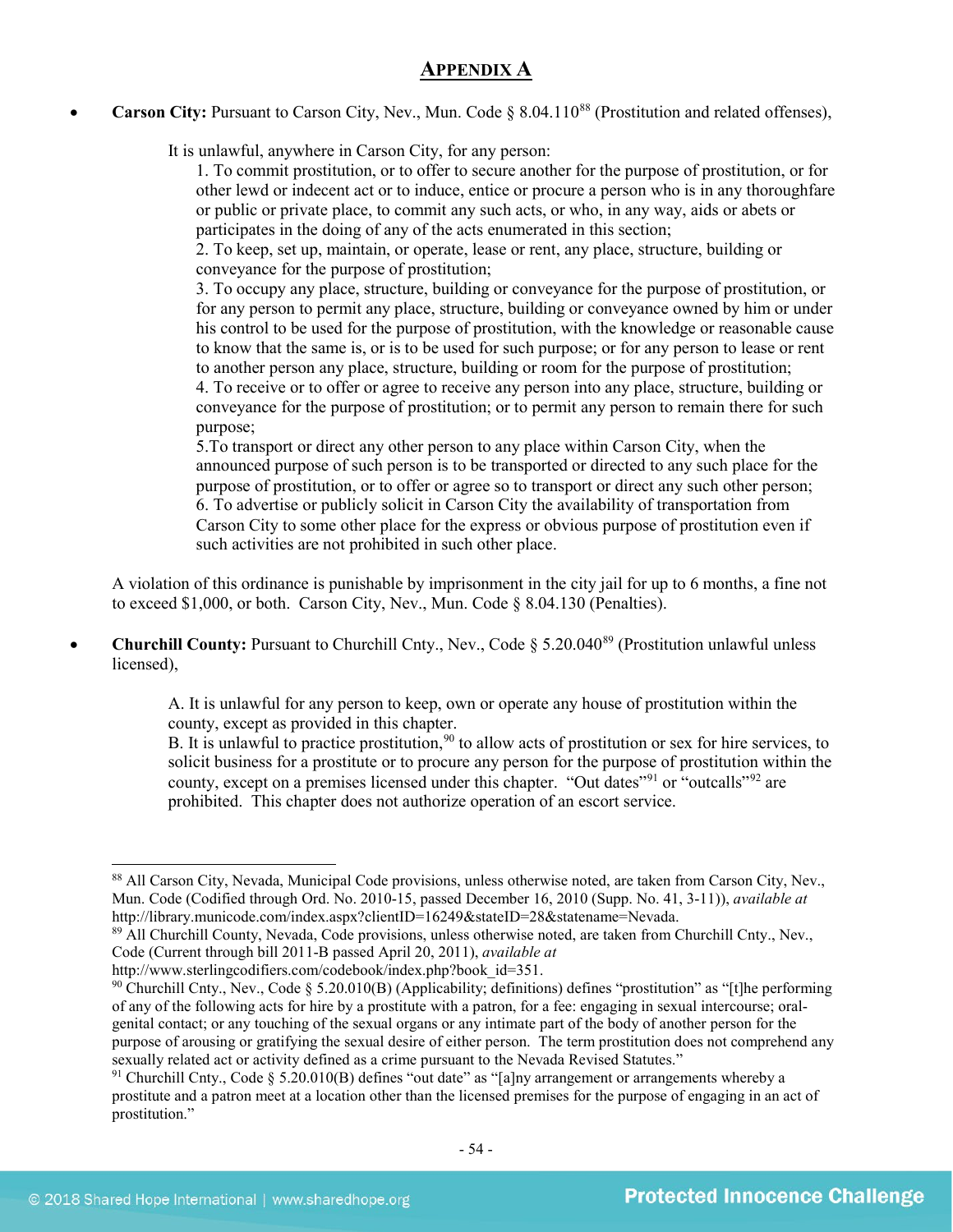Pursuant to Churchill Cnty., Nev., Code  $\S 5.20.200(D)(6)$  (Work permit registration required), brothels may not employ persons under 21 years of age.

A violation of Churchill Cnty., Nev., Code § 5.20.040 or Churchill Cnty., Nev., Code § 5.20.200 is a misdemeanor, punishable by imprisonment in the county jail for up to 6 months, a fine not to exceed \$1,000, or both. Churchill Cnty., Nev., Code § 5.20.060 (Violation; criminal penalty)

• **Clark County:** Under Clark Cnty., Nev., Code § 12.08.015<sup>[93](#page-54-0)</sup> (Prostitution unlawful), "It is unlawful for any person to commit an act of prostitution."[94](#page-54-1) Pursuant to Clark Cnty., Nev., Code § 12.08.020 (Accosting and soliciting unlawful), "It is unlawful for any person to accost, solicit or invite another in any public place<sup>[95](#page-54-2)</sup> or in or from any building or vehicle by word, gesture, publication or any other means to commit, offer, agree to afford an opportunity to commit an act of prostitution." Clark Cnty., Nev., Code § 12.08.060 (Resorting unlawful) makes it illegal for a person to "resort to any public place for the purpose of inducing, enticing, soliciting for or procuring another to commit an act of prostitution."

It is also unlawful under Clark Cnty., Nev., Code § 12.08.025 (Maintaining a place of prostitution unlawful) "for any person to own, lease, operate, maintain, reside in, visit or entice or attempt to entice another to reside in or visit any building or place with knowledge that acts of prostitution occurs [sic] therein." Clark Cnty., Nev., Code § 12.08.050 (Allowing premises to be used for prostitution unlawful) makes it illegal for any person or business enterprise to knowingly lease or rent a building or portion of a building for use in an act of prostitution.

Under Clark Cnty., Nev., Code § 12.08.030 (Loitering for the purpose of soliciting unlawful),

It is unlawful for any person to remain or wander about in a public place and repeatedly beckon to, or repeatedly stop, or repeatedly attempt to stop, or repeatedly attempt to engage passers-by in conversation, or repeatedly stop or attempt to stop motor vehicles, or repeatedly interfere with the free passage of other persons, for the purpose of prostitution, or of patronizing a prostitute.

Clark Cnty., Nev., Code § 12.08.040 (Aiding and abetting unlawful) states,

It is unlawful for any person to knowingly aid or abet any act of prostitution or to:

(a) Secure or offer to secure another for the purpose of committing an act of prostitution; or (b) Knowingly transport a person into or within the county with the purpose to promote that person's engaging in prostitution, or procuring or paying for transportation with that purpose; or

. . . .

 $92$  Churchill Cnty., Nev., Code § 5.20.010 (B) defines "outcall" as "[a]ny arrangement or arrangements whereby a prostitute and a patron agree to meet at a location other than the licensed premises for the purpose of engaging in an act of prostitution."

<span id="page-54-0"></span><sup>&</sup>lt;sup>93</sup> All Clark County, Nevada, Code provisions, unless otherwise noted, are taken from Clark Cnty, Nev., Code (Codified through Ordinance No. 3959, passed June 7, 2011 (Supplement No. 90, 6-11)), *available at*  http://library.municode.com/index.aspx?clientID=16214&stateID=28&statename=Nevada.

<span id="page-54-1"></span><sup>&</sup>lt;sup>94</sup> Clark Cnty., Nev., Code § 12.08.010(a) (Definitions) defines prostitution as "engaging in sexual intercourse, oralgenital contact, anal-genital contact, oral-anal contact, or sado-masochistic abuse as defined in NRS 201.262, or any touching of the sexual organs or female breast of a person for monetary consideration, whether by credit, cash or check except between persons who are legally married to each other."

<span id="page-54-2"></span><sup>&</sup>lt;sup>95</sup> Clark Cnty., Nev., Code § 12.08.010(e) defines public place as, "any place of business, public building, or other building open to the general public, street, sidewalk, bridge, alley or alleyway, plaza, park, driveway, parking lot or transportation facility or the doorways and entrance ways to any building which fronts on any of the aforesaid places, or a motor vehicle in or on any such place."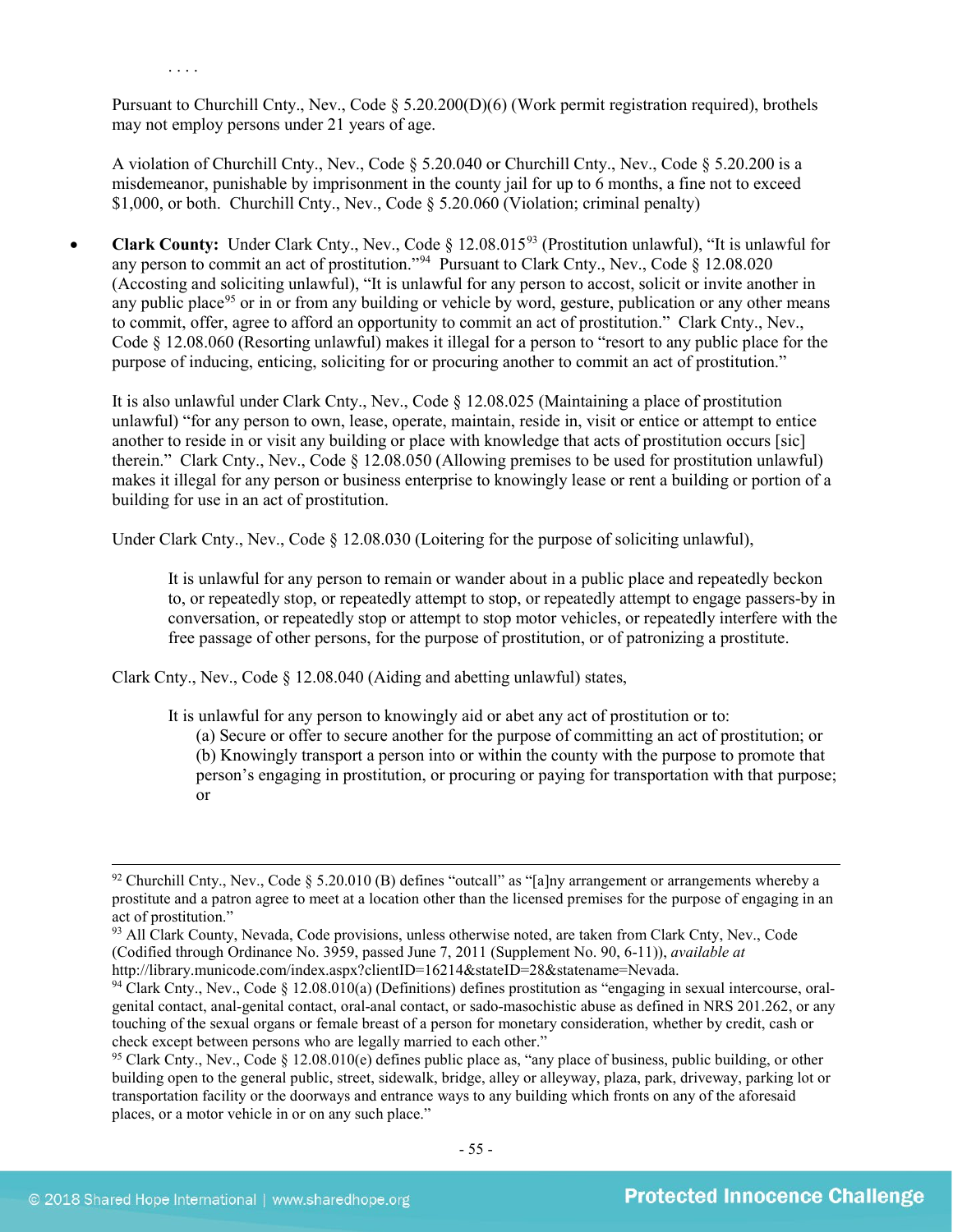(c) Knowingly receive, offer or agree to receive another into any place or building for the purpose of performing an act of prostitution, or knowingly permit another to remain there for any such purpose; or

(d) Direct another to any place for the purpose of committing an act of prostitution.

A violation of any of these ordinances is a misdemeanor, punishable by imprisonment in the county jail for up to 6 months, a fine not to exceed \$1,000, or both. Clark Cnty., Nev., Code § 12.08.090(a) (Penalties).

• **Las Vegas:** Las Vegas, Nevada is a city incorporated in Clark County, Nevada. Pursuant to Las Vegas, Nev., Mun. Code § 10.36.020<sup>[96](#page-55-0)</sup> (Acts of prostitution or pandering),

> (A) It is unlawful for anyone, other than a Peace Officer acting within the scope of his or her employment, to:

(1) Commit, engage in, institute, solicit, offer or agree to commit an act of prostitution;<sup>[97](#page-55-1)</sup>

(2) Attempt to commit, engage in, or institute an act of prostitution; or

(3) Intentionally facilitate, allow, permit, encourage, procure, negotiate or provide a fee[98](#page-55-2) for an act of prostitution.

(B) It is unlawful for anyone, other than a Peace Officer acting within the scope of his or her employment, to:

(1) Secure or offer to secure another person for the purpose of committing a violation of Subsection (A) of this Section;

(2) Knowingly transport, offer to transport, or seek transport for a person into or within the City for the purpose of committing a violation of Subsection (A) of this Section, or to procure or pay for transportation for that purpose;

(3) Knowingly receive, offer or agree to receive another into any motor vehicle, place or building for the purpose of committing a violation of Subsection (A) of this Section;

(4) Direct another to any motor vehicle or place for the purpose of committing a violation of Subsection (A) of this Section;

(5) Attempt to detect the presence or identity of a Police Officer, Peace Officer, or other law enforcement officer for the purpose of attempting to avoid or escape criminal liability for violating, or attempting to violate this Chapter, by:

(a) Exposing or touching or seeking to expose or touch an intimate body part of another or one's self, or asking, soliciting, encouraging or attempting to procure another to do the same; or

(b) Inquiring, in any manner, as to whether another person is a Peace Officer, Police Officer, or other law enforcement officer;

(6) Possess or acquire a prescription or non-prescription controlled substance for the purposes of facilitating a violation of this Chapter or a benefit therefrom, including acquiring or possessing such substance to:

(a) Complete a barter, trade or exchange;

(b) Enhance sexual performance or sexual gratification; or

(c) Incapacitate another so as to steal a thing of value from such other person; or

<span id="page-55-0"></span> <sup>96</sup> All Las Vegas, Nevada, Municipal Code provisions, unless otherwise noted, are taken from Las Vegas, Nev., Mun. Code (Codified through Ordinance No. 6149, passed May 4, 2011 (Supp. No. 7)), *available at*  http://library.municode.com/index.aspx?clientID=14787&stateID=28&statename=Nevada.

<span id="page-55-1"></span> $97$  Las Vegas, Nev., Mun. Code § 10.36.010 (Definitions) defines prostitution as, "an act, by any person, for a fee, of engaging in an act of lewdness, sexual intercourse, oral-genital contact or any touching of the sexual organs or other intimate parts of another person, clothed or unclothed, for the purpose of arousing or gratifying the sexual desire of either person or a third person."

<span id="page-55-2"></span><sup>&</sup>lt;sup>98</sup> Las Vegas, Nev., Mun. Code  $\S$  10.36.010 defines fee, regardless of whether it is "quantified", as "anything of monetary value, service, consideration, trade, barter, exchange, accommodation, or other compensation, whether agreed to, received, offered, solicited, promised, suggested, or expected by any party to a transaction."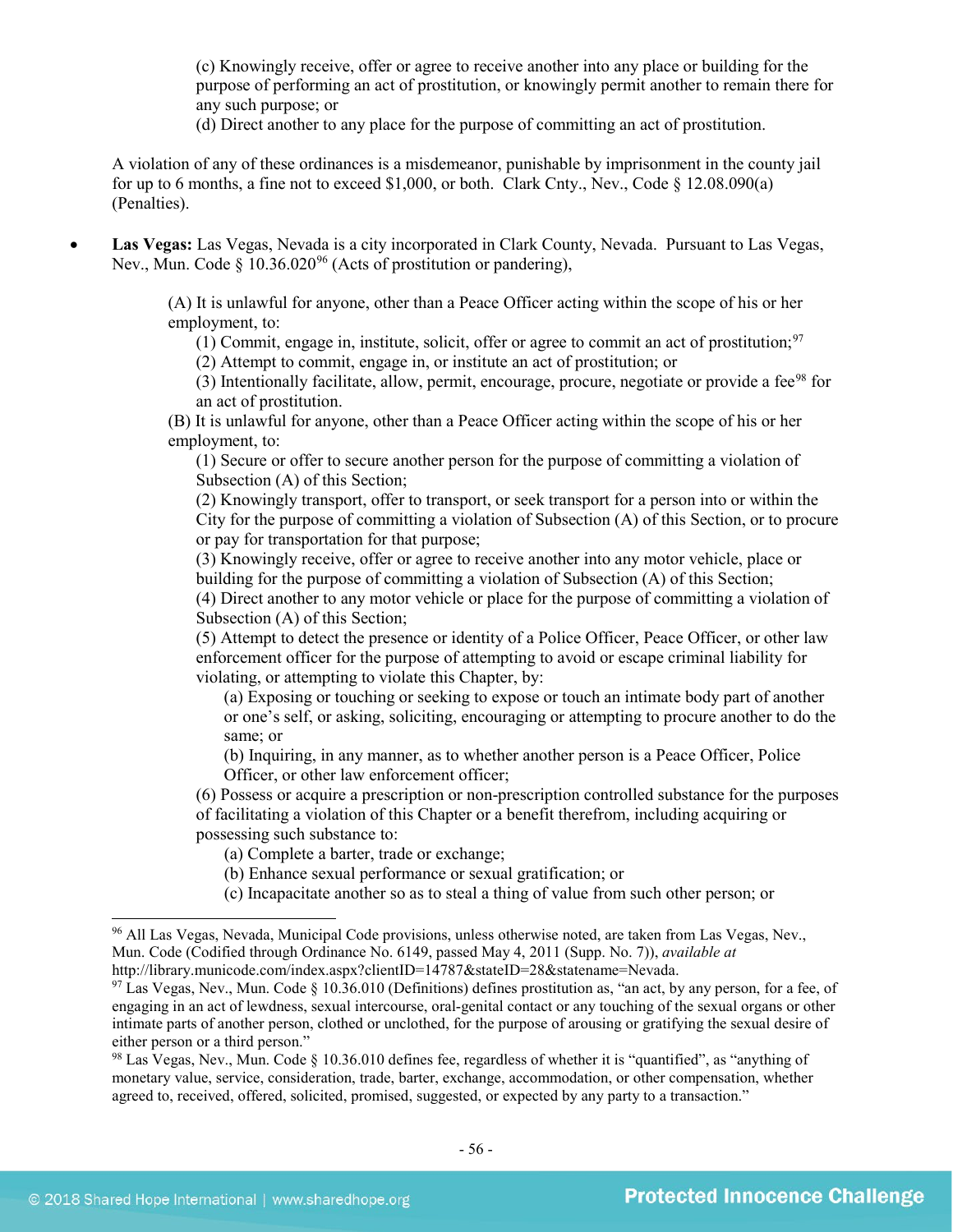(7) Knowingly, in any other way, aid, abet or participate in an act of prostitution or pandering.

(C) It is not a defense to a charge of offering or agreeing to an act of prostitution that there was an absence of an intent to institute, commit, engage in, procure, facilitate or carry through with an act of prostitution.

Under Las Vegas, Nev., Mun. Code § 10.36.030 (Loitering for prostitution), It is unlawful for anyone, other than a Peace Officer acting within the scope of his or her employment, to do the following:

(A) Remain or wander about in a public place and repeatedly beckon to, or repeatedly stop, or repeatedly attempt to stop, or repeatedly attempt to engage passers-by in conversation, or repeatedly stop or attempt to stop motor vehicles, or repeatedly interfere with the free passage of other persons, for the purpose of committing a violation of Section 10.36.020[99;](#page-56-0) or (B) Remain or wander about in or upon private property after having been warned against trespassing on such property and repeatedly beckon to, or repeatedly stop, or repeatedly attempt to stop, or repeatedly attempt to engage passers-by in conversation, or repeatedly stop or attempt to stop motor vehicles, or repeatedly interfere with the free passage of other persons, for the purpose of committing a violation of Section  $10.36.020$ <sup>[100](#page-56-1)</sup>

A first violation of Las Vegas, Nev., Mun. Code § 10.36.020 or Las Vegas, Nev., Mun. Code § 10.36.030 is a misdemeanor, punishable by up to six months imprisonment, a \$1000 fine, or both. Las Vegas, Nev., Mun. Code §§ 10.36.050(A) (Violation—penalty), 1.24.010 (Designated). A second offense of either ordinance committed within 3 years of the first offense of either ordinance is punishable by at least 30 days in jail and a fine not less than \$250. Las Vegas, Nev., Mun. Code § 10.36.050(A)(1). Any subsequent offense of either ordinance committed within 3years of a second offense of either ordinance is punishable by imprisonment of at least 6months and a fine not less than \$250. Las Vegas, Nev., Mun. Code § 10.36.050(A)(2).

• **Douglas County:** Pursuant to Douglas Cnty., Nev., Code, § 9.20.020<sup>[101](#page-56-2)</sup> (Solicitation of prostitution— Unlawful),

> A. It is unlawful in Douglas County for any person to accost, solicit<sup>[102](#page-56-3)</sup> or invite another in any public place, or in or from any building or vehicle by word, gesture or any other means to commit, offer, agree, or afford an opportunity to commit an act of prostitution.<sup>[103](#page-56-4)</sup> B. It is unlawful for any person to resort to an [sic] public place for the purpose of inducing, enticing, procuring or soliciting another to commit an act of prostitution.

Under Douglas Cnty., Nev., Code, § 9.20.030 (Loitering for the purposes of prostitution—unlawful),

A. It is unlawful for any person to loiter in or near any public place, quasi-public place or thoroughfare in a manner and under circumstances manifesting the purpose of inducing, enticing or soliciting another to commit an act of prostitution.

B. Among the circumstances which may be considered in determining whether the purpose is manifested is that the person repeatedly beckons to, stops, attempts to stop or repeatedly engages

<span id="page-56-1"></span>

<span id="page-56-0"></span><sup>&</sup>lt;sup>99</sup> Las Vegas, Nev., Mun. Code § 10.36.020 (Acts of prostitution or pandering).<br><sup>100</sup> Las Vegas, Nev., Mun. Code § 10.36.020 (Acts of Prostitution or Pandering).

<span id="page-56-2"></span><sup>&</sup>lt;sup>101</sup> All Douglas County, Nevada, Code provisions, unless otherwise indicated, are taken from Douglas Cnty., Nev., Code, *available at* http://www.douglascountynv.gov/sites/County\_Code/ (last visited Aug. 31, 2011).

<span id="page-56-3"></span> $102$  Douglas Cnty., Nev., Code § 9.20.010(B) (Definitions) defines solicitation of an act of prostitution as, "asking, appealing, entreating, inviting, imploring, luring, pleading, tempting, or otherwise importuning another to commit an act of prostitution."

<span id="page-56-4"></span><sup>&</sup>lt;sup>103</sup> Douglas Cnty., Nev., Code § 9.20.010(A) defines prostitution as, "engaging in any sexual activity, including but not limited to, sexual intercourse, masturbation, fellatio, cunnilingus, sodomy, or other infamous crime against nature, or other sexual activity or conduct of a deviate nature, for compensation of any kind."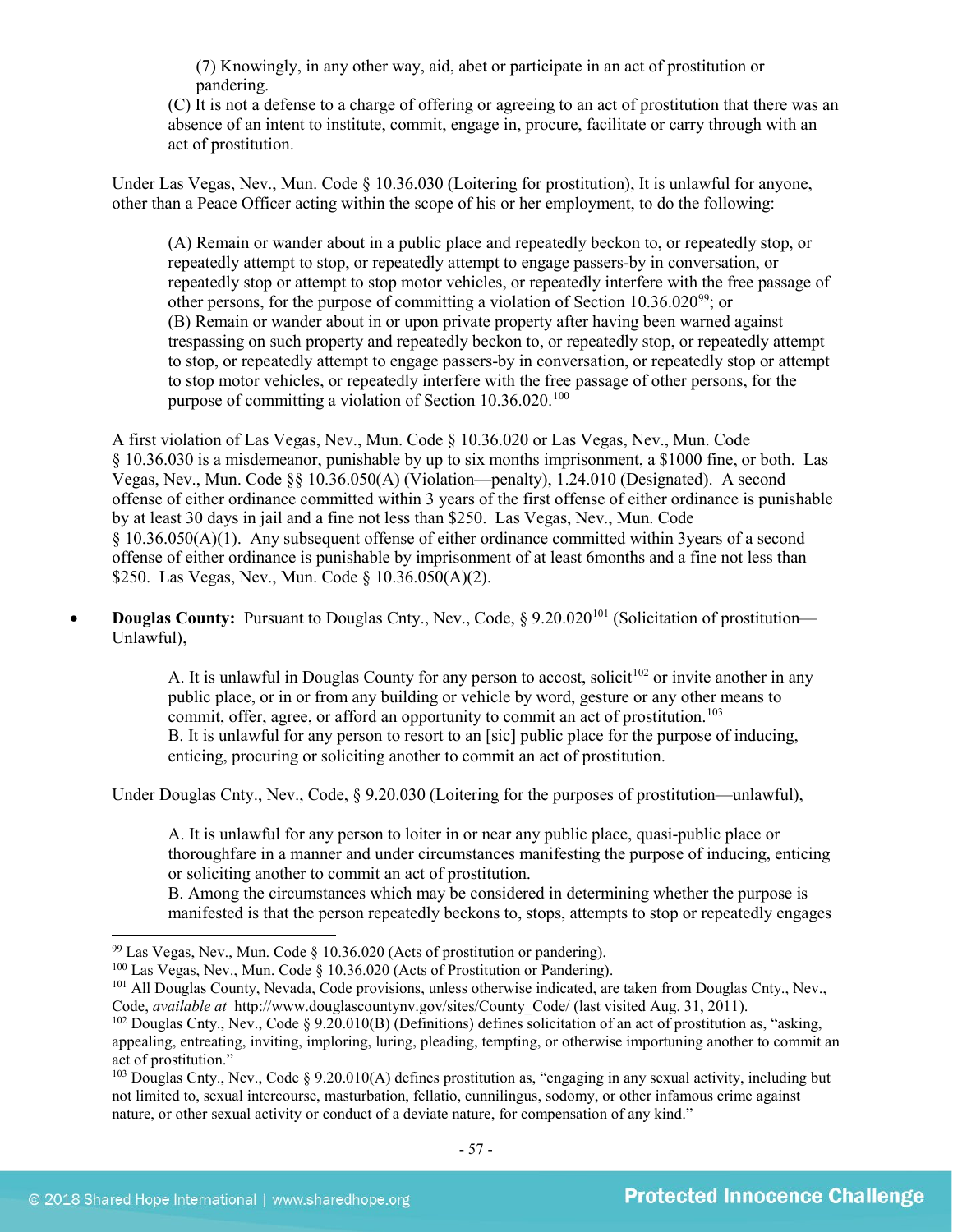persons passing in conversation, or repeatedly stops or attempts to stop motor vehicle operators by hailing, waving of arms or any other bodily gesture, or any combination of this chapter. C. No arrest shall be made for violation of this subsection unless the arresting party first affords the person an opportunity to explain his or her conduct. No one shall be convicted of violating this subsection if it appears at trial that the explanation given was true and disclosed a lawful purpose.

Pursuant to Douglas Cnty., Nev., Code § 9.20.040 (Abetting prostitution—unlawful),

A. It is unlawful for any person to knowingly in any manner aid or abet any act of prostitution, which includes, but is not limited to:

1. Securing or offering to secure another for the purpose of committing an act of prostitution; or

2. Knowingly transport a person into or within the county with the purpose to promote that person's engaging in prostitution, or procuring or paying for transportation with that purpose; or

3. Knowingly receive, offer or agree to receive another into any place or building for the purpose of performing an act of prostitution, or to knowingly permit another to remain there for any such purpose; or

4. Direct another to any place in the county for the purpose of committing an act of prostitution.

B. It is unlawful for any person, partnership, firm, association or corporation to knowingly lease or rent any hotel, motel, building, house, apartment, office, room, premises or portion thereof to any person, partnership, firm, association or corporation to be used as, or for the purpose of using the premises for a place of prostitution or to knowingly suffer or permit the same to be used for prostitution.

A violation of any of these ordinances is a misdemeanor, punishable by imprisonment in the county jail for up to 6 months, a fine not to exceed \$1,000, or both. Douglas Cnty., Nev., Code §§ 9.20.050 (Penalties), 1.08.010(A) (Designated).

- **Elko County:** Pursuant to Elko Cnty., Nev., Code  $\S$  7-1-6(A)<sup>[104](#page-57-0)</sup> (Prostitution), prostitution is unlawful in unincorporated areas of the county. The "unincorporated area" of the county does not include, "those areas of Elko County that are incorporated pursuant to the laws of the state: the cities of Elko, Carlin and Wells." Elko Cnty., Nev., Code § 7-1-6(F). A violation of this ordinance is a misdemeanor, punishable by imprisonment in the county jail for up to 6 months, a fine not exceeding \$500.00, or both. Elko Cnty., Nev., Code § 7-1-6(B).
	- **Carlin, Elko County:** Carlin is a city incorporated in Elko County, Nevada. Pursuant to Carlin, Nev., City Code  $\delta$  5-9-4<sup>[105](#page-57-1)</sup> (Prostitution; unlawful under certain conditions).

(A) It is unlawful for any person, firm or corporation to keep or operate any house of prostitution, house of ill fame or bawdyhouse of any description within the city, except as herein provided in [Carlin, Nev., Mun. Code, Title 5, Chapter 9, Carlin Brothel Code]. (B) It is unlawful for any person to practice prostitution, to solicit business for a prostitute or to procure any person for the purpose of prostitution within the city, except as herein provided in

[Carlin, Nev., Mun. Code, Title 5, Chapter 9, Carlin Brothel Code].

http://www.sterlingcodifiers.com/codebook/index.php?book\_id=569.

<span id="page-57-0"></span> <sup>104</sup> Unless otherwise stated, all Elko County, Nevada, Code provisions are taken from Elko Cnty., Nev., Code (codified through Ord. No. 06-2010, passed August 5, 2010), *available at* 

<span id="page-57-1"></span><sup>&</sup>lt;sup>105</sup> Unless otherwise stated, all Carlin, Nevada Code provisions are taken from Carlin., Nev., City Code (codified through Ord. No. 234, passed December 8, 2010), *available at*  http://www.sterlingcodifiers.com/codebook/index.php?book\_id=677.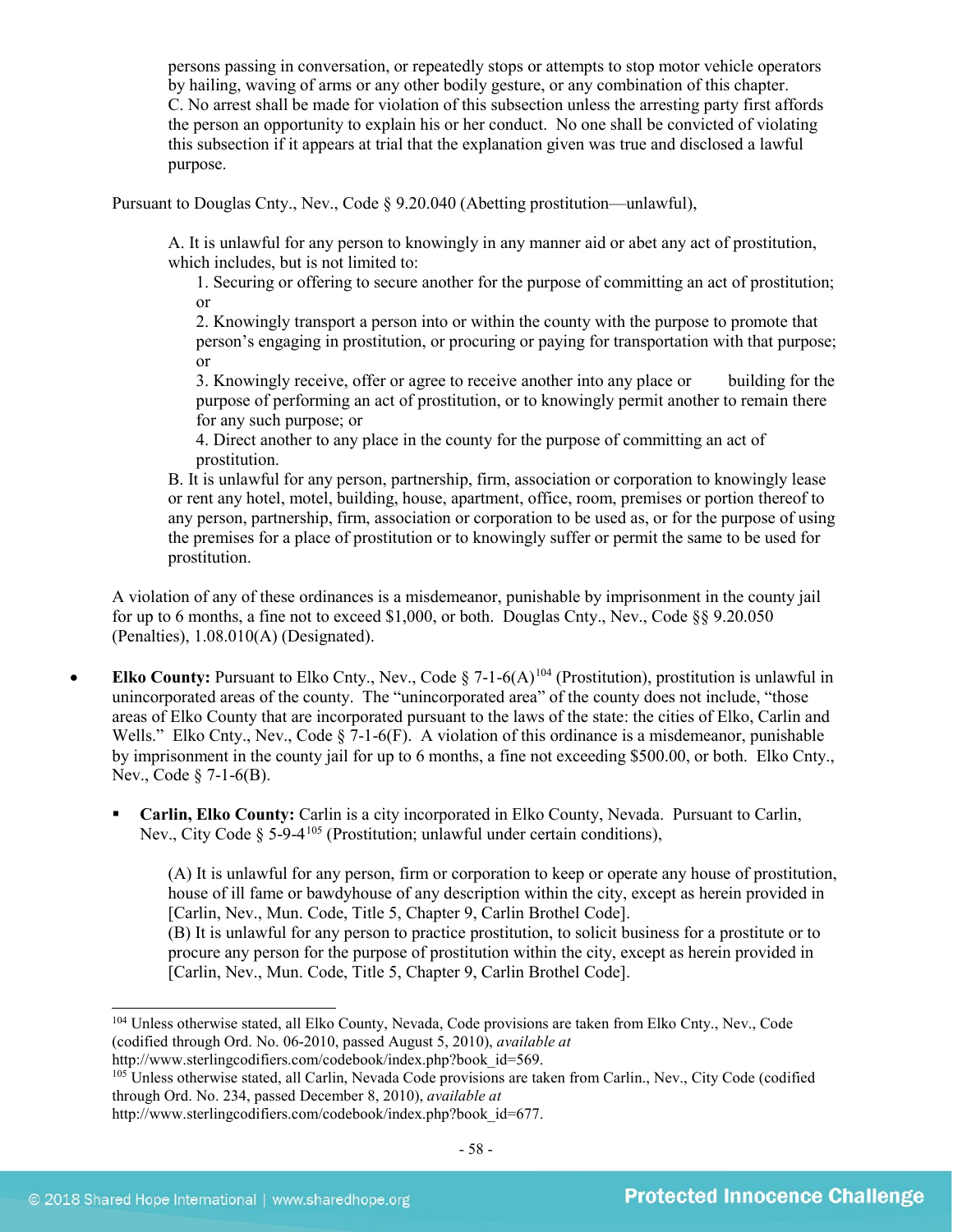No prostitute below the age of 21 can be given a work card. Carlin, Nev., City Code  $\S 5-9-14(C)(8)$ (Prostitute Registration and work card).

A violation of Carlin, Nev., City Code § 5-9-4 or Carlin, Nev., City Code § 5-9-14 is a misdemeanor, punishable by imprisonment in the city or county jail for up to 6 months, a fine not exceeding \$1,000, or both. Carlin, Nev., City Code § 1-4-1 (General Penalty).

 **Elko, Elko County:** Elko is a city incorporated in Elko County, Nevada. Pursuant to Elko, Nev., City Code  $\delta$  4-9-3<sup>[106](#page-58-0)</sup> (Unlawful under certain conditions).

A. It is unlawful for any person, firm or corporation to keep, own or operate any house of prostitution<sup>107</sup>, house of ill fame or bawdy house of any description within the city, except as herein provided in [Elko, Nev., Mun. Code, Title 4, Chapter 9, Prostitution]. B. It is unlawful for any owner or bartender/manager of a licensed brothel<sup>[108](#page-58-2)</sup> to allow any person to practice prostitution or to solicit business for a prostitute or to procure any person for the purpose of prostitution within the city, except within the premises of a licensed brothel and within the boundaries of the restricted commercial district as set forth in the city zoning code. There will be no "out dates." That is, prostitutes shall not be hired from a brothel for the purpose of prostitution to accompany a customer outside the brothel from which the prostitute is employed. All soliciting of prostitution and acts of prostitution must take place inside the premises of a licensed brothel.

C. In the trial of any case arising under the provisions of subsection A or B of this section, evidence of general reputation shall be competent evidence as to the question of the ill fame of any house of prostitution and to the question of the ill fame of any person alleged to be practicing prostitution.

Pursuant to Elko, Nev., City Code § 4-9-13(D)(7) (Work permit registration requirements), no prostitute can be younger than 21 years of age.

A violation of Elko, Nev., City Code § 4-9-3 or Elko, Nev., City Code § 4-9-13 is a misdemeanor, punishable by imprisonment for up to 6 months, a fine not exceeding \$1,000, or both. Elko, Nev., City Code § 4-9-20 (Criminal penalty).

 **West Wendover, Elko County:** West Wendover is a city incorporated in Elko County, Nevada. Pursuant to West Wendover, Nev., City Code  $\delta$  4-2-7<sup>[109](#page-58-3)</sup> (Prostitution),

. . . . B. Prostitution<sup>[110](#page-58-4)</sup> Prohibited: It shall be unlawful for any person to engage in prostitution or solicitation within the city.

<span id="page-58-0"></span> <sup>106</sup> Unless otherwise stated, all Elko, Nevada Code provisions are taken from Elko, Nev., City Code (codified through Ord. No. 735, passed May 10, 2011), *available at* 

http://www.sterlingcodifiers.com/codebook/index.php?book\_id=316http://www.sterlingcodifiers.com/codebook/ind ex.php?book\_id=569.

<span id="page-58-1"></span> $107$  Elko, Nev., City Code § 4-9-4 (Definitions) defines a house of prostitution as, "any building in which sexual acts are provided or performed for a fee."

<span id="page-58-2"></span> $108$  Elko, Nev., City Code  $\S$  4-9-4 defines a brothel as, "a duly licensed house of prostitution operated in accordance with the provisions of [Elko, Nev., Mun. Code Title 4 Ch. 9 Prostitution]."

<span id="page-58-3"></span><sup>&</sup>lt;sup>109</sup> Unless otherwise stated, all West Wendover, Nevada Code provisions are taken from West Wendover, Nev., City Code (codified through Ord. No. 2011-05, passed July 5, 2011), *available at* 

http://www.sterlingcodifiers.com/codebook/index.php?book\_id=393.

<span id="page-58-4"></span><sup>&</sup>lt;sup>110</sup> West Wendover, Nev., City Code § 4-2-7(A) defines prostitution as "[t]he act or practice of offering the body for sexual relations for hire, by males or females."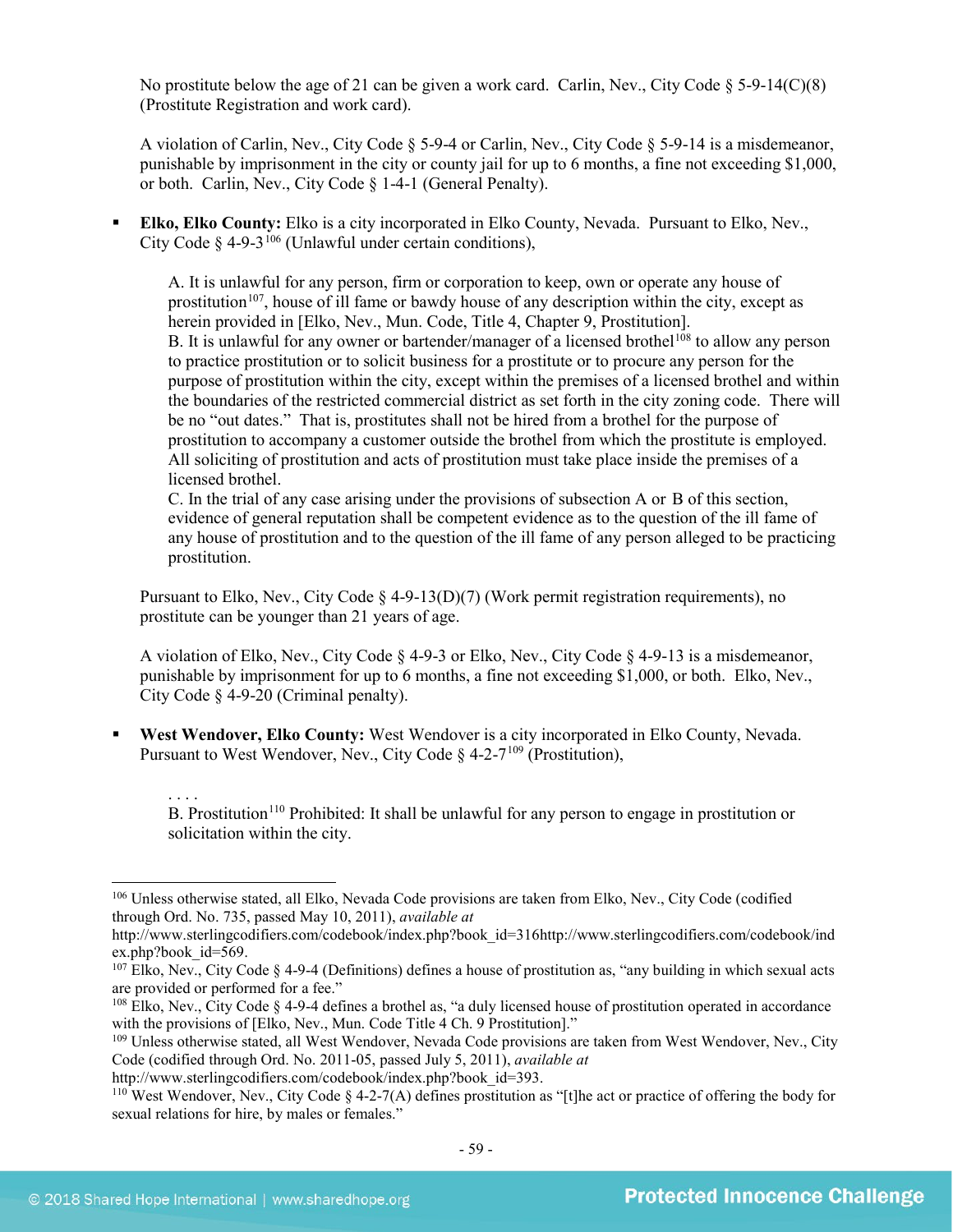C. House Of Ill Fame Prohibited: It shall be unlawful for any person to establish, maintain or operate a house of ill fame or repute or any other business employing any male or female for the purpose of prostitution within the city.

. . . .

Violation of this ordinance is a misdemeanor, punishable by imprisonment in the city or county jail for up to 6 months, a fine not exceeding \$1,000, or both. West Wendover, Nev., City Code §§ 4-2- 7(D), 1-4-1(A) (General Penalty).

#### • **Humboldt County:**

 **Winnemucca, Humboldt County:** Winnemucca is a city incorporated in Humboldt County, Nevada. Pursuant to Winnemucca, Nev., Mun. Code § 9.12.030<sup>[111](#page-59-0)</sup> (Prostitution and pandering–exceptions),

A. Except as provided in subsection C of this section, it is unlawful for any person:

1. To aid, offer or agree to commit any lewd or indecent act or any act of prostitution; 2. To offer to secure or secure another for the purpose of committing any act of prostitution, fornication, assignation or any other lewd or indecent act with any other person

3. To be in or near any thoroughfare or public place for the purpose of inducing, enticing or procuring another to commit an act of lewdness, fornication or unlawful sexual intercourse; 4. Knowingly to receive, offer or agree to receive any person into any place or building for the purpose of assignation or of performing any act of lewdness or fornication or knowingly to permit any person to remain there for any such purposes;

5. In any way to aid, abet or participate in the doing of any of these acts prohibited by this subsection.

. . . . C. Notwithstanding the provisions of subsections A and B of this section, prostitution may be engaged in within any structure or building which is situated in Block 40 or Block 41 of the Riverside Addition to the city, provided that such premises has been issued a valid city brothel business license and each employee or independent contractor therein holds a valid city brothel work and valid health card, if applicable.

A violation of this ordinance is a misdemeanor punishable by imprisonment for up to 6 months, a fine not to exceed \$1,000, or both. Winnemucca, Nev., Mun. Code §§ 9.12.050 (Prostitution and Pandering—exceptions), 1.16.020 (Punishment for misdemeanors).

**Lincoln County:** Pursuant to Lincoln Cnty., Nev., Code § 7-2-1<sup>[112](#page-59-1)</sup> (Prostitution prohibited),

It shall be unlawful, as an act of prostitution, for any person within the county to engage in sexual intercourse for any money or thing of value with a person to whom he or she is not married, or to solicit a person to whom he or she is not married to have sexual intercourse for any money or thing of value with the person so soliciting.

Under Lincoln Cnty., Nev., Code, § 7-2-2 (Sexual intercourse for hire and lewd acts),

It shall be unlawful for any person to:

```
http://library.municode.com/index.aspx?clientID=16703&stateID=28&statename=Nevada.
```
<span id="page-59-0"></span> <sup>111</sup> All Winnemucca, Nevada, Code provisions, unless otherwise noted, are taken from Winnemucca, Nev., Mun. Code (Codified through Ordinance 767, enacted October 6, 2009 (Supplement No. 6), *available at* 

<span id="page-59-1"></span><sup>&</sup>lt;sup>112</sup> All Lincoln County, Nevada, Code provisions, unless otherwise noted, are taken from Lincoln Cnty., Nev., Code (Codified through Ordinance 2010-03, enacted August 2, 2010), *available at*  http://www.sterlingcodifiers.com/codebook/index.php?book\_id=612.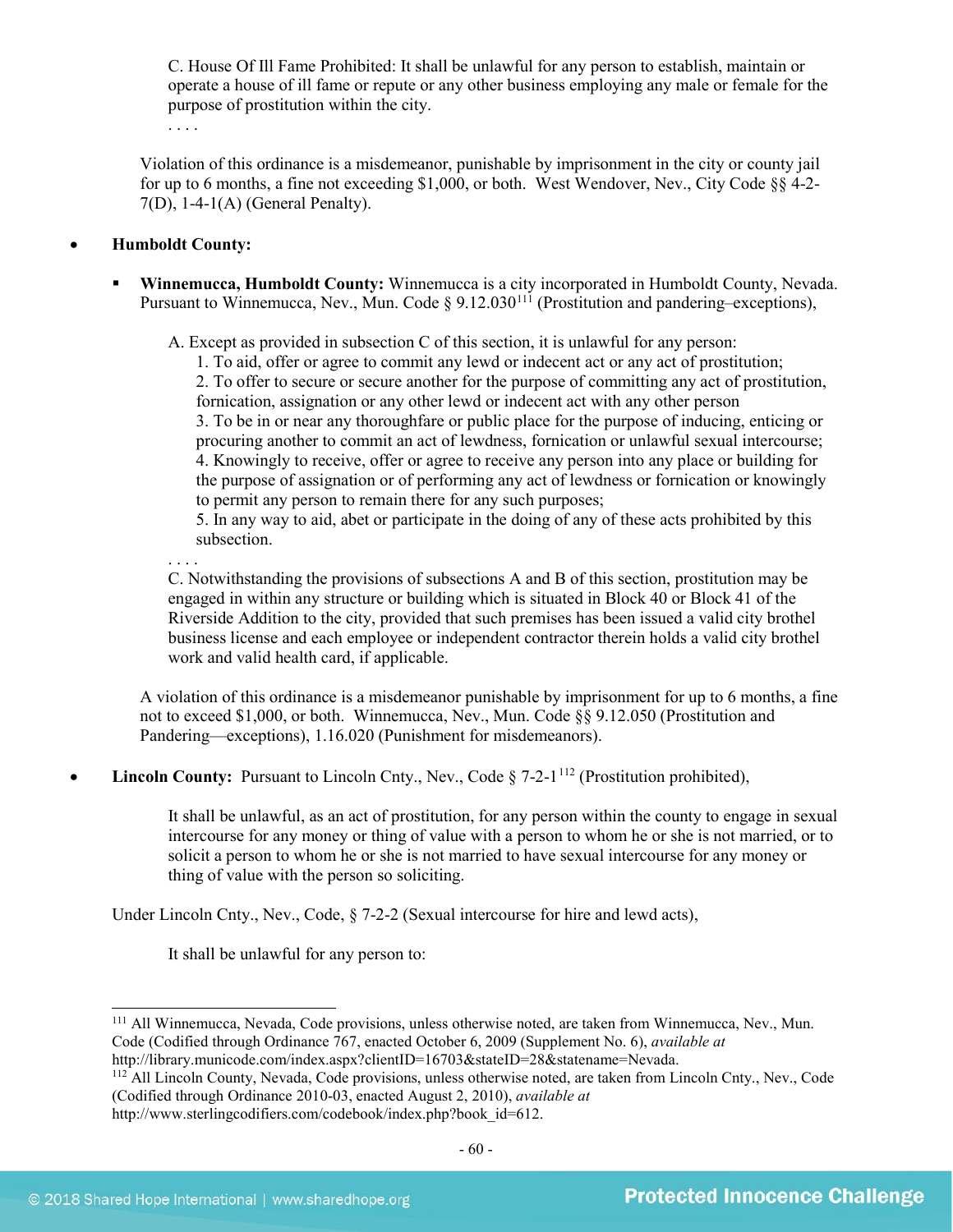A. Receive money or other thing of value in exchange for another person committing a lewd act or an act of sexual intercourse.

B. Pay or offer or agree to pay another person to commit a lewd act or an act of sexual intercourse.

C. Commit or offer or agree to commit any lewd act.

D. Secure or offer another person for the purpose of committing a lewd act or an act of sexual intercourse for hire.

E. Induce, entice or procure, or attempt to induce, entice or procure another person, in or near any place frequented by the public or any public place, to commit a lewd act or an act of sexual intercourse for hire.

F. Knowingly transport any person to any place for the purpose of committing a lewd act or any act of sexual intercourse for hire.

G. Knowingly transport any person to any place for the purpose of offering or agreeing to pay another person to commit a lewd act or an act of sexual intercourse.

H. Knowingly receive, or offer or agree to receive, any person into any place or building for the purpose of performing a lewd act, or an act of sexual intercourse for hire, or to knowingly permit any person to remain in any place or building for such purpose. I. Aid, abet, allow, permit or participate in the commission of any of the acts prohibited in subsections A through H of this section.

A violation of any of these ordinances is a misdemeanor, punishable by imprisonment in the county jail for up to 6 months, a fine not to exceed \$1,000, or both. Lincoln Cnty., Nev., Code §§ 7-2-5 (Violation a misdemeanor), 1-4-1(B) (General penalty).

Lincoln Cnty., Nev., Code § 7-2-4 (Exception) creates an exception to these ordinances for activities "in a licensed house of prostitution pursuant to Nevada Revised Statutes section 201.354 et seq. (2003 Code)."<sup>[113](#page-60-0)</sup> However, Lincoln County no longer licenses houses of prostitution.<sup>[114](#page-60-1)</sup>

• Lyon County: Pursuant to Lyon Cnty. Nev., Code § 5.03.04<sup>[115](#page-60-2)</sup> (Prostitution permitted; compliance with provisions),

> A. Prostitution Permitted: The operation of a house of prostitution within the County in accordance with the provisions of this Chapter does not constitute a public nuisance or an offense to public decency.

B. Compliance with Provisions:

<span id="page-60-0"></span>113 Under Nev. Rev. Stat. 201.354 (Engaging in prostitution or solicitation for prostitution: penalty; exception),

1. It is unlawful for any person to engage in prostitution or solicitation therefor, except in a licensed house of prostitution.

2. A prostitute who violates subsection 1 is guilty of a misdemeanor.

. . . .

. . . .

5. A customer who violates subsection 1 by soliciting a child for prostitution:

(a) For a first offense, is guilty of a category E felony and shall be punished as provided in NRS 193.130 [.], and by a fine of not more than \$5,000.

(b) For a second offense, is guilty of a category D felony and shall be punished as provided in NRS 193.130.

(c) For a third or subsequent offense, is guilty of a category C felony and shall be punished as provided in NRS 193.130. The court shall not grant probation to or suspend the sentence of a person punished pursuant to this paragraph.

<sup>114</sup> *See* Kuban v. McGinsey, 65 P.2d 623, 624 (Nev. 1980).

<span id="page-60-2"></span><span id="page-60-1"></span><sup>115</sup> All Lyon County, Nevada, Code provisions, unless otherwise noted, are taken from Lyon Cnty., Nev., Code (Codified through Ordinance 551, enacted May 19, 2011), *available at*  http://www.sterlingcodifiers.com/codebook/index.php?book\_id=536.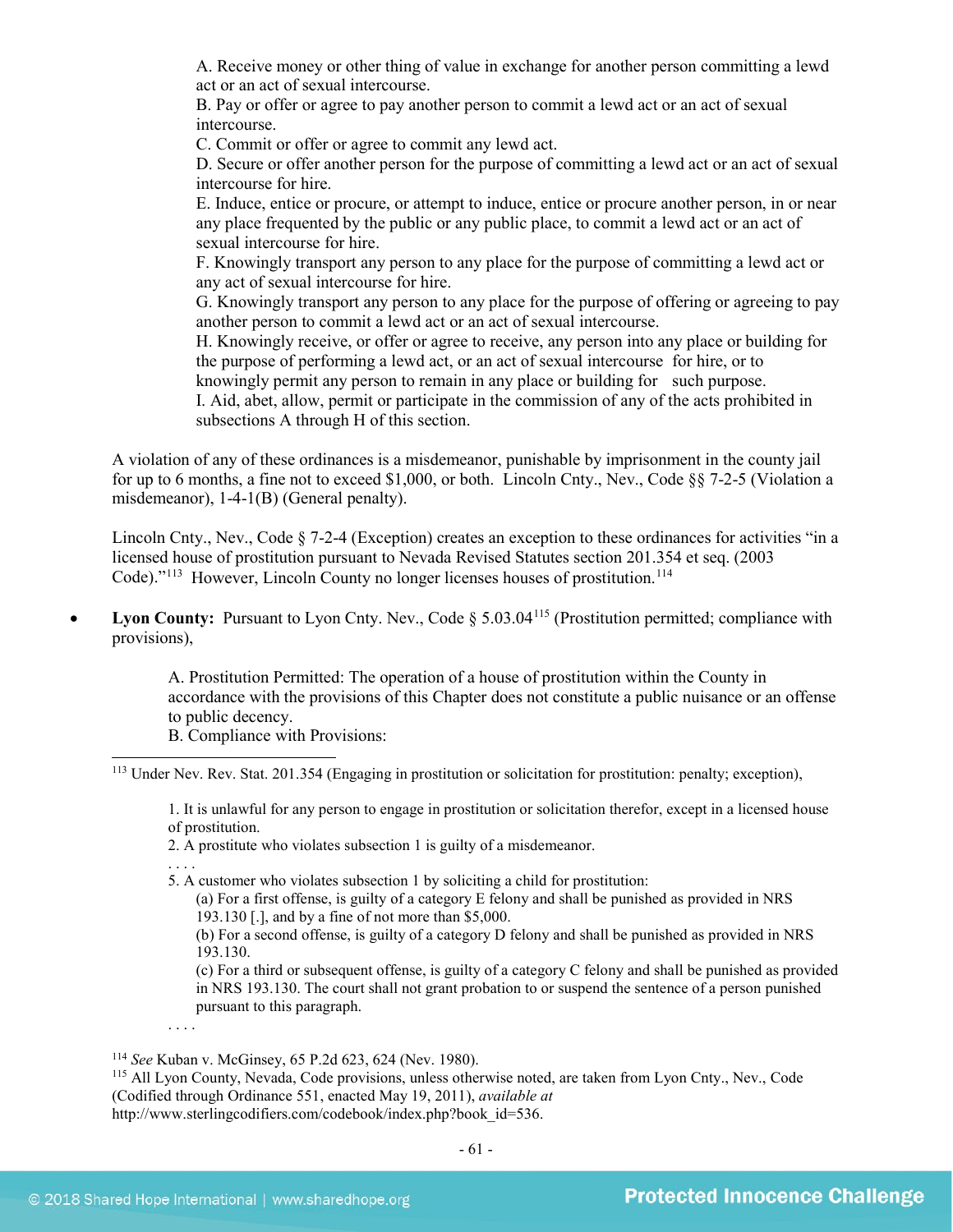1. Chapter Provisions:

a. It is unlawful for any person to keep or operate any house of prostitution, house of ill fame or bawdy house of any description within the County except as provided in this Chapter.

b. It is unlawful for any person to practice prostitution, to solicit business for a prostitute or to procure any person for the purpose of prostitution within the County except as provided in this Chapter.

2. Zoning: No licenses shall be issued without the prospective licensee first obtaining proper zoning for the proposed operation.

Violation of this ordinance is a misdemeanor. Lyon Cnty. Nev., Code § 1.04.01 (General penalty). Pursuant to Lyon Cnty., Nev., Code § 1.04.01 (General Penalty), misdemeanors are "punishable as provided in the [Nevada Revised Statutes] for misdemeanor violations." The Nevada Revised Statutes punish misdemeanors by either imprisonment for not more than 6 months, a fine not exceeding \$1,000, or both or a period of community service. Nev. Rev. Stat. 193.150 (Punishment of misdemeanors).

**Nye County:** Pursuant to Nye Cnty., Nev., Code § 9.20.160<sup>[116](#page-61-0)</sup> (General prohibitions),

It is unlawful:

A. For any person under the age of twenty one (21) years to enter or be a patron of any house of prostitution;

B. For a licensee of any licensed house of prostitution, or for any employee of such licensee, to compel, entice, encourage, permit or suffer any person under the age of twenty one (21) years to enter or be a patron of any licensed house of prostitution;

D. For any person to engage in prostitution<sup>[117](#page-61-1)</sup> or solicitation<sup>118</sup> therefor, except in a house of prostitution<sup>[119](#page-61-3)</sup> licensed under this chapter.

A violation of this ordinance is a misdemeanor, punishable by imprisonment for up to 6 months, a fine not to exceed \$1,000, or both. Nye Cnty., Nev., Code §§ 9.20.250 (Violation; penalty), 1.01.180 (General penalty).

**Pershing County:** Under Pershing Cnty., Nev., Code § 9.08.020<sup>[120](#page-61-4)</sup> (Prostitution), "Any person who engages in or accepts an offer to engage in any act of prostitution shall be guilty of prostitution under this chapter."

<span id="page-61-0"></span> <sup>116</sup> All Nye County, Nevada, Code provisions, unless otherwise noted, are taken from Nye Cnty., Nev., Code (Codified through Ordinance 434, enacted 2012), *available at* http://www.sterlingcodifiers.com /codebook/index.php?book\_id=648

<span id="page-61-1"></span><sup>117</sup> Nye Cnty., Nev., Code § 9.20.020 (Definitions) states prostitution occurs when a "male or female person who for a fee engages in sexual intercourse, oral-genital contact or any touching of the sexual organs or other intimate parts of a person for the purpose of arousing or gratifying the sexual desire of either person."

<span id="page-61-2"></span><sup>&</sup>lt;sup>118</sup> Nve Cntv., Nev., Code § 9.20.020 states that solicitation occurs when a person, "Induces, persuades, encourages, inveigles or compels a person to engage in 'sexual conduct' as defined in this section" or "Offers to engage in 'sexual conduct' as defined in this section." Nye Cnty., Nev., Code § 9.20.020 defines sexual conduct as "Any of the acts defined in the definition of prostitution in this section." The acts listed in the definition of prostitution are "sexual intercourse, oral-genital contact or any touching of the sexual organs or other intimate parts of a person for the purpose of arousing or gratifying the sexual desire of either person." Nye Cnty., Nev., Code § 9.20.020.

<span id="page-61-3"></span><sup>&</sup>lt;sup>119</sup> Nye Cnty., Nev., Code § 9.20.020 defines a house of prostitution as "Any house, building, trailer (with or without wheels), vehicle, tent or other structure or "premises" as defined in this section wherein or whereon acts of prostitution are committed, or offered to be committed."

<span id="page-61-4"></span><sup>&</sup>lt;sup>120</sup> All Pershing County, Nevada, Code provisions, unless otherwise noted, are taken from Pershing Cnty., Nev., Code (Codified through Ordinance 279 enacted February 3, 2011), *available at* http://www.sterlingcodifiers.com/codebook/index.php?book\_id=640.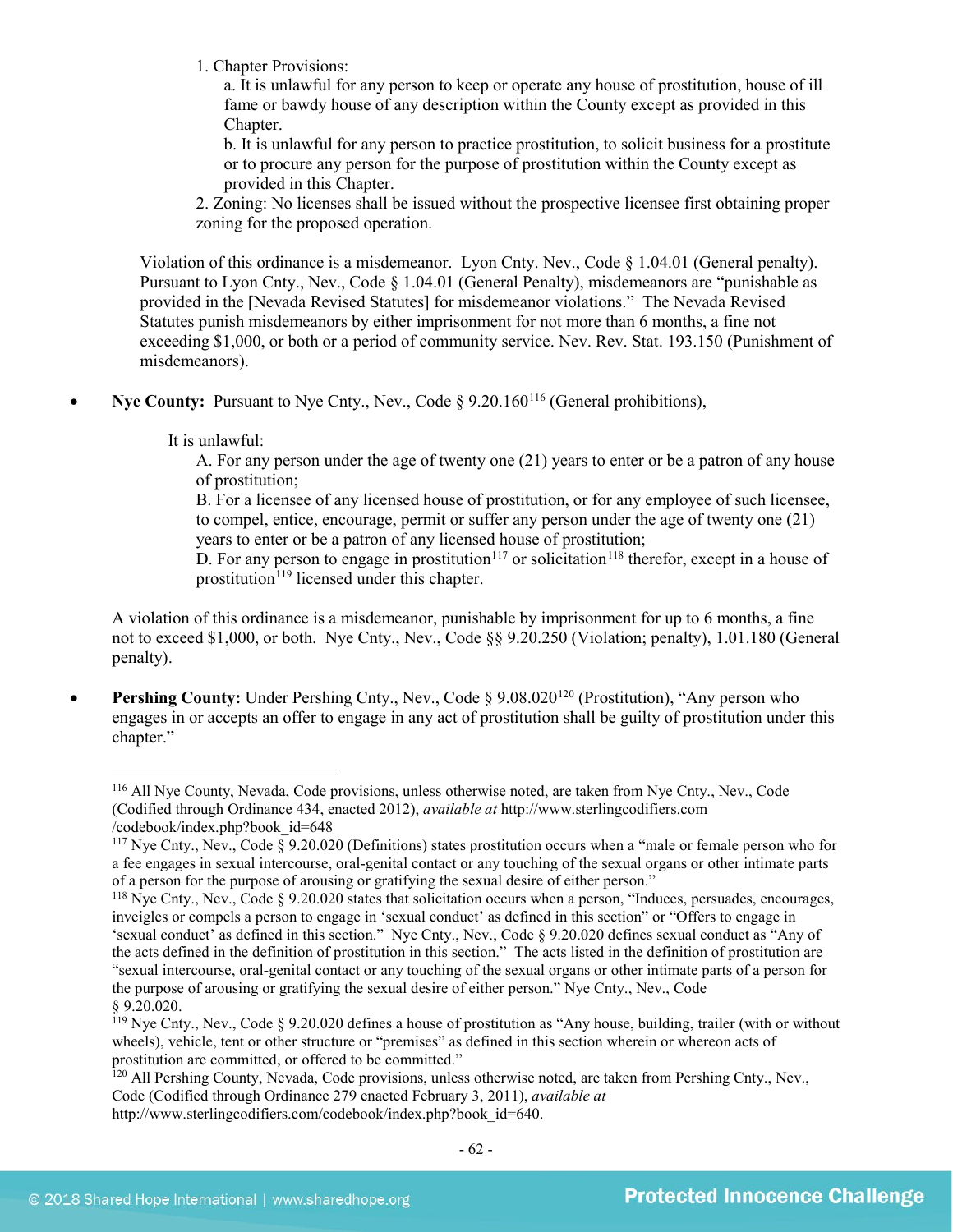Pursuant to Pershing Cnty., Nev., Code 9.08.030 (Solicitation),

A. Any person who solicits, engages in, or accepts an offer to engage in any act of prostitution shall be guilty of solicitation under the provisions of this Chapter.

B. Any person who solicits, engages in, or accepts an offer to engage in any lewd or dissolute conduct shall be guilty of solicitation under the provisions of this Chapter.

C. Any person who directs any person to any place for the purpose of committing any lewd or indecent act, or any act of prostitution or fornication shall be guilty of solicitation under the provisions of this Chapter.

D. Any peace officer while functioning in the scope of his duty shall be exempt from the provisions of this Section.

Pershing Cnty., Nev., Code § 9.08.010 (Pandering), makes it illegal for

A. Any person who shall induce, persuade, encourage, inveigle, entice, force, or cause another person, including a spouse, to become a prostitute or an inmate of a house of prostitution shall be guilty of pandering.

B. Any person who shall knowingly accept, receive, levy or appropriate any money or valuable thing without consideration from the proceeds of any person engaged in prostitution or detain any person for purposes of prostitution because of any debt, shall be guilty of pandering.

C. Any person who shall knowingly transport any other person for the purpose of prostitution shall be guilty of pandering.

D. Any person who is a pimp, panderer, or procurer or who commits any such acts or who lives in a house of prostitution shall be guilty of pandering.

Pursuant to Pershing Cnty., Nev., Code § 9.08.040 (Houses of ill fame),

A. Any person who shall keep or rent any house, trailer, vehicle, boat or other place for the purpose of carrying on prostitution shall be guilty of keeping a house of ill fame under the provisions of this Chapter.

B. In the trial of all cases arising under the provisions of subsection A of this Section, evidence of general reputation shall be deemed competent evidence as to the question of the ill fame of any house alleged to be so kept.

A violation of any of these ordinances is a misdemeanor, punishable by imprisonment in the County jail for up to 6 months, a fine not to exceed \$1,000, or both. Pershing Cnty., Nev., Code, §§ 9.080.050 (Criminal penalties), 1.08.010 (Violations; penalty).

**Washoe County:** Pursuant to Washoe Cnty., Nev., Code, § 50.238<sup>[121](#page-62-0)</sup> (Unlawful acts),

It is unlawful in any unincorporated area of the county for any person to:

1. Commit prostitution, or to offer to secure another for the purpose of prostitution or for any other lewd or indecent act, or to induce, entice or procure a person who is in any thoroughfare or public or private place to commit any such acts, or who in any way aids or abets or participates in the doing of any of the acts enumerated in sections  $50.238$  to  $50.242^{122}$  $50.242^{122}$  $50.242^{122}$ , inclusive.

2. Keep, set up, maintain or operate, lease or rent any place, structure, building or conveyance for the purpose of prostitution.

<span id="page-62-0"></span><sup>&</sup>lt;sup>121</sup> All Washoe County, Nevada, Code provisions, unless otherwise noted, are taken from Washoe Cnty., Nev., Code *available at* http://cityofsparks.us/municode/index (last visited Aug. 31, 2011).

<span id="page-62-1"></span><sup>&</sup>lt;sup>122</sup> Washoe Cnty., Nev., Code § 50.240 (Evidence) and Washoe Cnty., Nev., Code § 50.242 (Penalty) do not contain any criminal violations.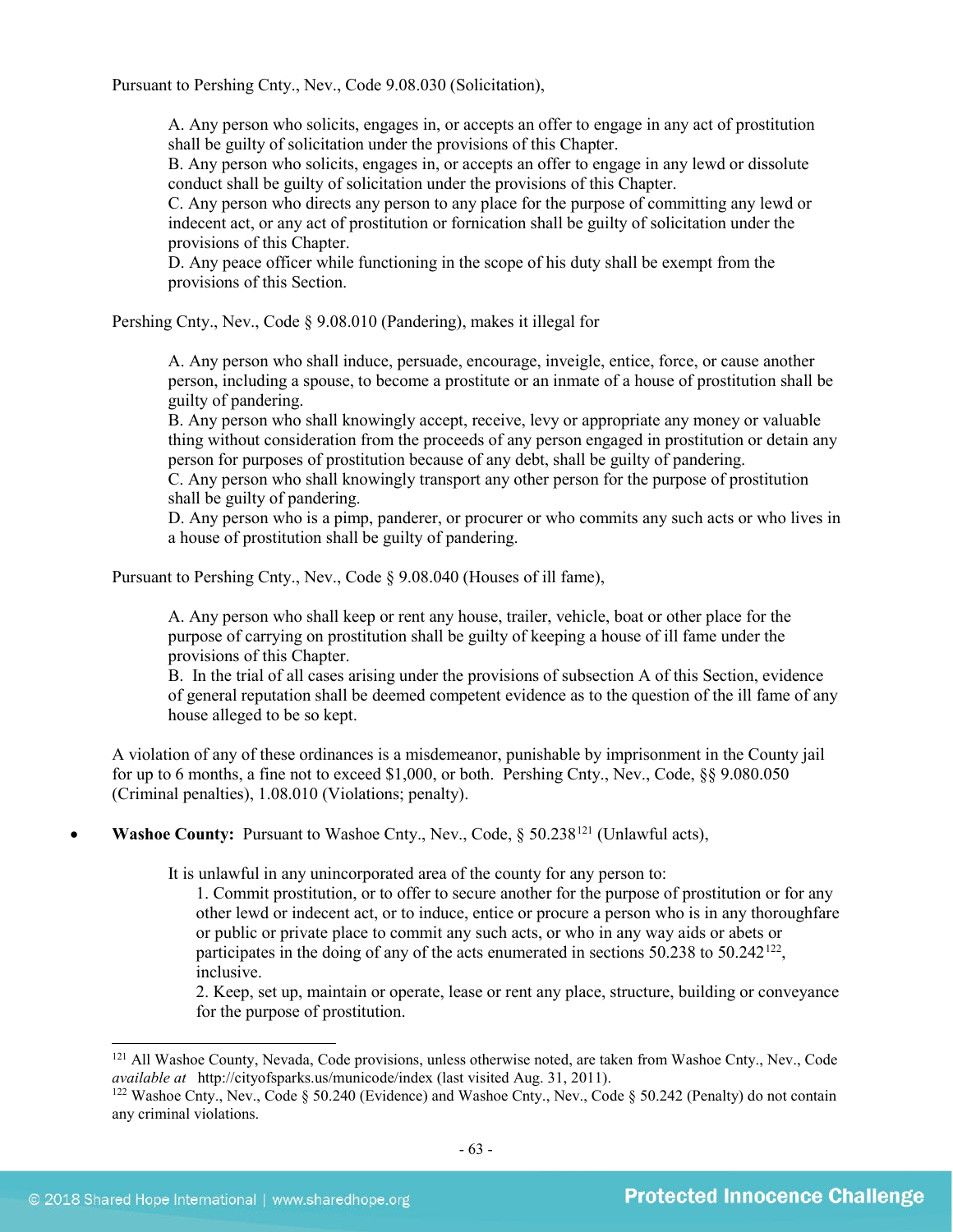3. Occupy any place, structure, building or conveyance for the purpose of prostitution, or for any person to permit any place, structure, building or conveyance owned by him or under his control to be used for the purpose of prostitution, with the knowledge or reasonable cause to know that the same is, or is to be used for, such purpose, or for any person to lease or rent to another person any place, structure, building or room for the purpose of prostitution.

4. Receive or to offer or agree to receive any person into any place, structure, building or conveyance for the purpose of prostitution, or to permit any person to remain there for such purpose.

5. Transport or direct any other person to any place within the county, when the announced purpose of such person is to be transported or directed to any such place for the purpose of prostitution, or to offer or agree so to transport or direct any such other person.

A violation is a misdemeanor punishable by imprisonment in the county jail for up to 6 months, a fine between \$100 and \$1,000, or both. Washoe Cnty., Nev., Code § 50.242 (Penalty).

 **Sparks, Washoe County:** Sparks is a city incorporated in Washoe County, Nevada. Pursuant to Sparks, Nev., Mun. Code  $\S 9.24.030^{123}$  $\S 9.24.030^{123}$  $\S 9.24.030^{123}$  (Prostitution—solicitation),

A. It is unlawful for any person to loiter in or near any public place or thoroughfare in a manner and under circumstances manifesting the purpose of offering or soliciting to commit an act of prostitution<sup>124</sup>, or offering to procure another to commit an act of prostitution.

B. Among the circumstances which may be considered in determining whether such purpose is manifested are that such person repeatedly beckons to, stops, attempts to stop or engages persons passing by in conversation, repeatedly stops or attempts to stop motor vehicle operators by hailing, waving of arms, or any other bodily gesture.

C. No arrest shall be made for a violation of this section unless the arresting officer first affords such person an opportunity to explain such conduct, and no one shall be convicted of violating this section if it appears at trial that the explanation given was true and disclosed a lawful purpose.

Pursuant to Sparks, Nev., Mun. Code § 9.24.020 (Prostitution), "It is unlawful for any person in the city to commit, offer to commit, or agree to commit an act of prostitution. This section does not apply to the customer of a prostitute."

A violation of this ordinance is a misdemeanor, punishable by up to 6 months imprisonment, a \$1,000 fine, or both. Sparks, Nev., Mun. Code §§ 9.75.010 (Violation—penalty), 1.12.010 (Violation penalty).

**White Pine County:** Pursuant to White Pine Cnty., Nev., Code § 10.36.010<sup>[125](#page-63-2)</sup> (Prohibited),

It is unlawful, as an act of prostitution, for any person, within the unincorporated areas of the county of White Pine, state of Nevada, to engage in sexual intercourse, for any money or thing of value, with a person to whom he or she is not married, or to solicit a person, to whom he or she is not married, to have sexual intercourse, for any money or thing of value, with the person so soliciting.

<span id="page-63-0"></span> <sup>123</sup> All Sparks, Nevada, Code provisions, unless otherwise noted, are taken from Sparks, Nev., Mun. Code, *available* 

<span id="page-63-1"></span> $124$  Sparks, Nev., Mun. Code § 9.24.010 defines prostitution as, "engaging in sexual intercourse, masturbation, fellatio, cunnilingus, sodomy, an infamous crime against nature, or other sexual activity for compensation of any kind."

<span id="page-63-2"></span><sup>&</sup>lt;sup>125</sup> All White Pine County, Nevada, Code provisions, unless otherwise noted, are taken from White Pine Cnty., Nev., Code (Codified through Ordinance 437 enacted February 24, 2010), *available at* http://www.sterlingcodifiers.com/NV/White%20Pine%20County/index.htm.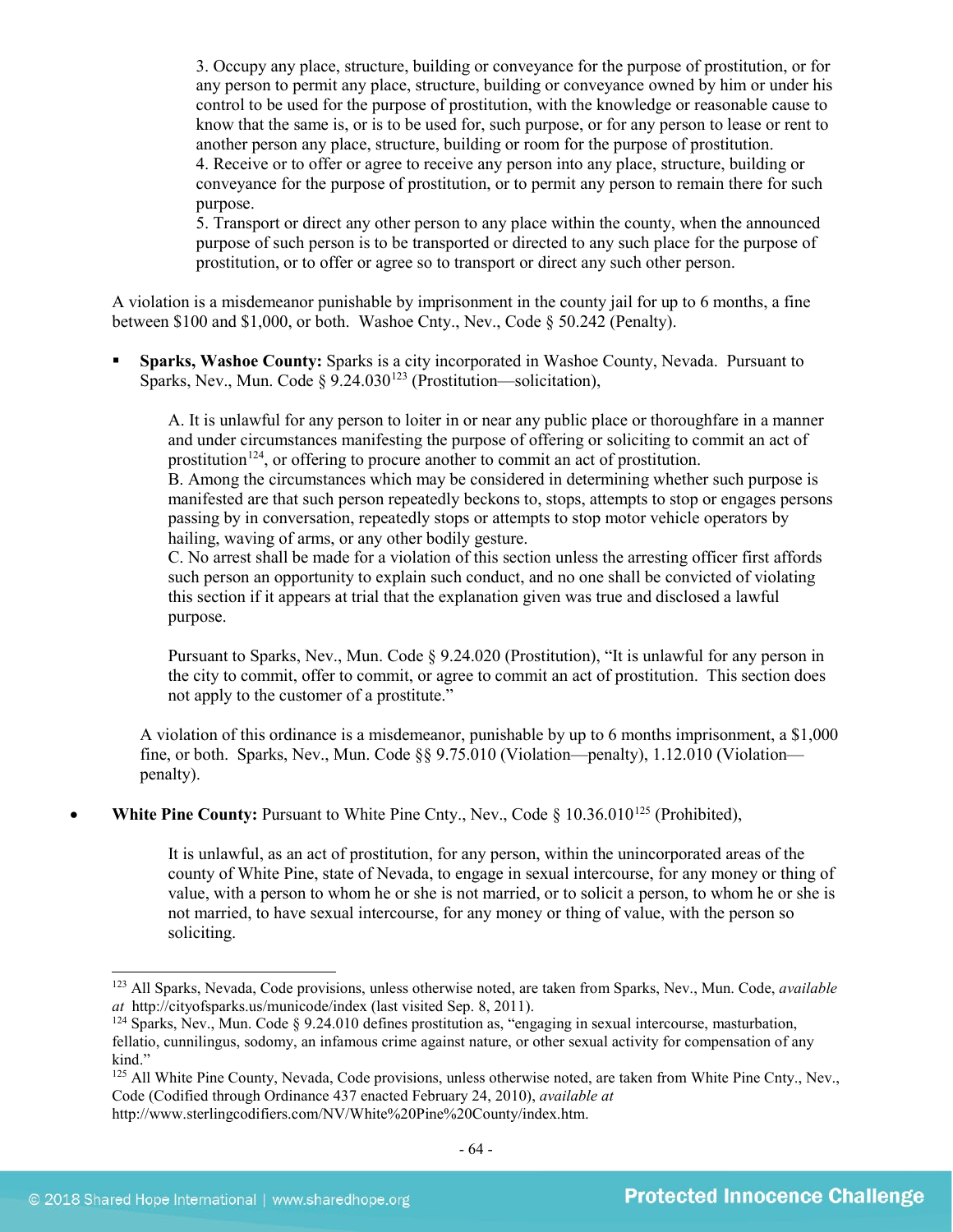Under White Pine Cnty., Nev., Code § 10.36.020 (Sexual intercourse for hire and lewd acts prohibited),

In the unincorporated areas of the county of White Pine, state of Nevada, it is unlawful for any person to:

(1) Receive money or other thing of value in exchange for another person committing an act of sexual intercourse or an act of moral perversion;

(2) Pay or offer or agree to pay another person to commit a lewd act or an act of sexual intercourse;

(3) Commit or offer or agree to commit any act of moral perversion;

(4) Secure or offer another person for the purpose of committing a lewd act or an act of sexual intercourse for hire or of moral perversion;

(5) Induce, entice or procure, or attempt to induce, entice or procure, another person, in or near any place frequented by the public or any public place, to commit a lewd act or an act of sexual intercourse for hire or of moral perversion;

(6) Knowingly transport any person to any place in the unincorporated areas of the county of White Pine, state of Nevada, for the purpose of committing a lewd act or an act of sexual intercourse for hire or moral perversion;

(7) Knowingly transport any person to any place in the unincorporated areas of the county of White Pine, state of Nevada, for the purpose of offering or agreeing to pay another person to commit a lewd act or an act of sexual intercourse;

(8) Knowingly receive, or offer to agree to receive, any person into any place or building in the unincorporated areas of the county of White Pine, state of Nevada, for the purpose of performing a lewd act, or an act of sexual intercourse for hire or of moral perversion, or to knowingly permit any person to remain in any place or building in the unincorporated areas of the county of White Pine, state of Nevada, for any such purpose;

(9) Aid, abet, allow, permit or participate in the commission of any of the acts prohibited in subsections (1) through (8) above.

White Pine Cnty., Nev., Code  $\S 10.36.030$  (Operation of a house of prostitution prohibited) makes it illegal for

a person in the unincorporated areas of the county of White Pine, state of Nevada, to keep, set up, maintain, operate, lease or rent any person or place, structure, building or conveyance for the purpose of having therein sexual intercourse for any money or thing of value between persons not married to each other, knowing that said persons are not married to each other.

A violation of any of these ordinances is a misdemeanor, punishable by imprisonment in the county jail for up to 6 months, a fine not to exceed \$1,000, or both. White Pine Cnty., Nev., Code §§ 10.36.040 (Penalty), 1.01.140 (Violations—penalty).